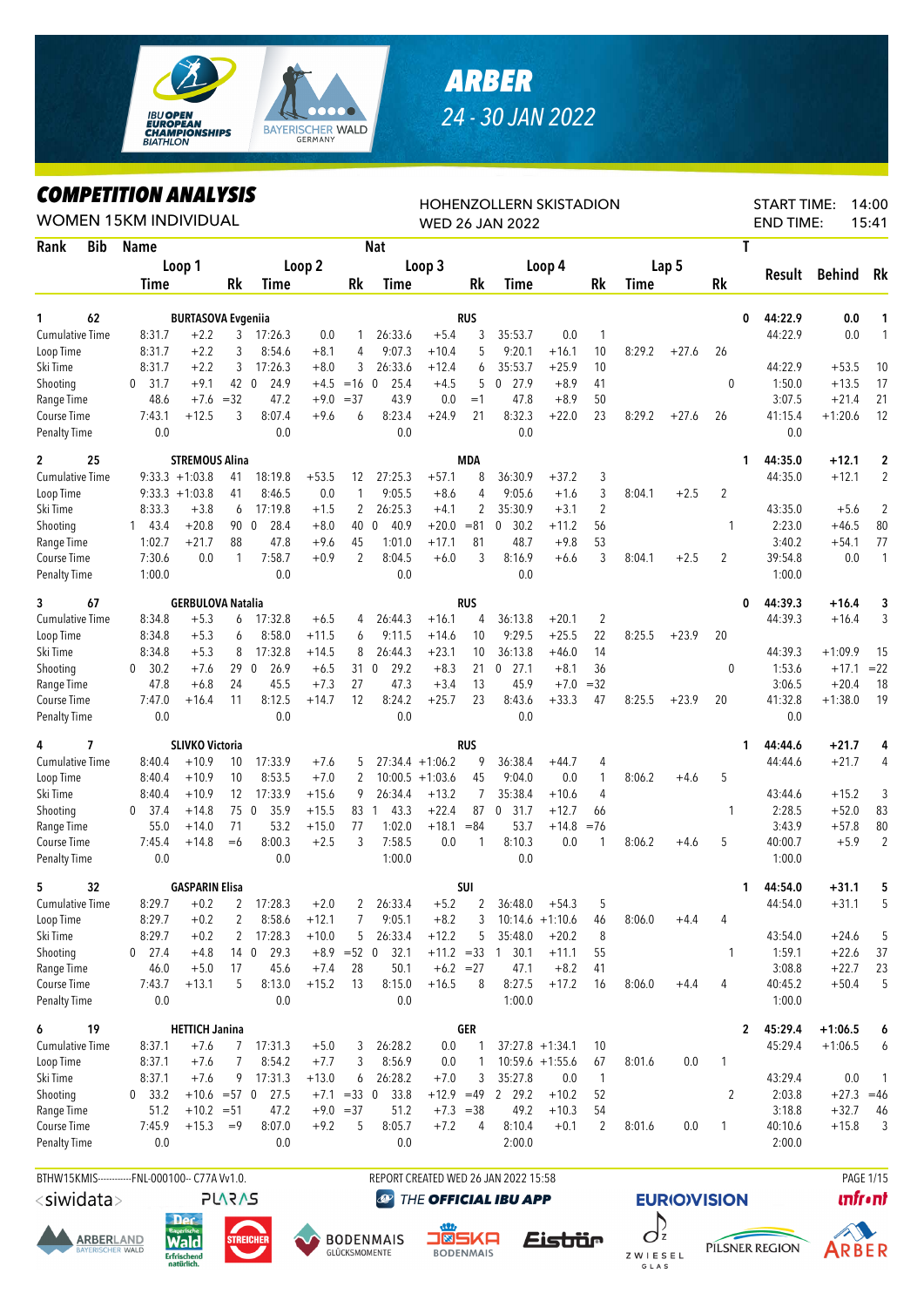| Bib<br>Rank                 | <b>Name</b>                |                              |                    |                              |                    |                | Nat                         |                        |                |                      |                      |                |        |         |    | T                 |                      |                |
|-----------------------------|----------------------------|------------------------------|--------------------|------------------------------|--------------------|----------------|-----------------------------|------------------------|----------------|----------------------|----------------------|----------------|--------|---------|----|-------------------|----------------------|----------------|
|                             |                            | Loop 1                       |                    |                              | Loop 2             |                |                             | Loop 3                 |                |                      | Loop 4               |                |        | Lap 5   |    | Result            | Behind               | Rk             |
|                             | Time                       |                              | Rk                 | Time                         |                    | Rk             | Time                        |                        | Rk             | Time                 |                      | Rk             | Time   |         | Rk |                   |                      |                |
| 22<br>7                     |                            |                              |                    | <b>MERKUSHYNA Anastasiya</b> |                    |                |                             |                        | <b>UKR</b>     |                      |                      |                |        |         |    | 45:30.5<br>1      | $+1:07.6$            | 7              |
| <b>Cumulative Time</b>      | 8:40.3                     | $+10.8$                      | 9.                 |                              | $18:46.0 + 1:19.7$ | 16             |                             | $27:50.9$ +1:22.7      | 12             |                      | $37:10.3 + 1:16.6$   | 6              |        |         |    | 45:30.5           | $+1:07.6$            | $\overline{7}$ |
| Loop Time                   | 8:40.3                     | $+10.8$                      | 9                  |                              | $10:05.7 +1:19.2$  | 36             | 9:04.9                      | $+8.0$                 | $\overline{2}$ | 9:19.4               | $+15.4$              | 9              | 8:20.2 | $+18.6$ | 10 |                   |                      |                |
| Ski Time                    | 8:40.3                     | $+10.8$                      | 11                 | 17:46.0                      | $+27.7$            | 14             | 26:50.9                     | $+29.7$                | 12             | 36:10.3              | $+42.5$              | 11             |        |         |    | 44:30.5           | $+1:01.1$            | 11             |
| Shooting                    | 24.2<br>$\mathbf{0}$       | $+1.6$                       |                    | 2 <sub>1</sub><br>28.2       | $+7.8$             | 39             | 24.7<br>$\Omega$            | $+3.8$                 | 4              | 20.3<br>0            | $+1.3$               | $\overline{2}$ |        |         | 1  | 1:37.4            | $+0.9$               | 3              |
| Range Time                  | 43.2                       | $+2.2$                       | 3                  | 47.0                         | $+8.8$             | 36             | 43.9                        | 0.0                    | $=1$           | 45.2                 | $+6.3$               | 28             |        |         |    | 2:59.3            | $+13.2$              | 8              |
| Course Time<br>Penalty Time | 7:57.1<br>0.0              | $+26.5$                      | 17                 | 8:18.7<br>1:00.0             | $+20.9$            | 22             | 8:21.0<br>0.0               | $+22.5$                | 17             | 8:34.2<br>0.0        | $+23.9$              | 28             | 8:20.2 | $+18.6$ | 10 | 41:31.2<br>1:00.0 | $+1:36.4$            | 16             |
|                             |                            |                              |                    |                              |                    |                |                             |                        |                |                      |                      |                |        |         |    |                   |                      |                |
| 8<br>80                     |                            | <b>SCHNEIDER Sophia</b>      |                    |                              |                    |                |                             |                        | GER            |                      |                      |                |        |         |    | 45:40.8<br>1      | $+1:17.9$            | 8              |
| <b>Cumulative Time</b>      | 8:51.1                     | $+21.6$                      | 14                 | 17:48.2                      | $+21.9$            | 6              | 27:07.4                     | $+39.2$                | 5              |                      | $37:19.0 + 1:25.3$   | 7              |        |         |    | 45:40.8           | $+1:17.9$            | 8              |
| Loop Time<br>Ski Time       | 8:51.1<br>8:51.1           | $+21.6$<br>$+21.6$           | 14<br>$= 23$       | 8:57.1<br>17:48.2            | $+10.6$<br>$+29.9$ | 5<br>16        | 9:19.2<br>27:07.4           | $+22.3$<br>$+46.2$     | $=18$<br>18    | 10:11.6<br>36:19.0   | $+1:07.6$<br>$+51.2$ | 45<br>18       | 8:21.8 | $+20.2$ | 14 | 44:40.8           | $+1:11.4$            | 16             |
| Shooting                    | 33.0<br>0                  | $+10.4$                      | 55 0               | 24.4                         | $+4.0$             | 140            | 34.8                        | $+13.9$                | 57             | 25.5<br>$\mathbf{1}$ | $+6.5$               | 26             |        |         | 1  | 1:57.8            | $+21.3$              | $= 31$         |
| Range Time                  | 50.5                       | $+9.5$                       | $=44$              | 45.3                         | $+7.1$             | $= 23$         | 53.2                        | $+9.3$                 | 53             | 45.0                 | $+6.1$               | 25             |        |         |    | 3:14.0            | $+27.9$              | 39             |
| Course Time                 | 8:00.6                     | $+30.0$                      | 22                 | 8:11.8                       | $+14.0$            | 10             | 8:26.0                      | $+27.5$                | 27             | 8:26.6               | $+16.3$              | 12             | 8:21.8 | $+20.2$ | 14 | 41:26.8           | $+1:32.0$            | 15             |
| <b>Penalty Time</b>         | 0.0                        |                              |                    | 0.0                          |                    |                | 0.0                         |                        |                | 1:00.0               |                      |                |        |         |    | 1:00.0            |                      |                |
| 58<br>9                     |                            | <b>TRABUCCHI Beatrice</b>    |                    |                              |                    |                |                             |                        | ITA            |                      |                      |                |        |         |    | 45:49.7<br>0      | $+1:26.8$            | 9              |
| Cumulative Time             | 8:57.6                     | $+28.1$                      | $=20$              | 18:17.2                      | $+50.9$            | 10             |                             | $27:45.8 + 1:17.6$     | 10             |                      | $37:19.1 + 1:25.4$   | 8              |        |         |    | 45:49.7           | $+1:26.8$            | 9              |
| Loop Time                   | 8:57.6                     | $+28.1$                      | $= 20$             | 9:19.6                       | $+33.1$            | 17             | 9:28.6                      | $+31.7$                | 25             | 9:33.3               | $+29.3$              | 23             | 8:30.6 | $+29.0$ | 30 |                   |                      |                |
| Ski Time                    | 8:57.6                     | $+28.1$                      | $= 34$             | 18:17.2                      | $+58.9$            | 44             | 27:45.8                     | $+1:24.6$              | 45             | 37:19.1              | $+1:51.3$            | 46             |        |         |    | 45:49.7           | $+2:20.3$            | 43             |
| Shooting                    | $\mathbf{0}$<br>36.4       | $+13.8$                      | 70 0               | 33.5                         | $+13.1$            |                | 72 0<br>38.4                | $+17.5$                | 73             | 33.4<br>$\mathbf 0$  | $+14.4$              | 74             |        |         | 0  | 2:21.8            | $+45.3$              | 77             |
| Range Time                  | 53.7                       | $+12.7$                      | $=63$              | 51.9                         | $+13.7$            | $= 71$         | 57.9                        | $+14.0$                | 75             | 52.4                 | $+13.5$              | 71             |        |         |    | 3:35.9            | $+49.8$              | 72             |
| Course Time                 | 8:03.9                     | $+33.3$                      | 29                 | 8:27.7                       | $+29.9$            | 43             | 8:30.7                      | $+32.2$                | 35             | 8:40.9               | $+30.6$              | 41             | 8:30.6 | $+29.0$ | 30 | 42:13.8           | $+2:19.0$            | 37             |
| <b>Penalty Time</b>         | 0.0                        |                              |                    | 0.0                          |                    |                | 0.0                         |                        |                | 0.0                  |                      |                |        |         |    | 0.0               |                      |                |
| 93<br>10                    |                            | <b>EGOROVA Anastasiia</b>    |                    |                              |                    |                |                             |                        | RUS            |                      |                      |                |        |         |    | 45:55.5<br>1      | $+1:32.6$            | 10             |
| <b>Cumulative Time</b>      | 8:38.2                     | $+8.7$                       | 8                  | 17:51.7                      | $+25.4$            | 7              | 27:12.4                     | $+44.2$                | 6              |                      | $37:27.2 + 1:33.5$   | 9              |        |         |    | 45:55.5           | $+1:32.6$            | 10             |
| Loop Time                   | 8:38.2                     | $+8.7$                       | 8                  | 9:13.5                       | $+27.0$            | 15             | 9:20.7                      | $+23.8$                | 20             | 10:14.8              | $+1:10.8$            | 47             | 8:28.3 | $+26.7$ | 25 |                   |                      |                |
| Ski Time<br>Shooting        | 8:38.2<br>30.3<br>$\bf{0}$ | $+8.7$<br>$+7.7$             | 10<br>$=300$       | 17:51.7<br>26.8              | $+33.4$<br>$+6.4$  | 18<br>$= 28$   | 27:12.4<br>31.2<br>$\Omega$ | $+51.2$<br>$+10.3$     | 22<br>32       | 36:27.2<br>26.9<br>1 | $+59.4$<br>$+7.9$    | 20<br>$=32$    |        |         | 1  | 44:55.5<br>1:55.4 | $+1:26.1$<br>$+18.9$ | 20<br>29       |
| Range Time                  | 48.4                       | $+7.4$                       | $= 28$             | 46.0                         | $+7.8$             | 30             | 49.8                        | $+5.9$                 | $= 24$         | 45.8                 | $+6.9$               | 31             |        |         |    | 3:10.0            | $+23.9$              | 27             |
| Course Time                 | 7:49.8                     | $+19.2$                      | 13                 | 8:27.5                       | $+29.7$            | 42             | 8:30.9                      | $+32.4 = 36$           |                | 8:29.0               | $+18.7$              | 18             | 8:28.3 | $+26.7$ | 25 | 41:45.5           | $+1:50.7$            | 24             |
| <b>Penalty Time</b>         | 0.0                        |                              |                    | 0.0                          |                    |                | 0.0                         |                        |                | 1:00.0               |                      |                |        |         |    | 1:00.0            |                      |                |
| 34<br>11                    |                            | <b>FEMSTEINEVIK Ragnhild</b> |                    |                              |                    |                |                             |                        | <b>NOR</b>     |                      |                      |                |        |         |    | 46:04.5<br>2      | $+1:41.6$            | 11             |
| <b>Cumulative Time</b>      | 8:29.5                     | 0.0                          | 1                  |                              | $19:27.8 + 2:01.5$ | 31             | 28:38.4                     | $+2:10.2$              | 24             |                      | $37:46.8 + 1:53.1$   | 12             |        |         |    | 46:04.5           | $+1:41.6$            | 11             |
| Loop Time                   | 8:29.5                     | 0.0                          | 1                  |                              | $10:58.3 + 2:11.8$ | 60             | 9:10.6                      | $+13.7$                | 8              | 9:08.4               | $+4.4$               | 5              | 8:17.7 | $+16.1$ | 7  |                   |                      |                |
| Ski Time                    | 8:29.5                     | 0.0                          | 1                  | 17:27.8                      | $+9.5$             | 4              | 26:38.4                     | $+17.2$                | 9              | 35:46.8              | $+19.0$              | 7              |        |         |    | 44:04.5           | $+35.1$              | 6              |
| Shooting                    | 29.5<br>0                  | $+6.9$                       | 24 2               | 25.4                         | $+5.0$             | 210            | 28.9                        | $+8.0$                 | $=17$          | 24.9<br>0            | $+5.9$               | $= 23$         |        |         | 2  | 1:48.8            | $+12.3$              | 15             |
| Range Time                  | 46.1                       | $+5.1 = 18$                  |                    | 43.6                         | $+5.4$             | 14             | 46.7                        | $+2.8$                 | 8              | 43.7                 |                      | $+4.8 = 16$    |        |         |    | 3:00.1            | $+14.0$              | 9              |
| Course Time                 | 7:43.4                     | $+12.8$                      | 4                  | 8:14.7                       | $+16.9$            | 16             | 8:23.9<br>0.0               | $+25.4$                | 22             | 8:24.7               | $+14.4$              | 9              | 8:17.7 | $+16.1$ | 7  | 41:04.4           | $+1:09.6$            | 8              |
| <b>Penalty Time</b>         | 0.0                        |                              |                    | 2:00.0                       |                    |                |                             |                        |                | 0.0                  |                      |                |        |         |    | 2:00.0            |                      |                |
| 37<br>12                    |                            | <b>KUKLINA Larisa</b>        |                    |                              |                    |                |                             |                        | <b>RUS</b>     |                      |                      |                |        |         |    | 46:09.9<br>2      | $+1:47.0$            | 12             |
| <b>Cumulative Time</b>      | 8:33.7                     | $+4.2$                       | 5                  |                              | $18:35.4 + 1:09.1$ | 15             |                             | $28:37.7 + 2:09.5$     | 23             |                      | $37:42.8 +1:49.1$    | 11             |        |         |    | 46:09.9           | $+1:47.0$            | 12             |
| Loop Time                   | 8:33.7                     | $+4.2$                       | 5                  |                              | $10:01.7 +1:15.2$  | 31             |                             | $10:02.3 +1:05.4 = 46$ |                | 9:05.1               | $+1.1$               | 2              | 8:27.1 | $+25.5$ | 23 |                   |                      |                |
| Ski Time                    | 8:33.7<br>29.8<br>0        | $+4.2$                       | 7<br>$+7.2 = 25$ 1 | 17:35.4<br>36.2              | $+17.1$<br>$+15.8$ | 11<br>$= 84$ 1 | 26:37.7<br>32.9             | $+16.5$<br>$+12.0$     | 8<br>42        | 35:42.8<br>$0$ 24.8  | $+15.0$<br>$+5.8$    | 5<br>22        |        |         | 2  | 44:09.9<br>2:03.9 | $+40.5$<br>$+27.4$   | 7<br>48        |
| Shooting<br>Range Time      | 45.8                       | $+4.8 = 15$                  |                    | 53.1                         | $+14.9$            | 76             | 49.2                        | $+5.3$                 | 22             | 42.3                 | $+3.4$               | 11             |        |         |    | 3:10.4            | $+24.3$              | 29             |
| Course Time                 | 7:47.9                     | $+17.3$                      | 12                 | 8:08.6                       | $+10.8$            | 8              | 8:13.1                      | $+14.6$                | 6              | 8:22.8               | $+12.5$              | 8              | 8:27.1 | $+25.5$ | 23 | 40:59.5           | $+1:04.7$            | 7              |
| <b>Penalty Time</b>         | 0.0                        |                              |                    | 1:00.0                       |                    |                | 1:00.0                      |                        |                | 0.0                  |                      |                |        |         |    | 2:00.0            |                      |                |
| 12<br>13                    |                            | <b>JEANMONNOT Lou</b>        |                    |                              |                    |                |                             |                        | FRA            |                      |                      |                |        |         |    | 46:17.3<br>1      | $+1:54.4$            | 13             |
| <b>Cumulative Time</b>      | 8:55.9                     | $+26.4$                      | 18                 |                              | $19:10.9 + 1:44.6$ | 24             |                             | $28:33.2 + 2:05.0$     | 20             |                      | $37:51.2 +1:57.5$    | 13             |        |         |    | 46:17.3           | $+1:54.4$            | -13            |
| Loop Time                   | 8:55.9                     | $+26.4$                      | 18                 |                              | $10:15.0 + 1:28.5$ | 45             | 9:22.3                      | $+25.4$                | 21             | 9:18.0               | $+14.0$              | 7              | 8:26.1 | $+24.5$ | 21 |                   |                      |                |
| Ski Time                    | 8:55.9                     | $+26.4$                      | 31                 | 18:10.9                      | $+52.6$            | 38             |                             | $27:33.2 +1:12.0$      | 34             |                      | $36:51.2 + 1:23.4$   | 31             |        |         |    | 45:17.3           | $+1:47.9$            | 30             |
| Shooting                    | 0 33.2                     | $+10.6 = 57$ 1               |                    | 29.0                         |                    | $+8.6 = 47$ 0  | 33.1                        | $+12.2 = 43$           |                | $0$ 24.6             |                      | $+5.6 = 19$    |        |         | 1  | 2:00.1            | $+23.6$              | 39             |
| Range Time                  | 51.1                       | $+10.1$                      | 50                 | 48.0                         | $+9.8 = 46$        |                | 51.1                        | $+7.2$                 | 37             | 44.2                 | $+5.3$               | 22             |        |         |    | 3:14.4            | $+28.3$              | 40             |
| Course Time                 | 8:04.8                     | $+34.2$                      | 32                 | 8:27.0                       | $+29.2$            | 41             | 8:31.2                      | $+32.7 = 38$           |                | 8:33.8               | $+23.5$              | 26             | 8:26.1 | $+24.5$ | 21 | 42:02.9           | $+2:08.1$            | 32             |
| <b>Penalty Time</b>         | 0.0                        |                              |                    | 1:00.0                       |                    |                | 0.0                         |                        |                | 0.0                  |                      |                |        |         |    | 1:00.0            |                      |                |

BTHW15KMIS----------FNL-000100-- C77A Vv1.0. REPORT CREATED WED 26 JAN 2022 15:58 PAGE 2/15

<siwidata>









**@** THE OFFICIAL IBU APP





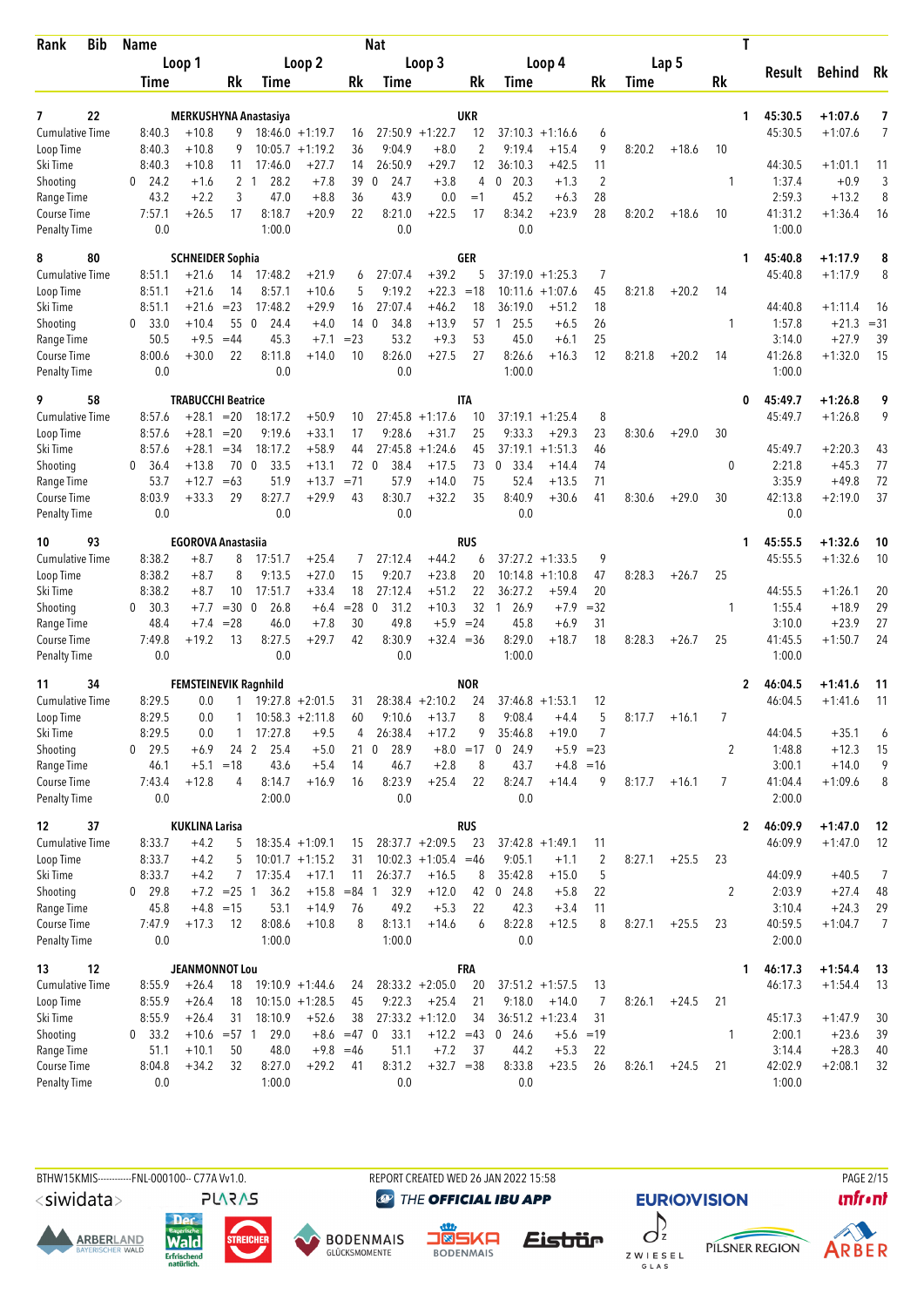| Bib<br>Rank                        | <b>Name</b>           |                                  |              |                          |                      |                | Nat                  |                      |                  |                      |                     |             |        |         |    | T            |                    |                        |                |
|------------------------------------|-----------------------|----------------------------------|--------------|--------------------------|----------------------|----------------|----------------------|----------------------|------------------|----------------------|---------------------|-------------|--------|---------|----|--------------|--------------------|------------------------|----------------|
|                                    |                       | Loop 1                           |              |                          | Loop 2               |                |                      | Loop 3               |                  |                      | Loop 4              |             |        | Lap 5   |    |              |                    |                        |                |
|                                    | Time                  |                                  | Rk           | Time                     |                      | Rk             | Time                 |                      | Rk               | Time                 |                     | Rk          | Time   |         | Rk |              | Result             | Behind                 | Rk             |
|                                    |                       |                                  |              |                          |                      |                |                      |                      |                  |                      |                     |             |        |         |    |              |                    |                        |                |
| 23<br>14                           |                       | <b>WIESENSARTER Marion</b>       |              |                          |                      |                |                      |                      | GER              |                      |                     |             |        |         |    | 1            | 46:25.1            | $+2:02.2$              | 14             |
| <b>Cumulative Time</b>             |                       | $9:51.1 + 1:21.6$                | $=49$        |                          | $19:20.3 + 1:54.0$   | 27             |                      | $28:34.2 + 2:06.0$   | 21               | $37:55.3 + 2:01.6$   |                     | 15          |        |         |    |              | 46:25.1            | $+2:02.2$              | 14             |
| Loop Time                          |                       | $9:51.1 + 1:21.6$                | $=49$        | 9:29.2<br>18:20.3        | $+42.7$<br>$+1:02.0$ | 19             | 9:13.9<br>27:34.2    | $+17.0$              | 11<br>36         | 9:21.1<br>36:55.3    | $+17.1$             | 12<br>34    | 8:29.8 | $+28.2$ | 27 |              | 45:25.1            |                        | 33             |
| Ski Time<br>Shooting               | 8:51.1<br>30.1<br>1   | $+21.6$<br>$+7.5$                | $= 23$<br>28 | $\mathbf{0}$<br>26.4     | $+6.0$               | 46<br>$=26$    | 31.0<br>$\mathbf{0}$ | $+1:13.0$<br>$+10.1$ | 30               | $0$ 27.6             | $+1:27.5$<br>$+8.6$ | 39          |        |         | 1  |              | 1:55.1             | $+1:55.7$<br>$+18.6$   | 27             |
| Range Time                         | 49.4                  | $+8.4$                           | 38           | 45.4                     | $+7.2$               | $= 25$         | 48.8                 | $+4.9$               | $=20$            | 47.6                 | $+8.7$              | $=45$       |        |         |    |              | 3:11.2             | $+25.1$                | $= 33$         |
| Course Time                        | 8:01.7                | $+31.1$                          | 26           | 8:43.8                   | $+46.0$              | 68             | 8:25.1               | $+26.6$              | 25               | 8:33.5               | $+23.2$             | 25          | 8:29.8 | $+28.2$ | 27 |              | 42:13.9            | $+2:19.1$              | 38             |
| <b>Penalty Time</b>                | 1:00.0                |                                  |              | 0.0                      |                      |                | 0.0                  |                      |                  | 0.0                  |                     |             |        |         |    |              | 1:00.0             |                        |                |
| 15<br>88                           |                       | <b>BAKKEN Maren</b>              |              |                          |                      |                |                      |                      | <b>NOR</b>       |                      |                     |             |        |         |    | 1            | 46:27.5            | $+2:04.6$              | 15             |
| <b>Cumulative Time</b>             |                       | $9:51.1 + 1:21.6$                | $=49$        | 19:02.9                  | $+1:36.6$            | 21             |                      | $28:27.9 +1:59.7$    | 18               | $37:52.9 + 1:59.2$   |                     | 14          |        |         |    |              | 46:27.5            | $+2:04.6$              | 15             |
| Loop Time                          |                       | $9:51.1 + 1:21.6$                | $=49$        | 9:11.8                   | $+25.3$              | 14             | 9:25.0               | $+28.1$              | 22               | 9:25.0               | $+21.0$             | 16          | 8:34.6 | $+33.0$ | 39 |              |                    |                        |                |
| Ski Time                           | 8:51.1                | +21.6                            | $= 23$       | 18:02.9                  | $+44.6$              | 28             |                      | $27:27.9 +1:06.7$    | 32               | 36:52.9              | $+1:25.1$           | 32          |        |         |    |              | 45:27.5            | $+1:58.1$              | 34             |
| Shooting                           | $1\quad 26.0$         | $+3.4$                           | 8            | $\mathbf 0$<br>22.4      | $+2.0$               | 5              | 27.7<br>$\mathbf 0$  | $+6.8$               | $=11$            | 22.1<br>0            | $+3.1$              | $=7$        |        |         | 1  |              | 1:38.4             | $+1.9$                 | 5              |
| Range Time                         | 43.5                  | $+2.5$                           | 4            | 41.0                     | $+2.8$               | 2              | 45.0                 | $+1.1$               | 3                | 41.9                 | $+3.0$              | 8           |        |         |    |              | 2:51.4             | $+5.3$                 | $\overline{2}$ |
| <b>Course Time</b>                 | 8:07.6                | $+37.0$                          | 38           | 8:30.8                   | $+33.0$              | 46             | 8:40.0               | $+41.5$              | 47               | 8:43.1               | $+32.8$             | 46          | 8:34.6 | $+33.0$ | 39 |              | 42:36.1            | $+2:41.3$              | 45             |
| <b>Penalty Time</b>                | 1:00.0                |                                  |              | 0.0                      |                      |                | 0.0                  |                      |                  | 0.0                  |                     |             |        |         |    |              | 1:00.0             |                        |                |
| 16<br>46                           |                       | <b>MICHELON Oceane</b>           |              |                          |                      |                |                      |                      | FRA              |                      |                     |             |        |         |    | $\mathbf{2}$ | 46:32.7            | $+2:09.8$              | 16             |
| <b>Cumulative Time</b>             | 8:58.0                | $+28.5$                          | 22           |                          | $18:54.5 + 1:28.2$   | 18             |                      | $28:10.1 + 1:41.9$   | 15               | $38:14.0 + 2:20.3$   |                     | 17          |        |         |    |              | 46:32.7            | $+2:09.8$              | 16             |
| Loop Time                          | 8:58.0                | $+28.5$                          | 22           |                          | $9:56.5 +1:10.0$     | 29             | 9:15.6               | $+18.7$              | 14               | 10:03.9              | $+59.9$             | 41          | 8:18.7 | $+17.1$ | 8  |              |                    |                        |                |
| Ski Time                           | 8:58.0                | $+28.5$                          | 36           | 17:54.5                  | $+36.2$              | 21             | 27:10.1              | $+48.9$              | 20               | 36:14.0              | $+46.2$             | 15          |        |         |    |              | 44:32.7            | $+1:03.3$              | 13             |
| Shooting                           | $\mathbf{0}$<br>-34.4 | $+11.8$                          | 63           | 23.2<br>1                | $+2.8$               | $\overline{7}$ | 0<br>35.6            | $+14.7$              | $=60$            | 25.6<br>1            | $+6.6$              | 27          |        |         | 2  |              | 1:58.9             | $+22.4$                | 35             |
| Range Time                         | 51.3                  | $+10.3$                          | $= 53$       | 41.3                     | $+3.1$               | 4              | 52.7                 | $+8.8$               | 49               | 43.6                 | $+4.7$              | 15          |        |         |    |              | 3:08.9             | $+22.8$                | 24             |
| Course Time<br><b>Penalty Time</b> | 8:06.7<br>0.0         | $+36.1$                          | $=36$        | 8:15.2<br>1:00.0         | $+17.4$              | 17             | 8:22.9<br>0.0        | $+24.4$              | 19               | 8:20.3<br>1:00.0     | $+10.0$             | 6           | 8:18.7 | $+17.1$ | 8  |              | 41:23.8<br>2:00.0  | $+1:29.0$              | 14             |
|                                    |                       |                                  |              |                          |                      |                |                      |                      |                  |                      |                     |             |        |         |    |              |                    |                        |                |
| 26<br>17<br><b>Cumulative Time</b> | 9:06.0                | <b>STEINER Tamara</b><br>$+36.5$ | 31           |                          | $18:29.4 + 1:03.1$   | 14             |                      | $27:48.6 + 1:20.4$   | <b>AUT</b><br>11 | 38:13.4              | $+2:19.7$           | 16          |        |         |    | 1            | 46:34.9<br>46:34.9 | $+2:12.0$<br>$+2:12.0$ | 17<br>17       |
| Loop Time                          | 9:06.0                | $+36.5$                          | 31           | 9:23.4                   | $+36.9$              | 18             | 9:19.2               | $+22.3 = 18$         |                  | 10:24.8              | $+1:20.8$           | 56          | 8:21.5 | $+19.9$ | 13 |              |                    |                        |                |
| Ski Time                           | 9:06.0                | $+36.5$                          | 54           |                          | $18:29.4 +1:11.1$    | 56             | 27:48.6              | $+1:27.4$            | 47               | 37:13.4              | $+1:45.6$           | 42          |        |         |    |              | 45:34.9            | $+2:05.5$              | 37             |
| Shooting                           | $\mathbf{0}$<br>32.4  | $+9.8$                           | 49           | 29.3<br>$\theta$         | $+8.9$               | $= 52$         | 34.5<br>$\mathbf{0}$ | $+13.6$              | $= 55$           | 27.7<br>$\mathbf{1}$ | $+8.7$              | 40          |        |         | 1  |              | 2:04.0             | $+27.5$                | 49             |
| Range Time                         | 51.2                  | $+10.2$                          | $= 51$       | 48.7                     | $+10.5$              | $= 55$         | 52.8                 | $+8.9$               | $= 50$           | 47.2                 | $+8.3$              | 42          |        |         |    |              | 3:19.9             | $+33.8$                | 48             |
| <b>Course Time</b>                 | 8:14.8                | $+44.2$                          | 55           | 8:34.7                   | $+36.9$              | 49             | 8:26.4               | $+27.9$              | 28               | 8:37.6               | $+27.3$             | $=35$       | 8:21.5 | $+19.9$ | 13 |              | 42:15.0            | $+2:20.2$              | 39             |
| <b>Penalty Time</b>                | 0.0                   |                                  |              | 0.0                      |                      |                | 0.0                  |                      |                  | 1:00.0               |                     |             |        |         |    |              | 1:00.0             |                        |                |
| 29<br>18                           |                       | <b>FRUEHWIRT Juliane</b>         |              |                          |                      |                |                      |                      | GER              |                      |                     |             |        |         |    | 2            | 46:37.1            | $+2:14.2$              | 18             |
| <b>Cumulative Time</b>             |                       | $10:57.2 + 2:27.7$               | 74           |                          | $20:02.8 + 2:36.5$   | 42             |                      | $29:11.6 + 2:43.4$   | 29               | $38:18.1 + 2:24.4$   |                     | 19          |        |         |    |              | 46:37.1            | $+2:14.2$              | 18             |
| Loop Time                          |                       | $10:57.2 +2:27.7$                | 74           | 9:05.6                   | $+19.1$              | 9              | 9:08.8               | $+11.9$              | 6                | 9:06.5               | $+2.5$              | 4           | 8:19.0 | $+17.4$ | 9  |              |                    |                        |                |
| Ski Time                           | 8:57.2                | $+27.7$                          | 33           | 18:02.8                  | $+44.5$              | 27             | 27:11.6              | $+50.4$              | 21               | 36:18.1              | $+50.3$             | 17          |        |         |    |              | 44:37.1            | $+1:07.7$              | 14             |
| Shooting                           | 2 34.0                | $+11.4$                          | 60           | 33.9<br>$\boldsymbol{0}$ | $+13.5$              | 74 0           | 32.7                 | $+11.8 = 40$         |                  | 0 29.0               | $+10.0$             | $=50$       |        |         | 2  |              | 2:09.7             | $+33.2$                | 58             |
| Range Time                         | 52.3                  | $+11.3 = 57$                     |              | 51.1                     | $+12.9$              | 69             | 51.3                 |                      | $+7.4 = 40$      | 47.7                 |                     | $+8.8 = 48$ |        |         |    |              | 3:22.4             | $+36.3$                | 54             |
| Course Time<br><b>Penalty Time</b> | 8:04.9<br>2:00.0      | $+34.3$                          | 33           | 8:14.5<br>0.0            | $+16.7$              | 15             | 8:17.5<br>0.0        | $+19.0$              | 10               | 8:18.8<br>0.0        | $+8.5$              | 4           | 8:19.0 | $+17.4$ | 9  |              | 41:14.7<br>2:00.0  | $+1:19.9$              | 11             |
| 19<br>9                            |                       | <b>GUIGONNAT Gilonne</b>         |              |                          |                      |                |                      |                      | <b>FRA</b>       |                      |                     |             |        |         |    |              |                    | $+2:17.1$              |                |
| Cumulative Time                    |                       | $+35.0$                          |              | 18:19.2                  | $+52.9$              |                |                      | $27:56.5 +1:28.3$    |                  | $38:15.4 + 2:21.7$   |                     |             |        |         |    | 1            | 46:40.0<br>46:40.0 | $+2:17.1$              | 19<br>19       |
| Loop Time                          | 9:04.5<br>9:04.5      | $+35.0$                          | 28<br>28     | 9:14.7                   | $+28.2$              | 11<br>16       | 9:37.3               | $+40.4$              | 13<br>34         | $10:18.9 + 1:14.9$   |                     | 18<br>50    | 8:24.6 | $+23.0$ | 16 |              |                    |                        |                |
| Ski Time                           | 9:04.5                | $+35.0$                          | 49           |                          | $18:19.2 + 1:00.9$   | 45             |                      | $27:56.5 +1:35.3$    | 51               |                      | $37:15.4 + 1:47.6$  | $=43$       |        |         |    |              | 45:40.0            | $+2:10.6$              | 39             |
| Shooting                           | $0$ 37.5              | $+14.9$                          | $=76$ 0      | 34.9                     | $+14.5$              | 78 0           | 40.4                 | $+19.5 = 78$ 1       |                  | 29.0                 | $+10.0$             | $=50$       |        |         | 1  |              | 2:21.9             | $+45.4$                | 78             |
| Range Time                         | 54.6                  | $+13.6$                          | 70           | 51.9                     | $+13.7 = 71$         |                | 57.6                 | $+13.7 = 72$         |                  | 46.4                 | $+7.5$              | 35          |        |         |    |              | 3:30.5             | $+44.4$                | 63             |
| Course Time                        | 8:09.9                | $+39.3$                          | 42           | 8:22.8                   | $+25.0 = 34$         |                | 8:39.7               | $+41.2$              | 45               | 8:32.5               | $+22.2$             | 24          | 8:24.6 | $+23.0$ | 16 |              | 42:09.5            | $+2:14.7$              | 35             |
| <b>Penalty Time</b>                | 0.0                   |                                  |              | 0.0                      |                      |                | 0.0                  |                      |                  | 1:00.0               |                     |             |        |         |    |              | 1:00.0             |                        |                |
| 39<br>20                           |                       | <b>GANDLER Anna</b>              |              |                          |                      |                |                      |                      | AUT              |                      |                     |             |        |         |    | 2            | 46:58.2            | $+2:35.3$              | 20             |
| <b>Cumulative Time</b>             | 8:46.1                | $+16.6$                          | 13           |                          | $18:50.3 + 1:24.0$   | 17             |                      | $28:04.5 +1:36.3$    | 14               | $38:30.5 +2:36.8$    |                     | 22          |        |         |    |              | 46:58.2            | $+2:35.3$              | 20             |
| Loop Time                          | 8:46.1                | $+16.6$                          | 13           |                          | $10:04.2 +1:17.7$    | 34             | 9:14.2               | $+17.3$              | 12               | $10:26.0 + 1:22.0$   |                     | 58          | 8:27.7 | $+26.1$ | 24 |              |                    |                        |                |
| Ski Time                           | 8:46.1                | $+16.6$                          | 18           | 17:50.3                  | $+32.0$              | 17             | 27:04.5              | $+43.3 = 15$         |                  | $36:30.5 +1:02.7$    |                     | 21          |        |         |    |              | 44:58.2            | $+1:28.8$              | 22             |
| Shooting                           | $0$ 28.5              | $+5.9$                           |              | 25.0<br>18 1             |                      | $+4.6$ = 18 0  | 34.1                 |                      |                  | $+13.2 = 52 1 31.2$  | $+12.2$             | $=61$       |        |         | 2  |              | 1:59.0             | $+22.5$                | 36             |
| Range Time                         | 44.9                  | $+3.9$                           | 11           | 43.5                     | $+5.3$               | 13             | 51.2                 |                      | $+7.3 = 38$      | 50.2                 | $+11.3 = 57$        |             |        |         |    |              | 3:09.8             | $+23.7$                | 26             |
| Course Time                        | 8:01.2                | $+30.6$                          | 24           | 8:20.7                   | $+22.9$              | 29             | 8:23.0               | $+24.5$              | 20               | 8:35.8               | $+25.5$             | 31          | 8:27.7 | $+26.1$ | 24 |              | 41:48.4            | $+1:53.6$              | -26            |
| <b>Penalty Time</b>                | 0.0                   |                                  |              | 1:00.0                   |                      |                | 0.0                  |                      |                  | 1:00.0               |                     |             |        |         |    |              | 2:00.0             |                        |                |

<siwidata>

**ARBERLAND** 







**DENMAIS** Eistrür

REPORT CREATED WED 26 JAN 2022 15:58

**@** THE OFFICIAL IBU APP



**EURIO)VISION** 

PAGE 3/15 *<u><u>Infront</u>*</u>



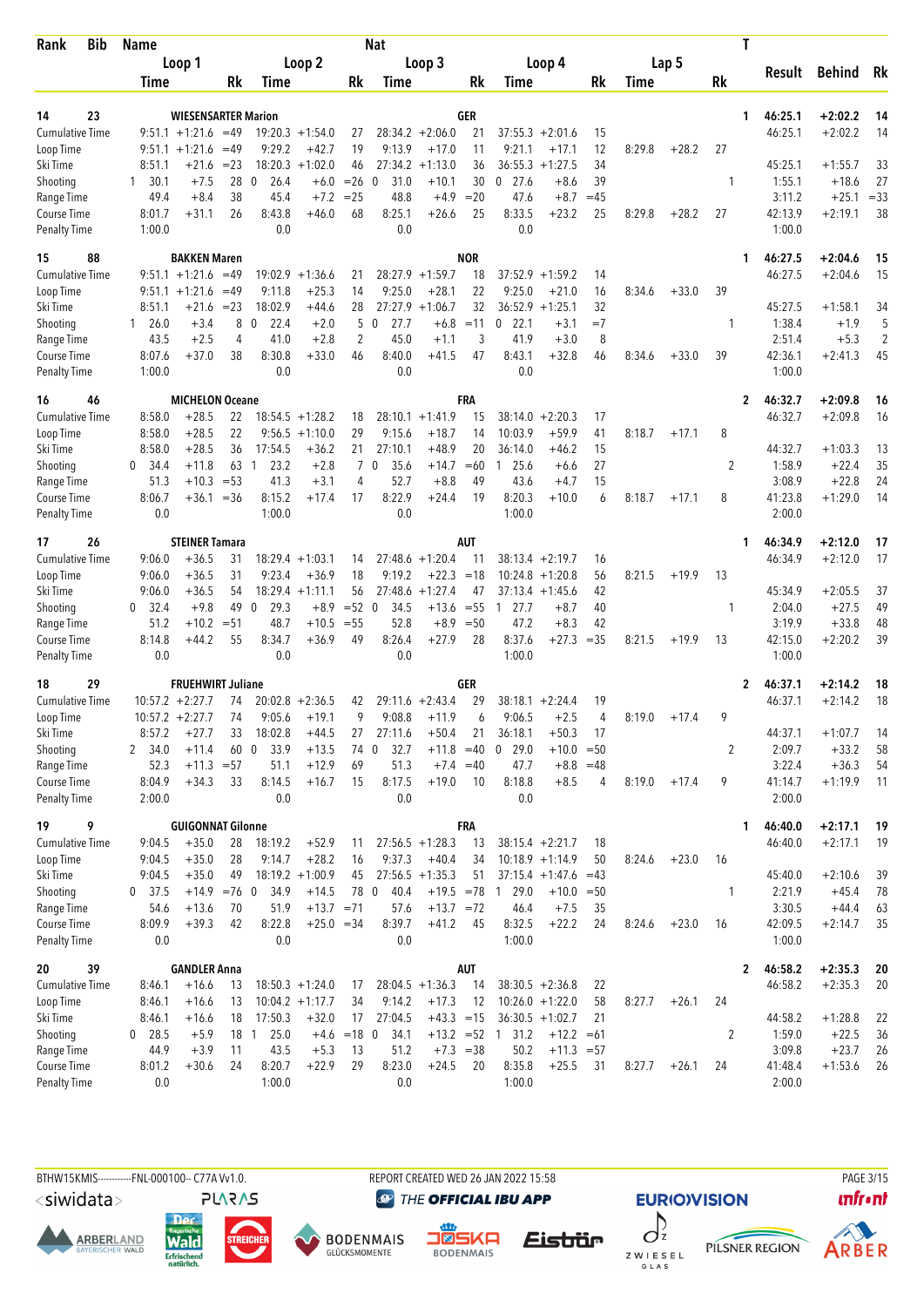| Bib<br>Rank                         | <b>Name</b>        |                                                |             |                                   |                                          |                     | <b>Nat</b>          |                               |            |                                           |                    |             |        |         | T            |                   |                      |          |
|-------------------------------------|--------------------|------------------------------------------------|-------------|-----------------------------------|------------------------------------------|---------------------|---------------------|-------------------------------|------------|-------------------------------------------|--------------------|-------------|--------|---------|--------------|-------------------|----------------------|----------|
|                                     |                    | Loop 1                                         |             |                                   | Loop <sub>2</sub>                        |                     |                     | Loop 3                        |            |                                           | Loop 4             |             |        | Lap 5   |              | Result            | <b>Behind</b>        | Rk       |
|                                     | Time               |                                                | Rk          | Time                              |                                          | Rk                  | Time                |                               | Rk         | Time                                      |                    | Rk          | Time   |         | Rk           |                   |                      |          |
| 21<br>64                            |                    |                                                |             |                                   |                                          |                     |                     |                               | LTU        |                                           |                    |             |        |         | 1            | 47:01.8           | $+2:38.9$            | 21       |
| <b>Cumulative Time</b>              |                    | <b>KOCERGINA Natalja</b><br>$10:11.1 + 1:41.6$ | 65          |                                   | $19:22.0 + 1:55.7$                       | 28                  |                     | $28:49.8 + 2:21.6$            | 26         | $38:30.0 + 2:36.3$                        |                    | 21          |        |         |              | 47:01.8           | $+2:38.9$            | 21       |
| Loop Time                           |                    | $10:11.1 + 1:41.6$                             | 65          | 9:10.9                            | $+24.4$                                  | 12                  | 9:27.8              | $+30.9$                       | 24         | 9:40.2                                    | $+36.2$            | 29          | 8:31.8 | $+30.2$ | 32           |                   |                      |          |
| Ski Time                            | 9:11.1             | $+41.6$                                        | 64          | 18:22.0                           | $+1:03.7$                                | 47                  | 27:49.8             | $+1:28.6$                     | 48         | 37:30.0                                   | $+2:02.2$          | 52          |        |         |              | 46:01.8           | $+2:32.4$            | 47       |
| Shooting                            | $1 \quad 37.1$     | $+14.5$                                        | $=72$ 0     | 27.3                              | $+6.9$                                   | 32                  | 37.8<br>0           | $+16.9$                       | 69         | 0, 34.0                                   | $+15.0$            | 78          |        |         | 1            | 2:16.3            | $+39.8$              | 66       |
| Range Time                          | 57.1               | $+16.1$                                        | 79          | 48.5                              | $+10.3$                                  | 53                  | 57.3                | $+13.4$                       | 70         | 54.6                                      | $+15.7$            | 80          |        |         |              | 3:37.5            | $+51.4$              | 74       |
| Course Time                         | 8:14.0             | $+43.4$                                        | 52          | 8:22.4                            | $+24.6$                                  | 33                  | 8:30.5              | $+32.0$                       | 34         | 8:45.6                                    | $+35.3$            | 50          | 8:31.8 | $+30.2$ | 32           | 42:24.3           | $+2:29.5$            | 41       |
| <b>Penalty Time</b>                 | 1:00.0             |                                                |             | 0.0                               |                                          |                     | 0.0                 |                               |            | 0.0                                       |                    |             |        |         |              | 1:00.0            |                      |          |
| 22<br>20                            |                    | <b>SHEVCHENKO Anastasiia</b>                   |             |                                   |                                          |                     |                     |                               | <b>RUS</b> |                                           |                    |             |        |         | 2            | 47:07.3           | $+2:44.4$            | 22       |
| <b>Cumulative Time</b>              | 8:59.6             | $+30.1$                                        | 25          | 18:04.4                           | $+38.1$                                  | 8                   | 27:23.2             | $+55.0$                       |            | $38:40.6 + 2:46.9$                        |                    | 24          |        |         |              | 47:07.3           | $+2:44.4$            | 22       |
| Loop Time                           | 8:59.6             | +30.1                                          | 25          | 9:04.8                            | $+18.3$                                  | 8                   | 9:18.8              | $+21.9$                       | 17         | 11:17.4                                   | $+2:13.4$          | 73          | 8:26.7 | $+25.1$ | 22           |                   |                      |          |
| Ski Time                            | 8:59.6             | $+30.1$                                        | $=42$       | 18:04.4                           | $+46.1$                                  | 30                  | 27:23.2             | $+1:02.0$                     | 30         | 36:40.6                                   | $+1:12.8$          | 28          |        |         |              | 45:07.3           | $+1:37.9$            | 24       |
| Shooting                            | 0<br>36.7          | $+14.1$                                        | 71          | 30.4<br>0                         | $+10.0$                                  | $= 59$              | 38.3<br>$\mathbf 0$ | $+17.4 = 71$                  |            | 2<br>31.6                                 | $+12.6$            | $=64$       |        |         | 2            | 2:17.2            | $+40.7$              | 69       |
| Range Time                          | 55.2<br>8:04.4     | $+14.2$<br>$+33.8$                             | $=72$<br>31 | 48.7<br>8:16.1                    | $+10.5$<br>$+18.3$                       | $= 55$<br>20        | 57.0<br>8:21.8      | $+13.1$<br>$+23.3$            | 69<br>18   | 50.4<br>8:27.0                            | $+11.5$            | 59<br>14    |        | $+25.1$ | 22           | 3:31.3<br>41:36.0 | $+45.2$<br>$+1:41.2$ | 65<br>21 |
| Course Time<br><b>Penalty Time</b>  | 0.0                |                                                |             | 0.0                               |                                          |                     | 0.0                 |                               |            | 2:00.0                                    | $+16.7$            |             | 8:26.7 |         |              | 2:00.0            |                      |          |
|                                     |                    |                                                |             |                                   |                                          |                     |                     |                               |            |                                           |                    |             |        |         |              |                   |                      |          |
| 42<br>23                            |                    | <b>AUCHENTALLER Hannah</b>                     |             |                                   |                                          |                     |                     |                               | ITA        |                                           |                    |             |        |         | 1            | 47:08.6           | $+2:45.7$            | 23       |
| <b>Cumulative Time</b>              | 8:51.5             | $+22.0$                                        | 16          |                                   | $19:13.2 + 1:46.9$                       | 25                  |                     | $28:45.7 + 2:17.5$            | 25         | $38:25.7 + 2:32.0$                        |                    | 20          |        |         |              | 47:08.6           | $+2:45.7$            | 23       |
| Loop Time                           | 8:51.5             | $+22.0$                                        | 16          |                                   | $10:21.7 + 1:35.2$                       | 47                  | 9:32.5              | $+35.6$                       | 31         | 9:40.0                                    | $+36.0$            | 28          | 8:42.9 | $+41.3$ | 51           |                   |                      |          |
| Ski Time<br>Shooting                | 8:51.5<br>$0$ 28.4 | $+22.0$<br>$+5.8$                              | 27<br>$=16$ | 18:13.2<br>28.5<br>$\overline{1}$ | $+54.9$<br>$+8.1$                        | 41<br>41            | 25.7<br>$\mathbf 0$ | $27:45.7 + 1:24.5$<br>$+4.8$  | 44<br>6    | $37:25.7 + 1:57.9$<br>$\mathbf 0$<br>28.2 | $+9.2$             | 50<br>$=43$ |        |         | 1            | 46:08.6<br>1:51.1 | $+2:39.2$<br>$+14.6$ | 49<br>19 |
| Range Time                          | 47.5               | $+6.5$                                         | 23          | 47.5                              | $+9.3$                                   | 43                  | 48.2                | $+4.3$                        | 18         | 47.6                                      | $+8.7$             | $=45$       |        |         |              | 3:10.8            | $+24.7$              | 32       |
| Course Time                         | 8:04.0             | $+33.4$                                        | 30          | 8:34.2                            | $+36.4$                                  | 48                  | 8:44.3              | $+45.8$                       | 56         | 8:52.4                                    | $+42.1$            | 60          | 8:42.9 | $+41.3$ | 51           | 42:57.8           | $+3:03.0$            | 49       |
| <b>Penalty Time</b>                 | 0.0                |                                                |             | 1:00.0                            |                                          |                     | 0.0                 |                               |            | 0.0                                       |                    |             |        |         |              | 1:00.0            |                      |          |
| 91<br>24                            |                    | <b>HORCHLER Karolin</b>                        |             |                                   |                                          |                     |                     |                               | GER        |                                           |                    |             |        |         | $\mathbf{2}$ | 47:13.0           | $+2:50.1$            | 24       |
| <b>Cumulative Time</b>              |                    | $9:48.5 +1:19.0$                               | 48          |                                   | $19:52.1 + 2:25.8$                       | 38                  |                     | $29:07.5 +2:39.3$             | 28         | $38:31.2 +2:37.5$                         |                    | 23          |        |         |              | 47:13.0           | $+2:50.1$            | 24       |
| Loop Time                           |                    | $9:48.5 +1:19.0$                               | 48          |                                   | $10:03.6 +1:17.1$                        | 33                  | 9:15.4              | $+18.5$                       | 13         | 9:23.7                                    | $+19.7$            | 14          | 8:41.8 | $+40.2$ | 48           |                   |                      |          |
| Ski Time                            | 8:48.5             | $+19.0$                                        | 22          | 17:52.1                           | $+33.8$                                  | 19                  | 27:07.5             | $+46.3$                       | 19         | 36:31.2                                   | $+1:03.4$          | 22          |        |         |              | 45:13.0           | $+1:43.6$            | 28       |
| Shooting                            | 1 30.7             | $+8.1$                                         | 35          | 29.2<br>$\overline{1}$            | $+8.8$                                   | $=50$               | 32.2<br>0           | $+11.3$                       | $=35$      | 30.9<br>$\mathbf 0$                       | $+11.9$            | $= 58$      |        |         | 2            | 2:03.2            | $+26.7$              | 45       |
| Range Time                          | 48.6               | $+7.6$                                         | $=32$       | 47.7                              | $+9.5$                                   | 44                  | 50.2                | $+6.3$                        | $=29$      | 46.9                                      | $+8.0$             | 39          |        |         |              | 3:13.4            | $+27.3$              | 38       |
| Course Time                         | 7:59.9             | $+29.3$                                        | 21          | 8:15.9                            | $+18.1$                                  | 19                  | 8:25.2              | $+26.7$                       | 26         | 8:36.8                                    | $+26.5$            | 32          | 8:41.8 | $+40.2$ | 48           | 41:59.6           | $+2:04.8$            | 30       |
| <b>Penalty Time</b>                 | 1:00.0             |                                                |             | 1:00.0                            |                                          |                     | 0.0                 |                               |            | 0.0                                       |                    |             |        |         |              | 2:00.0            |                      |          |
| 73<br>25                            |                    | <b>KLIMINA Darya</b>                           |             |                                   |                                          |                     |                     |                               | KAZ        |                                           |                    |             |        |         | 3            | 47:32.6           | $+3:09.7$            | 25       |
| <b>Cumulative Time</b>              |                    | $9:42.7 +1:13.2$                               | 44          |                                   | $19:44.8 + 2:18.5$                       | 34                  | 28:54.8             | $+2:26.6$                     | 27         | $39:12.1 + 3:18.4$                        |                    | 27          |        |         |              | 47:32.6           | $+3:09.7$            | 25       |
| Loop Time                           |                    | $9:42.7 +1:13.2$                               | 44          |                                   | $10:02.1 + 1:15.6$                       | 32                  | 9:10.0              | $+13.1$                       | 7          | $10:17.3 + 1:13.3$                        |                    | 49          | 8:20.5 | $+18.9$ | 12           |                   |                      |          |
| Ski Time                            | 8:42.7             | $+13.2$                                        | 15          | 17:44.8                           | $+26.5$                                  | 13                  | 26:54.8             | $+33.6$                       | 14         | 36:12.1                                   | $+44.3$            | 12          |        |         |              | 44:32.6           | $+1:03.2$            | 12       |
| Shooting                            | 1, 31.9            | $+9.3$                                         | $=44$       | 28.7<br>1                         |                                          | $+8.3 = 43 \quad 0$ | 31.1                | $+10.2$                       | 31         | $1 \quad 31.2$                            | $+12.2$            | $=61$       |        |         | 3            | 2:03.0            | $+26.5$              | 44       |
| Range Time<br>Course Time           | 52.4<br>7:50.3     | $+11.4$<br>$+19.7$                             | 59<br>14    | 50.1<br>8:12.0                    | $+11.9 = 64$<br>$+14.2$                  | -11                 | 51.3<br>8:18.7      | $+7.4 = 40$<br>$+20.2$        | 12         | 50.5<br>8:26.8                            | $+11.6$<br>$+16.5$ | $=60$<br>13 | 8:20.5 | $+18.9$ | 12           | 3:24.3<br>41:08.3 | $+38.2$<br>$+1:13.5$ | 57<br>9  |
| <b>Penalty Time</b>                 | 1:00.0             |                                                |             | 1:00.0                            |                                          |                     | 0.0                 |                               |            | 1:00.0                                    |                    |             |        |         |              | 3:00.0            |                      |          |
|                                     |                    |                                                |             |                                   |                                          |                     |                     |                               |            |                                           |                    |             |        |         |              |                   |                      |          |
| 26<br>2                             |                    | <b>ABRAMOVA Olga</b>                           |             |                                   |                                          |                     |                     |                               | <b>UKR</b> |                                           |                    |             |        |         | 1            | 47:47.4           | $+3:24.5$            | 26       |
| <b>Cumulative Time</b><br>Loop Time | 8:59.5<br>8:59.5   | $+30.0$<br>$+30.0$                             | 24<br>24    |                                   | $19:26.0 + 1:59.7$<br>$10:26.5 + 1:40.0$ | 29<br>50            | 9:46.4              | $29:12.4 + 2:44.2$<br>$+49.5$ | 30<br>39   | $39:01.3 + 3:07.6$<br>9:48.9              | $+44.9$            | 25<br>33    | 8:46.1 | $+44.5$ | 53           | 47:47.4           | $+3:24.5$            | 26       |
| Ski Time                            | 8:59.5             | $+30.0$                                        | 41          |                                   | $18:26.0 + 1:07.7$                       | 51                  |                     | $28:12.4 +1:51.2$             | 55         | $38:01.3 + 2:33.5$                        |                    | 60          |        |         |              | 46:47.4           | $+3:18.0$            | 59       |
| Shooting                            | 32.2<br>0          | $+9.6$                                         | 47 1        | 31.0                              | $+10.6$                                  | 61 0                | 38.6                | $+17.7$                       | 75         | 0, 34.8                                   | $+15.8$            | 82          |        |         | 1            | 2:16.7            | $+40.2$              | 67       |
| Range Time                          | 52.8               | $+11.8$                                        | 61          | 50.8                              | $+12.6$                                  | 67                  | 58.7                | $+14.8$                       | 77         | 53.7                                      | $+14.8$            | $=76$       |        |         |              | 3:36.0            | $+49.9$              | 73       |
| Course Time                         | 8:06.7             | $+36.1 = 36$                                   |             | 8:35.7                            | $+37.9$                                  | 53                  | 8:47.7              | $+49.2$                       | 61         | 8:55.2                                    | +44.9              | 61          | 8:46.1 | $+44.5$ | 53           | 43:11.4           | $+3:16.6$            | 54       |
| <b>Penalty Time</b>                 | $0.0\,$            |                                                |             | 1:00.0                            |                                          |                     | 0.0                 |                               |            | 0.0                                       |                    |             |        |         |              | 1:00.0            |                      |          |
| 27<br>4                             |                    | <b>BENED Camille</b>                           |             |                                   |                                          |                     |                     |                               | FRA        |                                           |                    |             |        |         | 3            | 47:53.8           | $+3:30.9$            | 27       |
| <b>Cumulative Time</b>              | 8:53.2             | $+23.7$                                        | 17          | 18:04.7                           | $+38.4$                                  | 9                   |                     | $28:15.2 + 1:47.0$            | 16         | $39:37.1 + 3:43.4$                        |                    | 31          |        |         |              | 47:53.8           | $+3:30.9$            | 27       |
| Loop Time                           | 8:53.2             | $+23.7$                                        | 17          | 9:11.5                            | $+25.0$                                  | 13                  |                     | $10:10.5 + 1:13.6$            | 51         | $11:21.9 +2:17.9 = 74$                    |                    |             | 8:16.7 | $+15.1$ | 6            |                   |                      |          |
| Ski Time                            | 8:53.2             | $+23.7$                                        | 28          | 18:04.7                           | $+46.4$                                  | 31                  | 27:15.2             | $+54.0$                       | 24         | $36:37.1 + 1:09.3$                        |                    | 25          |        |         |              | 44:53.8           | $+1:24.4$            | -19      |
| Shooting                            | 0 30.6             | $+8.0$                                         |             | 34 0<br>31.3                      | $+10.9$                                  | 63 1                | 33.1                | $+12.2 = 43$                  |            | 2 33.5                                    | $+14.5 = 75$       |             |        |         | 3            | 2:08.7            | $+32.2$              | 56       |
| Range Time                          | 48.0               | $+7.0$                                         | $=25$       | 49.9                              | $+11.7$                                  | 63                  | 51.5                | $+7.6$                        | 43         | 53.1                                      | $+14.2 = 74$       |             |        |         |              | 3:22.5            | $+36.4$              | 55       |
| Course Time                         | 8:05.2             | $+34.6$                                        | 34          | 8:21.6                            | $+23.8 = 31$                             |                     | 8:19.0              | $+20.5$                       | 13         | 8:28.8                                    | $+18.5$            | 17          | 8:16.7 | $+15.1$ | 6            | 41:31.3           | $+1:36.5$            | 17       |
| <b>Penalty Time</b>                 | 0.0                |                                                |             | 0.0                               |                                          |                     | 1:00.0              |                               |            | 2:00.0                                    |                    |             |        |         |              | 3:00.0            |                      |          |

BTHW15KMIS----------FNL-000100-- C77A Vv1.0. REPORT CREATED WED 26 JAN 2022 15:58 PAGE 4/15

<siwidata>

**ARBERLAND** 







**@** THE OFFICIAL IBU APP

 $\int_{z}$ Eistrür Z W I E S E L<br>G L A S



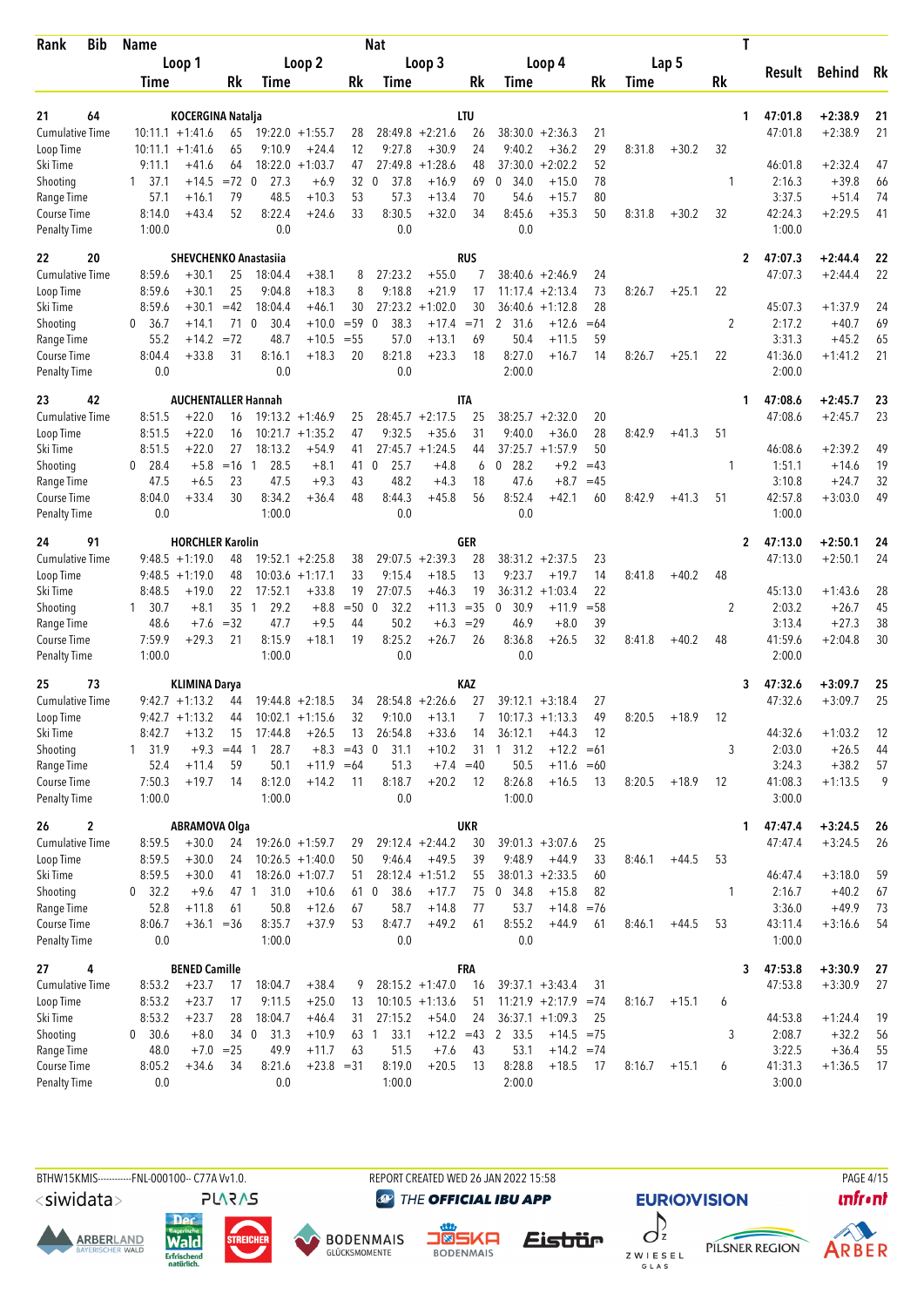| Loop 2<br>Loop 1<br>Loop 3<br>Loop 4<br>Lap 5<br>Behind<br>Rk<br>Result<br>Rk<br><b>Rk</b><br>Rk<br>Rk<br>Time<br>Rk<br>Time<br>Time<br>Time<br>Time<br>28<br>31<br><b>NOR</b><br>$\overline{2}$<br>48:14.0<br>$+3:51.1$<br>28<br>JOHANSEN Marthe Krakstad<br>37<br>$9:58.5 + 1:29.0$<br>$20:14.6 + 2:48.3$<br>$29:48.4 + 3:20.2$<br>29<br>$+3:51.1$<br>28<br><b>Cumulative Time</b><br>53<br>48<br>$39:22.3 + 3:28.6$<br>48:14.0<br>9:33.8<br>32<br>24<br>$9:58.5 + 1:29.0$<br>53<br>$+1:29.6$<br>46<br>$+36.9$<br>9:33.9<br>$+29.9$<br>58<br>Loop Time<br>10:16.1<br>8:51.7<br>$+50.1$<br>$+1:27.2$<br>37:22.3<br>50<br>8:58.5<br>$+29.0$<br>37<br>$+56.3$<br>43<br>27:48.4<br>$+1:54.5$<br>49<br>46:14.0<br>$+2:44.6$<br>Ski Time<br>18:14.6<br>46<br>Shooting<br>$1 \t28.7$<br>19<br>26.8<br>$= 28$<br>34.2<br>0, 23.9<br>2<br>$+17.2$<br>24<br>$+6.1$<br>$\mathbf{1}$<br>$+6.4$<br>$\mathbf 0$<br>$+13.3$<br>54<br>$+4.9$<br>18<br>1:53.7<br>17<br>45.8<br>44.9<br>$=20$<br>52.0<br>$+8.1$<br>43.5<br>3:06.2<br>$+20.1$<br>Range Time<br>$+4.8$<br>$=15$<br>$+6.7$<br>47<br>$+4.6$<br>14<br>50<br>8:50.4<br>43:07.8<br>53<br>8:12.7<br>$+42.1$<br>51<br>8:31.2<br>$+33.4$<br>47<br>8:41.8<br>$+43.3$<br>$+40.1$<br>58<br>8:51.7<br>58<br>$+3:13.0$<br>Course Time<br>$+50.1$<br>1:00.0<br>0.0<br>0.0<br>2:00.0<br>1:00.0<br><b>Penalty Time</b><br><b>UKR</b><br>29<br>71<br><b>DMYTRENKO Valeriya</b><br>$+3:53.2$<br>29<br>48:16.1<br>1<br>31<br>29<br>48:16.1<br>$+3:53.2$<br><b>Cumulative Time</b><br>$10:11.0 + 1:41.5$<br>64<br>$19:48.1 + 2:21.8$<br>$29:20.1 + 2:51.9$<br>$39:06.2 + 3:12.5$<br>26<br>37<br>29<br>$+50.6$<br>26<br>9:32.0<br>$+35.1$<br>31<br>Loop Time<br>$10:11.0 + 1:41.5$<br>64<br>9:37.1<br>9:46.1<br>+42.1<br>$9:09.9 +1:08.3$<br>80<br>$38:06.2 + 2:38.4$<br>62<br>63<br>18:48.1<br>$+1:29.8$<br>66<br>28:20.1<br>$+1:58.9$<br>60<br>47:16.1<br>Ski Time<br>9:11.0<br>$+41.5$<br>$+3:46.7$<br>65<br>75<br>$+11.3$<br>25<br>$= 25$<br>34.6<br>$+14.2$<br>32.2<br>$= 35$<br>0<br>25.2<br>2:02.0<br>$+25.5$<br>42<br>Shooting<br>1 29.8<br>$+7.2$<br>0<br>$\mathbf 0$<br>$+6.2$<br>1<br>45.3<br>3:21.9<br>52<br>50.0<br>$+9.0$<br>54.9<br>$+16.7$<br>81<br>51.7<br>$+7.8$<br>$=29$<br>$+35.8$<br>Range Time<br>$=40$<br>$=44$<br>$+6.4$<br>8:42.2<br>65<br>9:00.8<br>8:21.0<br>8:40.3<br>$+41.8$<br>48<br>$+50.5$<br>$9:09.9 +1:08.3$<br>80<br>43:54.2<br>$+3:59.4$<br>68<br>Course Time<br>$+50.4$<br>65<br>+44.4<br>64<br>0.0<br>0.0<br>0.0<br>1:00.0<br>1:00.0<br><b>Penalty Time</b><br>50<br><b>KEBINGER Hanna</b><br>GER<br>48:17.2<br>$+3:54.3$<br>30<br>3<br>30<br>$+3:54.3$<br><b>Cumulative Time</b><br>$+21.8$<br>$28:19.1 + 1:50.9$<br>48:17.2<br>30<br>8:51.3<br>$19:01.6 + 1:35.3$<br>20<br>17<br>$39:44.8 + 3:51.1$<br>33<br>15<br>8:51.3<br>$+21.8$<br>$10:10.3 + 1:23.8$<br>$+20.6$<br>78<br>35<br>Loop Time<br>15<br>41<br>9:17.5<br>16<br>11:25.7<br>$+2:21.7$<br>8:32.4<br>$+30.8$<br>26<br>27:19.1<br>27<br>30<br>29<br>Ski Time<br>8:51.3<br>$+21.8$<br>26<br>18:01.6<br>$+43.3$<br>$+57.9$<br>36:44.8<br>$+1:17.0$<br>45:17.2<br>$+1:47.8$<br>2:22.5<br>79<br>33.1<br>56<br>$+15.3$<br>82 0<br>38.0<br>2 35.6<br>83<br>3<br>$+46.0$<br>Shooting<br>$\mathbf{0}$<br>$+10.5$<br>$\mathbf{1}$<br>35.7<br>$+17.1$<br>70<br>$+16.6$<br>$+18.1$<br>84<br>58.2<br>56.3<br>79<br>52.7<br>56.3<br>$+14.3$<br>76<br>$+17.4$<br>86<br>3:43.5<br>$+57.4$<br>Range Time<br>$+11.7$<br>60<br>7:58.6<br>$+28.0$<br>8:19.3<br>$+20.8$<br>8:29.4<br>$+19.1$<br>35<br>41:33.7<br>20<br>Course Time<br>20<br>8:14.0<br>$+16.2$<br>14<br>14<br>19<br>8:32.4<br>$+30.8$<br>$+1:38.9$<br>2:00.0<br>1:00.0<br>0.0<br>3:00.0<br><b>Penalty Time</b><br>0.0<br>48<br><b>NOR</b><br>48:18.9<br>$+3:56.0$<br>31<br><b>ENODD Jenny</b><br>31<br>3<br>$9:58.8 + 1:29.3$<br>$30:19.6 + 3:51.4$<br>32<br>48:18.9<br>$+3:56.0$<br>31<br><b>Cumulative Time</b><br>54<br>$20:07.0 + 2:40.7$<br>45<br>45<br>39:43.8<br>$+3:50.1$<br>54<br>52<br>$9:58.8 + 1:29.3$<br>$10:08.2 + 1:21.7$<br>38<br>9:24.2<br>$+20.2$<br>15<br>8:35.1<br>$+33.5$<br>Loop Time<br>$10:12.6 + 1:15.7$<br>41<br>28<br>$+29.3$<br>$=39$<br>18:07.0<br>$+48.7$<br>34<br>27:19.6<br>$+58.4$<br>36:43.8<br>$+1:16.0$<br>29<br>45:18.9<br>$+1:49.5$<br>Ski Time<br>8:58.8<br>31<br>$+8.2$<br>$= 23$<br>29.1<br>20<br>$0$ 27.0<br>$=34$<br>1:51.4<br>$+14.9$<br>$=20$<br>Shooting<br>$1 \quad 29.4$<br>$+6.8$<br>$= 22 \quad 1$<br>25.8<br>$+5.4$<br>1<br>$+8.0$<br>3<br>22<br>48.1<br>$+4.2$<br>3:07.0<br>20<br>47.2<br>$+6.2$<br>20<br>45.1<br>$+6.9$<br>$=16$<br>46.6<br>$+7.7$<br>37<br>$+20.9$<br>Range Time<br>8:23.1<br>37<br>8:24.5<br>24<br>8:37.6<br>$=35$<br>42:11.9<br>36<br>8:11.6<br>$+41.0$<br>45<br>$+25.3$<br>$+26.0$<br>$+27.3$<br>8:35.1<br>$+33.5$<br>41<br>$+2:17.1$<br>Course Time<br>1:00.0<br>0.0<br>1:00.0<br>3:00.0<br><b>Penalty Time</b><br>1:00.0<br><b>POL</b><br>53<br><b>GWIZDON Magdalena</b><br>$+3:57.0$<br>32<br>2<br>48:19.9<br>32<br>32<br><b>Cumulative Time</b><br>8:56.7<br>36<br>48:19.9<br>$+3:57.0$<br>+27.2<br>19<br>$19:10.2 + 1:43.9$<br>23<br>$29:44.4 + 3:16.2$<br>$39:21.2 + 3:27.5$<br>28<br>$+27.2$<br>19<br>43<br>$10:34.2 +1:37.3$<br>63<br>9:36.8<br>$+32.8$<br>25<br>8:58.7<br>Loop Time<br>8:56.7<br>$10:13.5 + 1:27.0$<br>$+57.1$<br>69<br>Ski Time<br>46:19.9<br>$+2:50.5$<br>8:56.7<br>$+27.2$<br>32<br>18:10.2<br>$+51.9$<br>$27:44.4 + 1:23.2$<br>$37:21.2 + 1:53.4$<br>48<br>53<br>37<br>42<br>5<br>Shooting<br>$0$ 25.7<br>$+3.1$<br>32.7<br>$+12.3$<br>33.4<br>$+12.5$<br>0, 31.9<br>$+12.9$<br>2<br>2:03.8<br>$+27.3$<br>$=46$<br>1<br>68<br>46<br>$=68$<br>-1<br>Range Time<br>$+3.7$<br>$=9$<br>53.0<br>52.8<br>$+8.9 = 50$<br>51.5<br>3:22.0<br>$+35.9$<br>44.7<br>$+14.8$<br>75<br>$+12.6$<br>53<br>$=63$<br>$+42.9$<br>8:45.3<br>42:57.9<br>Course Time<br>8:12.0<br>$+41.4 = 47$<br>8:20.5<br>$+22.7$<br>28<br>8:41.4<br>49<br>$+35.0$<br>8:58.7<br>$+3:03.1$<br>50<br>49<br>$+57.1$<br>69<br><b>Penalty Time</b><br>1:00.0<br>1:00.0<br>0.0<br>2:00.0<br>0.0<br><b>FIN</b><br>33<br>24<br><b>LEHTONEN Venla</b><br>48:22.9<br>$+4:00.0$<br>33<br>1<br><b>Cumulative Time</b><br>$+29.3$<br>$18:29.2 + 1:02.9$<br>$29:30.5 +3:02.3$<br>$39:25.1 + 3:31.4$<br>48:22.9<br>$+4:00.0$<br>33<br>8:58.8<br>23<br>33<br>30<br>13<br>$+29.3$<br>$+56.2 = 66$<br>Loop Time<br>8:58.8<br>23<br>9:30.4<br>$+43.9$<br>20<br>$11:01.3 +2:04.4$<br>75<br>9:54.6<br>$+50.6$<br>38<br>8:57.8<br>Ski Time<br>$+29.3 = 39$<br>$18:29.2 + 1:10.9$<br>55<br>$28:30.5 + 2:09.3$<br>$38:25.1 + 2:57.3$<br>47:22.9<br>$+3:53.5$<br>8:58.8<br>65<br>68<br>68<br>Shooting<br>31.9<br>$+9.3 = 44$ 0<br>28.9<br>$+8.5$<br>46 1<br>43.0<br>$+22.1$<br>86<br>0, 29.9<br>$+10.9$<br>2:13.8<br>$+37.3$<br>0<br>54<br>1<br>64<br>3:32.9<br>Range Time<br>50.8<br>$+9.8 = 47$<br>48.9<br>$+10.7 = 58$<br>1:01.7<br>$+17.8$<br>83<br>51.5<br>$+12.6$<br>$+46.8$<br>68<br>$=63$<br>Course Time<br>8:08.0<br>$+37.4$<br>$8:59.6 +1:01.1 = 71$<br>9:03.1<br>43:50.0<br>39<br>8:41.5<br>$+43.7$<br>62<br>$+52.8 = 69$<br>8:57.8<br>$+56.2 = 66$<br>$+3:55.2$<br>66<br>0.0<br>0.0<br>1:00.0<br>0.0<br>1:00.0<br><b>Penalty Time</b><br><b>REMENOVA Maria</b><br><b>SVK</b><br>48:28.0<br>$+4:05.1$<br>34<br>86<br>2<br>34<br><b>Cumulative Time</b><br>$20:43.3 + 3:17.0$<br>$30:27.8 + 3:59.6$<br>48<br>$39:53.2 + 3:59.5$<br>48:28.0<br>$+4:05.1$<br>34<br>$10:10.8 + 1:41.3$<br>35<br>63<br>54<br>Loop Time<br>$10:32.5 +1:46.0$<br>9:44.5<br>$+47.6$<br>9:25.4<br>$+21.4$<br>$10:10.8 + 1:41.3$<br>53<br>38<br>17<br>8:34.8<br>$+33.2$<br>40<br>63<br>$+2:58.6$<br>Ski Time<br>9:10.8<br>$+41.3$<br>$18:43.3 +1:25.0$<br>$28:27.8 + 2:06.6$<br>$37:53.2 +2:25.4$<br>55<br>46:28.0<br>54<br>62<br>64<br>64<br>Shooting<br>131.8<br>$+9.2$<br>43 1<br>24.5<br>15 <sub>0</sub><br>30.2<br>$+9.3 = 24$<br>$0$ 22.5<br>$+3.5$<br>9<br>2<br>1:49.1<br>$+12.6$<br>16<br>$+4.1$<br>42.4<br>Range Time<br>$+7.9$<br>35<br>$+5.9$<br>16<br>49.6<br>$+5.7$<br>$+3.5$<br>3:05.0<br>$+18.9$<br>15<br>48.9<br>44.1<br>23<br>12<br>Course Time<br>8:21.9<br>8:54.9<br>8:43.0<br>$+32.7$<br>43:23.0<br>$+51.3$<br>67<br>8:48.4<br>$+50.6$<br>71<br>$+56.4$<br>68<br>45<br>8:34.8<br>$+33.2$<br>40<br>$+3:28.2$<br>57<br><b>Penalty Time</b><br>0.0<br>1:00.0<br>1:00.0<br>0.0<br>2:00.0 | Bib<br>Rank | <b>Name</b> |  |  | <b>Nat</b> |  |  |  |  | T |  |  |
|---------------------------------------------------------------------------------------------------------------------------------------------------------------------------------------------------------------------------------------------------------------------------------------------------------------------------------------------------------------------------------------------------------------------------------------------------------------------------------------------------------------------------------------------------------------------------------------------------------------------------------------------------------------------------------------------------------------------------------------------------------------------------------------------------------------------------------------------------------------------------------------------------------------------------------------------------------------------------------------------------------------------------------------------------------------------------------------------------------------------------------------------------------------------------------------------------------------------------------------------------------------------------------------------------------------------------------------------------------------------------------------------------------------------------------------------------------------------------------------------------------------------------------------------------------------------------------------------------------------------------------------------------------------------------------------------------------------------------------------------------------------------------------------------------------------------------------------------------------------------------------------------------------------------------------------------------------------------------------------------------------------------------------------------------------------------------------------------------------------------------------------------------------------------------------------------------------------------------------------------------------------------------------------------------------------------------------------------------------------------------------------------------------------------------------------------------------------------------------------------------------------------------------------------------------------------------------------------------------------------------------------------------------------------------------------------------------------------------------------------------------------------------------------------------------------------------------------------------------------------------------------------------------------------------------------------------------------------------------------------------------------------------------------------------------------------------------------------------------------------------------------------------------------------------------------------------------------------------------------------------------------------------------------------------------------------------------------------------------------------------------------------------------------------------------------------------------------------------------------------------------------------------------------------------------------------------------------------------------------------------------------------------------------------------------------------------------------------------------------------------------------------------------------------------------------------------------------------------------------------------------------------------------------------------------------------------------------------------------------------------------------------------------------------------------------------------------------------------------------------------------------------------------------------------------------------------------------------------------------------------------------------------------------------------------------------------------------------------------------------------------------------------------------------------------------------------------------------------------------------------------------------------------------------------------------------------------------------------------------------------------------------------------------------------------------------------------------------------------------------------------------------------------------------------------------------------------------------------------------------------------------------------------------------------------------------------------------------------------------------------------------------------------------------------------------------------------------------------------------------------------------------------------------------------------------------------------------------------------------------------------------------------------------------------------------------------------------------------------------------------------------------------------------------------------------------------------------------------------------------------------------------------------------------------------------------------------------------------------------------------------------------------------------------------------------------------------------------------------------------------------------------------------------------------------------------------------------------------------------------------------------------------------------------------------------------------------------------------------------------------------------------------------------------------------------------------------------------------------------------------------------------------------------------------------------------------------------------------------------------------------------------------------------------------------------------------------------------------------------------------------------------------------------------------------------------------------------------------------------------------------------------------------------------------------------------------------------------------------------------------------------------------------------------------------------------------------------------------------------------------------------------------------------------------------------------------------------------------------------------------------------------------------------------------------------------------------------------------------------------------------------------------------------------------------------------------------------------------------------------------------------------------------------------------------------------------------------------------------------------------------------------------------------------------------------------------------------------------------------------------------------------------------------------------------------------------------------------------------------------------------------------------------------------------------------------------------------------------------------------------------------------------------------------------------------------------------------------------------------------------------------------------------------------------------------------------------------------------------------------------------------------------------------------------------------------------------------------------------------------------------------------------------------------------------------------------------------------------------------------------------------------------------------------------------------------------------------------------------------------------------------------------------------------------------|-------------|-------------|--|--|------------|--|--|--|--|---|--|--|
|                                                                                                                                                                                                                                                                                                                                                                                                                                                                                                                                                                                                                                                                                                                                                                                                                                                                                                                                                                                                                                                                                                                                                                                                                                                                                                                                                                                                                                                                                                                                                                                                                                                                                                                                                                                                                                                                                                                                                                                                                                                                                                                                                                                                                                                                                                                                                                                                                                                                                                                                                                                                                                                                                                                                                                                                                                                                                                                                                                                                                                                                                                                                                                                                                                                                                                                                                                                                                                                                                                                                                                                                                                                                                                                                                                                                                                                                                                                                                                                                                                                                                                                                                                                                                                                                                                                                                                                                                                                                                                                                                                                                                                                                                                                                                                                                                                                                                                                                                                                                                                                                                                                                                                                                                                                                                                                                                                                                                                                                                                                                                                                                                                                                                                                                                                                                                                                                                                                                                                                                                                                                                                                                                                                                                                                                                                                                                                                                                                                                                                                                                                                                                                                                                                                                                                                                                                                                                                                                                                                                                                                                                                                                                                                                                                                                                                                                                                                                                                                                                                                                                                                                                                                                                                                                                                                                                                                                                                                                                                                                                                                                                                                                                                                                                                                                                                         |             |             |  |  |            |  |  |  |  |   |  |  |
|                                                                                                                                                                                                                                                                                                                                                                                                                                                                                                                                                                                                                                                                                                                                                                                                                                                                                                                                                                                                                                                                                                                                                                                                                                                                                                                                                                                                                                                                                                                                                                                                                                                                                                                                                                                                                                                                                                                                                                                                                                                                                                                                                                                                                                                                                                                                                                                                                                                                                                                                                                                                                                                                                                                                                                                                                                                                                                                                                                                                                                                                                                                                                                                                                                                                                                                                                                                                                                                                                                                                                                                                                                                                                                                                                                                                                                                                                                                                                                                                                                                                                                                                                                                                                                                                                                                                                                                                                                                                                                                                                                                                                                                                                                                                                                                                                                                                                                                                                                                                                                                                                                                                                                                                                                                                                                                                                                                                                                                                                                                                                                                                                                                                                                                                                                                                                                                                                                                                                                                                                                                                                                                                                                                                                                                                                                                                                                                                                                                                                                                                                                                                                                                                                                                                                                                                                                                                                                                                                                                                                                                                                                                                                                                                                                                                                                                                                                                                                                                                                                                                                                                                                                                                                                                                                                                                                                                                                                                                                                                                                                                                                                                                                                                                                                                                                                         |             |             |  |  |            |  |  |  |  |   |  |  |
|                                                                                                                                                                                                                                                                                                                                                                                                                                                                                                                                                                                                                                                                                                                                                                                                                                                                                                                                                                                                                                                                                                                                                                                                                                                                                                                                                                                                                                                                                                                                                                                                                                                                                                                                                                                                                                                                                                                                                                                                                                                                                                                                                                                                                                                                                                                                                                                                                                                                                                                                                                                                                                                                                                                                                                                                                                                                                                                                                                                                                                                                                                                                                                                                                                                                                                                                                                                                                                                                                                                                                                                                                                                                                                                                                                                                                                                                                                                                                                                                                                                                                                                                                                                                                                                                                                                                                                                                                                                                                                                                                                                                                                                                                                                                                                                                                                                                                                                                                                                                                                                                                                                                                                                                                                                                                                                                                                                                                                                                                                                                                                                                                                                                                                                                                                                                                                                                                                                                                                                                                                                                                                                                                                                                                                                                                                                                                                                                                                                                                                                                                                                                                                                                                                                                                                                                                                                                                                                                                                                                                                                                                                                                                                                                                                                                                                                                                                                                                                                                                                                                                                                                                                                                                                                                                                                                                                                                                                                                                                                                                                                                                                                                                                                                                                                                                                         |             |             |  |  |            |  |  |  |  |   |  |  |
|                                                                                                                                                                                                                                                                                                                                                                                                                                                                                                                                                                                                                                                                                                                                                                                                                                                                                                                                                                                                                                                                                                                                                                                                                                                                                                                                                                                                                                                                                                                                                                                                                                                                                                                                                                                                                                                                                                                                                                                                                                                                                                                                                                                                                                                                                                                                                                                                                                                                                                                                                                                                                                                                                                                                                                                                                                                                                                                                                                                                                                                                                                                                                                                                                                                                                                                                                                                                                                                                                                                                                                                                                                                                                                                                                                                                                                                                                                                                                                                                                                                                                                                                                                                                                                                                                                                                                                                                                                                                                                                                                                                                                                                                                                                                                                                                                                                                                                                                                                                                                                                                                                                                                                                                                                                                                                                                                                                                                                                                                                                                                                                                                                                                                                                                                                                                                                                                                                                                                                                                                                                                                                                                                                                                                                                                                                                                                                                                                                                                                                                                                                                                                                                                                                                                                                                                                                                                                                                                                                                                                                                                                                                                                                                                                                                                                                                                                                                                                                                                                                                                                                                                                                                                                                                                                                                                                                                                                                                                                                                                                                                                                                                                                                                                                                                                                                         |             |             |  |  |            |  |  |  |  |   |  |  |
|                                                                                                                                                                                                                                                                                                                                                                                                                                                                                                                                                                                                                                                                                                                                                                                                                                                                                                                                                                                                                                                                                                                                                                                                                                                                                                                                                                                                                                                                                                                                                                                                                                                                                                                                                                                                                                                                                                                                                                                                                                                                                                                                                                                                                                                                                                                                                                                                                                                                                                                                                                                                                                                                                                                                                                                                                                                                                                                                                                                                                                                                                                                                                                                                                                                                                                                                                                                                                                                                                                                                                                                                                                                                                                                                                                                                                                                                                                                                                                                                                                                                                                                                                                                                                                                                                                                                                                                                                                                                                                                                                                                                                                                                                                                                                                                                                                                                                                                                                                                                                                                                                                                                                                                                                                                                                                                                                                                                                                                                                                                                                                                                                                                                                                                                                                                                                                                                                                                                                                                                                                                                                                                                                                                                                                                                                                                                                                                                                                                                                                                                                                                                                                                                                                                                                                                                                                                                                                                                                                                                                                                                                                                                                                                                                                                                                                                                                                                                                                                                                                                                                                                                                                                                                                                                                                                                                                                                                                                                                                                                                                                                                                                                                                                                                                                                                                         |             |             |  |  |            |  |  |  |  |   |  |  |
|                                                                                                                                                                                                                                                                                                                                                                                                                                                                                                                                                                                                                                                                                                                                                                                                                                                                                                                                                                                                                                                                                                                                                                                                                                                                                                                                                                                                                                                                                                                                                                                                                                                                                                                                                                                                                                                                                                                                                                                                                                                                                                                                                                                                                                                                                                                                                                                                                                                                                                                                                                                                                                                                                                                                                                                                                                                                                                                                                                                                                                                                                                                                                                                                                                                                                                                                                                                                                                                                                                                                                                                                                                                                                                                                                                                                                                                                                                                                                                                                                                                                                                                                                                                                                                                                                                                                                                                                                                                                                                                                                                                                                                                                                                                                                                                                                                                                                                                                                                                                                                                                                                                                                                                                                                                                                                                                                                                                                                                                                                                                                                                                                                                                                                                                                                                                                                                                                                                                                                                                                                                                                                                                                                                                                                                                                                                                                                                                                                                                                                                                                                                                                                                                                                                                                                                                                                                                                                                                                                                                                                                                                                                                                                                                                                                                                                                                                                                                                                                                                                                                                                                                                                                                                                                                                                                                                                                                                                                                                                                                                                                                                                                                                                                                                                                                                                         |             |             |  |  |            |  |  |  |  |   |  |  |
|                                                                                                                                                                                                                                                                                                                                                                                                                                                                                                                                                                                                                                                                                                                                                                                                                                                                                                                                                                                                                                                                                                                                                                                                                                                                                                                                                                                                                                                                                                                                                                                                                                                                                                                                                                                                                                                                                                                                                                                                                                                                                                                                                                                                                                                                                                                                                                                                                                                                                                                                                                                                                                                                                                                                                                                                                                                                                                                                                                                                                                                                                                                                                                                                                                                                                                                                                                                                                                                                                                                                                                                                                                                                                                                                                                                                                                                                                                                                                                                                                                                                                                                                                                                                                                                                                                                                                                                                                                                                                                                                                                                                                                                                                                                                                                                                                                                                                                                                                                                                                                                                                                                                                                                                                                                                                                                                                                                                                                                                                                                                                                                                                                                                                                                                                                                                                                                                                                                                                                                                                                                                                                                                                                                                                                                                                                                                                                                                                                                                                                                                                                                                                                                                                                                                                                                                                                                                                                                                                                                                                                                                                                                                                                                                                                                                                                                                                                                                                                                                                                                                                                                                                                                                                                                                                                                                                                                                                                                                                                                                                                                                                                                                                                                                                                                                                                         |             |             |  |  |            |  |  |  |  |   |  |  |
|                                                                                                                                                                                                                                                                                                                                                                                                                                                                                                                                                                                                                                                                                                                                                                                                                                                                                                                                                                                                                                                                                                                                                                                                                                                                                                                                                                                                                                                                                                                                                                                                                                                                                                                                                                                                                                                                                                                                                                                                                                                                                                                                                                                                                                                                                                                                                                                                                                                                                                                                                                                                                                                                                                                                                                                                                                                                                                                                                                                                                                                                                                                                                                                                                                                                                                                                                                                                                                                                                                                                                                                                                                                                                                                                                                                                                                                                                                                                                                                                                                                                                                                                                                                                                                                                                                                                                                                                                                                                                                                                                                                                                                                                                                                                                                                                                                                                                                                                                                                                                                                                                                                                                                                                                                                                                                                                                                                                                                                                                                                                                                                                                                                                                                                                                                                                                                                                                                                                                                                                                                                                                                                                                                                                                                                                                                                                                                                                                                                                                                                                                                                                                                                                                                                                                                                                                                                                                                                                                                                                                                                                                                                                                                                                                                                                                                                                                                                                                                                                                                                                                                                                                                                                                                                                                                                                                                                                                                                                                                                                                                                                                                                                                                                                                                                                                                         |             |             |  |  |            |  |  |  |  |   |  |  |
|                                                                                                                                                                                                                                                                                                                                                                                                                                                                                                                                                                                                                                                                                                                                                                                                                                                                                                                                                                                                                                                                                                                                                                                                                                                                                                                                                                                                                                                                                                                                                                                                                                                                                                                                                                                                                                                                                                                                                                                                                                                                                                                                                                                                                                                                                                                                                                                                                                                                                                                                                                                                                                                                                                                                                                                                                                                                                                                                                                                                                                                                                                                                                                                                                                                                                                                                                                                                                                                                                                                                                                                                                                                                                                                                                                                                                                                                                                                                                                                                                                                                                                                                                                                                                                                                                                                                                                                                                                                                                                                                                                                                                                                                                                                                                                                                                                                                                                                                                                                                                                                                                                                                                                                                                                                                                                                                                                                                                                                                                                                                                                                                                                                                                                                                                                                                                                                                                                                                                                                                                                                                                                                                                                                                                                                                                                                                                                                                                                                                                                                                                                                                                                                                                                                                                                                                                                                                                                                                                                                                                                                                                                                                                                                                                                                                                                                                                                                                                                                                                                                                                                                                                                                                                                                                                                                                                                                                                                                                                                                                                                                                                                                                                                                                                                                                                                         |             |             |  |  |            |  |  |  |  |   |  |  |
|                                                                                                                                                                                                                                                                                                                                                                                                                                                                                                                                                                                                                                                                                                                                                                                                                                                                                                                                                                                                                                                                                                                                                                                                                                                                                                                                                                                                                                                                                                                                                                                                                                                                                                                                                                                                                                                                                                                                                                                                                                                                                                                                                                                                                                                                                                                                                                                                                                                                                                                                                                                                                                                                                                                                                                                                                                                                                                                                                                                                                                                                                                                                                                                                                                                                                                                                                                                                                                                                                                                                                                                                                                                                                                                                                                                                                                                                                                                                                                                                                                                                                                                                                                                                                                                                                                                                                                                                                                                                                                                                                                                                                                                                                                                                                                                                                                                                                                                                                                                                                                                                                                                                                                                                                                                                                                                                                                                                                                                                                                                                                                                                                                                                                                                                                                                                                                                                                                                                                                                                                                                                                                                                                                                                                                                                                                                                                                                                                                                                                                                                                                                                                                                                                                                                                                                                                                                                                                                                                                                                                                                                                                                                                                                                                                                                                                                                                                                                                                                                                                                                                                                                                                                                                                                                                                                                                                                                                                                                                                                                                                                                                                                                                                                                                                                                                                         |             |             |  |  |            |  |  |  |  |   |  |  |
|                                                                                                                                                                                                                                                                                                                                                                                                                                                                                                                                                                                                                                                                                                                                                                                                                                                                                                                                                                                                                                                                                                                                                                                                                                                                                                                                                                                                                                                                                                                                                                                                                                                                                                                                                                                                                                                                                                                                                                                                                                                                                                                                                                                                                                                                                                                                                                                                                                                                                                                                                                                                                                                                                                                                                                                                                                                                                                                                                                                                                                                                                                                                                                                                                                                                                                                                                                                                                                                                                                                                                                                                                                                                                                                                                                                                                                                                                                                                                                                                                                                                                                                                                                                                                                                                                                                                                                                                                                                                                                                                                                                                                                                                                                                                                                                                                                                                                                                                                                                                                                                                                                                                                                                                                                                                                                                                                                                                                                                                                                                                                                                                                                                                                                                                                                                                                                                                                                                                                                                                                                                                                                                                                                                                                                                                                                                                                                                                                                                                                                                                                                                                                                                                                                                                                                                                                                                                                                                                                                                                                                                                                                                                                                                                                                                                                                                                                                                                                                                                                                                                                                                                                                                                                                                                                                                                                                                                                                                                                                                                                                                                                                                                                                                                                                                                                                         |             |             |  |  |            |  |  |  |  |   |  |  |
|                                                                                                                                                                                                                                                                                                                                                                                                                                                                                                                                                                                                                                                                                                                                                                                                                                                                                                                                                                                                                                                                                                                                                                                                                                                                                                                                                                                                                                                                                                                                                                                                                                                                                                                                                                                                                                                                                                                                                                                                                                                                                                                                                                                                                                                                                                                                                                                                                                                                                                                                                                                                                                                                                                                                                                                                                                                                                                                                                                                                                                                                                                                                                                                                                                                                                                                                                                                                                                                                                                                                                                                                                                                                                                                                                                                                                                                                                                                                                                                                                                                                                                                                                                                                                                                                                                                                                                                                                                                                                                                                                                                                                                                                                                                                                                                                                                                                                                                                                                                                                                                                                                                                                                                                                                                                                                                                                                                                                                                                                                                                                                                                                                                                                                                                                                                                                                                                                                                                                                                                                                                                                                                                                                                                                                                                                                                                                                                                                                                                                                                                                                                                                                                                                                                                                                                                                                                                                                                                                                                                                                                                                                                                                                                                                                                                                                                                                                                                                                                                                                                                                                                                                                                                                                                                                                                                                                                                                                                                                                                                                                                                                                                                                                                                                                                                                                         |             |             |  |  |            |  |  |  |  |   |  |  |
|                                                                                                                                                                                                                                                                                                                                                                                                                                                                                                                                                                                                                                                                                                                                                                                                                                                                                                                                                                                                                                                                                                                                                                                                                                                                                                                                                                                                                                                                                                                                                                                                                                                                                                                                                                                                                                                                                                                                                                                                                                                                                                                                                                                                                                                                                                                                                                                                                                                                                                                                                                                                                                                                                                                                                                                                                                                                                                                                                                                                                                                                                                                                                                                                                                                                                                                                                                                                                                                                                                                                                                                                                                                                                                                                                                                                                                                                                                                                                                                                                                                                                                                                                                                                                                                                                                                                                                                                                                                                                                                                                                                                                                                                                                                                                                                                                                                                                                                                                                                                                                                                                                                                                                                                                                                                                                                                                                                                                                                                                                                                                                                                                                                                                                                                                                                                                                                                                                                                                                                                                                                                                                                                                                                                                                                                                                                                                                                                                                                                                                                                                                                                                                                                                                                                                                                                                                                                                                                                                                                                                                                                                                                                                                                                                                                                                                                                                                                                                                                                                                                                                                                                                                                                                                                                                                                                                                                                                                                                                                                                                                                                                                                                                                                                                                                                                                         |             |             |  |  |            |  |  |  |  |   |  |  |
|                                                                                                                                                                                                                                                                                                                                                                                                                                                                                                                                                                                                                                                                                                                                                                                                                                                                                                                                                                                                                                                                                                                                                                                                                                                                                                                                                                                                                                                                                                                                                                                                                                                                                                                                                                                                                                                                                                                                                                                                                                                                                                                                                                                                                                                                                                                                                                                                                                                                                                                                                                                                                                                                                                                                                                                                                                                                                                                                                                                                                                                                                                                                                                                                                                                                                                                                                                                                                                                                                                                                                                                                                                                                                                                                                                                                                                                                                                                                                                                                                                                                                                                                                                                                                                                                                                                                                                                                                                                                                                                                                                                                                                                                                                                                                                                                                                                                                                                                                                                                                                                                                                                                                                                                                                                                                                                                                                                                                                                                                                                                                                                                                                                                                                                                                                                                                                                                                                                                                                                                                                                                                                                                                                                                                                                                                                                                                                                                                                                                                                                                                                                                                                                                                                                                                                                                                                                                                                                                                                                                                                                                                                                                                                                                                                                                                                                                                                                                                                                                                                                                                                                                                                                                                                                                                                                                                                                                                                                                                                                                                                                                                                                                                                                                                                                                                                         |             |             |  |  |            |  |  |  |  |   |  |  |
|                                                                                                                                                                                                                                                                                                                                                                                                                                                                                                                                                                                                                                                                                                                                                                                                                                                                                                                                                                                                                                                                                                                                                                                                                                                                                                                                                                                                                                                                                                                                                                                                                                                                                                                                                                                                                                                                                                                                                                                                                                                                                                                                                                                                                                                                                                                                                                                                                                                                                                                                                                                                                                                                                                                                                                                                                                                                                                                                                                                                                                                                                                                                                                                                                                                                                                                                                                                                                                                                                                                                                                                                                                                                                                                                                                                                                                                                                                                                                                                                                                                                                                                                                                                                                                                                                                                                                                                                                                                                                                                                                                                                                                                                                                                                                                                                                                                                                                                                                                                                                                                                                                                                                                                                                                                                                                                                                                                                                                                                                                                                                                                                                                                                                                                                                                                                                                                                                                                                                                                                                                                                                                                                                                                                                                                                                                                                                                                                                                                                                                                                                                                                                                                                                                                                                                                                                                                                                                                                                                                                                                                                                                                                                                                                                                                                                                                                                                                                                                                                                                                                                                                                                                                                                                                                                                                                                                                                                                                                                                                                                                                                                                                                                                                                                                                                                                         |             |             |  |  |            |  |  |  |  |   |  |  |
|                                                                                                                                                                                                                                                                                                                                                                                                                                                                                                                                                                                                                                                                                                                                                                                                                                                                                                                                                                                                                                                                                                                                                                                                                                                                                                                                                                                                                                                                                                                                                                                                                                                                                                                                                                                                                                                                                                                                                                                                                                                                                                                                                                                                                                                                                                                                                                                                                                                                                                                                                                                                                                                                                                                                                                                                                                                                                                                                                                                                                                                                                                                                                                                                                                                                                                                                                                                                                                                                                                                                                                                                                                                                                                                                                                                                                                                                                                                                                                                                                                                                                                                                                                                                                                                                                                                                                                                                                                                                                                                                                                                                                                                                                                                                                                                                                                                                                                                                                                                                                                                                                                                                                                                                                                                                                                                                                                                                                                                                                                                                                                                                                                                                                                                                                                                                                                                                                                                                                                                                                                                                                                                                                                                                                                                                                                                                                                                                                                                                                                                                                                                                                                                                                                                                                                                                                                                                                                                                                                                                                                                                                                                                                                                                                                                                                                                                                                                                                                                                                                                                                                                                                                                                                                                                                                                                                                                                                                                                                                                                                                                                                                                                                                                                                                                                                                         |             |             |  |  |            |  |  |  |  |   |  |  |
|                                                                                                                                                                                                                                                                                                                                                                                                                                                                                                                                                                                                                                                                                                                                                                                                                                                                                                                                                                                                                                                                                                                                                                                                                                                                                                                                                                                                                                                                                                                                                                                                                                                                                                                                                                                                                                                                                                                                                                                                                                                                                                                                                                                                                                                                                                                                                                                                                                                                                                                                                                                                                                                                                                                                                                                                                                                                                                                                                                                                                                                                                                                                                                                                                                                                                                                                                                                                                                                                                                                                                                                                                                                                                                                                                                                                                                                                                                                                                                                                                                                                                                                                                                                                                                                                                                                                                                                                                                                                                                                                                                                                                                                                                                                                                                                                                                                                                                                                                                                                                                                                                                                                                                                                                                                                                                                                                                                                                                                                                                                                                                                                                                                                                                                                                                                                                                                                                                                                                                                                                                                                                                                                                                                                                                                                                                                                                                                                                                                                                                                                                                                                                                                                                                                                                                                                                                                                                                                                                                                                                                                                                                                                                                                                                                                                                                                                                                                                                                                                                                                                                                                                                                                                                                                                                                                                                                                                                                                                                                                                                                                                                                                                                                                                                                                                                                         |             |             |  |  |            |  |  |  |  |   |  |  |
|                                                                                                                                                                                                                                                                                                                                                                                                                                                                                                                                                                                                                                                                                                                                                                                                                                                                                                                                                                                                                                                                                                                                                                                                                                                                                                                                                                                                                                                                                                                                                                                                                                                                                                                                                                                                                                                                                                                                                                                                                                                                                                                                                                                                                                                                                                                                                                                                                                                                                                                                                                                                                                                                                                                                                                                                                                                                                                                                                                                                                                                                                                                                                                                                                                                                                                                                                                                                                                                                                                                                                                                                                                                                                                                                                                                                                                                                                                                                                                                                                                                                                                                                                                                                                                                                                                                                                                                                                                                                                                                                                                                                                                                                                                                                                                                                                                                                                                                                                                                                                                                                                                                                                                                                                                                                                                                                                                                                                                                                                                                                                                                                                                                                                                                                                                                                                                                                                                                                                                                                                                                                                                                                                                                                                                                                                                                                                                                                                                                                                                                                                                                                                                                                                                                                                                                                                                                                                                                                                                                                                                                                                                                                                                                                                                                                                                                                                                                                                                                                                                                                                                                                                                                                                                                                                                                                                                                                                                                                                                                                                                                                                                                                                                                                                                                                                                         |             |             |  |  |            |  |  |  |  |   |  |  |
|                                                                                                                                                                                                                                                                                                                                                                                                                                                                                                                                                                                                                                                                                                                                                                                                                                                                                                                                                                                                                                                                                                                                                                                                                                                                                                                                                                                                                                                                                                                                                                                                                                                                                                                                                                                                                                                                                                                                                                                                                                                                                                                                                                                                                                                                                                                                                                                                                                                                                                                                                                                                                                                                                                                                                                                                                                                                                                                                                                                                                                                                                                                                                                                                                                                                                                                                                                                                                                                                                                                                                                                                                                                                                                                                                                                                                                                                                                                                                                                                                                                                                                                                                                                                                                                                                                                                                                                                                                                                                                                                                                                                                                                                                                                                                                                                                                                                                                                                                                                                                                                                                                                                                                                                                                                                                                                                                                                                                                                                                                                                                                                                                                                                                                                                                                                                                                                                                                                                                                                                                                                                                                                                                                                                                                                                                                                                                                                                                                                                                                                                                                                                                                                                                                                                                                                                                                                                                                                                                                                                                                                                                                                                                                                                                                                                                                                                                                                                                                                                                                                                                                                                                                                                                                                                                                                                                                                                                                                                                                                                                                                                                                                                                                                                                                                                                                         |             |             |  |  |            |  |  |  |  |   |  |  |
|                                                                                                                                                                                                                                                                                                                                                                                                                                                                                                                                                                                                                                                                                                                                                                                                                                                                                                                                                                                                                                                                                                                                                                                                                                                                                                                                                                                                                                                                                                                                                                                                                                                                                                                                                                                                                                                                                                                                                                                                                                                                                                                                                                                                                                                                                                                                                                                                                                                                                                                                                                                                                                                                                                                                                                                                                                                                                                                                                                                                                                                                                                                                                                                                                                                                                                                                                                                                                                                                                                                                                                                                                                                                                                                                                                                                                                                                                                                                                                                                                                                                                                                                                                                                                                                                                                                                                                                                                                                                                                                                                                                                                                                                                                                                                                                                                                                                                                                                                                                                                                                                                                                                                                                                                                                                                                                                                                                                                                                                                                                                                                                                                                                                                                                                                                                                                                                                                                                                                                                                                                                                                                                                                                                                                                                                                                                                                                                                                                                                                                                                                                                                                                                                                                                                                                                                                                                                                                                                                                                                                                                                                                                                                                                                                                                                                                                                                                                                                                                                                                                                                                                                                                                                                                                                                                                                                                                                                                                                                                                                                                                                                                                                                                                                                                                                                                         |             |             |  |  |            |  |  |  |  |   |  |  |
|                                                                                                                                                                                                                                                                                                                                                                                                                                                                                                                                                                                                                                                                                                                                                                                                                                                                                                                                                                                                                                                                                                                                                                                                                                                                                                                                                                                                                                                                                                                                                                                                                                                                                                                                                                                                                                                                                                                                                                                                                                                                                                                                                                                                                                                                                                                                                                                                                                                                                                                                                                                                                                                                                                                                                                                                                                                                                                                                                                                                                                                                                                                                                                                                                                                                                                                                                                                                                                                                                                                                                                                                                                                                                                                                                                                                                                                                                                                                                                                                                                                                                                                                                                                                                                                                                                                                                                                                                                                                                                                                                                                                                                                                                                                                                                                                                                                                                                                                                                                                                                                                                                                                                                                                                                                                                                                                                                                                                                                                                                                                                                                                                                                                                                                                                                                                                                                                                                                                                                                                                                                                                                                                                                                                                                                                                                                                                                                                                                                                                                                                                                                                                                                                                                                                                                                                                                                                                                                                                                                                                                                                                                                                                                                                                                                                                                                                                                                                                                                                                                                                                                                                                                                                                                                                                                                                                                                                                                                                                                                                                                                                                                                                                                                                                                                                                                         |             |             |  |  |            |  |  |  |  |   |  |  |
|                                                                                                                                                                                                                                                                                                                                                                                                                                                                                                                                                                                                                                                                                                                                                                                                                                                                                                                                                                                                                                                                                                                                                                                                                                                                                                                                                                                                                                                                                                                                                                                                                                                                                                                                                                                                                                                                                                                                                                                                                                                                                                                                                                                                                                                                                                                                                                                                                                                                                                                                                                                                                                                                                                                                                                                                                                                                                                                                                                                                                                                                                                                                                                                                                                                                                                                                                                                                                                                                                                                                                                                                                                                                                                                                                                                                                                                                                                                                                                                                                                                                                                                                                                                                                                                                                                                                                                                                                                                                                                                                                                                                                                                                                                                                                                                                                                                                                                                                                                                                                                                                                                                                                                                                                                                                                                                                                                                                                                                                                                                                                                                                                                                                                                                                                                                                                                                                                                                                                                                                                                                                                                                                                                                                                                                                                                                                                                                                                                                                                                                                                                                                                                                                                                                                                                                                                                                                                                                                                                                                                                                                                                                                                                                                                                                                                                                                                                                                                                                                                                                                                                                                                                                                                                                                                                                                                                                                                                                                                                                                                                                                                                                                                                                                                                                                                                         |             |             |  |  |            |  |  |  |  |   |  |  |
|                                                                                                                                                                                                                                                                                                                                                                                                                                                                                                                                                                                                                                                                                                                                                                                                                                                                                                                                                                                                                                                                                                                                                                                                                                                                                                                                                                                                                                                                                                                                                                                                                                                                                                                                                                                                                                                                                                                                                                                                                                                                                                                                                                                                                                                                                                                                                                                                                                                                                                                                                                                                                                                                                                                                                                                                                                                                                                                                                                                                                                                                                                                                                                                                                                                                                                                                                                                                                                                                                                                                                                                                                                                                                                                                                                                                                                                                                                                                                                                                                                                                                                                                                                                                                                                                                                                                                                                                                                                                                                                                                                                                                                                                                                                                                                                                                                                                                                                                                                                                                                                                                                                                                                                                                                                                                                                                                                                                                                                                                                                                                                                                                                                                                                                                                                                                                                                                                                                                                                                                                                                                                                                                                                                                                                                                                                                                                                                                                                                                                                                                                                                                                                                                                                                                                                                                                                                                                                                                                                                                                                                                                                                                                                                                                                                                                                                                                                                                                                                                                                                                                                                                                                                                                                                                                                                                                                                                                                                                                                                                                                                                                                                                                                                                                                                                                                         |             |             |  |  |            |  |  |  |  |   |  |  |
|                                                                                                                                                                                                                                                                                                                                                                                                                                                                                                                                                                                                                                                                                                                                                                                                                                                                                                                                                                                                                                                                                                                                                                                                                                                                                                                                                                                                                                                                                                                                                                                                                                                                                                                                                                                                                                                                                                                                                                                                                                                                                                                                                                                                                                                                                                                                                                                                                                                                                                                                                                                                                                                                                                                                                                                                                                                                                                                                                                                                                                                                                                                                                                                                                                                                                                                                                                                                                                                                                                                                                                                                                                                                                                                                                                                                                                                                                                                                                                                                                                                                                                                                                                                                                                                                                                                                                                                                                                                                                                                                                                                                                                                                                                                                                                                                                                                                                                                                                                                                                                                                                                                                                                                                                                                                                                                                                                                                                                                                                                                                                                                                                                                                                                                                                                                                                                                                                                                                                                                                                                                                                                                                                                                                                                                                                                                                                                                                                                                                                                                                                                                                                                                                                                                                                                                                                                                                                                                                                                                                                                                                                                                                                                                                                                                                                                                                                                                                                                                                                                                                                                                                                                                                                                                                                                                                                                                                                                                                                                                                                                                                                                                                                                                                                                                                                                         |             |             |  |  |            |  |  |  |  |   |  |  |
|                                                                                                                                                                                                                                                                                                                                                                                                                                                                                                                                                                                                                                                                                                                                                                                                                                                                                                                                                                                                                                                                                                                                                                                                                                                                                                                                                                                                                                                                                                                                                                                                                                                                                                                                                                                                                                                                                                                                                                                                                                                                                                                                                                                                                                                                                                                                                                                                                                                                                                                                                                                                                                                                                                                                                                                                                                                                                                                                                                                                                                                                                                                                                                                                                                                                                                                                                                                                                                                                                                                                                                                                                                                                                                                                                                                                                                                                                                                                                                                                                                                                                                                                                                                                                                                                                                                                                                                                                                                                                                                                                                                                                                                                                                                                                                                                                                                                                                                                                                                                                                                                                                                                                                                                                                                                                                                                                                                                                                                                                                                                                                                                                                                                                                                                                                                                                                                                                                                                                                                                                                                                                                                                                                                                                                                                                                                                                                                                                                                                                                                                                                                                                                                                                                                                                                                                                                                                                                                                                                                                                                                                                                                                                                                                                                                                                                                                                                                                                                                                                                                                                                                                                                                                                                                                                                                                                                                                                                                                                                                                                                                                                                                                                                                                                                                                                                         |             |             |  |  |            |  |  |  |  |   |  |  |
|                                                                                                                                                                                                                                                                                                                                                                                                                                                                                                                                                                                                                                                                                                                                                                                                                                                                                                                                                                                                                                                                                                                                                                                                                                                                                                                                                                                                                                                                                                                                                                                                                                                                                                                                                                                                                                                                                                                                                                                                                                                                                                                                                                                                                                                                                                                                                                                                                                                                                                                                                                                                                                                                                                                                                                                                                                                                                                                                                                                                                                                                                                                                                                                                                                                                                                                                                                                                                                                                                                                                                                                                                                                                                                                                                                                                                                                                                                                                                                                                                                                                                                                                                                                                                                                                                                                                                                                                                                                                                                                                                                                                                                                                                                                                                                                                                                                                                                                                                                                                                                                                                                                                                                                                                                                                                                                                                                                                                                                                                                                                                                                                                                                                                                                                                                                                                                                                                                                                                                                                                                                                                                                                                                                                                                                                                                                                                                                                                                                                                                                                                                                                                                                                                                                                                                                                                                                                                                                                                                                                                                                                                                                                                                                                                                                                                                                                                                                                                                                                                                                                                                                                                                                                                                                                                                                                                                                                                                                                                                                                                                                                                                                                                                                                                                                                                                         |             |             |  |  |            |  |  |  |  |   |  |  |
|                                                                                                                                                                                                                                                                                                                                                                                                                                                                                                                                                                                                                                                                                                                                                                                                                                                                                                                                                                                                                                                                                                                                                                                                                                                                                                                                                                                                                                                                                                                                                                                                                                                                                                                                                                                                                                                                                                                                                                                                                                                                                                                                                                                                                                                                                                                                                                                                                                                                                                                                                                                                                                                                                                                                                                                                                                                                                                                                                                                                                                                                                                                                                                                                                                                                                                                                                                                                                                                                                                                                                                                                                                                                                                                                                                                                                                                                                                                                                                                                                                                                                                                                                                                                                                                                                                                                                                                                                                                                                                                                                                                                                                                                                                                                                                                                                                                                                                                                                                                                                                                                                                                                                                                                                                                                                                                                                                                                                                                                                                                                                                                                                                                                                                                                                                                                                                                                                                                                                                                                                                                                                                                                                                                                                                                                                                                                                                                                                                                                                                                                                                                                                                                                                                                                                                                                                                                                                                                                                                                                                                                                                                                                                                                                                                                                                                                                                                                                                                                                                                                                                                                                                                                                                                                                                                                                                                                                                                                                                                                                                                                                                                                                                                                                                                                                                                         |             |             |  |  |            |  |  |  |  |   |  |  |
|                                                                                                                                                                                                                                                                                                                                                                                                                                                                                                                                                                                                                                                                                                                                                                                                                                                                                                                                                                                                                                                                                                                                                                                                                                                                                                                                                                                                                                                                                                                                                                                                                                                                                                                                                                                                                                                                                                                                                                                                                                                                                                                                                                                                                                                                                                                                                                                                                                                                                                                                                                                                                                                                                                                                                                                                                                                                                                                                                                                                                                                                                                                                                                                                                                                                                                                                                                                                                                                                                                                                                                                                                                                                                                                                                                                                                                                                                                                                                                                                                                                                                                                                                                                                                                                                                                                                                                                                                                                                                                                                                                                                                                                                                                                                                                                                                                                                                                                                                                                                                                                                                                                                                                                                                                                                                                                                                                                                                                                                                                                                                                                                                                                                                                                                                                                                                                                                                                                                                                                                                                                                                                                                                                                                                                                                                                                                                                                                                                                                                                                                                                                                                                                                                                                                                                                                                                                                                                                                                                                                                                                                                                                                                                                                                                                                                                                                                                                                                                                                                                                                                                                                                                                                                                                                                                                                                                                                                                                                                                                                                                                                                                                                                                                                                                                                                                         |             |             |  |  |            |  |  |  |  |   |  |  |
|                                                                                                                                                                                                                                                                                                                                                                                                                                                                                                                                                                                                                                                                                                                                                                                                                                                                                                                                                                                                                                                                                                                                                                                                                                                                                                                                                                                                                                                                                                                                                                                                                                                                                                                                                                                                                                                                                                                                                                                                                                                                                                                                                                                                                                                                                                                                                                                                                                                                                                                                                                                                                                                                                                                                                                                                                                                                                                                                                                                                                                                                                                                                                                                                                                                                                                                                                                                                                                                                                                                                                                                                                                                                                                                                                                                                                                                                                                                                                                                                                                                                                                                                                                                                                                                                                                                                                                                                                                                                                                                                                                                                                                                                                                                                                                                                                                                                                                                                                                                                                                                                                                                                                                                                                                                                                                                                                                                                                                                                                                                                                                                                                                                                                                                                                                                                                                                                                                                                                                                                                                                                                                                                                                                                                                                                                                                                                                                                                                                                                                                                                                                                                                                                                                                                                                                                                                                                                                                                                                                                                                                                                                                                                                                                                                                                                                                                                                                                                                                                                                                                                                                                                                                                                                                                                                                                                                                                                                                                                                                                                                                                                                                                                                                                                                                                                                         |             |             |  |  |            |  |  |  |  |   |  |  |
|                                                                                                                                                                                                                                                                                                                                                                                                                                                                                                                                                                                                                                                                                                                                                                                                                                                                                                                                                                                                                                                                                                                                                                                                                                                                                                                                                                                                                                                                                                                                                                                                                                                                                                                                                                                                                                                                                                                                                                                                                                                                                                                                                                                                                                                                                                                                                                                                                                                                                                                                                                                                                                                                                                                                                                                                                                                                                                                                                                                                                                                                                                                                                                                                                                                                                                                                                                                                                                                                                                                                                                                                                                                                                                                                                                                                                                                                                                                                                                                                                                                                                                                                                                                                                                                                                                                                                                                                                                                                                                                                                                                                                                                                                                                                                                                                                                                                                                                                                                                                                                                                                                                                                                                                                                                                                                                                                                                                                                                                                                                                                                                                                                                                                                                                                                                                                                                                                                                                                                                                                                                                                                                                                                                                                                                                                                                                                                                                                                                                                                                                                                                                                                                                                                                                                                                                                                                                                                                                                                                                                                                                                                                                                                                                                                                                                                                                                                                                                                                                                                                                                                                                                                                                                                                                                                                                                                                                                                                                                                                                                                                                                                                                                                                                                                                                                                         |             |             |  |  |            |  |  |  |  |   |  |  |
|                                                                                                                                                                                                                                                                                                                                                                                                                                                                                                                                                                                                                                                                                                                                                                                                                                                                                                                                                                                                                                                                                                                                                                                                                                                                                                                                                                                                                                                                                                                                                                                                                                                                                                                                                                                                                                                                                                                                                                                                                                                                                                                                                                                                                                                                                                                                                                                                                                                                                                                                                                                                                                                                                                                                                                                                                                                                                                                                                                                                                                                                                                                                                                                                                                                                                                                                                                                                                                                                                                                                                                                                                                                                                                                                                                                                                                                                                                                                                                                                                                                                                                                                                                                                                                                                                                                                                                                                                                                                                                                                                                                                                                                                                                                                                                                                                                                                                                                                                                                                                                                                                                                                                                                                                                                                                                                                                                                                                                                                                                                                                                                                                                                                                                                                                                                                                                                                                                                                                                                                                                                                                                                                                                                                                                                                                                                                                                                                                                                                                                                                                                                                                                                                                                                                                                                                                                                                                                                                                                                                                                                                                                                                                                                                                                                                                                                                                                                                                                                                                                                                                                                                                                                                                                                                                                                                                                                                                                                                                                                                                                                                                                                                                                                                                                                                                                         |             |             |  |  |            |  |  |  |  |   |  |  |
|                                                                                                                                                                                                                                                                                                                                                                                                                                                                                                                                                                                                                                                                                                                                                                                                                                                                                                                                                                                                                                                                                                                                                                                                                                                                                                                                                                                                                                                                                                                                                                                                                                                                                                                                                                                                                                                                                                                                                                                                                                                                                                                                                                                                                                                                                                                                                                                                                                                                                                                                                                                                                                                                                                                                                                                                                                                                                                                                                                                                                                                                                                                                                                                                                                                                                                                                                                                                                                                                                                                                                                                                                                                                                                                                                                                                                                                                                                                                                                                                                                                                                                                                                                                                                                                                                                                                                                                                                                                                                                                                                                                                                                                                                                                                                                                                                                                                                                                                                                                                                                                                                                                                                                                                                                                                                                                                                                                                                                                                                                                                                                                                                                                                                                                                                                                                                                                                                                                                                                                                                                                                                                                                                                                                                                                                                                                                                                                                                                                                                                                                                                                                                                                                                                                                                                                                                                                                                                                                                                                                                                                                                                                                                                                                                                                                                                                                                                                                                                                                                                                                                                                                                                                                                                                                                                                                                                                                                                                                                                                                                                                                                                                                                                                                                                                                                                         |             |             |  |  |            |  |  |  |  |   |  |  |
|                                                                                                                                                                                                                                                                                                                                                                                                                                                                                                                                                                                                                                                                                                                                                                                                                                                                                                                                                                                                                                                                                                                                                                                                                                                                                                                                                                                                                                                                                                                                                                                                                                                                                                                                                                                                                                                                                                                                                                                                                                                                                                                                                                                                                                                                                                                                                                                                                                                                                                                                                                                                                                                                                                                                                                                                                                                                                                                                                                                                                                                                                                                                                                                                                                                                                                                                                                                                                                                                                                                                                                                                                                                                                                                                                                                                                                                                                                                                                                                                                                                                                                                                                                                                                                                                                                                                                                                                                                                                                                                                                                                                                                                                                                                                                                                                                                                                                                                                                                                                                                                                                                                                                                                                                                                                                                                                                                                                                                                                                                                                                                                                                                                                                                                                                                                                                                                                                                                                                                                                                                                                                                                                                                                                                                                                                                                                                                                                                                                                                                                                                                                                                                                                                                                                                                                                                                                                                                                                                                                                                                                                                                                                                                                                                                                                                                                                                                                                                                                                                                                                                                                                                                                                                                                                                                                                                                                                                                                                                                                                                                                                                                                                                                                                                                                                                                         |             |             |  |  |            |  |  |  |  |   |  |  |
|                                                                                                                                                                                                                                                                                                                                                                                                                                                                                                                                                                                                                                                                                                                                                                                                                                                                                                                                                                                                                                                                                                                                                                                                                                                                                                                                                                                                                                                                                                                                                                                                                                                                                                                                                                                                                                                                                                                                                                                                                                                                                                                                                                                                                                                                                                                                                                                                                                                                                                                                                                                                                                                                                                                                                                                                                                                                                                                                                                                                                                                                                                                                                                                                                                                                                                                                                                                                                                                                                                                                                                                                                                                                                                                                                                                                                                                                                                                                                                                                                                                                                                                                                                                                                                                                                                                                                                                                                                                                                                                                                                                                                                                                                                                                                                                                                                                                                                                                                                                                                                                                                                                                                                                                                                                                                                                                                                                                                                                                                                                                                                                                                                                                                                                                                                                                                                                                                                                                                                                                                                                                                                                                                                                                                                                                                                                                                                                                                                                                                                                                                                                                                                                                                                                                                                                                                                                                                                                                                                                                                                                                                                                                                                                                                                                                                                                                                                                                                                                                                                                                                                                                                                                                                                                                                                                                                                                                                                                                                                                                                                                                                                                                                                                                                                                                                                         |             |             |  |  |            |  |  |  |  |   |  |  |
|                                                                                                                                                                                                                                                                                                                                                                                                                                                                                                                                                                                                                                                                                                                                                                                                                                                                                                                                                                                                                                                                                                                                                                                                                                                                                                                                                                                                                                                                                                                                                                                                                                                                                                                                                                                                                                                                                                                                                                                                                                                                                                                                                                                                                                                                                                                                                                                                                                                                                                                                                                                                                                                                                                                                                                                                                                                                                                                                                                                                                                                                                                                                                                                                                                                                                                                                                                                                                                                                                                                                                                                                                                                                                                                                                                                                                                                                                                                                                                                                                                                                                                                                                                                                                                                                                                                                                                                                                                                                                                                                                                                                                                                                                                                                                                                                                                                                                                                                                                                                                                                                                                                                                                                                                                                                                                                                                                                                                                                                                                                                                                                                                                                                                                                                                                                                                                                                                                                                                                                                                                                                                                                                                                                                                                                                                                                                                                                                                                                                                                                                                                                                                                                                                                                                                                                                                                                                                                                                                                                                                                                                                                                                                                                                                                                                                                                                                                                                                                                                                                                                                                                                                                                                                                                                                                                                                                                                                                                                                                                                                                                                                                                                                                                                                                                                                                         |             |             |  |  |            |  |  |  |  |   |  |  |
|                                                                                                                                                                                                                                                                                                                                                                                                                                                                                                                                                                                                                                                                                                                                                                                                                                                                                                                                                                                                                                                                                                                                                                                                                                                                                                                                                                                                                                                                                                                                                                                                                                                                                                                                                                                                                                                                                                                                                                                                                                                                                                                                                                                                                                                                                                                                                                                                                                                                                                                                                                                                                                                                                                                                                                                                                                                                                                                                                                                                                                                                                                                                                                                                                                                                                                                                                                                                                                                                                                                                                                                                                                                                                                                                                                                                                                                                                                                                                                                                                                                                                                                                                                                                                                                                                                                                                                                                                                                                                                                                                                                                                                                                                                                                                                                                                                                                                                                                                                                                                                                                                                                                                                                                                                                                                                                                                                                                                                                                                                                                                                                                                                                                                                                                                                                                                                                                                                                                                                                                                                                                                                                                                                                                                                                                                                                                                                                                                                                                                                                                                                                                                                                                                                                                                                                                                                                                                                                                                                                                                                                                                                                                                                                                                                                                                                                                                                                                                                                                                                                                                                                                                                                                                                                                                                                                                                                                                                                                                                                                                                                                                                                                                                                                                                                                                                         |             |             |  |  |            |  |  |  |  |   |  |  |
|                                                                                                                                                                                                                                                                                                                                                                                                                                                                                                                                                                                                                                                                                                                                                                                                                                                                                                                                                                                                                                                                                                                                                                                                                                                                                                                                                                                                                                                                                                                                                                                                                                                                                                                                                                                                                                                                                                                                                                                                                                                                                                                                                                                                                                                                                                                                                                                                                                                                                                                                                                                                                                                                                                                                                                                                                                                                                                                                                                                                                                                                                                                                                                                                                                                                                                                                                                                                                                                                                                                                                                                                                                                                                                                                                                                                                                                                                                                                                                                                                                                                                                                                                                                                                                                                                                                                                                                                                                                                                                                                                                                                                                                                                                                                                                                                                                                                                                                                                                                                                                                                                                                                                                                                                                                                                                                                                                                                                                                                                                                                                                                                                                                                                                                                                                                                                                                                                                                                                                                                                                                                                                                                                                                                                                                                                                                                                                                                                                                                                                                                                                                                                                                                                                                                                                                                                                                                                                                                                                                                                                                                                                                                                                                                                                                                                                                                                                                                                                                                                                                                                                                                                                                                                                                                                                                                                                                                                                                                                                                                                                                                                                                                                                                                                                                                                                         |             |             |  |  |            |  |  |  |  |   |  |  |
|                                                                                                                                                                                                                                                                                                                                                                                                                                                                                                                                                                                                                                                                                                                                                                                                                                                                                                                                                                                                                                                                                                                                                                                                                                                                                                                                                                                                                                                                                                                                                                                                                                                                                                                                                                                                                                                                                                                                                                                                                                                                                                                                                                                                                                                                                                                                                                                                                                                                                                                                                                                                                                                                                                                                                                                                                                                                                                                                                                                                                                                                                                                                                                                                                                                                                                                                                                                                                                                                                                                                                                                                                                                                                                                                                                                                                                                                                                                                                                                                                                                                                                                                                                                                                                                                                                                                                                                                                                                                                                                                                                                                                                                                                                                                                                                                                                                                                                                                                                                                                                                                                                                                                                                                                                                                                                                                                                                                                                                                                                                                                                                                                                                                                                                                                                                                                                                                                                                                                                                                                                                                                                                                                                                                                                                                                                                                                                                                                                                                                                                                                                                                                                                                                                                                                                                                                                                                                                                                                                                                                                                                                                                                                                                                                                                                                                                                                                                                                                                                                                                                                                                                                                                                                                                                                                                                                                                                                                                                                                                                                                                                                                                                                                                                                                                                                                         |             |             |  |  |            |  |  |  |  |   |  |  |
|                                                                                                                                                                                                                                                                                                                                                                                                                                                                                                                                                                                                                                                                                                                                                                                                                                                                                                                                                                                                                                                                                                                                                                                                                                                                                                                                                                                                                                                                                                                                                                                                                                                                                                                                                                                                                                                                                                                                                                                                                                                                                                                                                                                                                                                                                                                                                                                                                                                                                                                                                                                                                                                                                                                                                                                                                                                                                                                                                                                                                                                                                                                                                                                                                                                                                                                                                                                                                                                                                                                                                                                                                                                                                                                                                                                                                                                                                                                                                                                                                                                                                                                                                                                                                                                                                                                                                                                                                                                                                                                                                                                                                                                                                                                                                                                                                                                                                                                                                                                                                                                                                                                                                                                                                                                                                                                                                                                                                                                                                                                                                                                                                                                                                                                                                                                                                                                                                                                                                                                                                                                                                                                                                                                                                                                                                                                                                                                                                                                                                                                                                                                                                                                                                                                                                                                                                                                                                                                                                                                                                                                                                                                                                                                                                                                                                                                                                                                                                                                                                                                                                                                                                                                                                                                                                                                                                                                                                                                                                                                                                                                                                                                                                                                                                                                                                                         |             |             |  |  |            |  |  |  |  |   |  |  |
|                                                                                                                                                                                                                                                                                                                                                                                                                                                                                                                                                                                                                                                                                                                                                                                                                                                                                                                                                                                                                                                                                                                                                                                                                                                                                                                                                                                                                                                                                                                                                                                                                                                                                                                                                                                                                                                                                                                                                                                                                                                                                                                                                                                                                                                                                                                                                                                                                                                                                                                                                                                                                                                                                                                                                                                                                                                                                                                                                                                                                                                                                                                                                                                                                                                                                                                                                                                                                                                                                                                                                                                                                                                                                                                                                                                                                                                                                                                                                                                                                                                                                                                                                                                                                                                                                                                                                                                                                                                                                                                                                                                                                                                                                                                                                                                                                                                                                                                                                                                                                                                                                                                                                                                                                                                                                                                                                                                                                                                                                                                                                                                                                                                                                                                                                                                                                                                                                                                                                                                                                                                                                                                                                                                                                                                                                                                                                                                                                                                                                                                                                                                                                                                                                                                                                                                                                                                                                                                                                                                                                                                                                                                                                                                                                                                                                                                                                                                                                                                                                                                                                                                                                                                                                                                                                                                                                                                                                                                                                                                                                                                                                                                                                                                                                                                                                                         |             |             |  |  |            |  |  |  |  |   |  |  |
|                                                                                                                                                                                                                                                                                                                                                                                                                                                                                                                                                                                                                                                                                                                                                                                                                                                                                                                                                                                                                                                                                                                                                                                                                                                                                                                                                                                                                                                                                                                                                                                                                                                                                                                                                                                                                                                                                                                                                                                                                                                                                                                                                                                                                                                                                                                                                                                                                                                                                                                                                                                                                                                                                                                                                                                                                                                                                                                                                                                                                                                                                                                                                                                                                                                                                                                                                                                                                                                                                                                                                                                                                                                                                                                                                                                                                                                                                                                                                                                                                                                                                                                                                                                                                                                                                                                                                                                                                                                                                                                                                                                                                                                                                                                                                                                                                                                                                                                                                                                                                                                                                                                                                                                                                                                                                                                                                                                                                                                                                                                                                                                                                                                                                                                                                                                                                                                                                                                                                                                                                                                                                                                                                                                                                                                                                                                                                                                                                                                                                                                                                                                                                                                                                                                                                                                                                                                                                                                                                                                                                                                                                                                                                                                                                                                                                                                                                                                                                                                                                                                                                                                                                                                                                                                                                                                                                                                                                                                                                                                                                                                                                                                                                                                                                                                                                                         |             |             |  |  |            |  |  |  |  |   |  |  |
|                                                                                                                                                                                                                                                                                                                                                                                                                                                                                                                                                                                                                                                                                                                                                                                                                                                                                                                                                                                                                                                                                                                                                                                                                                                                                                                                                                                                                                                                                                                                                                                                                                                                                                                                                                                                                                                                                                                                                                                                                                                                                                                                                                                                                                                                                                                                                                                                                                                                                                                                                                                                                                                                                                                                                                                                                                                                                                                                                                                                                                                                                                                                                                                                                                                                                                                                                                                                                                                                                                                                                                                                                                                                                                                                                                                                                                                                                                                                                                                                                                                                                                                                                                                                                                                                                                                                                                                                                                                                                                                                                                                                                                                                                                                                                                                                                                                                                                                                                                                                                                                                                                                                                                                                                                                                                                                                                                                                                                                                                                                                                                                                                                                                                                                                                                                                                                                                                                                                                                                                                                                                                                                                                                                                                                                                                                                                                                                                                                                                                                                                                                                                                                                                                                                                                                                                                                                                                                                                                                                                                                                                                                                                                                                                                                                                                                                                                                                                                                                                                                                                                                                                                                                                                                                                                                                                                                                                                                                                                                                                                                                                                                                                                                                                                                                                                                         |             |             |  |  |            |  |  |  |  |   |  |  |
|                                                                                                                                                                                                                                                                                                                                                                                                                                                                                                                                                                                                                                                                                                                                                                                                                                                                                                                                                                                                                                                                                                                                                                                                                                                                                                                                                                                                                                                                                                                                                                                                                                                                                                                                                                                                                                                                                                                                                                                                                                                                                                                                                                                                                                                                                                                                                                                                                                                                                                                                                                                                                                                                                                                                                                                                                                                                                                                                                                                                                                                                                                                                                                                                                                                                                                                                                                                                                                                                                                                                                                                                                                                                                                                                                                                                                                                                                                                                                                                                                                                                                                                                                                                                                                                                                                                                                                                                                                                                                                                                                                                                                                                                                                                                                                                                                                                                                                                                                                                                                                                                                                                                                                                                                                                                                                                                                                                                                                                                                                                                                                                                                                                                                                                                                                                                                                                                                                                                                                                                                                                                                                                                                                                                                                                                                                                                                                                                                                                                                                                                                                                                                                                                                                                                                                                                                                                                                                                                                                                                                                                                                                                                                                                                                                                                                                                                                                                                                                                                                                                                                                                                                                                                                                                                                                                                                                                                                                                                                                                                                                                                                                                                                                                                                                                                                                         |             |             |  |  |            |  |  |  |  |   |  |  |
|                                                                                                                                                                                                                                                                                                                                                                                                                                                                                                                                                                                                                                                                                                                                                                                                                                                                                                                                                                                                                                                                                                                                                                                                                                                                                                                                                                                                                                                                                                                                                                                                                                                                                                                                                                                                                                                                                                                                                                                                                                                                                                                                                                                                                                                                                                                                                                                                                                                                                                                                                                                                                                                                                                                                                                                                                                                                                                                                                                                                                                                                                                                                                                                                                                                                                                                                                                                                                                                                                                                                                                                                                                                                                                                                                                                                                                                                                                                                                                                                                                                                                                                                                                                                                                                                                                                                                                                                                                                                                                                                                                                                                                                                                                                                                                                                                                                                                                                                                                                                                                                                                                                                                                                                                                                                                                                                                                                                                                                                                                                                                                                                                                                                                                                                                                                                                                                                                                                                                                                                                                                                                                                                                                                                                                                                                                                                                                                                                                                                                                                                                                                                                                                                                                                                                                                                                                                                                                                                                                                                                                                                                                                                                                                                                                                                                                                                                                                                                                                                                                                                                                                                                                                                                                                                                                                                                                                                                                                                                                                                                                                                                                                                                                                                                                                                                                         |             |             |  |  |            |  |  |  |  |   |  |  |
|                                                                                                                                                                                                                                                                                                                                                                                                                                                                                                                                                                                                                                                                                                                                                                                                                                                                                                                                                                                                                                                                                                                                                                                                                                                                                                                                                                                                                                                                                                                                                                                                                                                                                                                                                                                                                                                                                                                                                                                                                                                                                                                                                                                                                                                                                                                                                                                                                                                                                                                                                                                                                                                                                                                                                                                                                                                                                                                                                                                                                                                                                                                                                                                                                                                                                                                                                                                                                                                                                                                                                                                                                                                                                                                                                                                                                                                                                                                                                                                                                                                                                                                                                                                                                                                                                                                                                                                                                                                                                                                                                                                                                                                                                                                                                                                                                                                                                                                                                                                                                                                                                                                                                                                                                                                                                                                                                                                                                                                                                                                                                                                                                                                                                                                                                                                                                                                                                                                                                                                                                                                                                                                                                                                                                                                                                                                                                                                                                                                                                                                                                                                                                                                                                                                                                                                                                                                                                                                                                                                                                                                                                                                                                                                                                                                                                                                                                                                                                                                                                                                                                                                                                                                                                                                                                                                                                                                                                                                                                                                                                                                                                                                                                                                                                                                                                                         |             |             |  |  |            |  |  |  |  |   |  |  |
|                                                                                                                                                                                                                                                                                                                                                                                                                                                                                                                                                                                                                                                                                                                                                                                                                                                                                                                                                                                                                                                                                                                                                                                                                                                                                                                                                                                                                                                                                                                                                                                                                                                                                                                                                                                                                                                                                                                                                                                                                                                                                                                                                                                                                                                                                                                                                                                                                                                                                                                                                                                                                                                                                                                                                                                                                                                                                                                                                                                                                                                                                                                                                                                                                                                                                                                                                                                                                                                                                                                                                                                                                                                                                                                                                                                                                                                                                                                                                                                                                                                                                                                                                                                                                                                                                                                                                                                                                                                                                                                                                                                                                                                                                                                                                                                                                                                                                                                                                                                                                                                                                                                                                                                                                                                                                                                                                                                                                                                                                                                                                                                                                                                                                                                                                                                                                                                                                                                                                                                                                                                                                                                                                                                                                                                                                                                                                                                                                                                                                                                                                                                                                                                                                                                                                                                                                                                                                                                                                                                                                                                                                                                                                                                                                                                                                                                                                                                                                                                                                                                                                                                                                                                                                                                                                                                                                                                                                                                                                                                                                                                                                                                                                                                                                                                                                                         |             |             |  |  |            |  |  |  |  |   |  |  |
|                                                                                                                                                                                                                                                                                                                                                                                                                                                                                                                                                                                                                                                                                                                                                                                                                                                                                                                                                                                                                                                                                                                                                                                                                                                                                                                                                                                                                                                                                                                                                                                                                                                                                                                                                                                                                                                                                                                                                                                                                                                                                                                                                                                                                                                                                                                                                                                                                                                                                                                                                                                                                                                                                                                                                                                                                                                                                                                                                                                                                                                                                                                                                                                                                                                                                                                                                                                                                                                                                                                                                                                                                                                                                                                                                                                                                                                                                                                                                                                                                                                                                                                                                                                                                                                                                                                                                                                                                                                                                                                                                                                                                                                                                                                                                                                                                                                                                                                                                                                                                                                                                                                                                                                                                                                                                                                                                                                                                                                                                                                                                                                                                                                                                                                                                                                                                                                                                                                                                                                                                                                                                                                                                                                                                                                                                                                                                                                                                                                                                                                                                                                                                                                                                                                                                                                                                                                                                                                                                                                                                                                                                                                                                                                                                                                                                                                                                                                                                                                                                                                                                                                                                                                                                                                                                                                                                                                                                                                                                                                                                                                                                                                                                                                                                                                                                                         |             |             |  |  |            |  |  |  |  |   |  |  |
|                                                                                                                                                                                                                                                                                                                                                                                                                                                                                                                                                                                                                                                                                                                                                                                                                                                                                                                                                                                                                                                                                                                                                                                                                                                                                                                                                                                                                                                                                                                                                                                                                                                                                                                                                                                                                                                                                                                                                                                                                                                                                                                                                                                                                                                                                                                                                                                                                                                                                                                                                                                                                                                                                                                                                                                                                                                                                                                                                                                                                                                                                                                                                                                                                                                                                                                                                                                                                                                                                                                                                                                                                                                                                                                                                                                                                                                                                                                                                                                                                                                                                                                                                                                                                                                                                                                                                                                                                                                                                                                                                                                                                                                                                                                                                                                                                                                                                                                                                                                                                                                                                                                                                                                                                                                                                                                                                                                                                                                                                                                                                                                                                                                                                                                                                                                                                                                                                                                                                                                                                                                                                                                                                                                                                                                                                                                                                                                                                                                                                                                                                                                                                                                                                                                                                                                                                                                                                                                                                                                                                                                                                                                                                                                                                                                                                                                                                                                                                                                                                                                                                                                                                                                                                                                                                                                                                                                                                                                                                                                                                                                                                                                                                                                                                                                                                                         |             |             |  |  |            |  |  |  |  |   |  |  |
|                                                                                                                                                                                                                                                                                                                                                                                                                                                                                                                                                                                                                                                                                                                                                                                                                                                                                                                                                                                                                                                                                                                                                                                                                                                                                                                                                                                                                                                                                                                                                                                                                                                                                                                                                                                                                                                                                                                                                                                                                                                                                                                                                                                                                                                                                                                                                                                                                                                                                                                                                                                                                                                                                                                                                                                                                                                                                                                                                                                                                                                                                                                                                                                                                                                                                                                                                                                                                                                                                                                                                                                                                                                                                                                                                                                                                                                                                                                                                                                                                                                                                                                                                                                                                                                                                                                                                                                                                                                                                                                                                                                                                                                                                                                                                                                                                                                                                                                                                                                                                                                                                                                                                                                                                                                                                                                                                                                                                                                                                                                                                                                                                                                                                                                                                                                                                                                                                                                                                                                                                                                                                                                                                                                                                                                                                                                                                                                                                                                                                                                                                                                                                                                                                                                                                                                                                                                                                                                                                                                                                                                                                                                                                                                                                                                                                                                                                                                                                                                                                                                                                                                                                                                                                                                                                                                                                                                                                                                                                                                                                                                                                                                                                                                                                                                                                                         |             |             |  |  |            |  |  |  |  |   |  |  |
|                                                                                                                                                                                                                                                                                                                                                                                                                                                                                                                                                                                                                                                                                                                                                                                                                                                                                                                                                                                                                                                                                                                                                                                                                                                                                                                                                                                                                                                                                                                                                                                                                                                                                                                                                                                                                                                                                                                                                                                                                                                                                                                                                                                                                                                                                                                                                                                                                                                                                                                                                                                                                                                                                                                                                                                                                                                                                                                                                                                                                                                                                                                                                                                                                                                                                                                                                                                                                                                                                                                                                                                                                                                                                                                                                                                                                                                                                                                                                                                                                                                                                                                                                                                                                                                                                                                                                                                                                                                                                                                                                                                                                                                                                                                                                                                                                                                                                                                                                                                                                                                                                                                                                                                                                                                                                                                                                                                                                                                                                                                                                                                                                                                                                                                                                                                                                                                                                                                                                                                                                                                                                                                                                                                                                                                                                                                                                                                                                                                                                                                                                                                                                                                                                                                                                                                                                                                                                                                                                                                                                                                                                                                                                                                                                                                                                                                                                                                                                                                                                                                                                                                                                                                                                                                                                                                                                                                                                                                                                                                                                                                                                                                                                                                                                                                                                                         |             |             |  |  |            |  |  |  |  |   |  |  |
|                                                                                                                                                                                                                                                                                                                                                                                                                                                                                                                                                                                                                                                                                                                                                                                                                                                                                                                                                                                                                                                                                                                                                                                                                                                                                                                                                                                                                                                                                                                                                                                                                                                                                                                                                                                                                                                                                                                                                                                                                                                                                                                                                                                                                                                                                                                                                                                                                                                                                                                                                                                                                                                                                                                                                                                                                                                                                                                                                                                                                                                                                                                                                                                                                                                                                                                                                                                                                                                                                                                                                                                                                                                                                                                                                                                                                                                                                                                                                                                                                                                                                                                                                                                                                                                                                                                                                                                                                                                                                                                                                                                                                                                                                                                                                                                                                                                                                                                                                                                                                                                                                                                                                                                                                                                                                                                                                                                                                                                                                                                                                                                                                                                                                                                                                                                                                                                                                                                                                                                                                                                                                                                                                                                                                                                                                                                                                                                                                                                                                                                                                                                                                                                                                                                                                                                                                                                                                                                                                                                                                                                                                                                                                                                                                                                                                                                                                                                                                                                                                                                                                                                                                                                                                                                                                                                                                                                                                                                                                                                                                                                                                                                                                                                                                                                                                                         |             |             |  |  |            |  |  |  |  |   |  |  |
|                                                                                                                                                                                                                                                                                                                                                                                                                                                                                                                                                                                                                                                                                                                                                                                                                                                                                                                                                                                                                                                                                                                                                                                                                                                                                                                                                                                                                                                                                                                                                                                                                                                                                                                                                                                                                                                                                                                                                                                                                                                                                                                                                                                                                                                                                                                                                                                                                                                                                                                                                                                                                                                                                                                                                                                                                                                                                                                                                                                                                                                                                                                                                                                                                                                                                                                                                                                                                                                                                                                                                                                                                                                                                                                                                                                                                                                                                                                                                                                                                                                                                                                                                                                                                                                                                                                                                                                                                                                                                                                                                                                                                                                                                                                                                                                                                                                                                                                                                                                                                                                                                                                                                                                                                                                                                                                                                                                                                                                                                                                                                                                                                                                                                                                                                                                                                                                                                                                                                                                                                                                                                                                                                                                                                                                                                                                                                                                                                                                                                                                                                                                                                                                                                                                                                                                                                                                                                                                                                                                                                                                                                                                                                                                                                                                                                                                                                                                                                                                                                                                                                                                                                                                                                                                                                                                                                                                                                                                                                                                                                                                                                                                                                                                                                                                                                                         |             |             |  |  |            |  |  |  |  |   |  |  |
|                                                                                                                                                                                                                                                                                                                                                                                                                                                                                                                                                                                                                                                                                                                                                                                                                                                                                                                                                                                                                                                                                                                                                                                                                                                                                                                                                                                                                                                                                                                                                                                                                                                                                                                                                                                                                                                                                                                                                                                                                                                                                                                                                                                                                                                                                                                                                                                                                                                                                                                                                                                                                                                                                                                                                                                                                                                                                                                                                                                                                                                                                                                                                                                                                                                                                                                                                                                                                                                                                                                                                                                                                                                                                                                                                                                                                                                                                                                                                                                                                                                                                                                                                                                                                                                                                                                                                                                                                                                                                                                                                                                                                                                                                                                                                                                                                                                                                                                                                                                                                                                                                                                                                                                                                                                                                                                                                                                                                                                                                                                                                                                                                                                                                                                                                                                                                                                                                                                                                                                                                                                                                                                                                                                                                                                                                                                                                                                                                                                                                                                                                                                                                                                                                                                                                                                                                                                                                                                                                                                                                                                                                                                                                                                                                                                                                                                                                                                                                                                                                                                                                                                                                                                                                                                                                                                                                                                                                                                                                                                                                                                                                                                                                                                                                                                                                                         |             |             |  |  |            |  |  |  |  |   |  |  |
|                                                                                                                                                                                                                                                                                                                                                                                                                                                                                                                                                                                                                                                                                                                                                                                                                                                                                                                                                                                                                                                                                                                                                                                                                                                                                                                                                                                                                                                                                                                                                                                                                                                                                                                                                                                                                                                                                                                                                                                                                                                                                                                                                                                                                                                                                                                                                                                                                                                                                                                                                                                                                                                                                                                                                                                                                                                                                                                                                                                                                                                                                                                                                                                                                                                                                                                                                                                                                                                                                                                                                                                                                                                                                                                                                                                                                                                                                                                                                                                                                                                                                                                                                                                                                                                                                                                                                                                                                                                                                                                                                                                                                                                                                                                                                                                                                                                                                                                                                                                                                                                                                                                                                                                                                                                                                                                                                                                                                                                                                                                                                                                                                                                                                                                                                                                                                                                                                                                                                                                                                                                                                                                                                                                                                                                                                                                                                                                                                                                                                                                                                                                                                                                                                                                                                                                                                                                                                                                                                                                                                                                                                                                                                                                                                                                                                                                                                                                                                                                                                                                                                                                                                                                                                                                                                                                                                                                                                                                                                                                                                                                                                                                                                                                                                                                                                                         |             |             |  |  |            |  |  |  |  |   |  |  |
|                                                                                                                                                                                                                                                                                                                                                                                                                                                                                                                                                                                                                                                                                                                                                                                                                                                                                                                                                                                                                                                                                                                                                                                                                                                                                                                                                                                                                                                                                                                                                                                                                                                                                                                                                                                                                                                                                                                                                                                                                                                                                                                                                                                                                                                                                                                                                                                                                                                                                                                                                                                                                                                                                                                                                                                                                                                                                                                                                                                                                                                                                                                                                                                                                                                                                                                                                                                                                                                                                                                                                                                                                                                                                                                                                                                                                                                                                                                                                                                                                                                                                                                                                                                                                                                                                                                                                                                                                                                                                                                                                                                                                                                                                                                                                                                                                                                                                                                                                                                                                                                                                                                                                                                                                                                                                                                                                                                                                                                                                                                                                                                                                                                                                                                                                                                                                                                                                                                                                                                                                                                                                                                                                                                                                                                                                                                                                                                                                                                                                                                                                                                                                                                                                                                                                                                                                                                                                                                                                                                                                                                                                                                                                                                                                                                                                                                                                                                                                                                                                                                                                                                                                                                                                                                                                                                                                                                                                                                                                                                                                                                                                                                                                                                                                                                                                                         |             |             |  |  |            |  |  |  |  |   |  |  |
|                                                                                                                                                                                                                                                                                                                                                                                                                                                                                                                                                                                                                                                                                                                                                                                                                                                                                                                                                                                                                                                                                                                                                                                                                                                                                                                                                                                                                                                                                                                                                                                                                                                                                                                                                                                                                                                                                                                                                                                                                                                                                                                                                                                                                                                                                                                                                                                                                                                                                                                                                                                                                                                                                                                                                                                                                                                                                                                                                                                                                                                                                                                                                                                                                                                                                                                                                                                                                                                                                                                                                                                                                                                                                                                                                                                                                                                                                                                                                                                                                                                                                                                                                                                                                                                                                                                                                                                                                                                                                                                                                                                                                                                                                                                                                                                                                                                                                                                                                                                                                                                                                                                                                                                                                                                                                                                                                                                                                                                                                                                                                                                                                                                                                                                                                                                                                                                                                                                                                                                                                                                                                                                                                                                                                                                                                                                                                                                                                                                                                                                                                                                                                                                                                                                                                                                                                                                                                                                                                                                                                                                                                                                                                                                                                                                                                                                                                                                                                                                                                                                                                                                                                                                                                                                                                                                                                                                                                                                                                                                                                                                                                                                                                                                                                                                                                                         |             |             |  |  |            |  |  |  |  |   |  |  |
|                                                                                                                                                                                                                                                                                                                                                                                                                                                                                                                                                                                                                                                                                                                                                                                                                                                                                                                                                                                                                                                                                                                                                                                                                                                                                                                                                                                                                                                                                                                                                                                                                                                                                                                                                                                                                                                                                                                                                                                                                                                                                                                                                                                                                                                                                                                                                                                                                                                                                                                                                                                                                                                                                                                                                                                                                                                                                                                                                                                                                                                                                                                                                                                                                                                                                                                                                                                                                                                                                                                                                                                                                                                                                                                                                                                                                                                                                                                                                                                                                                                                                                                                                                                                                                                                                                                                                                                                                                                                                                                                                                                                                                                                                                                                                                                                                                                                                                                                                                                                                                                                                                                                                                                                                                                                                                                                                                                                                                                                                                                                                                                                                                                                                                                                                                                                                                                                                                                                                                                                                                                                                                                                                                                                                                                                                                                                                                                                                                                                                                                                                                                                                                                                                                                                                                                                                                                                                                                                                                                                                                                                                                                                                                                                                                                                                                                                                                                                                                                                                                                                                                                                                                                                                                                                                                                                                                                                                                                                                                                                                                                                                                                                                                                                                                                                                                         |             |             |  |  |            |  |  |  |  |   |  |  |

<siwidata>

**ARBERLAND** 







REPORT CREATED WED 26 JAN 2022 15:58

**@** THE OFFICIAL IBU APP

Eistrür Z W I E S E L<br>G L A S





**PAGE 5/15**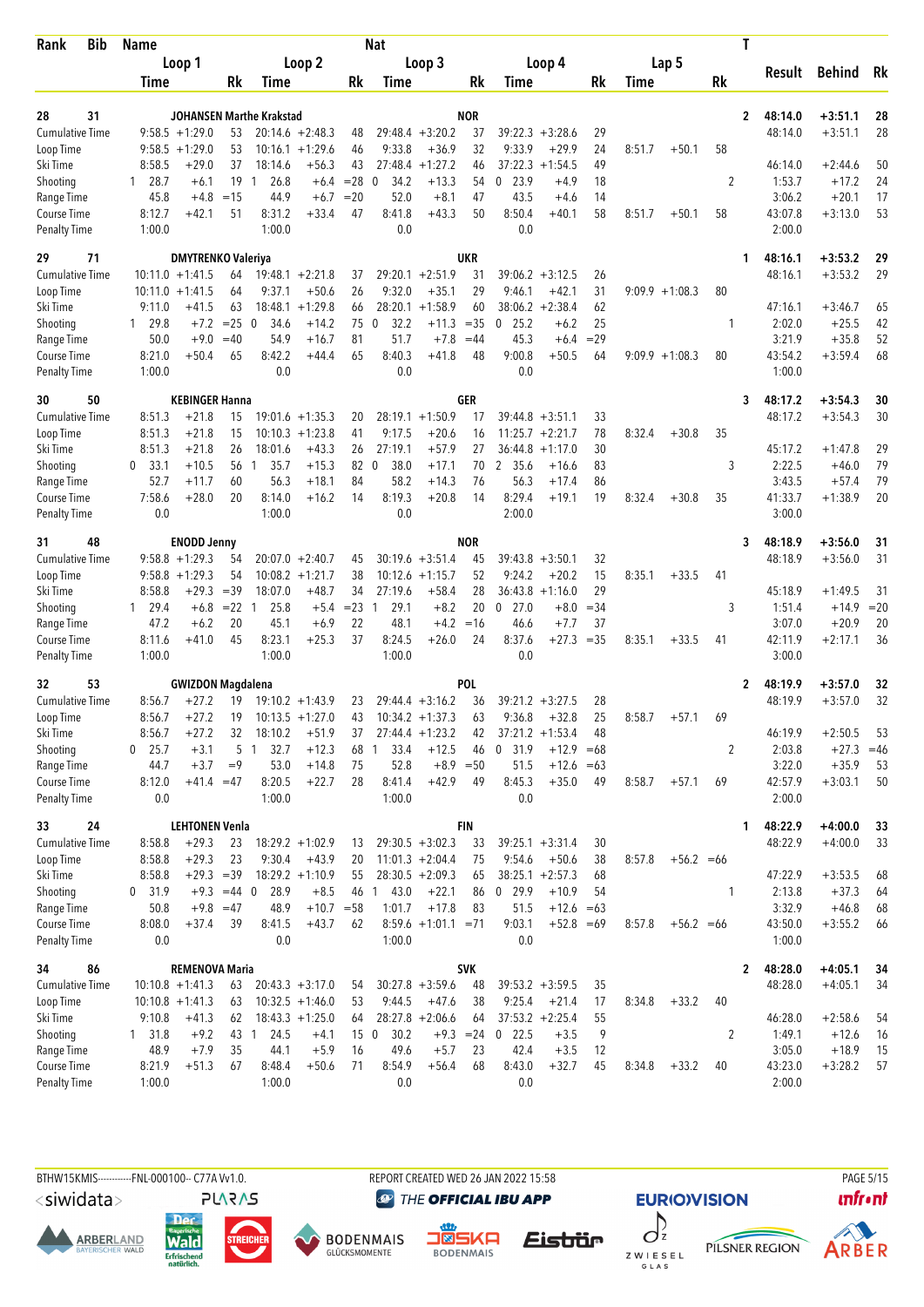| Bib<br>Rank                         | <b>Name</b>         |                                      |                      |                        |                                          |                 | <b>Nat</b>                   |                               |                  |                                          |                        |             |        |         |    | T                       |                           |          |
|-------------------------------------|---------------------|--------------------------------------|----------------------|------------------------|------------------------------------------|-----------------|------------------------------|-------------------------------|------------------|------------------------------------------|------------------------|-------------|--------|---------|----|-------------------------|---------------------------|----------|
|                                     |                     | Loop 1                               |                      |                        | Loop <sub>2</sub>                        |                 |                              | Loop 3                        |                  |                                          | Loop 4                 |             |        | Lap 5   |    | Result                  | <b>Behind</b>             | Rk       |
|                                     | Time                |                                      | Rk                   | Time                   |                                          | Rk              | Time                         |                               | Rk               | Time                                     |                        | Rk          | Time   |         | Rk |                         |                           |          |
|                                     |                     |                                      |                      |                        |                                          |                 |                              |                               |                  |                                          |                        |             |        |         |    |                         |                           |          |
| 35<br>44<br><b>Cumulative Time</b>  | 9:00.1              | LIGHTFOOT Amanda<br>$+30.6$          |                      |                        |                                          |                 |                              | $28:37.1 + 2:08.9$            | <b>GBR</b><br>22 | $39:59.9 + 4:06.2$                       |                        |             |        |         |    | 48:33.6<br>3<br>48:33.6 | $+4:10.7$<br>$+4:10.7$    | 35<br>35 |
| Loop Time                           | 9:00.1              | $+30.6$                              | 26<br>26             |                        | $19:09.6 + 1:43.3$<br>$10:09.5 + 1:23.0$ | 22<br>40        | 9:27.5                       | $+30.6$                       | 23               | 11:22.8                                  | $+2:18.8$              | 37<br>76    | 8:33.7 | $+32.1$ | 38 |                         |                           |          |
| Ski Time                            | 9:00.1              | $+30.6$                              | 45                   | 18:09.6                | $+51.3$                                  | 36              | 27:37.1                      | $+1:15.9$                     | 37               | 36:59.9                                  | $+1:32.1$              | 35          |        |         |    | 45:33.6                 | $+2:04.2$                 | 36       |
| Shooting                            | 0<br>35.5           | $+12.9$                              | 66                   | 25.8<br>-1             | $+5.4$                                   | $= 23$          | 35.7<br>0                    | $+14.8$                       | $=62$            | 2, 32.0                                  | $+13.0$                | 70          |        |         | 3  | 2:09.1                  | $+32.6$                   | 57       |
| Range Time                          | 54.5                | $+13.5$                              | $=68$                | 46.5                   | $+8.3$                                   | 32              | 55.4                         | $+11.5$                       | 63               | 52.3                                     | $+13.4$                | 70          |        |         |    | 3:28.7                  | $+42.6$                   | 60       |
| Course Time                         | 8:05.6              | $+35.0$                              | 35                   | 8:23.0                 | $+25.2$                                  | 36              | 8:32.1                       | $+33.6$                       | 41               | 8:30.5                                   | $+20.2$                | 21          | 8:33.7 | $+32.1$ | 38 | 42:04.9                 | $+2:10.1$                 | 33       |
| <b>Penalty Time</b>                 | 0.0                 |                                      |                      | 1:00.0                 |                                          |                 | 0.0                          |                               |                  | 2:00.0                                   |                        |             |        |         |    | 3:00.0                  |                           |          |
| 36<br>100                           |                     | <b>LIND Annie</b>                    |                      |                        |                                          |                 |                              |                               | <b>SWE</b>       |                                          |                        |             |        |         |    | 48:36.1<br>1            | $+4:13.2$                 | 36       |
| <b>Cumulative Time</b>              |                     | $9:29.9 +1:00.4$                     | 40                   |                        | $20:02.5 + 2:36.2$                       | 41              |                              | $29:54.4 + 3:26.2$            | 39               | 39:46.2 +3:52.5                          |                        | 34          |        |         |    | 48:36.1                 | $+4:13.2$                 | 36       |
| Loop Time                           |                     | $9:29.9 +1:00.4$                     | 40                   |                        | $10:32.6 + 1:46.1$                       | 54              | 9:51.9                       | $+55.0$                       | 40               | 9:51.8                                   | $+47.8$                | 34          | 8:49.9 | $+48.3$ | 56 |                         |                           |          |
| Ski Time                            |                     | $9:29.9 +1:00.4$                     | 84                   |                        | $19:02.5 + 1:44.2$                       | 76              | 28:54.4                      | $+2:33.2$                     | 75               | $38:46.2 + 3:18.4$                       |                        | 73          |        |         |    | 47:36.1                 | $+4:06.7$                 | 71       |
| Shooting                            | 0<br>47.5<br>1:04.9 | $+24.9$<br>$+23.9$                   | 92<br>90             | 23.6<br>1<br>42.1      | $+3.2$<br>$+3.9$                         | $= 8$<br>$=7$   | 38.3<br>$\mathbf{0}$<br>56.9 | $+17.4$<br>$+13.0$            | $= 71$           | 28.2<br>0<br>47.7                        | $+9.2$<br>$+8.8$       | $=43$       |        |         | 1  | 2:17.7<br>3:31.6        | $+41.2$<br>$+45.5$        | 70       |
| Range Time<br>Course Time           | 8:25.0              | $+54.4$                              | 71                   | 8:50.5                 | $+52.7$                                  | 72              | 8:55.0                       | $+56.5$                       | 68<br>69         | 9:04.1                                   | $+53.8$                | $=48$<br>71 | 8:49.9 | $+48.3$ | 56 | 44:04.5                 | $+4:09.7$                 | 66<br>70 |
| <b>Penalty Time</b>                 | 0.0                 |                                      |                      | 1:00.0                 |                                          |                 | 0.0                          |                               |                  | 0.0                                      |                        |             |        |         |    | 1:00.0                  |                           |          |
| 72<br>37                            |                     | <b>ARNEKLEIV Juni</b>                |                      |                        |                                          |                 |                              |                               | <b>NOR</b>       |                                          |                        |             |        |         |    | 48:37.7<br>3            | $+4:14.8$                 | 37       |
| <b>Cumulative Time</b>              |                     | $10:58.7 + 2:29.2$                   | 75                   |                        | $20:06.8 + 2:40.5$                       | 44              |                              | $30:26.8 + 3:58.6$            | 47               | $39:54.9 + 4:01.2$                       |                        | 36          |        |         |    | 48:37.7                 | $+4:14.8$                 | 37       |
| Loop Time                           |                     | $10:58.7 + 2:29.2$                   | 75                   | 9:08.1                 | $+21.6$                                  | 10              |                              | $10:20.0 + 1:23.1$            | 56               | 9:28.1                                   | $+24.1$                | 20          | 8:42.8 | $+41.2$ | 50 |                         |                           |          |
| Ski Time                            | 8:58.7              | +29.2                                | 38                   | 18:06.8                | $+48.5$                                  | 33              |                              | $27:26.8$ +1:05.6             | 31               | $36:54.9 + 1:27.1$                       |                        | 33          |        |         |    | 45:37.7                 | $+2:08.3$                 | 38       |
| Shooting                            | 2 31.6              | $+9.0$                               | $=40$                | $\overline{0}$<br>26.8 | $+6.4$                                   | $= 28$          | 32.6<br>$\overline{1}$       | $+11.7$                       | $= 38$           | $\mathbf 0$<br>26.9                      | $+7.9$                 | $=32$       |        |         | 3  | 1:58.0                  | $+21.5$                   | 33       |
| Range Time                          | 48.4                | $+7.4$                               | $= 28$               | 45.3                   | $+7.1$                                   | $= 23$          | 50.5                         |                               | $+6.6 = 34$      | 45.9                                     | $+7.0$                 | $= 32$      |        |         |    | 3:10.1                  | $+24.0$                   | 28       |
| Course Time                         | 8:10.3              | +39.7                                | 43                   | 8:22.8                 | $+25.0 = 34$                             |                 | 8:29.5                       | $+31.0 = 31$                  |                  | 8:42.2                                   | $+31.9$                | 44          | 8:42.8 | $+41.2$ | 50 | 42:27.6                 | $+2:32.8$                 | 44       |
| <b>Penalty Time</b>                 | 2:00.0              |                                      |                      | 0.0                    |                                          |                 | 1:00.0                       |                               |                  | 0.0                                      |                        |             |        |         |    | 3:00.0                  |                           |          |
| 59<br>38                            |                     | <b>BELCHENKO Yelizaveta</b>          |                      |                        |                                          |                 |                              |                               | KAZ              |                                          |                        |             |        |         |    | 3<br>48:46.4            | $+4:23.5$                 | 38       |
| Cumulative Time                     |                     | $11:12.7 + 2:43.2$                   | 80                   |                        | $21:24.3 + 3:58.0$                       | 67              |                              | $30:53.0 +4:24.8$             | 51               | 40:15.4                                  | $+4:21.7$              | 39          |        |         |    | 48:46.4                 | $+4:23.5$                 | 38       |
| Loop Time                           |                     | $11:12.7 + 2:43.2$                   | 80                   |                        | $10:11.6 + 1:25.1$                       | 42              | 9:28.7                       | $+31.8$                       | 26               | 9:22.4                                   | $+18.4$                | 13          | 8:31.0 | $+29.4$ | 31 |                         |                           |          |
| Ski Time                            | 9:12.7              | $+43.2$                              | 67                   |                        | $18:24.3 + 1:06.0$                       | 49              | 27:53.0                      | $+1:31.8$                     | 49               | 37:15.4                                  | $+1:47.6$              | $=43$       |        |         |    | 45:46.4                 | $+2:17.0$                 | 40       |
| Shooting<br>Range Time              | 2 37.1<br>58.5      | $+14.5$<br>$+17.5$                   | $= 72 \quad 1$<br>83 | 27.7<br>47.2           | $+7.3$<br>$+9.0$                         | $=35$<br>$= 37$ | 33.5<br>$\mathbf{0}$<br>52.3 | $+12.6$<br>$+8.4$             | 47<br>48         | $0$ 23.7<br>43.3                         | +4.7<br>$+4.4$         | 16<br>13    |        |         | 3  | 2:02.1<br>3:21.3        | $+25.6$<br>$+35.2$        | 43<br>50 |
| Course Time                         | 8:14.2              | $+43.6$                              | 54                   | 8:24.4                 | $+26.6$                                  | 38              | 8:36.4                       | $+37.9$                       | 43               | 8:39.1                                   | $+28.8$                | 38          | 8:31.0 | $+29.4$ | 31 | 42:25.1                 | $+2:30.3$                 | 43       |
| <b>Penalty Time</b>                 | 2:00.0              |                                      |                      | 1:00.0                 |                                          |                 | 0.0                          |                               |                  | 0.0                                      |                        |             |        |         |    | 3:00.0                  |                           |          |
| 65<br>39                            |                     | <b>CHAUVEAU Sophie</b>               |                      |                        |                                          |                 |                              |                               | FRA              |                                          |                        |             |        |         |    | 48:50.1<br>5            | $+4:27.2$                 | 39       |
| <b>Cumulative Time</b>              |                     | $9:41.3 +1:11.8$                     | 43                   |                        | $19:32.7 + 2:06.4$                       | 32              |                              | $29:30.7 + 3:02.5$            | 34               | 40:45.9                                  | $+4:52.2$              | 44          |        |         |    | 48:50.1                 | $+4:27.2$                 | 39       |
| Loop Time                           |                     | $9:41.3 +1:11.8$                     | 43                   |                        | $9:51.4 +1:04.9$                         | 28              |                              | $9:58.0 + 1:01.1$             | 44               | $11:15.2 + 2:11.2$                       |                        | 72          | 8:04.2 | $+2.6$  | 3  |                         |                           |          |
| Ski Time                            | 8:41.3              | $+11.8$                              | 14                   | 17:32.7                | $+14.4$                                  | 7               | 26:30.7                      | $+9.5$                        | 4                | 35:45.9                                  | $+18.1$                | 6           |        |         |    | 43:50.1                 | $+20.7$                   | 4        |
| Shooting                            | 1, 39.6             | $+17.0$                              | 84                   | 29.8<br>1              | $+9.4$                                   | 55              | 35.7<br>$\overline{1}$       | $+14.8$                       | $=62$            | 36.4<br>$\mathbf{2}$                     | $+17.4$                | 86          |        |         | 5  | 2:21.6                  | $+45.1$                   | 76       |
| Range Time                          | 55.9                | $+14.9$                              | 74                   | 48.0                   | $+9.8$                                   | $=46$           | 53.9                         | $+10.0$                       | 54               | 55.0                                     | $+16.1$                | 82          |        |         |    | 3:32.8                  | $+46.7$                   | 67       |
| Course Time<br><b>Penalty Time</b>  | 7:45.4<br>1:00.0    | $+14.8$                              | $=6$                 | 8:03.4<br>1:00.0       | $+5.6$                                   | 4               | 8:04.1<br>1:00.0             | $+5.6$                        | 2                | 8:20.2<br>2:00.0                         | $+9.9$                 | 5           | 8:04.2 | $+2.6$  | 3  | 40:17.3<br>5:00.0       | $+22.5$                   | 4        |
|                                     |                     |                                      |                      |                        |                                          |                 |                              |                               |                  |                                          |                        |             |        |         |    |                         |                           |          |
| 17<br>40                            |                     | <b>ERDAL Karoline</b>                |                      |                        | $20:58.7 + 3:32.4$                       |                 |                              |                               | <b>NOR</b>       |                                          |                        |             |        |         |    | 49:03.6<br>4            | $+4:40.7$                 | 40       |
| <b>Cumulative Time</b><br>Loop Time |                     | $9:46.4 +1:16.9$<br>$9:46.4 +1:16.9$ | 47<br>47             |                        | $11:12.3 + 2:25.8$                       | 59<br>69        | 9:16.1                       | $30:14.8 + 3:46.6$<br>$+19.2$ | 43<br>15         | $40:38.8 + 4:45.1$<br>$10:24.0 + 1:20.0$ |                        | 43<br>53    | 8:24.8 | $+23.2$ | 17 | 49:03.6                 | $+4:40.7$                 | 40       |
| Ski Time                            | 8:46.4              | $+16.9$                              | 20                   | 17:58.7                | $+40.4$                                  | 24              | 27:14.8                      | $+53.6$                       | 23               | $36:38.8 + 1:11.0$                       |                        | 26          |        |         |    | 45:03.6                 | $+1:34.2$                 | 23       |
| Shooting                            | 1 28.4              |                                      | $+5.8$ = 16 2        | 29.2                   | $+8.8$                                   | $=500$          | 30.5                         | $+9.6$                        | 26               | 127.0                                    | $+8.0$                 | $=34$       |        |         | 4  | 1:55.3                  | $+18.8$                   | 28       |
| Range Time                          | 45.4                | $+4.4$                               | 12                   | 47.3                   | $+9.1$                                   | $=41$           | 47.8                         | $+3.9$                        | 15               | 46.2                                     | $+7.3$                 | 34          |        |         |    | 3:06.7                  | $+20.6$                   | 19       |
| Course Time                         | 8:01.0              | $+30.4$                              | 23                   | 8:25.0                 | $+27.2$                                  | 40              | 8:28.3                       | $+29.8$                       | 29               | 8:37.8                                   | $+27.5$                | 37          | 8:24.8 | $+23.2$ | 17 | 41:56.9                 | $+2:02.1$                 | 28       |
| <b>Penalty Time</b>                 | 1:00.0              |                                      |                      | 2:00.0                 |                                          |                 | 0.0                          |                               |                  | 1:00.0                                   |                        |             |        |         |    | 4:00.0                  |                           |          |
| 56<br>41                            |                     | <b>ZHURAVOK Yuliia</b>               |                      |                        |                                          |                 |                              |                               | <b>UKR</b>       |                                          |                        |             |        |         |    | 49:04.7<br>3            | $+4:41.8$                 | 41       |
| <b>Cumulative Time</b>              |                     | $10:09.6 + 1:40.1$                   | 62                   |                        | $20:23.6 + 2:57.3$                       | 50              |                              | $29:55.9 + 3:27.7$            | 40               | $40:21.1 + 4:27.4$                       |                        | 40          |        |         |    | 49:04.7                 | $+4:41.8$                 | 41       |
| Loop Time                           |                     | $10:09.6 + 1:40.1$                   | 62                   |                        | $10:14.0 + 1:27.5$                       | 44              | 9:32.3                       | $+35.4$                       | 30               | $10:25.2 + 1:21.2$                       |                        | 57          | 8:43.6 | $+42.0$ | 52 |                         |                           |          |
| Ski Time                            | 9:09.6              | $+40.1$                              | $=60$                |                        | $18:23.6 + 1:05.3$                       | 48              |                              | $27:55.9 + 1:34.7$            | 50               | $37:21.1 + 1:53.3$                       |                        | 47          |        |         |    | 46:04.7                 | $+2:35.3$                 | 48       |
| Shooting                            | $1 \quad 30.4$      | $+7.8$<br>$+8.0$                     | 32 1<br>36           | 25.7                   | $+5.3$<br>$+5.6$                         | 15              | 32.1<br>220                  | $+11.2 = 33$                  | $+6.3 = 29$      | 29.4<br>$\mathbf{1}$<br>48.2             | $+10.4$                | 53<br>52    |        |         | 3  | 1:57.8<br>3:11.2        | $+21.3 = 31$              |          |
| Range Time<br>Course Time           | 49.0<br>8:20.6      | $+50.0$                              | 64                   | 43.8<br>8:30.2         | $+32.4$                                  | 44              | 50.2<br>8:42.1               | $+43.6$                       | 51               | 8:37.0                                   | $+9.3$<br>$+26.7 = 33$ |             | 8:43.6 | $+42.0$ | 52 | 42:53.5                 | $+25.1 = 33$<br>$+2:58.7$ | - 48     |
| <b>Penalty Time</b>                 | 1:00.0              |                                      |                      | 1:00.0                 |                                          |                 | 0.0                          |                               |                  | 1:00.0                                   |                        |             |        |         |    | 3:00.0                  |                           |          |
|                                     |                     |                                      |                      |                        |                                          |                 |                              |                               |                  |                                          |                        |             |        |         |    |                         |                           |          |

BTHW15KMIS----------FNL-000100-- C77A Vv1.0. REPORT CREATED WED 26 JAN 2022 15:58 PAGE 6/15

<siwidata>

**ARBERLAND** 





**DENMAIS** 

**@** THE OFFICIAL IBU APP



Eistrür

**EURIO)VISION** 





*<u><u>Infront</u>*</u>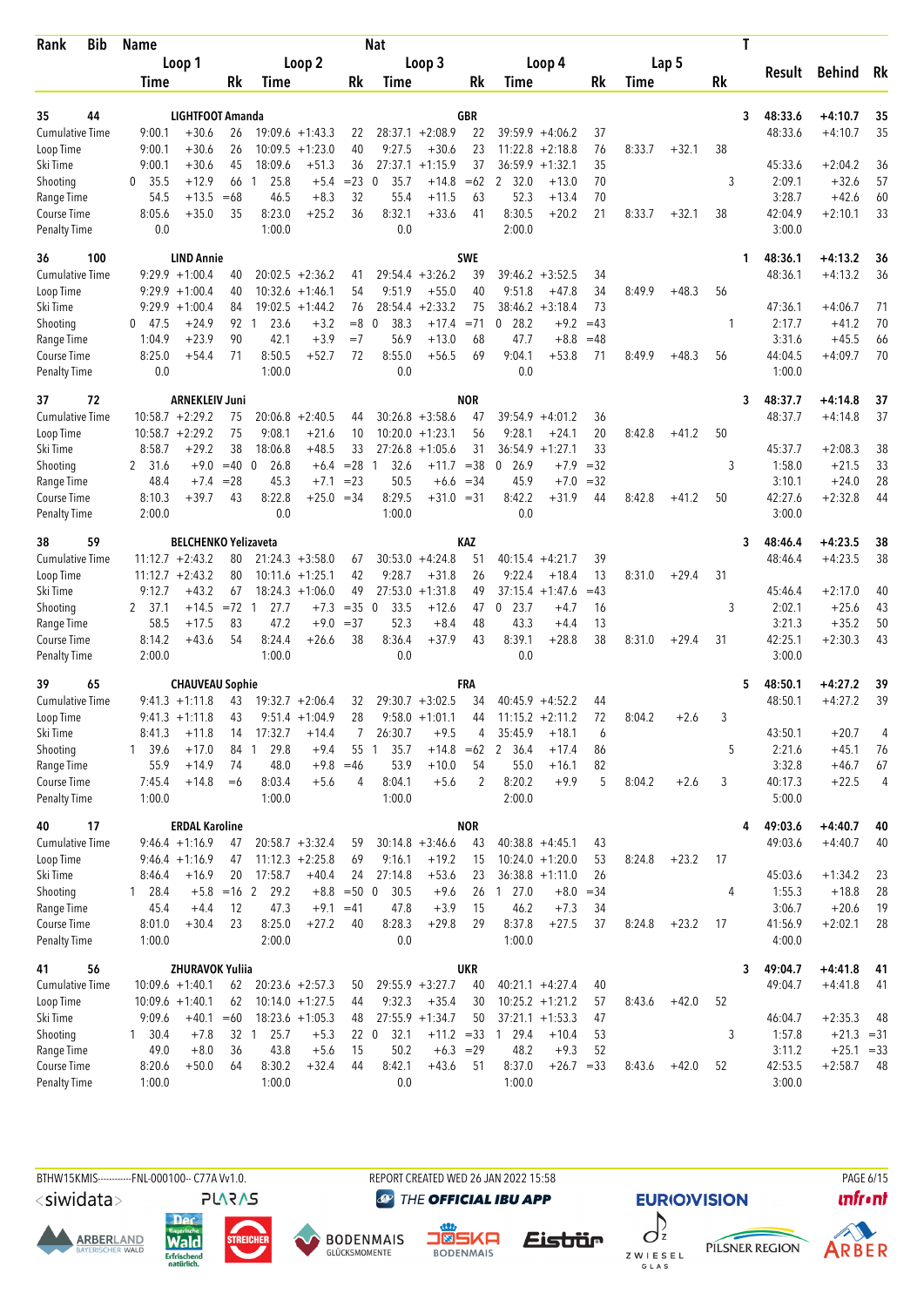| Bib<br>Rank               | <b>Name</b>      |                             |                   |                        |                    |                      | <b>Nat</b>           |                    |             |                        |                    |                |        |                   |    | T            |                   |                |                    |
|---------------------------|------------------|-----------------------------|-------------------|------------------------|--------------------|----------------------|----------------------|--------------------|-------------|------------------------|--------------------|----------------|--------|-------------------|----|--------------|-------------------|----------------|--------------------|
|                           |                  | Loop 1                      |                   |                        | Loop <sub>2</sub>  |                      |                      | Loop 3             |             |                        | Loop 4             |                |        | Lap 5             |    |              | Result            | <b>Behind</b>  | Rk                 |
|                           | Time             |                             | Rk                | Time                   |                    | Rk                   | Time                 |                    | Rk          | Time                   |                    | Rk             | Time   |                   | Rk |              |                   |                |                    |
| 81<br>42                  |                  | <b>MEZDREA Andreea</b>      |                   |                        |                    |                      |                      |                    | ROU         |                        |                    |                |        |                   |    | $\mathbf{2}$ | 49:07.8           | $+4:44.9$      | 42                 |
| <b>Cumulative Time</b>    | 9:00.3           | $+30.8$                     | 27                |                        | $19:27.6 + 2:01.3$ | 30                   |                      | $30:17.5 + 3:49.3$ | 44          | 40:09.5                | $+4:15.8$          | 38             |        |                   |    |              | 49:07.8           | $+4:44.9$      | 42                 |
| Loop Time                 | 9:00.3           | $+30.8$                     | 27                |                        | $10:27.3 +1:40.8$  | 52                   |                      | $10:49.9 + 1:53.0$ | 71          | 9:52.0                 | $+48.0$            | 35             | 8:58.3 | $+56.7$           | 68 |              |                   |                |                    |
| Ski Time                  | 9:00.3           | $+30.8$                     | 47                |                        | $18:27.6 + 1:09.3$ | 53                   |                      | $28:17.5 + 1:56.3$ | 58          | 38:09.5                | $+2:41.7$          | 63             |        |                   |    |              | 47:07.8           | $+3:38.4$      | 62                 |
| Shooting                  | $0$ 29.4         | $+6.8$                      | $= 22 \quad 1$    | 28.1                   | $+7.7$             | 38                   | 30.2<br>1            |                    | $+9.3 = 24$ | $0$ 27.2               | $+8.2$             | 37             |        |                   | 2  |              | 1:55.0            | $+18.5$        | 26                 |
| Range Time                | 48.4             | $+7.4$                      | $= 28$            | 47.3                   | $+9.1$             | $=41$                | 50.3                 | $+6.4$             | $=32$       | 46.5                   | $+7.6$             | 36             |        |                   |    |              | 3:12.5            | $+26.4$        | 36                 |
| Course Time               | 8:11.9           | $+41.3$                     | 46                | 8:40.0                 | $+42.2$            | 58                   | 8:59.6               | $+1:01.1$          | $= 71$      | 9:05.5                 | $+55.2$            | 74             | 8:58.3 | $+56.7$           | 68 |              | 43:55.3           | $+4:00.5$      | 69                 |
| <b>Penalty Time</b>       | 0.0              |                             |                   | 1:00.0                 |                    |                      | 1:00.0               |                    |             | 0.0                    |                    |                |        |                   |    |              | 2:00.0            |                |                    |
| 52<br>43                  |                  | <b>SEMERENKO Vita</b>       |                   |                        |                    |                      |                      |                    | <b>UKR</b>  |                        |                    |                |        |                   |    | 3            | 49:16.8           | $+4:53.9$      | 43                 |
| <b>Cumulative Time</b>    | 9:04.6           | $+35.1$                     | 29                |                        | $20:32.1 + 3:05.8$ | 51                   |                      | $31:01.8 + 4:33.6$ | 53          |                        | $40:27.4 +4:33.7$  | 41             |        |                   |    |              | 49:16.8           | $+4:53.9$      | 43                 |
| Loop Time                 | 9:04.6           | $+35.1$                     | 29                |                        | $11:27.5 + 2:41.0$ | 74                   |                      | $10:29.7 + 1:32.8$ | 59          | 9:25.6                 | $+21.6$            | 18             | 8:49.4 | $+47.8$           | 55 |              |                   |                |                    |
| Ski Time                  | 9:04.6           | $+35.1$                     | 50                |                        | $18:32.1 + 1:13.8$ | 57                   | 28:01.8              | $+1:40.6$          | 53          | 37:27.4                | $+1:59.6$          | 51             |        |                   |    |              | 46:16.8           | $+2:47.4$      | -51                |
| Shooting                  | 32.5<br>0        | $+9.9$                      | $=50$             | 2<br>30.0              | $+9.6$             | $=$ 56               | 27.3<br>$\mathbf{1}$ | $+6.4$             | 10          | 21.4<br>0              | $+2.4$             | 4              |        |                   | 3  |              | 1:51.4            | $+14.9$        | $=20$              |
| Range Time                | 48.5             | $+7.5$                      | 31                | 45.9                   | $+7.7$             | 29                   | 46.9                 | $+3.0$             | 9           | 40.9                   | $+2.0$             | 4              |        |                   |    |              | 3:02.2            | $+16.1$        | 13                 |
| Course Time               | 8:16.1           | $+45.5$                     | 57                | 8:41.6                 | $+43.8$            | 63                   | 8:42.8               | $+44.3$            | 52          | 8:44.7                 | $+34.4$            | 48             | 8:49.4 | $+47.8$           | 55 |              | 43:14.6           | $+3:19.8$      | 56                 |
| <b>Penalty Time</b>       | 0.0              |                             |                   | 2:00.0                 |                    |                      | 1:00.0               |                    |             | 0.0                    |                    |                |        |                   |    |              | 3:00.0            |                |                    |
| 3<br>44                   |                  | JAKIELA Joanna              |                   |                        |                    |                      |                      |                    | <b>POL</b>  |                        |                    |                |        |                   |    | 4            | 49:24.5           | $+5:01.6$      | 44                 |
| <b>Cumulative Time</b>    | 9:05.2           | $+35.7$                     | 30                |                        | $20:12.2 + 2:45.9$ | 47                   |                      | $29:42.3 + 3:14.1$ | 35          |                        | $41:04.2 +5:10.5$  | 47             |        |                   |    |              | 49:24.5           | $+5:01.6$      | 44                 |
| Loop Time                 | 9:05.2           | $+35.7$                     | 30                | 11:07.0                | $+2:20.5$          | 66                   | 9:30.1               | $+33.2$            | 28          | 11:21.9                | $+2:17.9$          | $=74$          | 8:20.3 | $+18.7$           | 11 |              |                   |                |                    |
| Ski Time                  | 9:05.2           | $+35.7$                     | 52                | 18:12.2                | $+53.9$            | 39                   | 27:42.3              | $+1:21.1$          | 38          |                        | $37:04.2 +1:36.4$  | 38             |        |                   |    |              | 45:24.5           | $+1:55.1$      | 32                 |
| Shooting                  | 0, 34.8          | $+12.2$                     | 64                | 2<br>25.8              | $+5.4$             | $= 23 \ 0$           | 35.6                 | $+14.7$            | $=60$       | 2<br>28.0              | $+9.0$             | 42             |        |                   | 4  |              | 2:04.3            | $+27.8$        | 51                 |
| Range Time                | 53.2             | $+12.2$                     | 62                | 45.4                   | $+7.2$             | $= 25$               | 55.2                 | $+11.3$            | 61          | 47.9                   | $+9.0$             | 51             |        |                   |    |              | 3:21.7            | $+35.6$        | 51                 |
| Course Time               | 8:12.0           | $+41.4$                     | $=47$             | 8:21.6                 | $+23.8 = 31$       |                      | 8:34.9               | $+36.4$            | 42          | 8:34.0                 | $+23.7$            | 27             | 8:20.3 | $+18.7$           | 11 |              | 42:02.8           | $+2:08.0$      | 31                 |
| <b>Penalty Time</b>       | 0.0              |                             |                   | 2:00.0                 |                    |                      | 0.0                  |                    |             | 2:00.0                 |                    |                |        |                   |    |              | 4:00.0            |                |                    |
| 57<br>45                  |                  | <b>GHILENKO Alla</b>        |                   |                        |                    |                      |                      |                    | <b>MDA</b>  |                        |                    |                |        |                   |    | $\mathbf{2}$ | 49:39.7           | $+5:16.8$      | 45                 |
| <b>Cumulative Time</b>    | 9:09.6           | $+40.1$                     | 33                |                        | $19:45.9 + 2:19.6$ | 35                   |                      | $30:34.6 +4:06.4$  | 49          | 40:32.9                | $+4:39.2$          | 42             |        |                   |    |              | 49:39.7           | $+5:16.8$      | 45                 |
| Loop Time                 | 9:09.6           | $+40.1$                     | 33                |                        | $10:36.3 +1:49.8$  | 55                   |                      | $10:48.7 + 1:51.8$ | 70          | 9:58.3                 | $+54.3$            | 40             |        | $9:06.8 +1:05.2$  | 74 |              |                   |                |                    |
| Ski Time                  | 9:09.6           | $+40.1$                     | $=60$             |                        | $18:45.9 + 1:27.6$ | 65                   | 28:34.6              | $+2:13.4$          | 69          | 38:32.9                | $+3:05.1$          | 70             |        |                   |    |              | 47:39.7           | $+4:10.3$      | 73                 |
| Shooting                  | 24.8<br>0        | $+2.2$                      | 3                 | $\overline{1}$<br>22.3 | $+1.9$             | 4                    | 28.9<br>1            | $+8.0$             | $=17$       | 22.1<br>$\mathbf 0$    | $+3.1$             | $=7$           |        |                   | 2  |              | 1:38.3            | $+1.8$         | 4                  |
| Range Time                | 43.6             | $+2.6$                      | 5                 | 41.4                   | $+3.2$             | 5                    | 48.4                 | $+4.5$             | 19          | 41.8                   | $+2.9$             | $\overline{7}$ |        |                   |    |              | 2:55.2            | $+9.1$         | 4                  |
| <b>Course Time</b>        | 8:26.0           | $+55.4$                     | 74                | 8:54.9                 | $+57.1$            | 76                   | 9:00.3               | $+1:01.8$          | 74          | 9:16.5                 | $+1:06.2$          | 81             |        | $9:06.8 + 1:05.2$ | 74 |              | 44:44.5           | $+4:49.7 = 78$ |                    |
| <b>Penalty Time</b>       | 0.0              |                             |                   | 1:00.0                 |                    |                      | 1:00.0               |                    |             | 0.0                    |                    |                |        |                   |    |              | 2:00.0            |                |                    |
| 46<br>6                   |                  | <b>TOLMACHEVA Anastasia</b> |                   |                        |                    |                      |                      |                    | rou         |                        |                    |                |        |                   |    | 3            | 49:41.4           | $+5:18.5$      | 46                 |
| <b>Cumulative Time</b>    |                  | $12:11.8 + 3:42.3$          | 90                |                        | $21:55.2 +4:28.9$  | 75                   |                      | $31:33.0 + 5:04.8$ | 57          |                        | $41:01.6 + 5:07.9$ | 45             |        |                   |    |              | 49:41.4           | $+5:18.5$      | 46                 |
| Loop Time                 |                  | $12:11.8 + 3:42.3$          | 90                | 9:43.4                 | $+56.9$            | 27                   | 9:37.8               | $+40.9$            | 36          | 9:28.6                 | $+24.6$            | 21             | 8:39.8 | $+38.2$           | 44 |              |                   |                |                    |
| Ski Time                  | 9:11.8           | $+42.3$                     | 66                |                        | $18:55.2 + 1:36.9$ | 72                   |                      | $28:33.0 + 2:11.8$ | 67          |                        | $38:01.6 + 2:33.8$ | 61             |        |                   |    |              | 46:41.4           | $+3:12.0$      | 57                 |
| Shooting                  | 3, 26.9          | $+4.3$                      | $=11$ 0           | 27.5                   | $+7.1$             | $= 33$               | 20.9<br>$\mathbf 0$  | 0.0                | 1           | $0$ 28.5               | $+9.5$             | 45             |        |                   | 3  |              | 1:43.8            | $+7.3$         | 10                 |
| Range Time<br>Course Time | 47.4             | $+6.4$                      | 22                | 46.8                   | $+8.6$             | 34                   | 47.7                 | $+3.8$             | 14          | 47.5                   | $+8.6$             | $=43$          |        |                   |    |              | 3:09.4            | $+23.3$        | 25                 |
| <b>Penalty Time</b>       | 8:24.4<br>3:00.0 | $+53.8 = 69$                |                   | 8:56.6<br>0.0          | $+58.8$            | 79                   | 8:50.1<br>0.0        | $+51.6$            | 63          | 8:41.1<br>0.0          | $+30.8$            | 42             | 8:39.8 | $+38.2$           | 44 |              | 43:32.0<br>3:00.0 | $+3:37.2$      | 60                 |
|                           |                  |                             |                   |                        |                    |                      |                      |                    |             |                        |                    |                |        |                   |    |              |                   |                |                    |
| 11<br>47                  |                  | <b>FAUNER Eleonora</b>      |                   |                        |                    |                      |                      |                    | ITA         |                        |                    |                |        |                   |    | 5            | 49:57.1           | $+5:34.2$      | 47                 |
| <b>Cumulative Time</b>    |                  | $11:48.1 + 3:18.6$          | 89                |                        | $22:53.2 + 5:26.9$ | 86                   |                      | $32:04.5 + 5:36.3$ | 67          |                        | $41:21.0 + 5:27.3$ | 51             |        |                   |    |              | 49:57.1           | $+5:34.2$      | 47                 |
| Loop Time                 |                  | $11:48.1 + 3:18.6$          | 89                |                        | $11:05.1 + 2:18.6$ | 65                   | 9:11.3               | $+14.4$            | 9           | 9:16.5                 | $+12.5$            | 6              | 8:36.1 | $+34.5$           | 42 |              |                   |                |                    |
| Ski Time                  | 8:48.1           | $+18.6$                     | 21                | 17:53.2                | $+34.9$            | 20                   | 27:04.5              | $+43.3 = 15$       |             | 36:21.0                | $+53.2$            | 19             |        |                   |    |              | 44:57.1           | $+1:27.7$      | 21                 |
| Shooting                  | 3, 31.2          | $+8.6$                      |                   | 37 2<br>27.7           |                    | $+7.3 = 35 \space 0$ | 27.8                 |                    | $+6.9 = 13$ | 26.6<br>$\overline{0}$ | $+7.6$             | $=29$          |        |                   | 5  |              | 1:53.6            | $+17.1$ = 22   |                    |
| Range Time<br>Course Time | 50.0             |                             | $+9.0 = 40$<br>18 | 47.2                   |                    | $+9.0 = 37$<br>21    | 51.7<br>8:19.6       | $+7.8 = 44$        | -16         | 47.0                   | $+8.1$<br>$+19.2$  | 40             |        |                   | 42 |              | 3:15.9<br>41:41.2 | $+29.8$        | 42                 |
| <b>Penalty Time</b>       | 7:58.1<br>3:00.0 | $+27.5$                     |                   | 8:17.9<br>2:00.0       | $+20.1$            |                      | 0.0                  | $+21.1$            |             | 8:29.5<br>0.0          |                    | 20             | 8:36.1 | $+34.5$           |    |              | 5:00.0            | $+1:46.4$      | 22                 |
|                           |                  |                             |                   |                        |                    |                      |                      |                    |             |                        |                    |                |        |                   |    |              |                   |                |                    |
| 77<br>48                  |                  | <b>PASSLER Rebecca</b>      |                   |                        |                    |                      |                      |                    | ITA         |                        |                    |                |        |                   |    | 4            | 50:00.4           | $+5:37.5$      | 48                 |
| <b>Cumulative Time</b>    |                  | $10:05.9 + 1:36.4$          | 57                |                        | $19:14.5 + 1:48.2$ | 26                   |                      | $31:43.4 +5:15.2$  | 60          |                        | $41:09.6 + 5:15.9$ | 48             |        |                   |    |              | 50:00.4           | $+5:37.5$      | 48                 |
| Loop Time                 |                  | $10:05.9 + 1:36.4$          | 57                | 9:08.6                 | $+22.1$            | 11                   |                      | $12:28.9 + 3:32.0$ | 91          | 9:26.2                 | $+22.2$            | 19             | 8:50.8 | $+49.2$           | 57 |              |                   |                |                    |
| Ski Time                  | 9:05.9           | $+36.4$                     | 53                | 18:14.5                | $+56.2$            | 42                   |                      | $27:43.4 +1:22.2$  | 41          |                        | $37:09.6 +1:41.8$  | 41             |        |                   |    |              | 46:00.4           | $+2:31.0$      | 46                 |
| Shooting                  | 1 26.9           |                             | $+4.3 = 11$ 0     | 20.4                   | 0.0                | $\mathbf{1}$         | 3<br>27.8            |                    | $+6.9 = 13$ | $0$ 21.3               | $+2.3$             | 3              |        |                   | 4  |              | 1:36.5            | 0.0            | -1<br>$\mathbf{1}$ |
| Range Time<br>Course Time | 42.8             | $+1.8$<br>$+52.5$           | 2<br>68           | 38.2                   | 0.0                | $\mathbf{1}$         | 45.7<br>8:43.2       | $+1.8$             | 5<br>54     | 39.4<br>8:46.8         | $+0.5$<br>$+36.5$  | 2              |        |                   | 57 |              | 2:46.1<br>43:14.3 | 0.0            |                    |
| <b>Penalty Time</b>       | 8:23.1<br>1:00.0 |                             |                   | 8:30.4<br>0.0          | $+32.6$            | 45                   | 3:00.0               | $+44.7$            |             | 0.0                    |                    | 51             | 8:50.8 | $+49.2$           |    |              | 4:00.0            | $+3:19.5$      | 55                 |
|                           |                  |                             |                   |                        |                    |                      |                      |                    |             |                        |                    |                |        |                   |    |              |                   |                |                    |

<siwidata>

**ARBERLAND** 







**DENMAIS** 

Eistrür

REPORT CREATED WED 26 JAN 2022 15:58

**@** THE OFFICIAL IBU APP



**EURIO)VISION** 





**PAGE 7/15**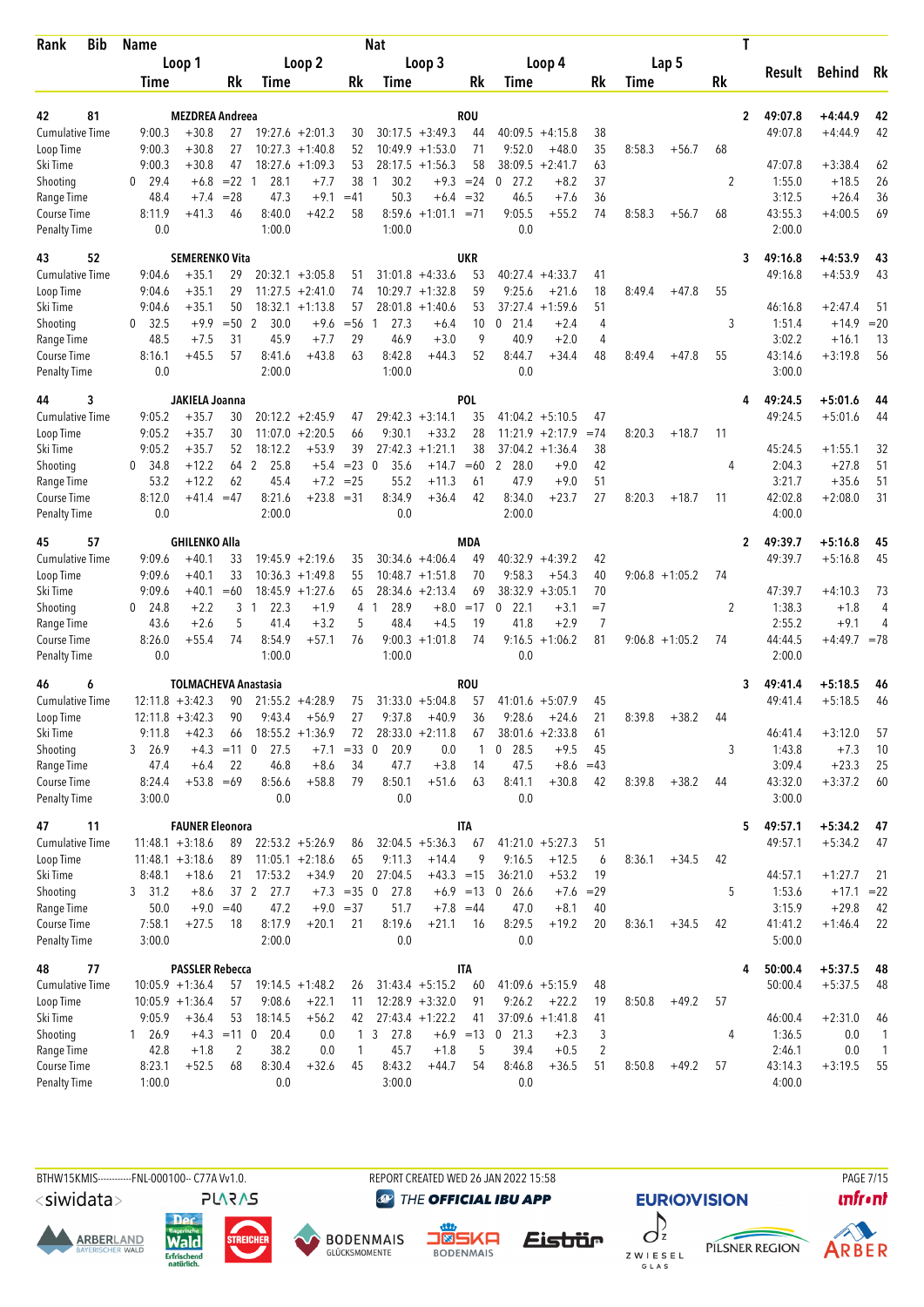| Bib<br>Rank                 | <b>Name</b>      |                           |      |                        |                    |       | Nat                  |                    |             |                                |             |                  |                | T |                   |               |    |
|-----------------------------|------------------|---------------------------|------|------------------------|--------------------|-------|----------------------|--------------------|-------------|--------------------------------|-------------|------------------|----------------|---|-------------------|---------------|----|
|                             |                  | Loop 1                    |      |                        | Loop 2             |       |                      | Loop 3             |             | Loop 4                         |             | Lap 5            |                |   |                   |               |    |
|                             | Time             |                           | Rk   | Time                   |                    | Rk    | Time                 |                    | Rk          | Time                           | Rk          | Time             | Rk             |   | Result            | <b>Behind</b> | Rk |
|                             |                  |                           |      |                        |                    |       |                      |                    |             |                                |             |                  |                |   |                   |               |    |
| 49<br>30                    |                  | <b>AKHATOVA Lyudmila</b>  |      |                        |                    |       |                      |                    | KAZ         |                                |             |                  |                | 2 | 50:04.4           | $+5:41.5$     | 49 |
| <b>Cumulative Time</b>      |                  | $10:27.6 + 1:58.1$        | 68   |                        | $20:03.4 +2:37.1$  | 43    |                      | $29:59.3 +3:31.1$  | 41          | $41:02.4 + 5:08.7$             | 46          |                  |                |   | 50:04.4           | $+5:41.5$     | 49 |
| Loop Time                   | 10:27.6          | $+1:58.1$                 | 68   | 9:35.8                 | $+49.3$            | 25    | 9:55.9               | $+59.0$            | 42          | 11:03.1<br>$+1:59.1$           | 69          | $9:02.0 +1:00.4$ | 72             |   |                   |               |    |
| Ski Time                    | 9:27.6           | $+58.1$                   | 82   |                        | $19:03.4 +1:45.1$  | 77    | 28:59.3              | $+2:38.1$          | 76          | 39:02.4<br>$+3:34.6$           | 77          |                  |                |   | 48:04.4           | $+4:35.0$     | 75 |
| Shooting                    | 1 39.8           | $+17.2$                   | 85   | $\overline{0}$<br>31.2 | $+10.8$            | 62    | 34.5<br>0            | $+13.6 = 55$       |             | 142.3<br>$+23.3$               | 91          |                  | $\overline{2}$ |   | 2:27.9            | $+51.4$       | 82 |
| Range Time                  | 59.6             | $+18.6$                   | 84   | 51.7                   | $+13.5$            | 70    | 56.3                 | $+12.4$            | $=66$       | 1:02.0<br>$+23.1$              | 90          |                  |                |   | 3:49.6            | $+1:03.5$     | 84 |
| Course Time<br>Penalty Time | 8:28.0<br>1:00.0 | $+57.4$                   | 76   | 8:44.1<br>0.0          | $+46.3$            | 69    | 8:59.6<br>0.0        | $+1:01.1 = 71$     |             | 9:01.1<br>$+50.8$<br>1:00.0    | 65          | $9:02.0 +1:00.4$ | 72             |   | 44:14.8<br>2:00.0 | $+4:20.0$     | 71 |
| 50<br>1                     |                  | <b>ANDERSSON Ingela</b>   |      |                        |                    |       |                      |                    | <b>SWE</b>  |                                |             |                  |                | 5 | 50:08.7           | $+5:45.8$     | 50 |
| <b>Cumulative Time</b>      |                  | $9:53.3 +1:23.8$          | 51   |                        | $20:57.8 + 3:31.5$ | 58    |                      | $32:17.2 +5:49.0$  | 72          | $41:35.5 + 5:41.8$             | 53          |                  |                |   | 50:08.7           | $+5:45.8$     | 50 |
| Loop Time                   |                  | $9:53.3 +1:23.8$          | 51   |                        | $11:04.5 + 2:18.0$ | 64    |                      | $11:19.4 +2:22.5$  | 79          | 9:18.3<br>$+14.3$              | 8           | 8:33.2           | $+31.6 = 36$   |   |                   |               |    |
| Ski Time                    | 8:53.3           | $+23.8$                   | 29   | 17:57.8                | $+39.5$            | 23    | 27:17.2              | $+56.0$            | 26          | 36:35.5<br>$+1:07.7$           | 23          |                  |                |   | 45:08.7           | $+1:39.3$     | 25 |
| Shooting                    | $1 \quad 25.8$   | $+3.2$                    | $=6$ | $\overline{2}$<br>25.0 | $+4.6$             | $=18$ | 2<br>28.6            | $+7.7$             | 16          | 22.6<br>$+3.6$<br>0            | 10          |                  | 5              |   | 1:42.1            | $+5.6$        | 8  |
| Range Time                  | 44.1             | $+3.1$                    | 6    | 44.8                   | $+6.6$             | 19    | 48.1                 | $+4.2$             | $=16$       | 43.7<br>$+4.8$                 | $=16$       |                  |                |   | 3:00.7            | $+14.6$       | 10 |
| Course Time                 | 8:09.2           | $+38.6$                   | 40   | 8:19.7                 | +21.9              | $=25$ | 8:31.3               | $+32.8$            | 40          | 8:34.6<br>$+24.3$              | 29          | 8:33.2           | $+31.6 = 36$   |   | 42:08.0           | $+2:13.2$     | 34 |
| Penalty Time                | 1:00.0           |                           |      | 2:00.0                 |                    |       | 2:00.0               |                    |             | 0.0                            |             |                  |                |   | 5:00.0            |               |    |
| 51<br>35                    |                  | <b>LEHTLA Kadri</b>       |      |                        |                    |       |                      |                    | <b>EST</b>  |                                |             |                  |                | 3 | 50:09.8           | $+5:46.9$     | 51 |
| <b>Cumulative Time</b>      |                  | $10:07.7 + 1:38.2$        | 60   |                        | $20:34.3 + 3:08.0$ | 52    |                      | $31:20.7 + 4:52.5$ | 55          | $+5:20.3$<br>41:14.0           | 49          |                  |                |   | 50:09.8           | $+5:46.9$     | 51 |
| Loop Time                   |                  | $10:07.7 + 1:38.2$        | 60   |                        | $10:26.6 + 1:40.1$ | 51    |                      | $10:46.4 + 1:49.5$ | 69          | 9:53.3<br>$+49.3$              | 36          | 8:55.8           | $+54.2$<br>62  |   |                   |               |    |
| Ski Time                    | 9:07.7           | $+38.2$                   | 57   |                        | $18:34.3 + 1:16.0$ | 59    |                      | $28:20.7 +1:59.5$  | 61          | 38:14.0<br>$+2:46.2$           | 65          |                  |                |   | 47:09.8           | $+3:40.4$     | 63 |
| Shooting                    | $1 \quad 32.3$   | $+9.7$                    | 48   | 33.1<br>1              | $+12.7$            | 69    | 33.9<br>$\mathbf{1}$ | $+13.0$            | 51          | 32.8<br>$+13.8$<br>0           | 72          |                  | 3              |   | 2:12.2            | $+35.7$       | 61 |
| Range Time                  | 50.9             | $+9.9$                    | 49   | 51.0                   | $+12.8$            | 68    | 52.8                 | $+8.9$             | $=50$       | 51.7<br>$+12.8$                | 66          |                  |                |   | 3:26.4            | $+40.3$       | 59 |
| Course Time                 | 8:16.8           | $+46.2$                   | 58   | 8:35.6                 | $+37.8$            | 52    | 8:53.6               | $+55.1$            | 66          | 9:01.6<br>$+51.3$              | 66          | 8:55.8           | $+54.2$<br>62  |   | 43:43.4           | $+3:48.6$     | 63 |
| <b>Penalty Time</b>         | 1:00.0           |                           |      | 1:00.0                 |                    |       | 1:00.0               |                    |             | 0.0                            |             |                  |                |   | 3:00.0            |               |    |
| 52<br>15                    |                  | <b>HOEGBERG Elisabeth</b> |      |                        |                    |       |                      |                    | <b>SWE</b>  |                                |             |                  |                | 5 | 50:12.6           | $+5:49.7$     | 52 |
| Cumulative Time             |                  | $10:59.8 + 2:30.3$        | 77   |                        | $21:06.5 + 3:40.2$ | 63    |                      | $31:16.1 + 4:47.9$ | 54          | $41:40.3 +5:46.6$              | 56          |                  |                |   | 50:12.6           | $+5:49.7$     | 52 |
| Loop Time                   |                  | $10:59.8 + 2:30.3$        | 77   |                        | $10:06.7 + 1:20.2$ | 37    | 10:09.6              | $+1:12.7$          | 50          | 10:24.2<br>$+1:20.2$           | $= 54$      | 8:32.3           | $+30.7$<br>34  |   |                   |               |    |
| Ski Time                    | 8:59.8           | $+30.3$                   | 44   | 18:06.5                | $+48.2$            | 32    | 27:16.1              | $+54.9$            | 25          | $36:40.3 +1:12.5$              | 27          |                  |                |   | 45:12.6           | $+1:43.2$     | 27 |
| Shooting                    | 2 41.2           | $+18.6$                   | 88   | 28.6<br>1              | $+8.2$             | 42    | 33.7<br>$\mathbf{1}$ | $+12.8$            | 48          | 24.6<br>$+5.6$<br>$\mathbf{1}$ | $=19$       |                  | 5              |   | 2:08.2            | $+31.7$       | 55 |
| Range Time                  | 58.2             | $+17.2$                   | 82   | 46.9                   | $+8.7$             | 35    | 50.2                 | $+6.3$             | $=29$       | 43.8<br>$+4.9$                 | 18          |                  |                |   | 3:19.1            | $+33.0$       | 47 |
| Course Time                 | 8:01.6           | $+31.0$                   | 25   | 8:19.8                 | $+22.0$            | 27    | 8:19.4               | $+20.9$            | 15          | 8:40.4<br>$+30.1$              | 40          | 8:32.3           | $+30.7$<br>34  |   | 41:53.5           | $+1:58.7$     | 27 |
| Penalty Time                | 2:00.0           |                           |      | 1:00.0                 |                    |       | 1:00.0               |                    |             | 1:00.0                         |             |                  |                |   | 5:00.0            |               |    |
| 53<br>43                    |                  | <b>LAARI Sanna</b>        |      |                        |                    |       |                      |                    | FIN         |                                |             |                  |                | 3 | 50:15.2           | $+5:52.3$     | 53 |
| <b>Cumulative Time</b>      | 9:21.0           | $+51.5$                   | 37   |                        | $18:54.8 + 1:28.5$ | 19    |                      | $28:32.2 + 2:04.0$ | 19          | 41:18.3<br>$+5:24.6$           | 50          |                  |                |   | 50:15.2           | $+5:52.3$     | 53 |
| Loop Time                   | 9:21.0           | $+51.5$                   | 37   | 9:33.8                 | $+47.3$            | 23    | 9:37.4               | $+40.5$            | 35          | $12:46.1 + 3:42.1$             | 89          | 8:56.9           | $+55.3$<br>63  |   |                   |               |    |
| Ski Time                    | 9:21.0           | $+51.5$                   | 74   |                        | $18:54.8 + 1:36.5$ | 71    |                      | $28:32.2 +2:11.0$  | 66          | $38:18.3 + 2:50.5$             | 66          |                  |                |   | 47:15.2           | $+3:45.8$     | 64 |
| Shooting                    | $0$ 31.1         | $+8.5$                    | 360  | 33.2                   | $+12.8$            |       | 27.8<br>70 0         |                    | $+6.9 = 13$ | 3 34.5<br>$+15.5$              | 81          |                  | 3              |   | 2:06.9            | $+30.4$       | 53 |
| Range Time                  | 50.5             | $+9.5 = 44$               |      | 53.7                   | $+15.5$            | 78    | 50.8                 | $+6.9$             | 36          | 54.8<br>$+15.9$                | 81          |                  |                |   | 3:29.8            | $+43.7$       | 62 |
| Course Time<br>Penalty Time | 8:30.5<br>0.0    | $+59.9 = 79$              |      | 8:40.1<br>0.0          | $+42.3$            | 59    | 8:46.6<br>0.0        | $+48.1$            | 60          | 8:51.3<br>$+41.0$<br>3:00.0    | 59          | 8:56.9           | $+55.3$<br>63  |   | 43:45.4<br>3:00.0 | $+3:50.6$     | 64 |
|                             |                  |                           |      |                        |                    |       |                      |                    |             |                                |             |                  |                |   |                   |               |    |
| 54<br>89                    |                  | <b>MEINEN Susanna</b>     |      |                        |                    |       |                      |                    | SUI         |                                |             |                  |                | 6 | 50:15.4           | $+5:52.5$     | 54 |
| <b>Cumulative Time</b>      |                  | $9:43.4 +1:13.9$          | 45   |                        | $21:41.6 +4:15.3$  | 74    |                      | $31:46.3 +5:18.1$  | 64          | $41:52.0 + 5:58.3$             | 57          |                  |                |   | 50:15.4           | $+5:52.5$     | 54 |
| Loop Time                   |                  | $9:43.4 +1:13.9$          | 45   |                        | $11:58.2 +3:11.7$  | 82    |                      | $10:04.7 +1:07.8$  | 48          | $10:05.7 + 1:01.7$             | 42          | 8:23.4           | $+21.8$<br>15  |   |                   |               |    |
| Ski Time                    | 8:43.4           | $+13.9$                   | 17   | 17:41.6                | $+23.3$            | 12    | 26:46.3              | $+25.1$            | 11          | 35:52.0<br>$+24.2$             | 9           |                  |                |   | 44:15.4           | $+46.0$       | 8  |
| Shooting                    | 132.6            | $+10.0 = 53$ 3            |      | 32.6                   | $+12.2$            |       | 67 1<br>33.2         | $+12.3$            |             | 45 1 26.7<br>$+7.7$            | 31          |                  | 6              |   | 2:05.2            | $+28.7$       | 52 |
| Range Time                  | 50.5             | $+9.5 = 44$               |      | 50.1                   | $+11.9 = 64$       |       | 50.5                 |                    | $+6.6 = 34$ | 45.1                           | $+6.2 = 26$ |                  |                |   | 3:16.2            | $+30.1$       | 44 |
| Course Time                 | 7:52.9           | $+22.3$                   | -15  | 8:08.1                 | $+10.3$            | 7     | 8:14.2               | $+15.7$            | 7           | 8:20.6<br>$+10.3$              | 7           | 8:23.4           | 15<br>$+21.8$  |   | 40:59.2           | $+1:04.4$     | 6  |
| Penalty Time                | 1:00.0           |                           |      | 3:00.0                 |                    |       | 1:00.0               |                    |             | 1:00.0                         |             |                  |                |   | 6:00.0            |               |    |
| 68<br>55                    |                  | SABITAVA Adelina          |      |                        |                    |       |                      |                    | BLR         |                                |             |                  |                | 4 | 50:18.0           | $+5:55.1$     | 55 |
| <b>Cumulative Time</b>      |                  | $11:21.1 + 2:51.6$        | 83   |                        | $20:54.1 + 3:27.8$ | 57    |                      | $30:24.0 + 3:55.8$ | 46          | $41:52.6 + 5:58.9$             | 58          |                  |                |   | 50:18.0           | $+5:55.1$     | 55 |
| Loop Time                   |                  | $11:21.1 + 2:51.6$        | 83   | 9:33.0                 | $+46.5$            | 22    | 9:29.9               | $+33.0$            | 27          | $11:28.6 + 2:24.6$             | 79          | 8:25.4           | 19<br>$+23.8$  |   |                   |               |    |
| Ski Time                    | 9:21.1           | $+51.6$                   | 75   |                        | $18:54.1 + 1:35.8$ | 70    |                      | $28:24.0 + 2:02.8$ | 63          | $37:52.6 + 2:24.8$             | 54          |                  |                |   | 46:18.0           | $+2:48.6$     | 52 |
| Shooting                    | 241.0            | $+18.4$                   | 87 0 | 36.2                   | $+15.8 = 84$ 0     |       | 40.9                 | $+20.0 = 81$       |             | 2 39.5<br>$+20.5$              | 88          |                  | 4              |   | 2:37.7            | $+1:01.2$     | 85 |
| Range Time                  | 1:00.9           | $+19.9$                   | 87   | 54.7                   | $+16.5$            | 79    | 1:00.4               | $+16.5$            | 80          | 57.8<br>$+18.9$                | 88          |                  |                |   | 3:53.8            | $+1:07.7$     | 85 |
| Course Time                 | 8:20.2           | $+49.6$                   | 63   | 8:38.3                 | $+40.5$            | 57    | 8:29.5               | $+31.0 = 31$       |             | 8:30.8<br>$+20.5$              | 22          | 8:25.4           | $+23.8$<br>19  |   | 42:24.2           | $+2:29.4$     | 40 |
| Penalty Time                | 2:00.0           |                           |      | 0.0                    |                    |       | 0.0                  |                    |             | 2:00.0                         |             |                  |                |   | 4:00.0            |               |    |

BTHW15KMIS----------FNL-000100-- C77A Vv1.0. REPORT CREATED WED 26 JAN 2022 15:58 PAGE 8/15

<siwidata>

**ARBERLAND** 







**@** THE OFFICIAL IBU APP

 $\int$ Eistrür Z W I E S E L<br>G L A S

**EURIO)VISION** 

PILSNER REGION

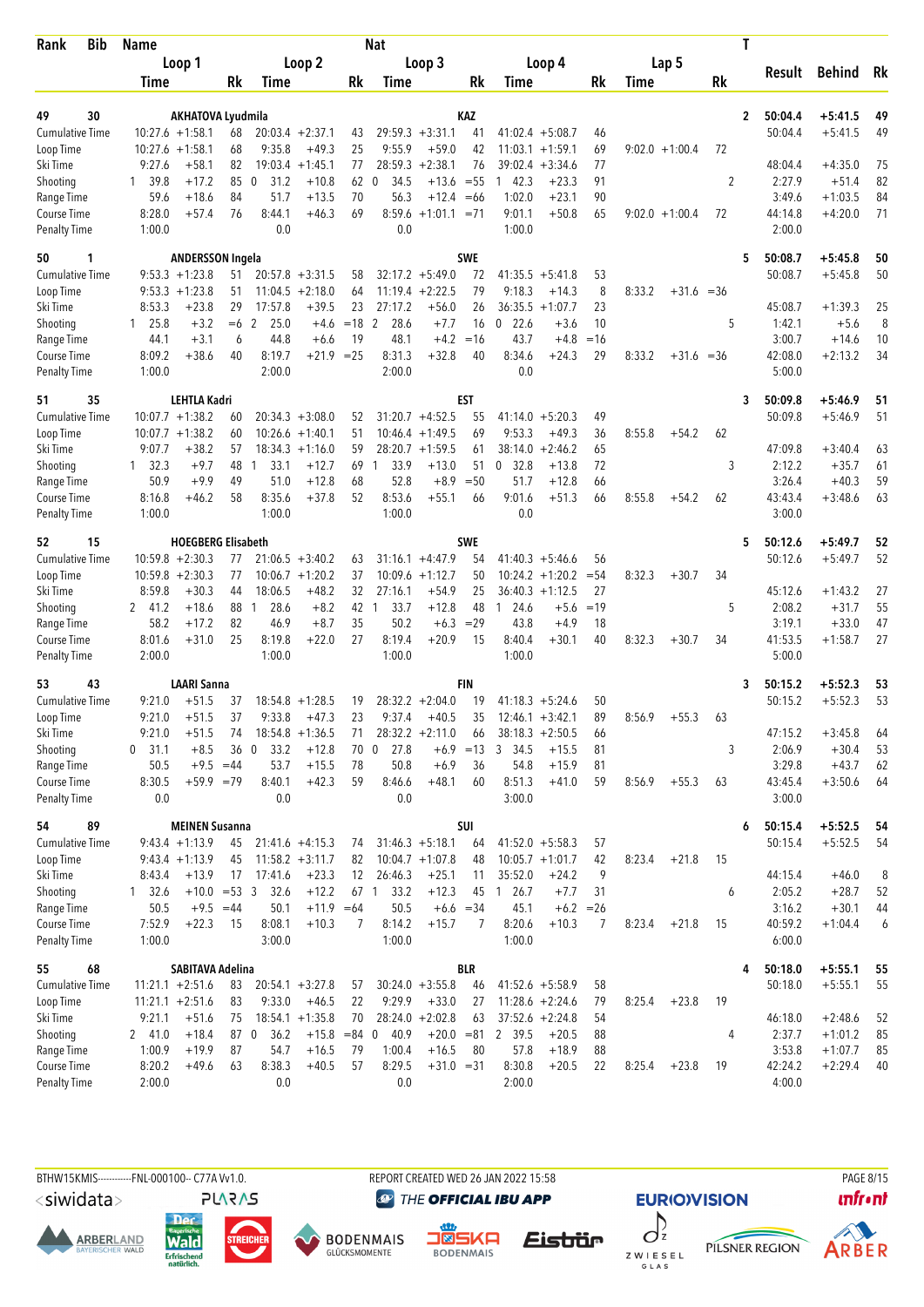| Bib<br>Rank               | Name           |                              |                |                         |                               |                 | Nat                  |                                         |                   |                                          |                             |              |        |                  |           | Τ |                   |                      |          |
|---------------------------|----------------|------------------------------|----------------|-------------------------|-------------------------------|-----------------|----------------------|-----------------------------------------|-------------------|------------------------------------------|-----------------------------|--------------|--------|------------------|-----------|---|-------------------|----------------------|----------|
|                           |                | Loop 1                       |                |                         | Loop 2                        |                 |                      | Loop 3                                  |                   | Loop 4                                   |                             |              |        | Lap <sub>5</sub> |           |   |                   |                      |          |
|                           | Time           |                              | Rk             | Time                    |                               | Rk              | Time                 |                                         | Rk                | Time                                     |                             | Rk           | Time   |                  | <b>Rk</b> |   | Result            | <b>Behind</b>        | Rk       |
| 56<br>54                  |                | <b>COLOMBO Caroline</b>      |                |                         |                               |                 |                      |                                         | FRA               |                                          |                             |              |        |                  |           | 6 | 50:18.1           | $+5:55.2$            | 56       |
| <b>Cumulative Time</b>    | 8:32.2         | $+2.7$                       | 4              |                         | $20:18.3 + 2:52.0$            | 49              |                      | $31:21.2 +4:53.0$                       | 56                | $41:36.4 +5:42.7$                        |                             | 54           |        |                  |           |   | 50:18.1           | $+5:55.2$            | 56       |
| Loop Time                 | 8:32.2         | $+2.7$                       | 4              | 11:46.1                 | $+2:59.6$                     | 79              |                      | $11:02.9 + 2:06.0$                      | 76                | $10:15.2 + 1:11.2$                       |                             | 48           | 8:41.7 | $+40.1$          | 47        |   |                   |                      |          |
| Ski Time                  | 8:32.2         | $+2.7$                       | 5              | 17:18.3                 | 0.0                           | $\mathbf{1}$    | 26:21.2              | 0.0                                     | 1                 | 35:36.4                                  | $+8.6$                      | 3            |        |                  |           |   | 44:18.1           | $+48.7$              | 9        |
| Shooting                  | 0, 33.9        | +11.3                        | 59             | 30.4<br>3               | $+10.0$                       | $= 59$          | 32.6<br>2            | $+11.7$                                 | $= 38$            | 21.6<br>1                                | $+2.6$                      | 5            |        |                  | 6         |   | 1:58.7            | $+22.2$              | 34       |
| Range Time                | 50.4           | $+9.4$                       | 43             | 48.3                    | $+10.1$                       | $= 51$          | 50.0                 | $+6.1$                                  | 26                | 39.9                                     | $+1.0$                      | 3            |        |                  |           |   | 3:08.6            | $+22.5$              | 22       |
| Course Time               | 7:41.8         | $+11.2$                      | $\overline{2}$ | 7:57.8                  | 0.0                           | $\mathbf{1}$    | 8:12.9               | $+14.4$                                 | 5                 | 8:35.3                                   | $+25.0$                     | 30           | 8:41.7 | $+40.1$          | 47        |   | 41:09.5           | $+1:14.7$            | 10       |
| Penalty Time              | 0.0            |                              |                | 3:00.0                  |                               |                 | 2:00.0               |                                         |                   | 1:00.0                                   |                             |              |        |                  |           |   | 6:00.0            |                      |          |
| 92<br>57                  |                |                              |                | KONDRATYEVA Anastassiya |                               |                 |                      |                                         | <b>KAZ</b>        |                                          |                             |              |        |                  |           | 3 | 50:32.0           | $+6:09.1$            | 57       |
| <b>Cumulative Time</b>    |                | $11:13.9 + 2:44.4$           | 81             |                         | $20:49.0 + 3:22.7$            | 55              |                      | $30:45.1 + 4:16.9$                      | 50                | $41:33.1 + 5:39.4$                       |                             | 52           |        |                  |           |   | 50:32.0           | $+6:09.1$            | 57       |
| Loop Time                 |                | $11:13.9 + 2:44.4$           | 81             | 9:35.1                  | $+48.6$                       | 24              | 9:56.1               | $+59.2$                                 | 43                | 10:48.0                                  | $+1:44.0$                   | 63           | 8:58.9 | $+57.3$          | 70        |   |                   |                      |          |
| Ski Time                  | 9:13.9         | $+44.4$                      | 68             | 18:49.0                 | $+1:30.7$                     | 67              | 28:45.1              | $+2:23.9$                               | 71                | 38:33.1                                  | $+3:05.3$                   | 71           |        |                  |           |   | 47:32.0           | $+4:02.6$            | 70       |
| Shooting                  | 2, 37.2        | $+14.6$                      | 74             | 32.3<br>$\overline{0}$  | $+11.9$                       | 66              | 39.1<br>0            | $+18.2$                                 | 76                | 32.1<br>$\mathbf{1}$                     | $+13.1$                     | 71           |        |                  | 3         |   | 2:20.8            | $+44.3$              | 74       |
| Range Time                | 58.1           | $+17.1$                      | 81             | 52.2                    | $+14.0$                       | 73              | 1:02.0               | $+18.1$                                 | $= 84$            | 51.9                                     | $+13.0$                     | 67           |        |                  |           |   | 3:44.2            | $+58.1$              | 81       |
| Course Time               | 8:15.8         | $+45.2$                      | 56             | 8:42.9                  | $+45.1$                       | 66              | 8:54.1               | $+55.6$                                 | 67                | 8:56.1                                   | $+45.8$                     | 63           | 8:58.9 | $+57.3$          | 70        |   | 43:47.8           | $+3:53.0$            | 65       |
| <b>Penalty Time</b>       | 2:00.0         |                              |                | 0.0                     |                               |                 | 0.0                  |                                         |                   | 1:00.0                                   |                             |              |        |                  |           |   | 3:00.0            |                      |          |
| 58<br>8                   |                | <b>KOZICA Anika</b>          |                |                         |                               |                 |                      |                                         | CRO               |                                          |                             |              |        |                  |           | 3 | 50:38.5           | $+6:15.6$            | 58       |
| <b>Cumulative Time</b>    | 9:08.7         | $+39.2$                      | 32             |                         | $19:56.0 + 2:29.7$            | 40              |                      | $29:49.1 + 3:20.9$                      | 38                | $41:37.1 + 5:43.4$                       |                             | 55           |        |                  |           |   | 50:38.5           | $+6:15.6$            | 58       |
| Loop Time                 | 9:08.7         | $+39.2$                      | 32             |                         | $10:47.3 + 2:00.8$            | 59              | 9:53.1               | $+56.2$                                 | 41                | $11:48.0 + 2:44.0$                       |                             | 83           | 9:01.4 | $+59.8$          | 71        |   |                   |                      |          |
| Ski Time                  | 9:08.7         | $+39.2$                      | 59             |                         | $18:56.0 + 1:37.7$            | 73              |                      | $28:49.1 + 2:27.9$                      | 72                | $38:37.1 + 3:09.3$                       |                             | 72           |        |                  |           |   | 47:38.5           | $+4:09.1$            | 72       |
| Shooting                  | $0$ 25.6       | $+3.0$                       | 4              | $\overline{1}$<br>24.1  | $+3.7$                        | 10 <sub>0</sub> | 26.8                 | $+5.9$                                  | 8                 | 23.8<br>$\mathbf{2}$                     | $+4.8$                      | 17           |        |                  | 3         |   | 1:40.5            | $+4.0$               | 6        |
| Range Time                | 44.3           | $+3.3$                       | 7              | 44.9                    | $+6.7$                        | $= 20$          | 47.0                 | $+3.1$                                  | $=10$             | 44.9                                     | $+6.0$                      | $= 23$       |        |                  |           |   | 3:01.1            | $+15.0$              | 11       |
| <b>Course Time</b>        | 8:24.4         | $+53.8$                      | $=69$          |                         | $9:02.4 +1:04.6$              | 81              | 9:06.1               | $+1:07.6$                               | 79                | 9:03.1                                   | $+52.8$                     | $=69$        | 9:01.4 | $+59.8$          | 71        |   | 44:37.4           | $+4:42.6$            | 74       |
| <b>Penalty Time</b>       | 0.0            |                              |                | 1:00.0                  |                               |                 | 0.0                  |                                         |                   | 2:00.0                                   |                             |              |        |                  |           |   | 3:00.0            |                      |          |
| 28<br>59                  |                | <b>GASPARIN Aita</b>         |                |                         |                               |                 |                      |                                         | SUI               |                                          |                             |              |        |                  |           | 6 | 50:44.9           | $+6:22.0$            | 59       |
| <b>Cumulative Time</b>    | 8:41.2         | $+11.7$                      | 11             | 19:55.5                 | $+2:29.2$                     | 39              |                      | $32:07.3 + 5:39.1$                      | 68                | $42:14.9 + 6:21.2$                       |                             | 65           |        |                  |           |   | 50:44.9           | $+6:22.0$            | 59       |
| Loop Time                 | 8:41.2         | $+11.7$                      | 11             | 11:14.3                 | $+2:27.8$                     | 70              | 12:11.8              | $+3:14.9$                               | 84                | 10:07.6                                  | $+1:03.6$                   | 44           | 8:30.0 | $+28.4$          | 28        |   |                   |                      |          |
| Ski Time                  | 8:41.2         | $+11.7$                      | 13             | 17:55.5                 | $+37.2$                       | 22              | 27:07.3              | $+46.1$                                 | 17                | 36:14.9                                  | $+47.1$                     | 16           |        |                  |           |   | 44:44.9           | $+1:15.5$            | 17       |
| Shooting                  | $0$ 29.1       | $+6.5$                       | $=20$          | 2<br>31.4               | $+11.0$                       | $=64$           | 3<br>35.4            | $+14.5$                                 | 58                | 23.6<br>$\mathbf{1}$                     | $+4.6$                      | $=14$        |        |                  | 6         |   | 1:59.6            | $+23.1$              | 38       |
| Range Time                | 47.3           | $+6.3$                       | 21             | 49.6                    | $+11.4$                       | 62              | 54.0                 | $+10.1$                                 | 55                | 42.1                                     | $+3.2$                      | 9            |        |                  |           |   | 3:13.0            | $+26.9$              | 37       |
| <b>Course Time</b>        | 7:53.9         | $+23.3$                      | 16             | 8:24.7                  | $+26.9$                       | 39              | 8:17.8               | $+19.3$                                 | 11                | 8:25.5                                   | $+15.2$                     | 11           | 8:30.0 | $+28.4$          | 28        |   | 41:31.9           | $+1:37.1$            | 18       |
| <b>Penalty Time</b>       | 0.0            |                              |                | 2:00.0                  |                               |                 | 3:00.0               |                                         |                   | 1:00.0                                   |                             |              |        |                  |           |   | 6:00.0            |                      |          |
| 60<br>60                  |                | <b>MEIER Lea</b>             |                |                         |                               |                 |                      |                                         | SUI               |                                          |                             |              |        |                  |           | 6 | 50:46.2           | $+6:23.3$            | 60       |
| <b>Cumulative Time</b>    |                | $10:32.0 + 2:02.5$           | 70             |                         | $22:34.0 + 5:07.7$            | 83              |                      | $32:52.0 + 6:23.8$                      | 77                | 42:13.0                                  | $+6:19.3$                   | 64           |        |                  |           |   | 50:46.2           | $+6:23.3$            | 60       |
| Loop Time                 |                | $10:32.0 + 2:02.5$           | 70             |                         | $12:02.0 + 3:15.5$            | 85              |                      | $10:18.0 + 1:21.1 = 54$                 |                   | 9:21.0                                   | $+17.0$                     | 11           | 8:33.2 | $+31.6 = 36$     |           |   |                   |                      |          |
| Ski Time                  | 8:32.0         | $+2.5$                       | 4              | 17:34.0                 | $+15.7$                       | 10              | 26:52.0              | $+30.8$                                 | 13                | 36:13.0                                  | $+45.2$                     | 13           |        |                  |           |   | 44:46.2           | $+1:16.8$            | 18       |
| Shooting                  | 2, 27.3        | $+4.7$                       |                | 13 <sup>3</sup><br>24.2 | $+3.8$                        | $=11$           | 29.7<br>$\mathbf{1}$ | $+8.8$                                  | 22                | $0$ 21.7                                 | $+2.7$                      | 6            |        |                  | 6         |   | 1:43.0            | $+6.5$               | 9        |
| Range Time<br>Course Time | 46.1<br>7:45.9 | $+5.1$<br>$+15.3$            | $=18$<br>$=9$  | 42.8<br>8:19.2          | $+4.6$<br>$+21.4$             | 11<br>23        | 48.8<br>8:29.2       | $+30.7$                                 | $+4.9$ = 20<br>30 | 44.0<br>8:37.0                           | $+5.1 = 20$<br>$+26.7 = 33$ |              | 8:33.2 |                  |           |   | 3:01.7<br>41:44.5 | $+15.6$<br>$+1:49.7$ | 12<br>23 |
| <b>Penalty Time</b>       | 2:00.0         |                              |                | 3:00.0                  |                               |                 | 1:00.0               |                                         |                   | 0.0                                      |                             |              |        | $+31.6 = 36$     |           |   | 6:00.0            |                      |          |
|                           |                |                              |                |                         |                               |                 |                      |                                         |                   |                                          |                             |              |        |                  |           |   |                   |                      |          |
| 51<br>61                  |                | <b>CHIRKOVA Elena</b>        |                |                         |                               |                 |                      |                                         | <b>ROU</b>        |                                          |                             |              |        |                  |           | 5 | 50:47.7           | $+6:24.8$            | 61       |
| <b>Cumulative Time</b>    |                | $9:55.4 + 1:25.9$            | 52             |                         | $21:13.1 + 3:46.8$            | 65              |                      | $31:44.8 + 5:16.6$                      | 63                | $42:09.0 + 6:15.3$                       |                             | 62           |        |                  |           |   | 50:47.7           | $+6:24.8$            | 61       |
| Loop Time<br>Ski Time     | 8:55.4         | $9:55.4 + 1:25.9$<br>$+25.9$ | 52<br>30       | 18:13.1                 | $11:17.7 + 2:31.2$<br>$+54.8$ | 71<br>40        |                      | $10:31.7 +1:34.8$<br>$27:44.8 + 1:23.6$ | 60<br>43          | $10:24.2 + 1:20.2$<br>$37:09.0 + 1:41.2$ |                             | $= 54$<br>40 | 8:38.7 | $+37.1$          | 43        |   | 45:47.7           | $+2:18.3$            | 41       |
| Shooting                  | 126.2          | $+3.6$                       | 9              | $\overline{2}$<br>23.6  | $+3.2$                        | $=8$ 1          | 30.7                 | $+9.8$                                  | 28                | 123.6                                    | $+4.6 = 14$                 |              |        |                  | 5         |   | 1:44.2            | $+7.7$               | 12       |
| Range Time                | 45.7           | $+4.7$                       | 14             | 42.9                    | $+4.7$                        | 12              | 51.9                 | $+8.0$                                  | 46                | 42.2                                     | $+3.3$                      | 10           |        |                  |           |   | 3:02.7            | $+16.6$              | 14       |
| Course Time               | 8:09.7         | $+39.1$                      | 41             | 8:34.8                  | $+37.0 = 50$                  |                 | 8:39.8               | $+41.3$                                 | 46                | 8:42.0                                   | $+31.7$                     | 43           | 8:38.7 | $+37.1$          | 43        |   | 42:45.0           | $+2:50.2$            | 47       |
| <b>Penalty Time</b>       | 1:00.0         |                              |                | 2:00.0                  |                               |                 | 1:00.0               |                                         |                   | 1:00.0                                   |                             |              |        |                  |           |   | 5:00.0            |                      |          |
| 33<br>62                  |                | <b>MORTON Darcie</b>         |                |                         |                               |                 |                      |                                         | AUS               |                                          |                             |              |        |                  |           | 4 | 50:48.7           | $+6:25.8$            | 62       |
| <b>Cumulative Time</b>    |                | $10:07.6 + 1:38.1$           | 59             |                         | $22:33.8 + 5:07.5$            | 82              |                      | $32:17.1 + 5:48.9$                      | 71                | $41:54.4 + 6:00.7$                       |                             | 59           |        |                  |           |   | 50:48.7           | $+6:25.8$            | 62       |
| Loop Time                 |                | $10:07.6 + 1:38.1$           | 59             |                         | $12:26.2 + 3:39.7$            | 89              | 9:43.3               | $+46.4$                                 | 37                | 9:37.3                                   | $+33.3$                     | 26           | 8:54.3 | $+52.7$          | 60        |   |                   |                      |          |
| Ski Time                  | 9:07.6         | $+38.1$                      | 56             |                         | $18:33.8 + 1:15.5$            | 58              |                      | $28:17.1 + 1:55.9$                      | 57                | $37:54.4 +2:26.6$                        |                             | 56           |        |                  |           |   | 46:48.7           | $+3:19.3$            | 60       |
| Shooting                  | 1, 31.5        |                              | $+8.9 = 38.3$  | 34.8                    | $+14.4 = 76$ 0                |                 | 30.6                 | $+9.7$                                  | 27                | 0, 30.9                                  | $+11.9$                     | $= 58$       |        |                  | 4         |   | 2:07.9            | $+31.4$              | 54       |
| Range Time                | 49.1           | $+8.1$                       | 37             | 48.9                    | $+10.7 = 58$                  |                 | 50.3                 |                                         | $+6.4 = 32$       | 49.3                                     | $+10.4$                     | 55           |        |                  |           |   | 3:17.6            | $+31.5$              | 45       |
| Course Time               | 8:18.5         | $+47.9$                      | 61             | 8:37.3                  | $+39.5$                       | 55              | 8:53.0               | $+54.5$                                 | 65                | 8:48.0                                   | $+37.7$                     | 55           | 8:54.3 | $+52.7$          | 60        |   | 43:31.1           | $+3:36.3$            | 58       |
| <b>Penalty Time</b>       | 1:00.0         |                              |                | 3:00.0                  |                               |                 | 0.0                  |                                         |                   | 0.0                                      |                             |              |        |                  |           |   | 4:00.0            |                      |          |

<siwidata>









REPORT CREATED WED 26 JAN 2022 15:58

**@** THE OFFICIAL IBU APP

 $\int$ Eistrür Z W I E S E L<br>G L A S





**PAGE 9/15**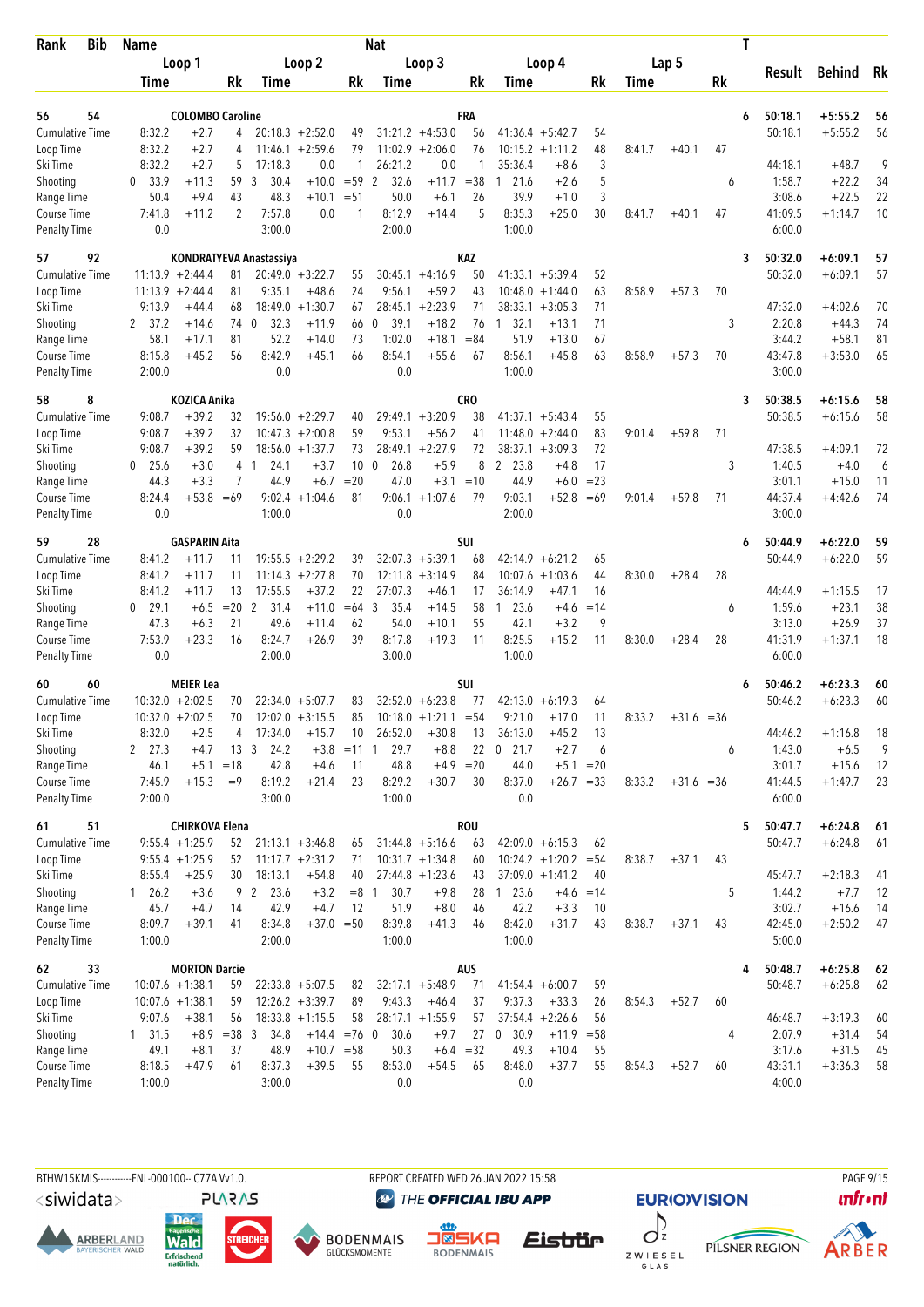| Lap <sub>5</sub><br>Loop 1<br>Loop 2<br>Loop 3<br>Loop 4<br><b>Behind</b><br>Rk<br>Result<br><b>Rk</b><br>Rk<br>Rk<br>Rk<br>Rk<br>Time<br>Time<br>Time<br>Time<br>Time<br>13<br>CAN<br>50:54.3<br>$+6:31.4$<br>63<br>SEPANDJ Darya<br>3<br>63<br>$+6:31.4$<br><b>Cumulative Time</b><br>9:27.5<br>$+58.0$<br>$30:10.0 + 3:41.8$<br>42<br>$42:12.8 + 6:19.1$<br>50:54.3<br>63<br>39<br>$20:07.7 + 2:41.4$<br>63<br>46<br>$+58.0$<br>39<br>9:27.5<br>$10:40.2 + 1:53.7$<br>56<br>$10:02.3 +1:05.4$<br>$=46$<br>12:02.8<br>$+2:58.8$<br>86<br>8:41.5<br>$+39.9$<br>Loop Time<br>46<br>9:27.5<br>$+58.0$<br>81<br>$19:07.7 + 1:49.4$<br>79<br>29:10.0<br>$+2:48.8$<br>79<br>39:12.8<br>80<br>47:54.3<br>$+4:24.9$<br>74<br>Ski Time<br>$+3:45.0$<br>$0$ 37.5<br>30.1<br>$+9.7$<br>58<br>36.6<br>2 33.5<br>3<br>2:17.8<br>$+41.3$<br>71<br>Shooting<br>$+14.9$<br>$= 76$<br>$\Omega$<br>$+15.7$<br>67<br>$+14.5$<br>$= 75$<br>-1<br>69<br>57.0<br>78<br>49.2<br>$+11.0$<br>$=60$<br>$+12.2$<br>52.6<br>$+13.7$<br>3:34.9<br>$+48.8$<br>Range Time<br>$+16.0$<br>56.1<br>73<br>64<br>$9:06.2 +1:07.7$<br>9:10.2<br>78<br>72<br>8:30.5<br>$+59.9$<br>$=79$<br>8:51.0<br>$+53.2$<br>73<br>80<br>$+59.9$<br>$+39.9$<br>44:19.4<br>$+4:24.6$<br>Course Time<br>8:41.5<br>46<br>0.0<br><b>Penalty Time</b><br>0.0<br>1:00.0<br>2:00.0<br>3:00.0<br>75<br><b>JURCOVA Natalie</b><br><b>CZE</b><br>64<br>51:08.0<br>$+6:45.1$<br>3<br>64<br>51:08.0<br>$+44.6$<br>$20:37.3 + 3:11.0$<br>$31:01.5 +4:33.3$<br>52<br>$+6:45.1$<br><b>Cumulative Time</b><br>9:14.1<br>34<br>53<br>$41:57.9 + 6:04.2$<br>60<br>64<br>34<br>$11:23.2 +2:36.7$<br>73<br>$10:24.2 + 1:27.3$<br>57<br>$9:10.1 + 1:08.5$<br>Loop Time<br>9:14.1<br>$+44.6$<br>10:56.4<br>$+1:52.4$<br>66<br>81<br>$+44.6$<br>69<br>$18:37.3 + 1:19.0$<br>60<br>$29:01.5 + 2:40.3$<br>77<br>$38:57.9 + 3:30.1$<br>76<br>48:08.0<br>$+4:38.6$<br>79<br>Ski Time<br>9:14.1<br>$\overline{2}$<br>28.9<br>$+8.0$<br>18<br>37.5<br>$+14.9$<br>$= 76$<br>2<br>21.5<br>$+1.1$<br>$\mathbf{0}$<br>$=17$<br>22.8<br>$+3.8$<br>11<br>3<br>1:50.8<br>$+14.3$<br>Shooting<br>0<br>$\overline{1}$<br>44.5<br>8<br>41.1<br>$+2.9$<br>3<br>49.8<br>$+5.9$<br>$= 24$<br>41.2<br>$+2.3$<br>2:56.6<br>$+10.5$<br>5<br>Range Time<br>$+3.5$<br>6<br>8:29.6<br>$+59.0$<br>77<br>8:42.1<br>$+44.3$<br>9:34.4<br>$+1:35.9$<br>88<br>$9:15.2 + 1:04.9$<br>80<br>$9:10.1 + 1:08.5$<br>81<br>45:11.4<br>$+5:16.6$<br>82<br>Course Time<br>64<br>0.0<br>0.0<br>2:00.0<br>1:00.0<br>3:00.0<br><b>Penalty Time</b><br>65<br>87<br><b>KUUTTINEN Heidi</b><br><b>FIN</b><br>51:14.2<br>$+6:51.3$<br>65<br>3<br>$10:32.9 + 2:03.4$<br>$32:12.1 + 5:43.9$<br>70<br>$42:05.9 + 6:12.2$<br>51:14.2<br>$+6:51.3$<br><b>Cumulative Time</b><br>$21:17.1 + 3:50.8$<br>61<br>65<br>71<br>66<br>Loop Time<br>$10:32.9 + 2:03.4$<br>71<br>$10:44.2 + 1:57.7$<br>58<br>$10:55.0 + 1:58.1$<br>72<br>9:53.8<br>$+49.8$<br>37<br>$9:08.3 +1:06.7$<br>76<br>79<br>$9:32.9 +1:03.4$<br>86<br>$19:17.1 + 1:58.8$<br>80<br>$29:12.1 + 2:50.9$<br>80<br>39:05.9<br>$+3:38.1$<br>48:14.2<br>$+4:44.8$<br>80<br>Ski Time<br>28.7<br>$=43$<br>$+15.0$<br>79<br>$+8.3$<br>38.5<br>$+17.6$<br>74<br>$\mathbf 0$<br>31.9<br>$+12.9$<br>$=68$<br>3<br>2:16.8<br>$+40.3$<br>68<br>Shooting<br>$1 \quad 37.6$<br>$\mathbf{1}$<br>$\mathbf{1}$<br>52.0<br>56.8<br>$+15.8$<br>$=76$<br>48.6<br>$+10.4$<br>54<br>57.6<br>$+13.7$<br>$=72$<br>$+13.1$<br>68<br>3:35.0<br>$+48.9$<br>70<br>Range Time<br>9:01.8<br>44:39.2<br>$8:36.1 + 1:05.5$<br>8:55.6<br>$+57.8$<br>77<br>8:57.4<br>$+58.9$<br>70<br>$+51.5$<br>67<br>$9:08.3 +1:06.7$<br>76<br>76<br><b>Course Time</b><br>83<br>$+4:44.4$<br>1:00.0<br>1:00.0<br>1:00.0<br>0.0<br>3:00.0<br><b>Penalty Time</b><br>49<br>$+6:56.8$<br>66<br><b>GOWLING Gillian</b><br><b>CAN</b><br>51:19.7<br>4<br>66<br>Cumulative Time<br>9:20.4<br>$+50.9$<br>$31:43.8 + 5:15.6$<br>$42:24.4 + 6:30.7$<br>51:19.7<br>$+6:56.8$<br>36<br>$21:01.0 + 3:34.7$<br>61<br>66<br>66<br>60<br>9:20.4<br>$+50.9$<br>36<br>$11:40.6 + 2:54.1$<br>$10:42.8 + 1:45.9$<br>10:40.6<br>$+1:36.6$<br>8:55.3<br>$+53.7$<br>Loop Time<br>77<br>67<br>61<br>61<br>9:20.4<br>$+50.9$<br>73<br>$19:01.0 + 1:42.7$<br>$28:43.8 + 2:22.6$<br>38:24.4<br>$+2:56.6$<br>67<br>47:19.7<br>$+3:50.3$<br>Ski Time<br>74<br>70<br>66<br>2:31.4<br>0, 35.9<br>$+13.3$<br>69<br>2<br>$+24.6$<br>37.4<br>$+16.5$<br>$1\quad 33.0$<br>73<br>$+54.9$<br>84<br>Shooting<br>45.0<br>90<br>$\mathbf{1}$<br>68<br>$+14.0$<br>4<br>72<br>54.5<br>$=68$<br>1:03.2<br>$+25.0$<br>91<br>57.4<br>$+13.5$<br>71<br>52.5<br>$+13.6$<br>3:47.6<br>$+1:01.5$<br>83<br>Range Time<br>$+13.5$<br>8:48.1<br>43:32.1<br>8:25.9<br>$+55.3$<br>73<br>8:37.4<br>+39.6<br>56<br>8:45.4<br>$+46.9$<br>58<br>$+37.8$<br>56<br>8:55.3<br>$+53.7$<br>61<br>$+3:37.3$<br>61<br><b>Course Time</b><br>0.0<br>2:00.0<br>1:00.0<br>1:00.0<br>4:00.0<br><b>Penalty Time</b><br><b>POL</b><br>67<br>84<br><b>TOMASZEWSKA Natalia</b><br>51:21.4<br>$+6:58.5$<br>67<br><b>Cumulative Time</b><br>$31:33.9 + 5:05.7$<br>59<br>51:21.4<br>$+6:58.5$<br>67<br>$10:08.1 + 1:38.6$<br>$19:40.9 + 2:14.6$<br>33<br>42:28.8<br>$+6:35.1$<br>67<br>61<br>$10:08.1 + 1:38.6$<br>61<br>9:32.8<br>$+46.3$<br>21<br>$11:53.0 + 2:56.1$<br>83<br>$10:54.9 + 1:50.9$<br>65<br>8:52.6<br>59<br>Loop Time<br>$+51.0$<br>Ski Time<br>$18:40.9 + 1:22.6$<br>47:21.4<br>$+3:52.0$<br>9:08.1<br>$+38.6$<br>62<br>$28:33.9 + 2:12.7$<br>$38:28.8 + 3:01.0$<br>67<br>58<br>68<br>69<br>Shooting<br>$+9.0$<br>$=40$ 0<br>28.8<br>$+8.4$<br>45 2<br>42.9<br>$+22.0$<br>128.6<br>2:11.9<br>$+35.4 = 59$<br>$1 \quad 31.6$<br>85<br>$+9.6$<br>46<br>4<br>3:30.8<br>Range Time<br>$+9.1$<br>49.2<br>$+11.0 = 60$<br>1:01.5<br>50.0<br>$+11.1$<br>$+44.7$<br>50.1<br>42<br>$+17.6$<br>82<br>56<br>64<br>Course Time<br>$+47.4 = 59$<br>8:43.6<br>$+45.8$<br>8:51.5<br>$+53.0$<br>9:04.9<br>$+54.6$<br>8:52.6<br>43:50.6<br>$+3:55.8$<br>67<br>8:18.0<br>67<br>64<br>72<br>$+51.0$<br>59<br><b>Penalty Time</b><br>1:00.0<br>0.0<br>2:00.0<br>1:00.0<br>4:00.0<br><b>GROSSMAN Hallie</b><br><b>USA</b><br>68<br>5<br>51:29.0<br>$+7:06.1$<br>68<br>6<br>$10:03.0 + 1:33.5$<br>51:29.0<br>$+7:06.1$<br>68<br><b>Cumulative Time</b><br>56<br>$22:24.5 +4:58.2$<br>$32:42.5 + 6:14.3$<br>75<br>$43:03.8 +7:10.1$<br>72<br>79<br>Loop Time<br>$10:03.0 + 1:33.5$<br>$12:21.5 + 3:35.0$<br>$10:18.0 + 1:21.1 = 54$<br>$10:21.3 +1:17.3$<br>52<br>8:25.2<br>$+23.6$<br>18<br>56<br>88<br>45:29.0<br>Ski Time<br>9:03.0<br>$+33.5$<br>$18:24.5 + 1:06.2$<br>50<br>$27:42.5 +1:21.3$<br>$37:03.8 +1:36.0$<br>37<br>$+1:59.6$<br>48<br>39<br>35<br>Shooting<br>138.6<br>$+16.0$<br>82 3 48.2<br>$+27.8$<br>40.5<br>$+19.6$<br>80 1 30.9<br>2:38.4<br>$+1:01.9$<br>92 1<br>$+11.9$ = 58<br>6<br>86<br>4:08.7<br>Range Time<br>1:00.3<br>$+33.4$<br>93<br>1:02.9<br>$+19.0$<br>53.9<br>$+1:22.6$<br>90<br>$+19.3$<br>85<br>1:11.6<br>87<br>$+15.0$<br>78<br>8:27.4<br>Course Time<br>8:02.7<br>$+32.1$<br>8:09.9<br>$+12.1$<br>9<br>8:15.1<br>9<br>18<br>41:20.3<br>$+1:25.5$<br>27<br>$+16.6$<br>$+17.1$<br>15<br>8:25.2<br>$+23.6$<br>13<br><b>Penalty Time</b><br>1:00.0<br>3:00.0<br>1:00.0<br>1:00.0<br>6:00.0<br>95<br>ZINGERLE Linda<br><b>ITA</b><br>51:36.6<br>$+7:13.7$<br>69<br>69<br>5<br><b>Cumulative Time</b><br>$+28.1 = 20$<br>$32:59.3 + 6:31.1$<br>$42:39.0 + 6:45.3$<br>51:36.6<br>$+7:13.7$<br>8:57.6<br>$22:27.1 + 5:00.8$<br>78<br>68<br>69<br>81<br>Loop Time<br>$13:29.5 +4:43.0$<br>$10:32.2 +1:35.3$<br>9:39.7<br>$+35.7$<br>8:57.6<br>$+28.1$<br>$=20$<br>94<br>61<br>27<br>8:57.6<br>$+56.0$<br>65<br>$27:59.3 +1:38.1$<br>$37:39.0 +2:11.2$<br>$+3:07.2$<br>Ski Time<br>8:57.6<br>$+28.1 = 34$<br>$18:27.1 + 1:08.8$<br>52<br>52<br>53<br>46:36.6<br>55<br>23.6<br>Shooting<br>$0$ 27.7<br>$+5.1$<br>15 4<br>30.0<br>$+9.6 = 56$ 1<br>$+2.7$<br>3<br>0, 24.9<br>$+5.9$<br>5<br>1:46.3<br>$+9.8$<br>14<br>$= 23$<br>43.9<br>Range Time<br>45.5<br>13<br>48.8<br>$+10.6$<br>57<br>47.0<br>$+3.1 = 10$<br>$+5.0$<br>3:05.2<br>$+19.1$<br>16<br>$+4.5$<br>19<br>Course Time<br>8:12.1<br>$+41.5$<br>8:40.7<br>$+42.9 = 60$<br>8:45.2<br>8:55.8<br>$+45.5$<br>43:31.4<br>$+3:36.6$<br>59<br>49<br>$+46.7$<br>57<br>62<br>8:57.6<br>$+56.0$<br>65<br><b>Penalty Time</b><br>4:00.0<br>1:00.0<br>0.0<br>0.0<br>5:00.0 | Bib<br>Rank | <b>Name</b> |  |  | Nat |  |  |  | Τ |  |  |
|---------------------------------------------------------------------------------------------------------------------------------------------------------------------------------------------------------------------------------------------------------------------------------------------------------------------------------------------------------------------------------------------------------------------------------------------------------------------------------------------------------------------------------------------------------------------------------------------------------------------------------------------------------------------------------------------------------------------------------------------------------------------------------------------------------------------------------------------------------------------------------------------------------------------------------------------------------------------------------------------------------------------------------------------------------------------------------------------------------------------------------------------------------------------------------------------------------------------------------------------------------------------------------------------------------------------------------------------------------------------------------------------------------------------------------------------------------------------------------------------------------------------------------------------------------------------------------------------------------------------------------------------------------------------------------------------------------------------------------------------------------------------------------------------------------------------------------------------------------------------------------------------------------------------------------------------------------------------------------------------------------------------------------------------------------------------------------------------------------------------------------------------------------------------------------------------------------------------------------------------------------------------------------------------------------------------------------------------------------------------------------------------------------------------------------------------------------------------------------------------------------------------------------------------------------------------------------------------------------------------------------------------------------------------------------------------------------------------------------------------------------------------------------------------------------------------------------------------------------------------------------------------------------------------------------------------------------------------------------------------------------------------------------------------------------------------------------------------------------------------------------------------------------------------------------------------------------------------------------------------------------------------------------------------------------------------------------------------------------------------------------------------------------------------------------------------------------------------------------------------------------------------------------------------------------------------------------------------------------------------------------------------------------------------------------------------------------------------------------------------------------------------------------------------------------------------------------------------------------------------------------------------------------------------------------------------------------------------------------------------------------------------------------------------------------------------------------------------------------------------------------------------------------------------------------------------------------------------------------------------------------------------------------------------------------------------------------------------------------------------------------------------------------------------------------------------------------------------------------------------------------------------------------------------------------------------------------------------------------------------------------------------------------------------------------------------------------------------------------------------------------------------------------------------------------------------------------------------------------------------------------------------------------------------------------------------------------------------------------------------------------------------------------------------------------------------------------------------------------------------------------------------------------------------------------------------------------------------------------------------------------------------------------------------------------------------------------------------------------------------------------------------------------------------------------------------------------------------------------------------------------------------------------------------------------------------------------------------------------------------------------------------------------------------------------------------------------------------------------------------------------------------------------------------------------------------------------------------------------------------------------------------------------------------------------------------------------------------------------------------------------------------------------------------------------------------------------------------------------------------------------------------------------------------------------------------------------------------------------------------------------------------------------------------------------------------------------------------------------------------------------------------------------------------------------------------------------------------------------------------------------------------------------------------------------------------------------------------------------------------------------------------------------------------------------------------------------------------------------------------------------------------------------------------------------------------------------------------------------------------------------------------------------------------------------------------------------------------------------------------------------------------------------------------------------------------------------------------------------------------------------------------------------------------------------------------------------------------------------------------------------------------------------------------------------------------------------------------------------------------------------------------------------------------------------------------------------------------------------------------------------------------------------------------------------------------------------------------------------------------------------------------------------------------------------------------------------------------------------------------------------------------------------------------------------------------------------------------------------------------------------------------------------------------------------------------------------------------------------------------------------------------------------------------------------------------------------------------------------------------------------------------------------------------------------------------------------------------------------------------------------------------------------------------------------------------------------------------------------|-------------|-------------|--|--|-----|--|--|--|---|--|--|
|                                                                                                                                                                                                                                                                                                                                                                                                                                                                                                                                                                                                                                                                                                                                                                                                                                                                                                                                                                                                                                                                                                                                                                                                                                                                                                                                                                                                                                                                                                                                                                                                                                                                                                                                                                                                                                                                                                                                                                                                                                                                                                                                                                                                                                                                                                                                                                                                                                                                                                                                                                                                                                                                                                                                                                                                                                                                                                                                                                                                                                                                                                                                                                                                                                                                                                                                                                                                                                                                                                                                                                                                                                                                                                                                                                                                                                                                                                                                                                                                                                                                                                                                                                                                                                                                                                                                                                                                                                                                                                                                                                                                                                                                                                                                                                                                                                                                                                                                                                                                                                                                                                                                                                                                                                                                                                                                                                                                                                                                                                                                                                                                                                                                                                                                                                                                                                                                                                                                                                                                                                                                                                                                                                                                                                                                                                                                                                                                                                                                                                                                                                                                                                                                                                                                                                                                                                                                                                                                                                                                                                                                                                                                                                                                                                                                                                                                                                                                                                                                                                                                                                                                                                                                                                                                                                                                                                                                                                                                                                                                                                                                                                                                                                                                                                                                                                                                                         |             |             |  |  |     |  |  |  |   |  |  |
|                                                                                                                                                                                                                                                                                                                                                                                                                                                                                                                                                                                                                                                                                                                                                                                                                                                                                                                                                                                                                                                                                                                                                                                                                                                                                                                                                                                                                                                                                                                                                                                                                                                                                                                                                                                                                                                                                                                                                                                                                                                                                                                                                                                                                                                                                                                                                                                                                                                                                                                                                                                                                                                                                                                                                                                                                                                                                                                                                                                                                                                                                                                                                                                                                                                                                                                                                                                                                                                                                                                                                                                                                                                                                                                                                                                                                                                                                                                                                                                                                                                                                                                                                                                                                                                                                                                                                                                                                                                                                                                                                                                                                                                                                                                                                                                                                                                                                                                                                                                                                                                                                                                                                                                                                                                                                                                                                                                                                                                                                                                                                                                                                                                                                                                                                                                                                                                                                                                                                                                                                                                                                                                                                                                                                                                                                                                                                                                                                                                                                                                                                                                                                                                                                                                                                                                                                                                                                                                                                                                                                                                                                                                                                                                                                                                                                                                                                                                                                                                                                                                                                                                                                                                                                                                                                                                                                                                                                                                                                                                                                                                                                                                                                                                                                                                                                                                                                         |             |             |  |  |     |  |  |  |   |  |  |
|                                                                                                                                                                                                                                                                                                                                                                                                                                                                                                                                                                                                                                                                                                                                                                                                                                                                                                                                                                                                                                                                                                                                                                                                                                                                                                                                                                                                                                                                                                                                                                                                                                                                                                                                                                                                                                                                                                                                                                                                                                                                                                                                                                                                                                                                                                                                                                                                                                                                                                                                                                                                                                                                                                                                                                                                                                                                                                                                                                                                                                                                                                                                                                                                                                                                                                                                                                                                                                                                                                                                                                                                                                                                                                                                                                                                                                                                                                                                                                                                                                                                                                                                                                                                                                                                                                                                                                                                                                                                                                                                                                                                                                                                                                                                                                                                                                                                                                                                                                                                                                                                                                                                                                                                                                                                                                                                                                                                                                                                                                                                                                                                                                                                                                                                                                                                                                                                                                                                                                                                                                                                                                                                                                                                                                                                                                                                                                                                                                                                                                                                                                                                                                                                                                                                                                                                                                                                                                                                                                                                                                                                                                                                                                                                                                                                                                                                                                                                                                                                                                                                                                                                                                                                                                                                                                                                                                                                                                                                                                                                                                                                                                                                                                                                                                                                                                                                                         |             |             |  |  |     |  |  |  |   |  |  |
|                                                                                                                                                                                                                                                                                                                                                                                                                                                                                                                                                                                                                                                                                                                                                                                                                                                                                                                                                                                                                                                                                                                                                                                                                                                                                                                                                                                                                                                                                                                                                                                                                                                                                                                                                                                                                                                                                                                                                                                                                                                                                                                                                                                                                                                                                                                                                                                                                                                                                                                                                                                                                                                                                                                                                                                                                                                                                                                                                                                                                                                                                                                                                                                                                                                                                                                                                                                                                                                                                                                                                                                                                                                                                                                                                                                                                                                                                                                                                                                                                                                                                                                                                                                                                                                                                                                                                                                                                                                                                                                                                                                                                                                                                                                                                                                                                                                                                                                                                                                                                                                                                                                                                                                                                                                                                                                                                                                                                                                                                                                                                                                                                                                                                                                                                                                                                                                                                                                                                                                                                                                                                                                                                                                                                                                                                                                                                                                                                                                                                                                                                                                                                                                                                                                                                                                                                                                                                                                                                                                                                                                                                                                                                                                                                                                                                                                                                                                                                                                                                                                                                                                                                                                                                                                                                                                                                                                                                                                                                                                                                                                                                                                                                                                                                                                                                                                                                         |             |             |  |  |     |  |  |  |   |  |  |
|                                                                                                                                                                                                                                                                                                                                                                                                                                                                                                                                                                                                                                                                                                                                                                                                                                                                                                                                                                                                                                                                                                                                                                                                                                                                                                                                                                                                                                                                                                                                                                                                                                                                                                                                                                                                                                                                                                                                                                                                                                                                                                                                                                                                                                                                                                                                                                                                                                                                                                                                                                                                                                                                                                                                                                                                                                                                                                                                                                                                                                                                                                                                                                                                                                                                                                                                                                                                                                                                                                                                                                                                                                                                                                                                                                                                                                                                                                                                                                                                                                                                                                                                                                                                                                                                                                                                                                                                                                                                                                                                                                                                                                                                                                                                                                                                                                                                                                                                                                                                                                                                                                                                                                                                                                                                                                                                                                                                                                                                                                                                                                                                                                                                                                                                                                                                                                                                                                                                                                                                                                                                                                                                                                                                                                                                                                                                                                                                                                                                                                                                                                                                                                                                                                                                                                                                                                                                                                                                                                                                                                                                                                                                                                                                                                                                                                                                                                                                                                                                                                                                                                                                                                                                                                                                                                                                                                                                                                                                                                                                                                                                                                                                                                                                                                                                                                                                                         |             |             |  |  |     |  |  |  |   |  |  |
|                                                                                                                                                                                                                                                                                                                                                                                                                                                                                                                                                                                                                                                                                                                                                                                                                                                                                                                                                                                                                                                                                                                                                                                                                                                                                                                                                                                                                                                                                                                                                                                                                                                                                                                                                                                                                                                                                                                                                                                                                                                                                                                                                                                                                                                                                                                                                                                                                                                                                                                                                                                                                                                                                                                                                                                                                                                                                                                                                                                                                                                                                                                                                                                                                                                                                                                                                                                                                                                                                                                                                                                                                                                                                                                                                                                                                                                                                                                                                                                                                                                                                                                                                                                                                                                                                                                                                                                                                                                                                                                                                                                                                                                                                                                                                                                                                                                                                                                                                                                                                                                                                                                                                                                                                                                                                                                                                                                                                                                                                                                                                                                                                                                                                                                                                                                                                                                                                                                                                                                                                                                                                                                                                                                                                                                                                                                                                                                                                                                                                                                                                                                                                                                                                                                                                                                                                                                                                                                                                                                                                                                                                                                                                                                                                                                                                                                                                                                                                                                                                                                                                                                                                                                                                                                                                                                                                                                                                                                                                                                                                                                                                                                                                                                                                                                                                                                                                         |             |             |  |  |     |  |  |  |   |  |  |
|                                                                                                                                                                                                                                                                                                                                                                                                                                                                                                                                                                                                                                                                                                                                                                                                                                                                                                                                                                                                                                                                                                                                                                                                                                                                                                                                                                                                                                                                                                                                                                                                                                                                                                                                                                                                                                                                                                                                                                                                                                                                                                                                                                                                                                                                                                                                                                                                                                                                                                                                                                                                                                                                                                                                                                                                                                                                                                                                                                                                                                                                                                                                                                                                                                                                                                                                                                                                                                                                                                                                                                                                                                                                                                                                                                                                                                                                                                                                                                                                                                                                                                                                                                                                                                                                                                                                                                                                                                                                                                                                                                                                                                                                                                                                                                                                                                                                                                                                                                                                                                                                                                                                                                                                                                                                                                                                                                                                                                                                                                                                                                                                                                                                                                                                                                                                                                                                                                                                                                                                                                                                                                                                                                                                                                                                                                                                                                                                                                                                                                                                                                                                                                                                                                                                                                                                                                                                                                                                                                                                                                                                                                                                                                                                                                                                                                                                                                                                                                                                                                                                                                                                                                                                                                                                                                                                                                                                                                                                                                                                                                                                                                                                                                                                                                                                                                                                                         |             |             |  |  |     |  |  |  |   |  |  |
|                                                                                                                                                                                                                                                                                                                                                                                                                                                                                                                                                                                                                                                                                                                                                                                                                                                                                                                                                                                                                                                                                                                                                                                                                                                                                                                                                                                                                                                                                                                                                                                                                                                                                                                                                                                                                                                                                                                                                                                                                                                                                                                                                                                                                                                                                                                                                                                                                                                                                                                                                                                                                                                                                                                                                                                                                                                                                                                                                                                                                                                                                                                                                                                                                                                                                                                                                                                                                                                                                                                                                                                                                                                                                                                                                                                                                                                                                                                                                                                                                                                                                                                                                                                                                                                                                                                                                                                                                                                                                                                                                                                                                                                                                                                                                                                                                                                                                                                                                                                                                                                                                                                                                                                                                                                                                                                                                                                                                                                                                                                                                                                                                                                                                                                                                                                                                                                                                                                                                                                                                                                                                                                                                                                                                                                                                                                                                                                                                                                                                                                                                                                                                                                                                                                                                                                                                                                                                                                                                                                                                                                                                                                                                                                                                                                                                                                                                                                                                                                                                                                                                                                                                                                                                                                                                                                                                                                                                                                                                                                                                                                                                                                                                                                                                                                                                                                                                         |             |             |  |  |     |  |  |  |   |  |  |
|                                                                                                                                                                                                                                                                                                                                                                                                                                                                                                                                                                                                                                                                                                                                                                                                                                                                                                                                                                                                                                                                                                                                                                                                                                                                                                                                                                                                                                                                                                                                                                                                                                                                                                                                                                                                                                                                                                                                                                                                                                                                                                                                                                                                                                                                                                                                                                                                                                                                                                                                                                                                                                                                                                                                                                                                                                                                                                                                                                                                                                                                                                                                                                                                                                                                                                                                                                                                                                                                                                                                                                                                                                                                                                                                                                                                                                                                                                                                                                                                                                                                                                                                                                                                                                                                                                                                                                                                                                                                                                                                                                                                                                                                                                                                                                                                                                                                                                                                                                                                                                                                                                                                                                                                                                                                                                                                                                                                                                                                                                                                                                                                                                                                                                                                                                                                                                                                                                                                                                                                                                                                                                                                                                                                                                                                                                                                                                                                                                                                                                                                                                                                                                                                                                                                                                                                                                                                                                                                                                                                                                                                                                                                                                                                                                                                                                                                                                                                                                                                                                                                                                                                                                                                                                                                                                                                                                                                                                                                                                                                                                                                                                                                                                                                                                                                                                                                                         |             |             |  |  |     |  |  |  |   |  |  |
|                                                                                                                                                                                                                                                                                                                                                                                                                                                                                                                                                                                                                                                                                                                                                                                                                                                                                                                                                                                                                                                                                                                                                                                                                                                                                                                                                                                                                                                                                                                                                                                                                                                                                                                                                                                                                                                                                                                                                                                                                                                                                                                                                                                                                                                                                                                                                                                                                                                                                                                                                                                                                                                                                                                                                                                                                                                                                                                                                                                                                                                                                                                                                                                                                                                                                                                                                                                                                                                                                                                                                                                                                                                                                                                                                                                                                                                                                                                                                                                                                                                                                                                                                                                                                                                                                                                                                                                                                                                                                                                                                                                                                                                                                                                                                                                                                                                                                                                                                                                                                                                                                                                                                                                                                                                                                                                                                                                                                                                                                                                                                                                                                                                                                                                                                                                                                                                                                                                                                                                                                                                                                                                                                                                                                                                                                                                                                                                                                                                                                                                                                                                                                                                                                                                                                                                                                                                                                                                                                                                                                                                                                                                                                                                                                                                                                                                                                                                                                                                                                                                                                                                                                                                                                                                                                                                                                                                                                                                                                                                                                                                                                                                                                                                                                                                                                                                                                         |             |             |  |  |     |  |  |  |   |  |  |
|                                                                                                                                                                                                                                                                                                                                                                                                                                                                                                                                                                                                                                                                                                                                                                                                                                                                                                                                                                                                                                                                                                                                                                                                                                                                                                                                                                                                                                                                                                                                                                                                                                                                                                                                                                                                                                                                                                                                                                                                                                                                                                                                                                                                                                                                                                                                                                                                                                                                                                                                                                                                                                                                                                                                                                                                                                                                                                                                                                                                                                                                                                                                                                                                                                                                                                                                                                                                                                                                                                                                                                                                                                                                                                                                                                                                                                                                                                                                                                                                                                                                                                                                                                                                                                                                                                                                                                                                                                                                                                                                                                                                                                                                                                                                                                                                                                                                                                                                                                                                                                                                                                                                                                                                                                                                                                                                                                                                                                                                                                                                                                                                                                                                                                                                                                                                                                                                                                                                                                                                                                                                                                                                                                                                                                                                                                                                                                                                                                                                                                                                                                                                                                                                                                                                                                                                                                                                                                                                                                                                                                                                                                                                                                                                                                                                                                                                                                                                                                                                                                                                                                                                                                                                                                                                                                                                                                                                                                                                                                                                                                                                                                                                                                                                                                                                                                                                                         |             |             |  |  |     |  |  |  |   |  |  |
|                                                                                                                                                                                                                                                                                                                                                                                                                                                                                                                                                                                                                                                                                                                                                                                                                                                                                                                                                                                                                                                                                                                                                                                                                                                                                                                                                                                                                                                                                                                                                                                                                                                                                                                                                                                                                                                                                                                                                                                                                                                                                                                                                                                                                                                                                                                                                                                                                                                                                                                                                                                                                                                                                                                                                                                                                                                                                                                                                                                                                                                                                                                                                                                                                                                                                                                                                                                                                                                                                                                                                                                                                                                                                                                                                                                                                                                                                                                                                                                                                                                                                                                                                                                                                                                                                                                                                                                                                                                                                                                                                                                                                                                                                                                                                                                                                                                                                                                                                                                                                                                                                                                                                                                                                                                                                                                                                                                                                                                                                                                                                                                                                                                                                                                                                                                                                                                                                                                                                                                                                                                                                                                                                                                                                                                                                                                                                                                                                                                                                                                                                                                                                                                                                                                                                                                                                                                                                                                                                                                                                                                                                                                                                                                                                                                                                                                                                                                                                                                                                                                                                                                                                                                                                                                                                                                                                                                                                                                                                                                                                                                                                                                                                                                                                                                                                                                                                         |             |             |  |  |     |  |  |  |   |  |  |
|                                                                                                                                                                                                                                                                                                                                                                                                                                                                                                                                                                                                                                                                                                                                                                                                                                                                                                                                                                                                                                                                                                                                                                                                                                                                                                                                                                                                                                                                                                                                                                                                                                                                                                                                                                                                                                                                                                                                                                                                                                                                                                                                                                                                                                                                                                                                                                                                                                                                                                                                                                                                                                                                                                                                                                                                                                                                                                                                                                                                                                                                                                                                                                                                                                                                                                                                                                                                                                                                                                                                                                                                                                                                                                                                                                                                                                                                                                                                                                                                                                                                                                                                                                                                                                                                                                                                                                                                                                                                                                                                                                                                                                                                                                                                                                                                                                                                                                                                                                                                                                                                                                                                                                                                                                                                                                                                                                                                                                                                                                                                                                                                                                                                                                                                                                                                                                                                                                                                                                                                                                                                                                                                                                                                                                                                                                                                                                                                                                                                                                                                                                                                                                                                                                                                                                                                                                                                                                                                                                                                                                                                                                                                                                                                                                                                                                                                                                                                                                                                                                                                                                                                                                                                                                                                                                                                                                                                                                                                                                                                                                                                                                                                                                                                                                                                                                                                                         |             |             |  |  |     |  |  |  |   |  |  |
|                                                                                                                                                                                                                                                                                                                                                                                                                                                                                                                                                                                                                                                                                                                                                                                                                                                                                                                                                                                                                                                                                                                                                                                                                                                                                                                                                                                                                                                                                                                                                                                                                                                                                                                                                                                                                                                                                                                                                                                                                                                                                                                                                                                                                                                                                                                                                                                                                                                                                                                                                                                                                                                                                                                                                                                                                                                                                                                                                                                                                                                                                                                                                                                                                                                                                                                                                                                                                                                                                                                                                                                                                                                                                                                                                                                                                                                                                                                                                                                                                                                                                                                                                                                                                                                                                                                                                                                                                                                                                                                                                                                                                                                                                                                                                                                                                                                                                                                                                                                                                                                                                                                                                                                                                                                                                                                                                                                                                                                                                                                                                                                                                                                                                                                                                                                                                                                                                                                                                                                                                                                                                                                                                                                                                                                                                                                                                                                                                                                                                                                                                                                                                                                                                                                                                                                                                                                                                                                                                                                                                                                                                                                                                                                                                                                                                                                                                                                                                                                                                                                                                                                                                                                                                                                                                                                                                                                                                                                                                                                                                                                                                                                                                                                                                                                                                                                                                         |             |             |  |  |     |  |  |  |   |  |  |
|                                                                                                                                                                                                                                                                                                                                                                                                                                                                                                                                                                                                                                                                                                                                                                                                                                                                                                                                                                                                                                                                                                                                                                                                                                                                                                                                                                                                                                                                                                                                                                                                                                                                                                                                                                                                                                                                                                                                                                                                                                                                                                                                                                                                                                                                                                                                                                                                                                                                                                                                                                                                                                                                                                                                                                                                                                                                                                                                                                                                                                                                                                                                                                                                                                                                                                                                                                                                                                                                                                                                                                                                                                                                                                                                                                                                                                                                                                                                                                                                                                                                                                                                                                                                                                                                                                                                                                                                                                                                                                                                                                                                                                                                                                                                                                                                                                                                                                                                                                                                                                                                                                                                                                                                                                                                                                                                                                                                                                                                                                                                                                                                                                                                                                                                                                                                                                                                                                                                                                                                                                                                                                                                                                                                                                                                                                                                                                                                                                                                                                                                                                                                                                                                                                                                                                                                                                                                                                                                                                                                                                                                                                                                                                                                                                                                                                                                                                                                                                                                                                                                                                                                                                                                                                                                                                                                                                                                                                                                                                                                                                                                                                                                                                                                                                                                                                                                                         |             |             |  |  |     |  |  |  |   |  |  |
|                                                                                                                                                                                                                                                                                                                                                                                                                                                                                                                                                                                                                                                                                                                                                                                                                                                                                                                                                                                                                                                                                                                                                                                                                                                                                                                                                                                                                                                                                                                                                                                                                                                                                                                                                                                                                                                                                                                                                                                                                                                                                                                                                                                                                                                                                                                                                                                                                                                                                                                                                                                                                                                                                                                                                                                                                                                                                                                                                                                                                                                                                                                                                                                                                                                                                                                                                                                                                                                                                                                                                                                                                                                                                                                                                                                                                                                                                                                                                                                                                                                                                                                                                                                                                                                                                                                                                                                                                                                                                                                                                                                                                                                                                                                                                                                                                                                                                                                                                                                                                                                                                                                                                                                                                                                                                                                                                                                                                                                                                                                                                                                                                                                                                                                                                                                                                                                                                                                                                                                                                                                                                                                                                                                                                                                                                                                                                                                                                                                                                                                                                                                                                                                                                                                                                                                                                                                                                                                                                                                                                                                                                                                                                                                                                                                                                                                                                                                                                                                                                                                                                                                                                                                                                                                                                                                                                                                                                                                                                                                                                                                                                                                                                                                                                                                                                                                                                         |             |             |  |  |     |  |  |  |   |  |  |
|                                                                                                                                                                                                                                                                                                                                                                                                                                                                                                                                                                                                                                                                                                                                                                                                                                                                                                                                                                                                                                                                                                                                                                                                                                                                                                                                                                                                                                                                                                                                                                                                                                                                                                                                                                                                                                                                                                                                                                                                                                                                                                                                                                                                                                                                                                                                                                                                                                                                                                                                                                                                                                                                                                                                                                                                                                                                                                                                                                                                                                                                                                                                                                                                                                                                                                                                                                                                                                                                                                                                                                                                                                                                                                                                                                                                                                                                                                                                                                                                                                                                                                                                                                                                                                                                                                                                                                                                                                                                                                                                                                                                                                                                                                                                                                                                                                                                                                                                                                                                                                                                                                                                                                                                                                                                                                                                                                                                                                                                                                                                                                                                                                                                                                                                                                                                                                                                                                                                                                                                                                                                                                                                                                                                                                                                                                                                                                                                                                                                                                                                                                                                                                                                                                                                                                                                                                                                                                                                                                                                                                                                                                                                                                                                                                                                                                                                                                                                                                                                                                                                                                                                                                                                                                                                                                                                                                                                                                                                                                                                                                                                                                                                                                                                                                                                                                                                                         |             |             |  |  |     |  |  |  |   |  |  |
|                                                                                                                                                                                                                                                                                                                                                                                                                                                                                                                                                                                                                                                                                                                                                                                                                                                                                                                                                                                                                                                                                                                                                                                                                                                                                                                                                                                                                                                                                                                                                                                                                                                                                                                                                                                                                                                                                                                                                                                                                                                                                                                                                                                                                                                                                                                                                                                                                                                                                                                                                                                                                                                                                                                                                                                                                                                                                                                                                                                                                                                                                                                                                                                                                                                                                                                                                                                                                                                                                                                                                                                                                                                                                                                                                                                                                                                                                                                                                                                                                                                                                                                                                                                                                                                                                                                                                                                                                                                                                                                                                                                                                                                                                                                                                                                                                                                                                                                                                                                                                                                                                                                                                                                                                                                                                                                                                                                                                                                                                                                                                                                                                                                                                                                                                                                                                                                                                                                                                                                                                                                                                                                                                                                                                                                                                                                                                                                                                                                                                                                                                                                                                                                                                                                                                                                                                                                                                                                                                                                                                                                                                                                                                                                                                                                                                                                                                                                                                                                                                                                                                                                                                                                                                                                                                                                                                                                                                                                                                                                                                                                                                                                                                                                                                                                                                                                                                         |             |             |  |  |     |  |  |  |   |  |  |
|                                                                                                                                                                                                                                                                                                                                                                                                                                                                                                                                                                                                                                                                                                                                                                                                                                                                                                                                                                                                                                                                                                                                                                                                                                                                                                                                                                                                                                                                                                                                                                                                                                                                                                                                                                                                                                                                                                                                                                                                                                                                                                                                                                                                                                                                                                                                                                                                                                                                                                                                                                                                                                                                                                                                                                                                                                                                                                                                                                                                                                                                                                                                                                                                                                                                                                                                                                                                                                                                                                                                                                                                                                                                                                                                                                                                                                                                                                                                                                                                                                                                                                                                                                                                                                                                                                                                                                                                                                                                                                                                                                                                                                                                                                                                                                                                                                                                                                                                                                                                                                                                                                                                                                                                                                                                                                                                                                                                                                                                                                                                                                                                                                                                                                                                                                                                                                                                                                                                                                                                                                                                                                                                                                                                                                                                                                                                                                                                                                                                                                                                                                                                                                                                                                                                                                                                                                                                                                                                                                                                                                                                                                                                                                                                                                                                                                                                                                                                                                                                                                                                                                                                                                                                                                                                                                                                                                                                                                                                                                                                                                                                                                                                                                                                                                                                                                                                                         |             |             |  |  |     |  |  |  |   |  |  |
|                                                                                                                                                                                                                                                                                                                                                                                                                                                                                                                                                                                                                                                                                                                                                                                                                                                                                                                                                                                                                                                                                                                                                                                                                                                                                                                                                                                                                                                                                                                                                                                                                                                                                                                                                                                                                                                                                                                                                                                                                                                                                                                                                                                                                                                                                                                                                                                                                                                                                                                                                                                                                                                                                                                                                                                                                                                                                                                                                                                                                                                                                                                                                                                                                                                                                                                                                                                                                                                                                                                                                                                                                                                                                                                                                                                                                                                                                                                                                                                                                                                                                                                                                                                                                                                                                                                                                                                                                                                                                                                                                                                                                                                                                                                                                                                                                                                                                                                                                                                                                                                                                                                                                                                                                                                                                                                                                                                                                                                                                                                                                                                                                                                                                                                                                                                                                                                                                                                                                                                                                                                                                                                                                                                                                                                                                                                                                                                                                                                                                                                                                                                                                                                                                                                                                                                                                                                                                                                                                                                                                                                                                                                                                                                                                                                                                                                                                                                                                                                                                                                                                                                                                                                                                                                                                                                                                                                                                                                                                                                                                                                                                                                                                                                                                                                                                                                                                         |             |             |  |  |     |  |  |  |   |  |  |
|                                                                                                                                                                                                                                                                                                                                                                                                                                                                                                                                                                                                                                                                                                                                                                                                                                                                                                                                                                                                                                                                                                                                                                                                                                                                                                                                                                                                                                                                                                                                                                                                                                                                                                                                                                                                                                                                                                                                                                                                                                                                                                                                                                                                                                                                                                                                                                                                                                                                                                                                                                                                                                                                                                                                                                                                                                                                                                                                                                                                                                                                                                                                                                                                                                                                                                                                                                                                                                                                                                                                                                                                                                                                                                                                                                                                                                                                                                                                                                                                                                                                                                                                                                                                                                                                                                                                                                                                                                                                                                                                                                                                                                                                                                                                                                                                                                                                                                                                                                                                                                                                                                                                                                                                                                                                                                                                                                                                                                                                                                                                                                                                                                                                                                                                                                                                                                                                                                                                                                                                                                                                                                                                                                                                                                                                                                                                                                                                                                                                                                                                                                                                                                                                                                                                                                                                                                                                                                                                                                                                                                                                                                                                                                                                                                                                                                                                                                                                                                                                                                                                                                                                                                                                                                                                                                                                                                                                                                                                                                                                                                                                                                                                                                                                                                                                                                                                                         |             |             |  |  |     |  |  |  |   |  |  |
|                                                                                                                                                                                                                                                                                                                                                                                                                                                                                                                                                                                                                                                                                                                                                                                                                                                                                                                                                                                                                                                                                                                                                                                                                                                                                                                                                                                                                                                                                                                                                                                                                                                                                                                                                                                                                                                                                                                                                                                                                                                                                                                                                                                                                                                                                                                                                                                                                                                                                                                                                                                                                                                                                                                                                                                                                                                                                                                                                                                                                                                                                                                                                                                                                                                                                                                                                                                                                                                                                                                                                                                                                                                                                                                                                                                                                                                                                                                                                                                                                                                                                                                                                                                                                                                                                                                                                                                                                                                                                                                                                                                                                                                                                                                                                                                                                                                                                                                                                                                                                                                                                                                                                                                                                                                                                                                                                                                                                                                                                                                                                                                                                                                                                                                                                                                                                                                                                                                                                                                                                                                                                                                                                                                                                                                                                                                                                                                                                                                                                                                                                                                                                                                                                                                                                                                                                                                                                                                                                                                                                                                                                                                                                                                                                                                                                                                                                                                                                                                                                                                                                                                                                                                                                                                                                                                                                                                                                                                                                                                                                                                                                                                                                                                                                                                                                                                                                         |             |             |  |  |     |  |  |  |   |  |  |
|                                                                                                                                                                                                                                                                                                                                                                                                                                                                                                                                                                                                                                                                                                                                                                                                                                                                                                                                                                                                                                                                                                                                                                                                                                                                                                                                                                                                                                                                                                                                                                                                                                                                                                                                                                                                                                                                                                                                                                                                                                                                                                                                                                                                                                                                                                                                                                                                                                                                                                                                                                                                                                                                                                                                                                                                                                                                                                                                                                                                                                                                                                                                                                                                                                                                                                                                                                                                                                                                                                                                                                                                                                                                                                                                                                                                                                                                                                                                                                                                                                                                                                                                                                                                                                                                                                                                                                                                                                                                                                                                                                                                                                                                                                                                                                                                                                                                                                                                                                                                                                                                                                                                                                                                                                                                                                                                                                                                                                                                                                                                                                                                                                                                                                                                                                                                                                                                                                                                                                                                                                                                                                                                                                                                                                                                                                                                                                                                                                                                                                                                                                                                                                                                                                                                                                                                                                                                                                                                                                                                                                                                                                                                                                                                                                                                                                                                                                                                                                                                                                                                                                                                                                                                                                                                                                                                                                                                                                                                                                                                                                                                                                                                                                                                                                                                                                                                                         |             |             |  |  |     |  |  |  |   |  |  |
|                                                                                                                                                                                                                                                                                                                                                                                                                                                                                                                                                                                                                                                                                                                                                                                                                                                                                                                                                                                                                                                                                                                                                                                                                                                                                                                                                                                                                                                                                                                                                                                                                                                                                                                                                                                                                                                                                                                                                                                                                                                                                                                                                                                                                                                                                                                                                                                                                                                                                                                                                                                                                                                                                                                                                                                                                                                                                                                                                                                                                                                                                                                                                                                                                                                                                                                                                                                                                                                                                                                                                                                                                                                                                                                                                                                                                                                                                                                                                                                                                                                                                                                                                                                                                                                                                                                                                                                                                                                                                                                                                                                                                                                                                                                                                                                                                                                                                                                                                                                                                                                                                                                                                                                                                                                                                                                                                                                                                                                                                                                                                                                                                                                                                                                                                                                                                                                                                                                                                                                                                                                                                                                                                                                                                                                                                                                                                                                                                                                                                                                                                                                                                                                                                                                                                                                                                                                                                                                                                                                                                                                                                                                                                                                                                                                                                                                                                                                                                                                                                                                                                                                                                                                                                                                                                                                                                                                                                                                                                                                                                                                                                                                                                                                                                                                                                                                                                         |             |             |  |  |     |  |  |  |   |  |  |
|                                                                                                                                                                                                                                                                                                                                                                                                                                                                                                                                                                                                                                                                                                                                                                                                                                                                                                                                                                                                                                                                                                                                                                                                                                                                                                                                                                                                                                                                                                                                                                                                                                                                                                                                                                                                                                                                                                                                                                                                                                                                                                                                                                                                                                                                                                                                                                                                                                                                                                                                                                                                                                                                                                                                                                                                                                                                                                                                                                                                                                                                                                                                                                                                                                                                                                                                                                                                                                                                                                                                                                                                                                                                                                                                                                                                                                                                                                                                                                                                                                                                                                                                                                                                                                                                                                                                                                                                                                                                                                                                                                                                                                                                                                                                                                                                                                                                                                                                                                                                                                                                                                                                                                                                                                                                                                                                                                                                                                                                                                                                                                                                                                                                                                                                                                                                                                                                                                                                                                                                                                                                                                                                                                                                                                                                                                                                                                                                                                                                                                                                                                                                                                                                                                                                                                                                                                                                                                                                                                                                                                                                                                                                                                                                                                                                                                                                                                                                                                                                                                                                                                                                                                                                                                                                                                                                                                                                                                                                                                                                                                                                                                                                                                                                                                                                                                                                                         |             |             |  |  |     |  |  |  |   |  |  |
|                                                                                                                                                                                                                                                                                                                                                                                                                                                                                                                                                                                                                                                                                                                                                                                                                                                                                                                                                                                                                                                                                                                                                                                                                                                                                                                                                                                                                                                                                                                                                                                                                                                                                                                                                                                                                                                                                                                                                                                                                                                                                                                                                                                                                                                                                                                                                                                                                                                                                                                                                                                                                                                                                                                                                                                                                                                                                                                                                                                                                                                                                                                                                                                                                                                                                                                                                                                                                                                                                                                                                                                                                                                                                                                                                                                                                                                                                                                                                                                                                                                                                                                                                                                                                                                                                                                                                                                                                                                                                                                                                                                                                                                                                                                                                                                                                                                                                                                                                                                                                                                                                                                                                                                                                                                                                                                                                                                                                                                                                                                                                                                                                                                                                                                                                                                                                                                                                                                                                                                                                                                                                                                                                                                                                                                                                                                                                                                                                                                                                                                                                                                                                                                                                                                                                                                                                                                                                                                                                                                                                                                                                                                                                                                                                                                                                                                                                                                                                                                                                                                                                                                                                                                                                                                                                                                                                                                                                                                                                                                                                                                                                                                                                                                                                                                                                                                                                         |             |             |  |  |     |  |  |  |   |  |  |
|                                                                                                                                                                                                                                                                                                                                                                                                                                                                                                                                                                                                                                                                                                                                                                                                                                                                                                                                                                                                                                                                                                                                                                                                                                                                                                                                                                                                                                                                                                                                                                                                                                                                                                                                                                                                                                                                                                                                                                                                                                                                                                                                                                                                                                                                                                                                                                                                                                                                                                                                                                                                                                                                                                                                                                                                                                                                                                                                                                                                                                                                                                                                                                                                                                                                                                                                                                                                                                                                                                                                                                                                                                                                                                                                                                                                                                                                                                                                                                                                                                                                                                                                                                                                                                                                                                                                                                                                                                                                                                                                                                                                                                                                                                                                                                                                                                                                                                                                                                                                                                                                                                                                                                                                                                                                                                                                                                                                                                                                                                                                                                                                                                                                                                                                                                                                                                                                                                                                                                                                                                                                                                                                                                                                                                                                                                                                                                                                                                                                                                                                                                                                                                                                                                                                                                                                                                                                                                                                                                                                                                                                                                                                                                                                                                                                                                                                                                                                                                                                                                                                                                                                                                                                                                                                                                                                                                                                                                                                                                                                                                                                                                                                                                                                                                                                                                                                                         |             |             |  |  |     |  |  |  |   |  |  |
|                                                                                                                                                                                                                                                                                                                                                                                                                                                                                                                                                                                                                                                                                                                                                                                                                                                                                                                                                                                                                                                                                                                                                                                                                                                                                                                                                                                                                                                                                                                                                                                                                                                                                                                                                                                                                                                                                                                                                                                                                                                                                                                                                                                                                                                                                                                                                                                                                                                                                                                                                                                                                                                                                                                                                                                                                                                                                                                                                                                                                                                                                                                                                                                                                                                                                                                                                                                                                                                                                                                                                                                                                                                                                                                                                                                                                                                                                                                                                                                                                                                                                                                                                                                                                                                                                                                                                                                                                                                                                                                                                                                                                                                                                                                                                                                                                                                                                                                                                                                                                                                                                                                                                                                                                                                                                                                                                                                                                                                                                                                                                                                                                                                                                                                                                                                                                                                                                                                                                                                                                                                                                                                                                                                                                                                                                                                                                                                                                                                                                                                                                                                                                                                                                                                                                                                                                                                                                                                                                                                                                                                                                                                                                                                                                                                                                                                                                                                                                                                                                                                                                                                                                                                                                                                                                                                                                                                                                                                                                                                                                                                                                                                                                                                                                                                                                                                                                         |             |             |  |  |     |  |  |  |   |  |  |
|                                                                                                                                                                                                                                                                                                                                                                                                                                                                                                                                                                                                                                                                                                                                                                                                                                                                                                                                                                                                                                                                                                                                                                                                                                                                                                                                                                                                                                                                                                                                                                                                                                                                                                                                                                                                                                                                                                                                                                                                                                                                                                                                                                                                                                                                                                                                                                                                                                                                                                                                                                                                                                                                                                                                                                                                                                                                                                                                                                                                                                                                                                                                                                                                                                                                                                                                                                                                                                                                                                                                                                                                                                                                                                                                                                                                                                                                                                                                                                                                                                                                                                                                                                                                                                                                                                                                                                                                                                                                                                                                                                                                                                                                                                                                                                                                                                                                                                                                                                                                                                                                                                                                                                                                                                                                                                                                                                                                                                                                                                                                                                                                                                                                                                                                                                                                                                                                                                                                                                                                                                                                                                                                                                                                                                                                                                                                                                                                                                                                                                                                                                                                                                                                                                                                                                                                                                                                                                                                                                                                                                                                                                                                                                                                                                                                                                                                                                                                                                                                                                                                                                                                                                                                                                                                                                                                                                                                                                                                                                                                                                                                                                                                                                                                                                                                                                                                                         |             |             |  |  |     |  |  |  |   |  |  |
|                                                                                                                                                                                                                                                                                                                                                                                                                                                                                                                                                                                                                                                                                                                                                                                                                                                                                                                                                                                                                                                                                                                                                                                                                                                                                                                                                                                                                                                                                                                                                                                                                                                                                                                                                                                                                                                                                                                                                                                                                                                                                                                                                                                                                                                                                                                                                                                                                                                                                                                                                                                                                                                                                                                                                                                                                                                                                                                                                                                                                                                                                                                                                                                                                                                                                                                                                                                                                                                                                                                                                                                                                                                                                                                                                                                                                                                                                                                                                                                                                                                                                                                                                                                                                                                                                                                                                                                                                                                                                                                                                                                                                                                                                                                                                                                                                                                                                                                                                                                                                                                                                                                                                                                                                                                                                                                                                                                                                                                                                                                                                                                                                                                                                                                                                                                                                                                                                                                                                                                                                                                                                                                                                                                                                                                                                                                                                                                                                                                                                                                                                                                                                                                                                                                                                                                                                                                                                                                                                                                                                                                                                                                                                                                                                                                                                                                                                                                                                                                                                                                                                                                                                                                                                                                                                                                                                                                                                                                                                                                                                                                                                                                                                                                                                                                                                                                                                         |             |             |  |  |     |  |  |  |   |  |  |
|                                                                                                                                                                                                                                                                                                                                                                                                                                                                                                                                                                                                                                                                                                                                                                                                                                                                                                                                                                                                                                                                                                                                                                                                                                                                                                                                                                                                                                                                                                                                                                                                                                                                                                                                                                                                                                                                                                                                                                                                                                                                                                                                                                                                                                                                                                                                                                                                                                                                                                                                                                                                                                                                                                                                                                                                                                                                                                                                                                                                                                                                                                                                                                                                                                                                                                                                                                                                                                                                                                                                                                                                                                                                                                                                                                                                                                                                                                                                                                                                                                                                                                                                                                                                                                                                                                                                                                                                                                                                                                                                                                                                                                                                                                                                                                                                                                                                                                                                                                                                                                                                                                                                                                                                                                                                                                                                                                                                                                                                                                                                                                                                                                                                                                                                                                                                                                                                                                                                                                                                                                                                                                                                                                                                                                                                                                                                                                                                                                                                                                                                                                                                                                                                                                                                                                                                                                                                                                                                                                                                                                                                                                                                                                                                                                                                                                                                                                                                                                                                                                                                                                                                                                                                                                                                                                                                                                                                                                                                                                                                                                                                                                                                                                                                                                                                                                                                                         |             |             |  |  |     |  |  |  |   |  |  |
|                                                                                                                                                                                                                                                                                                                                                                                                                                                                                                                                                                                                                                                                                                                                                                                                                                                                                                                                                                                                                                                                                                                                                                                                                                                                                                                                                                                                                                                                                                                                                                                                                                                                                                                                                                                                                                                                                                                                                                                                                                                                                                                                                                                                                                                                                                                                                                                                                                                                                                                                                                                                                                                                                                                                                                                                                                                                                                                                                                                                                                                                                                                                                                                                                                                                                                                                                                                                                                                                                                                                                                                                                                                                                                                                                                                                                                                                                                                                                                                                                                                                                                                                                                                                                                                                                                                                                                                                                                                                                                                                                                                                                                                                                                                                                                                                                                                                                                                                                                                                                                                                                                                                                                                                                                                                                                                                                                                                                                                                                                                                                                                                                                                                                                                                                                                                                                                                                                                                                                                                                                                                                                                                                                                                                                                                                                                                                                                                                                                                                                                                                                                                                                                                                                                                                                                                                                                                                                                                                                                                                                                                                                                                                                                                                                                                                                                                                                                                                                                                                                                                                                                                                                                                                                                                                                                                                                                                                                                                                                                                                                                                                                                                                                                                                                                                                                                                                         |             |             |  |  |     |  |  |  |   |  |  |
|                                                                                                                                                                                                                                                                                                                                                                                                                                                                                                                                                                                                                                                                                                                                                                                                                                                                                                                                                                                                                                                                                                                                                                                                                                                                                                                                                                                                                                                                                                                                                                                                                                                                                                                                                                                                                                                                                                                                                                                                                                                                                                                                                                                                                                                                                                                                                                                                                                                                                                                                                                                                                                                                                                                                                                                                                                                                                                                                                                                                                                                                                                                                                                                                                                                                                                                                                                                                                                                                                                                                                                                                                                                                                                                                                                                                                                                                                                                                                                                                                                                                                                                                                                                                                                                                                                                                                                                                                                                                                                                                                                                                                                                                                                                                                                                                                                                                                                                                                                                                                                                                                                                                                                                                                                                                                                                                                                                                                                                                                                                                                                                                                                                                                                                                                                                                                                                                                                                                                                                                                                                                                                                                                                                                                                                                                                                                                                                                                                                                                                                                                                                                                                                                                                                                                                                                                                                                                                                                                                                                                                                                                                                                                                                                                                                                                                                                                                                                                                                                                                                                                                                                                                                                                                                                                                                                                                                                                                                                                                                                                                                                                                                                                                                                                                                                                                                                                         |             |             |  |  |     |  |  |  |   |  |  |
|                                                                                                                                                                                                                                                                                                                                                                                                                                                                                                                                                                                                                                                                                                                                                                                                                                                                                                                                                                                                                                                                                                                                                                                                                                                                                                                                                                                                                                                                                                                                                                                                                                                                                                                                                                                                                                                                                                                                                                                                                                                                                                                                                                                                                                                                                                                                                                                                                                                                                                                                                                                                                                                                                                                                                                                                                                                                                                                                                                                                                                                                                                                                                                                                                                                                                                                                                                                                                                                                                                                                                                                                                                                                                                                                                                                                                                                                                                                                                                                                                                                                                                                                                                                                                                                                                                                                                                                                                                                                                                                                                                                                                                                                                                                                                                                                                                                                                                                                                                                                                                                                                                                                                                                                                                                                                                                                                                                                                                                                                                                                                                                                                                                                                                                                                                                                                                                                                                                                                                                                                                                                                                                                                                                                                                                                                                                                                                                                                                                                                                                                                                                                                                                                                                                                                                                                                                                                                                                                                                                                                                                                                                                                                                                                                                                                                                                                                                                                                                                                                                                                                                                                                                                                                                                                                                                                                                                                                                                                                                                                                                                                                                                                                                                                                                                                                                                                                         |             |             |  |  |     |  |  |  |   |  |  |
|                                                                                                                                                                                                                                                                                                                                                                                                                                                                                                                                                                                                                                                                                                                                                                                                                                                                                                                                                                                                                                                                                                                                                                                                                                                                                                                                                                                                                                                                                                                                                                                                                                                                                                                                                                                                                                                                                                                                                                                                                                                                                                                                                                                                                                                                                                                                                                                                                                                                                                                                                                                                                                                                                                                                                                                                                                                                                                                                                                                                                                                                                                                                                                                                                                                                                                                                                                                                                                                                                                                                                                                                                                                                                                                                                                                                                                                                                                                                                                                                                                                                                                                                                                                                                                                                                                                                                                                                                                                                                                                                                                                                                                                                                                                                                                                                                                                                                                                                                                                                                                                                                                                                                                                                                                                                                                                                                                                                                                                                                                                                                                                                                                                                                                                                                                                                                                                                                                                                                                                                                                                                                                                                                                                                                                                                                                                                                                                                                                                                                                                                                                                                                                                                                                                                                                                                                                                                                                                                                                                                                                                                                                                                                                                                                                                                                                                                                                                                                                                                                                                                                                                                                                                                                                                                                                                                                                                                                                                                                                                                                                                                                                                                                                                                                                                                                                                                                         |             |             |  |  |     |  |  |  |   |  |  |
|                                                                                                                                                                                                                                                                                                                                                                                                                                                                                                                                                                                                                                                                                                                                                                                                                                                                                                                                                                                                                                                                                                                                                                                                                                                                                                                                                                                                                                                                                                                                                                                                                                                                                                                                                                                                                                                                                                                                                                                                                                                                                                                                                                                                                                                                                                                                                                                                                                                                                                                                                                                                                                                                                                                                                                                                                                                                                                                                                                                                                                                                                                                                                                                                                                                                                                                                                                                                                                                                                                                                                                                                                                                                                                                                                                                                                                                                                                                                                                                                                                                                                                                                                                                                                                                                                                                                                                                                                                                                                                                                                                                                                                                                                                                                                                                                                                                                                                                                                                                                                                                                                                                                                                                                                                                                                                                                                                                                                                                                                                                                                                                                                                                                                                                                                                                                                                                                                                                                                                                                                                                                                                                                                                                                                                                                                                                                                                                                                                                                                                                                                                                                                                                                                                                                                                                                                                                                                                                                                                                                                                                                                                                                                                                                                                                                                                                                                                                                                                                                                                                                                                                                                                                                                                                                                                                                                                                                                                                                                                                                                                                                                                                                                                                                                                                                                                                                                         |             |             |  |  |     |  |  |  |   |  |  |
|                                                                                                                                                                                                                                                                                                                                                                                                                                                                                                                                                                                                                                                                                                                                                                                                                                                                                                                                                                                                                                                                                                                                                                                                                                                                                                                                                                                                                                                                                                                                                                                                                                                                                                                                                                                                                                                                                                                                                                                                                                                                                                                                                                                                                                                                                                                                                                                                                                                                                                                                                                                                                                                                                                                                                                                                                                                                                                                                                                                                                                                                                                                                                                                                                                                                                                                                                                                                                                                                                                                                                                                                                                                                                                                                                                                                                                                                                                                                                                                                                                                                                                                                                                                                                                                                                                                                                                                                                                                                                                                                                                                                                                                                                                                                                                                                                                                                                                                                                                                                                                                                                                                                                                                                                                                                                                                                                                                                                                                                                                                                                                                                                                                                                                                                                                                                                                                                                                                                                                                                                                                                                                                                                                                                                                                                                                                                                                                                                                                                                                                                                                                                                                                                                                                                                                                                                                                                                                                                                                                                                                                                                                                                                                                                                                                                                                                                                                                                                                                                                                                                                                                                                                                                                                                                                                                                                                                                                                                                                                                                                                                                                                                                                                                                                                                                                                                                                         |             |             |  |  |     |  |  |  |   |  |  |
|                                                                                                                                                                                                                                                                                                                                                                                                                                                                                                                                                                                                                                                                                                                                                                                                                                                                                                                                                                                                                                                                                                                                                                                                                                                                                                                                                                                                                                                                                                                                                                                                                                                                                                                                                                                                                                                                                                                                                                                                                                                                                                                                                                                                                                                                                                                                                                                                                                                                                                                                                                                                                                                                                                                                                                                                                                                                                                                                                                                                                                                                                                                                                                                                                                                                                                                                                                                                                                                                                                                                                                                                                                                                                                                                                                                                                                                                                                                                                                                                                                                                                                                                                                                                                                                                                                                                                                                                                                                                                                                                                                                                                                                                                                                                                                                                                                                                                                                                                                                                                                                                                                                                                                                                                                                                                                                                                                                                                                                                                                                                                                                                                                                                                                                                                                                                                                                                                                                                                                                                                                                                                                                                                                                                                                                                                                                                                                                                                                                                                                                                                                                                                                                                                                                                                                                                                                                                                                                                                                                                                                                                                                                                                                                                                                                                                                                                                                                                                                                                                                                                                                                                                                                                                                                                                                                                                                                                                                                                                                                                                                                                                                                                                                                                                                                                                                                                                         |             |             |  |  |     |  |  |  |   |  |  |
|                                                                                                                                                                                                                                                                                                                                                                                                                                                                                                                                                                                                                                                                                                                                                                                                                                                                                                                                                                                                                                                                                                                                                                                                                                                                                                                                                                                                                                                                                                                                                                                                                                                                                                                                                                                                                                                                                                                                                                                                                                                                                                                                                                                                                                                                                                                                                                                                                                                                                                                                                                                                                                                                                                                                                                                                                                                                                                                                                                                                                                                                                                                                                                                                                                                                                                                                                                                                                                                                                                                                                                                                                                                                                                                                                                                                                                                                                                                                                                                                                                                                                                                                                                                                                                                                                                                                                                                                                                                                                                                                                                                                                                                                                                                                                                                                                                                                                                                                                                                                                                                                                                                                                                                                                                                                                                                                                                                                                                                                                                                                                                                                                                                                                                                                                                                                                                                                                                                                                                                                                                                                                                                                                                                                                                                                                                                                                                                                                                                                                                                                                                                                                                                                                                                                                                                                                                                                                                                                                                                                                                                                                                                                                                                                                                                                                                                                                                                                                                                                                                                                                                                                                                                                                                                                                                                                                                                                                                                                                                                                                                                                                                                                                                                                                                                                                                                                                         |             |             |  |  |     |  |  |  |   |  |  |
|                                                                                                                                                                                                                                                                                                                                                                                                                                                                                                                                                                                                                                                                                                                                                                                                                                                                                                                                                                                                                                                                                                                                                                                                                                                                                                                                                                                                                                                                                                                                                                                                                                                                                                                                                                                                                                                                                                                                                                                                                                                                                                                                                                                                                                                                                                                                                                                                                                                                                                                                                                                                                                                                                                                                                                                                                                                                                                                                                                                                                                                                                                                                                                                                                                                                                                                                                                                                                                                                                                                                                                                                                                                                                                                                                                                                                                                                                                                                                                                                                                                                                                                                                                                                                                                                                                                                                                                                                                                                                                                                                                                                                                                                                                                                                                                                                                                                                                                                                                                                                                                                                                                                                                                                                                                                                                                                                                                                                                                                                                                                                                                                                                                                                                                                                                                                                                                                                                                                                                                                                                                                                                                                                                                                                                                                                                                                                                                                                                                                                                                                                                                                                                                                                                                                                                                                                                                                                                                                                                                                                                                                                                                                                                                                                                                                                                                                                                                                                                                                                                                                                                                                                                                                                                                                                                                                                                                                                                                                                                                                                                                                                                                                                                                                                                                                                                                                                         |             |             |  |  |     |  |  |  |   |  |  |
|                                                                                                                                                                                                                                                                                                                                                                                                                                                                                                                                                                                                                                                                                                                                                                                                                                                                                                                                                                                                                                                                                                                                                                                                                                                                                                                                                                                                                                                                                                                                                                                                                                                                                                                                                                                                                                                                                                                                                                                                                                                                                                                                                                                                                                                                                                                                                                                                                                                                                                                                                                                                                                                                                                                                                                                                                                                                                                                                                                                                                                                                                                                                                                                                                                                                                                                                                                                                                                                                                                                                                                                                                                                                                                                                                                                                                                                                                                                                                                                                                                                                                                                                                                                                                                                                                                                                                                                                                                                                                                                                                                                                                                                                                                                                                                                                                                                                                                                                                                                                                                                                                                                                                                                                                                                                                                                                                                                                                                                                                                                                                                                                                                                                                                                                                                                                                                                                                                                                                                                                                                                                                                                                                                                                                                                                                                                                                                                                                                                                                                                                                                                                                                                                                                                                                                                                                                                                                                                                                                                                                                                                                                                                                                                                                                                                                                                                                                                                                                                                                                                                                                                                                                                                                                                                                                                                                                                                                                                                                                                                                                                                                                                                                                                                                                                                                                                                                         |             |             |  |  |     |  |  |  |   |  |  |
|                                                                                                                                                                                                                                                                                                                                                                                                                                                                                                                                                                                                                                                                                                                                                                                                                                                                                                                                                                                                                                                                                                                                                                                                                                                                                                                                                                                                                                                                                                                                                                                                                                                                                                                                                                                                                                                                                                                                                                                                                                                                                                                                                                                                                                                                                                                                                                                                                                                                                                                                                                                                                                                                                                                                                                                                                                                                                                                                                                                                                                                                                                                                                                                                                                                                                                                                                                                                                                                                                                                                                                                                                                                                                                                                                                                                                                                                                                                                                                                                                                                                                                                                                                                                                                                                                                                                                                                                                                                                                                                                                                                                                                                                                                                                                                                                                                                                                                                                                                                                                                                                                                                                                                                                                                                                                                                                                                                                                                                                                                                                                                                                                                                                                                                                                                                                                                                                                                                                                                                                                                                                                                                                                                                                                                                                                                                                                                                                                                                                                                                                                                                                                                                                                                                                                                                                                                                                                                                                                                                                                                                                                                                                                                                                                                                                                                                                                                                                                                                                                                                                                                                                                                                                                                                                                                                                                                                                                                                                                                                                                                                                                                                                                                                                                                                                                                                                                         |             |             |  |  |     |  |  |  |   |  |  |
|                                                                                                                                                                                                                                                                                                                                                                                                                                                                                                                                                                                                                                                                                                                                                                                                                                                                                                                                                                                                                                                                                                                                                                                                                                                                                                                                                                                                                                                                                                                                                                                                                                                                                                                                                                                                                                                                                                                                                                                                                                                                                                                                                                                                                                                                                                                                                                                                                                                                                                                                                                                                                                                                                                                                                                                                                                                                                                                                                                                                                                                                                                                                                                                                                                                                                                                                                                                                                                                                                                                                                                                                                                                                                                                                                                                                                                                                                                                                                                                                                                                                                                                                                                                                                                                                                                                                                                                                                                                                                                                                                                                                                                                                                                                                                                                                                                                                                                                                                                                                                                                                                                                                                                                                                                                                                                                                                                                                                                                                                                                                                                                                                                                                                                                                                                                                                                                                                                                                                                                                                                                                                                                                                                                                                                                                                                                                                                                                                                                                                                                                                                                                                                                                                                                                                                                                                                                                                                                                                                                                                                                                                                                                                                                                                                                                                                                                                                                                                                                                                                                                                                                                                                                                                                                                                                                                                                                                                                                                                                                                                                                                                                                                                                                                                                                                                                                                                         |             |             |  |  |     |  |  |  |   |  |  |
|                                                                                                                                                                                                                                                                                                                                                                                                                                                                                                                                                                                                                                                                                                                                                                                                                                                                                                                                                                                                                                                                                                                                                                                                                                                                                                                                                                                                                                                                                                                                                                                                                                                                                                                                                                                                                                                                                                                                                                                                                                                                                                                                                                                                                                                                                                                                                                                                                                                                                                                                                                                                                                                                                                                                                                                                                                                                                                                                                                                                                                                                                                                                                                                                                                                                                                                                                                                                                                                                                                                                                                                                                                                                                                                                                                                                                                                                                                                                                                                                                                                                                                                                                                                                                                                                                                                                                                                                                                                                                                                                                                                                                                                                                                                                                                                                                                                                                                                                                                                                                                                                                                                                                                                                                                                                                                                                                                                                                                                                                                                                                                                                                                                                                                                                                                                                                                                                                                                                                                                                                                                                                                                                                                                                                                                                                                                                                                                                                                                                                                                                                                                                                                                                                                                                                                                                                                                                                                                                                                                                                                                                                                                                                                                                                                                                                                                                                                                                                                                                                                                                                                                                                                                                                                                                                                                                                                                                                                                                                                                                                                                                                                                                                                                                                                                                                                                                                         |             |             |  |  |     |  |  |  |   |  |  |
|                                                                                                                                                                                                                                                                                                                                                                                                                                                                                                                                                                                                                                                                                                                                                                                                                                                                                                                                                                                                                                                                                                                                                                                                                                                                                                                                                                                                                                                                                                                                                                                                                                                                                                                                                                                                                                                                                                                                                                                                                                                                                                                                                                                                                                                                                                                                                                                                                                                                                                                                                                                                                                                                                                                                                                                                                                                                                                                                                                                                                                                                                                                                                                                                                                                                                                                                                                                                                                                                                                                                                                                                                                                                                                                                                                                                                                                                                                                                                                                                                                                                                                                                                                                                                                                                                                                                                                                                                                                                                                                                                                                                                                                                                                                                                                                                                                                                                                                                                                                                                                                                                                                                                                                                                                                                                                                                                                                                                                                                                                                                                                                                                                                                                                                                                                                                                                                                                                                                                                                                                                                                                                                                                                                                                                                                                                                                                                                                                                                                                                                                                                                                                                                                                                                                                                                                                                                                                                                                                                                                                                                                                                                                                                                                                                                                                                                                                                                                                                                                                                                                                                                                                                                                                                                                                                                                                                                                                                                                                                                                                                                                                                                                                                                                                                                                                                                                                         |             |             |  |  |     |  |  |  |   |  |  |
|                                                                                                                                                                                                                                                                                                                                                                                                                                                                                                                                                                                                                                                                                                                                                                                                                                                                                                                                                                                                                                                                                                                                                                                                                                                                                                                                                                                                                                                                                                                                                                                                                                                                                                                                                                                                                                                                                                                                                                                                                                                                                                                                                                                                                                                                                                                                                                                                                                                                                                                                                                                                                                                                                                                                                                                                                                                                                                                                                                                                                                                                                                                                                                                                                                                                                                                                                                                                                                                                                                                                                                                                                                                                                                                                                                                                                                                                                                                                                                                                                                                                                                                                                                                                                                                                                                                                                                                                                                                                                                                                                                                                                                                                                                                                                                                                                                                                                                                                                                                                                                                                                                                                                                                                                                                                                                                                                                                                                                                                                                                                                                                                                                                                                                                                                                                                                                                                                                                                                                                                                                                                                                                                                                                                                                                                                                                                                                                                                                                                                                                                                                                                                                                                                                                                                                                                                                                                                                                                                                                                                                                                                                                                                                                                                                                                                                                                                                                                                                                                                                                                                                                                                                                                                                                                                                                                                                                                                                                                                                                                                                                                                                                                                                                                                                                                                                                                                         |             |             |  |  |     |  |  |  |   |  |  |
|                                                                                                                                                                                                                                                                                                                                                                                                                                                                                                                                                                                                                                                                                                                                                                                                                                                                                                                                                                                                                                                                                                                                                                                                                                                                                                                                                                                                                                                                                                                                                                                                                                                                                                                                                                                                                                                                                                                                                                                                                                                                                                                                                                                                                                                                                                                                                                                                                                                                                                                                                                                                                                                                                                                                                                                                                                                                                                                                                                                                                                                                                                                                                                                                                                                                                                                                                                                                                                                                                                                                                                                                                                                                                                                                                                                                                                                                                                                                                                                                                                                                                                                                                                                                                                                                                                                                                                                                                                                                                                                                                                                                                                                                                                                                                                                                                                                                                                                                                                                                                                                                                                                                                                                                                                                                                                                                                                                                                                                                                                                                                                                                                                                                                                                                                                                                                                                                                                                                                                                                                                                                                                                                                                                                                                                                                                                                                                                                                                                                                                                                                                                                                                                                                                                                                                                                                                                                                                                                                                                                                                                                                                                                                                                                                                                                                                                                                                                                                                                                                                                                                                                                                                                                                                                                                                                                                                                                                                                                                                                                                                                                                                                                                                                                                                                                                                                                                         |             |             |  |  |     |  |  |  |   |  |  |
|                                                                                                                                                                                                                                                                                                                                                                                                                                                                                                                                                                                                                                                                                                                                                                                                                                                                                                                                                                                                                                                                                                                                                                                                                                                                                                                                                                                                                                                                                                                                                                                                                                                                                                                                                                                                                                                                                                                                                                                                                                                                                                                                                                                                                                                                                                                                                                                                                                                                                                                                                                                                                                                                                                                                                                                                                                                                                                                                                                                                                                                                                                                                                                                                                                                                                                                                                                                                                                                                                                                                                                                                                                                                                                                                                                                                                                                                                                                                                                                                                                                                                                                                                                                                                                                                                                                                                                                                                                                                                                                                                                                                                                                                                                                                                                                                                                                                                                                                                                                                                                                                                                                                                                                                                                                                                                                                                                                                                                                                                                                                                                                                                                                                                                                                                                                                                                                                                                                                                                                                                                                                                                                                                                                                                                                                                                                                                                                                                                                                                                                                                                                                                                                                                                                                                                                                                                                                                                                                                                                                                                                                                                                                                                                                                                                                                                                                                                                                                                                                                                                                                                                                                                                                                                                                                                                                                                                                                                                                                                                                                                                                                                                                                                                                                                                                                                                                                         |             |             |  |  |     |  |  |  |   |  |  |
|                                                                                                                                                                                                                                                                                                                                                                                                                                                                                                                                                                                                                                                                                                                                                                                                                                                                                                                                                                                                                                                                                                                                                                                                                                                                                                                                                                                                                                                                                                                                                                                                                                                                                                                                                                                                                                                                                                                                                                                                                                                                                                                                                                                                                                                                                                                                                                                                                                                                                                                                                                                                                                                                                                                                                                                                                                                                                                                                                                                                                                                                                                                                                                                                                                                                                                                                                                                                                                                                                                                                                                                                                                                                                                                                                                                                                                                                                                                                                                                                                                                                                                                                                                                                                                                                                                                                                                                                                                                                                                                                                                                                                                                                                                                                                                                                                                                                                                                                                                                                                                                                                                                                                                                                                                                                                                                                                                                                                                                                                                                                                                                                                                                                                                                                                                                                                                                                                                                                                                                                                                                                                                                                                                                                                                                                                                                                                                                                                                                                                                                                                                                                                                                                                                                                                                                                                                                                                                                                                                                                                                                                                                                                                                                                                                                                                                                                                                                                                                                                                                                                                                                                                                                                                                                                                                                                                                                                                                                                                                                                                                                                                                                                                                                                                                                                                                                                                         |             |             |  |  |     |  |  |  |   |  |  |
|                                                                                                                                                                                                                                                                                                                                                                                                                                                                                                                                                                                                                                                                                                                                                                                                                                                                                                                                                                                                                                                                                                                                                                                                                                                                                                                                                                                                                                                                                                                                                                                                                                                                                                                                                                                                                                                                                                                                                                                                                                                                                                                                                                                                                                                                                                                                                                                                                                                                                                                                                                                                                                                                                                                                                                                                                                                                                                                                                                                                                                                                                                                                                                                                                                                                                                                                                                                                                                                                                                                                                                                                                                                                                                                                                                                                                                                                                                                                                                                                                                                                                                                                                                                                                                                                                                                                                                                                                                                                                                                                                                                                                                                                                                                                                                                                                                                                                                                                                                                                                                                                                                                                                                                                                                                                                                                                                                                                                                                                                                                                                                                                                                                                                                                                                                                                                                                                                                                                                                                                                                                                                                                                                                                                                                                                                                                                                                                                                                                                                                                                                                                                                                                                                                                                                                                                                                                                                                                                                                                                                                                                                                                                                                                                                                                                                                                                                                                                                                                                                                                                                                                                                                                                                                                                                                                                                                                                                                                                                                                                                                                                                                                                                                                                                                                                                                                                                         |             |             |  |  |     |  |  |  |   |  |  |
|                                                                                                                                                                                                                                                                                                                                                                                                                                                                                                                                                                                                                                                                                                                                                                                                                                                                                                                                                                                                                                                                                                                                                                                                                                                                                                                                                                                                                                                                                                                                                                                                                                                                                                                                                                                                                                                                                                                                                                                                                                                                                                                                                                                                                                                                                                                                                                                                                                                                                                                                                                                                                                                                                                                                                                                                                                                                                                                                                                                                                                                                                                                                                                                                                                                                                                                                                                                                                                                                                                                                                                                                                                                                                                                                                                                                                                                                                                                                                                                                                                                                                                                                                                                                                                                                                                                                                                                                                                                                                                                                                                                                                                                                                                                                                                                                                                                                                                                                                                                                                                                                                                                                                                                                                                                                                                                                                                                                                                                                                                                                                                                                                                                                                                                                                                                                                                                                                                                                                                                                                                                                                                                                                                                                                                                                                                                                                                                                                                                                                                                                                                                                                                                                                                                                                                                                                                                                                                                                                                                                                                                                                                                                                                                                                                                                                                                                                                                                                                                                                                                                                                                                                                                                                                                                                                                                                                                                                                                                                                                                                                                                                                                                                                                                                                                                                                                                                         |             |             |  |  |     |  |  |  |   |  |  |
|                                                                                                                                                                                                                                                                                                                                                                                                                                                                                                                                                                                                                                                                                                                                                                                                                                                                                                                                                                                                                                                                                                                                                                                                                                                                                                                                                                                                                                                                                                                                                                                                                                                                                                                                                                                                                                                                                                                                                                                                                                                                                                                                                                                                                                                                                                                                                                                                                                                                                                                                                                                                                                                                                                                                                                                                                                                                                                                                                                                                                                                                                                                                                                                                                                                                                                                                                                                                                                                                                                                                                                                                                                                                                                                                                                                                                                                                                                                                                                                                                                                                                                                                                                                                                                                                                                                                                                                                                                                                                                                                                                                                                                                                                                                                                                                                                                                                                                                                                                                                                                                                                                                                                                                                                                                                                                                                                                                                                                                                                                                                                                                                                                                                                                                                                                                                                                                                                                                                                                                                                                                                                                                                                                                                                                                                                                                                                                                                                                                                                                                                                                                                                                                                                                                                                                                                                                                                                                                                                                                                                                                                                                                                                                                                                                                                                                                                                                                                                                                                                                                                                                                                                                                                                                                                                                                                                                                                                                                                                                                                                                                                                                                                                                                                                                                                                                                                                         |             |             |  |  |     |  |  |  |   |  |  |
|                                                                                                                                                                                                                                                                                                                                                                                                                                                                                                                                                                                                                                                                                                                                                                                                                                                                                                                                                                                                                                                                                                                                                                                                                                                                                                                                                                                                                                                                                                                                                                                                                                                                                                                                                                                                                                                                                                                                                                                                                                                                                                                                                                                                                                                                                                                                                                                                                                                                                                                                                                                                                                                                                                                                                                                                                                                                                                                                                                                                                                                                                                                                                                                                                                                                                                                                                                                                                                                                                                                                                                                                                                                                                                                                                                                                                                                                                                                                                                                                                                                                                                                                                                                                                                                                                                                                                                                                                                                                                                                                                                                                                                                                                                                                                                                                                                                                                                                                                                                                                                                                                                                                                                                                                                                                                                                                                                                                                                                                                                                                                                                                                                                                                                                                                                                                                                                                                                                                                                                                                                                                                                                                                                                                                                                                                                                                                                                                                                                                                                                                                                                                                                                                                                                                                                                                                                                                                                                                                                                                                                                                                                                                                                                                                                                                                                                                                                                                                                                                                                                                                                                                                                                                                                                                                                                                                                                                                                                                                                                                                                                                                                                                                                                                                                                                                                                                                         |             |             |  |  |     |  |  |  |   |  |  |
|                                                                                                                                                                                                                                                                                                                                                                                                                                                                                                                                                                                                                                                                                                                                                                                                                                                                                                                                                                                                                                                                                                                                                                                                                                                                                                                                                                                                                                                                                                                                                                                                                                                                                                                                                                                                                                                                                                                                                                                                                                                                                                                                                                                                                                                                                                                                                                                                                                                                                                                                                                                                                                                                                                                                                                                                                                                                                                                                                                                                                                                                                                                                                                                                                                                                                                                                                                                                                                                                                                                                                                                                                                                                                                                                                                                                                                                                                                                                                                                                                                                                                                                                                                                                                                                                                                                                                                                                                                                                                                                                                                                                                                                                                                                                                                                                                                                                                                                                                                                                                                                                                                                                                                                                                                                                                                                                                                                                                                                                                                                                                                                                                                                                                                                                                                                                                                                                                                                                                                                                                                                                                                                                                                                                                                                                                                                                                                                                                                                                                                                                                                                                                                                                                                                                                                                                                                                                                                                                                                                                                                                                                                                                                                                                                                                                                                                                                                                                                                                                                                                                                                                                                                                                                                                                                                                                                                                                                                                                                                                                                                                                                                                                                                                                                                                                                                                                                         |             |             |  |  |     |  |  |  |   |  |  |
|                                                                                                                                                                                                                                                                                                                                                                                                                                                                                                                                                                                                                                                                                                                                                                                                                                                                                                                                                                                                                                                                                                                                                                                                                                                                                                                                                                                                                                                                                                                                                                                                                                                                                                                                                                                                                                                                                                                                                                                                                                                                                                                                                                                                                                                                                                                                                                                                                                                                                                                                                                                                                                                                                                                                                                                                                                                                                                                                                                                                                                                                                                                                                                                                                                                                                                                                                                                                                                                                                                                                                                                                                                                                                                                                                                                                                                                                                                                                                                                                                                                                                                                                                                                                                                                                                                                                                                                                                                                                                                                                                                                                                                                                                                                                                                                                                                                                                                                                                                                                                                                                                                                                                                                                                                                                                                                                                                                                                                                                                                                                                                                                                                                                                                                                                                                                                                                                                                                                                                                                                                                                                                                                                                                                                                                                                                                                                                                                                                                                                                                                                                                                                                                                                                                                                                                                                                                                                                                                                                                                                                                                                                                                                                                                                                                                                                                                                                                                                                                                                                                                                                                                                                                                                                                                                                                                                                                                                                                                                                                                                                                                                                                                                                                                                                                                                                                                                         |             |             |  |  |     |  |  |  |   |  |  |
|                                                                                                                                                                                                                                                                                                                                                                                                                                                                                                                                                                                                                                                                                                                                                                                                                                                                                                                                                                                                                                                                                                                                                                                                                                                                                                                                                                                                                                                                                                                                                                                                                                                                                                                                                                                                                                                                                                                                                                                                                                                                                                                                                                                                                                                                                                                                                                                                                                                                                                                                                                                                                                                                                                                                                                                                                                                                                                                                                                                                                                                                                                                                                                                                                                                                                                                                                                                                                                                                                                                                                                                                                                                                                                                                                                                                                                                                                                                                                                                                                                                                                                                                                                                                                                                                                                                                                                                                                                                                                                                                                                                                                                                                                                                                                                                                                                                                                                                                                                                                                                                                                                                                                                                                                                                                                                                                                                                                                                                                                                                                                                                                                                                                                                                                                                                                                                                                                                                                                                                                                                                                                                                                                                                                                                                                                                                                                                                                                                                                                                                                                                                                                                                                                                                                                                                                                                                                                                                                                                                                                                                                                                                                                                                                                                                                                                                                                                                                                                                                                                                                                                                                                                                                                                                                                                                                                                                                                                                                                                                                                                                                                                                                                                                                                                                                                                                                                         |             |             |  |  |     |  |  |  |   |  |  |
|                                                                                                                                                                                                                                                                                                                                                                                                                                                                                                                                                                                                                                                                                                                                                                                                                                                                                                                                                                                                                                                                                                                                                                                                                                                                                                                                                                                                                                                                                                                                                                                                                                                                                                                                                                                                                                                                                                                                                                                                                                                                                                                                                                                                                                                                                                                                                                                                                                                                                                                                                                                                                                                                                                                                                                                                                                                                                                                                                                                                                                                                                                                                                                                                                                                                                                                                                                                                                                                                                                                                                                                                                                                                                                                                                                                                                                                                                                                                                                                                                                                                                                                                                                                                                                                                                                                                                                                                                                                                                                                                                                                                                                                                                                                                                                                                                                                                                                                                                                                                                                                                                                                                                                                                                                                                                                                                                                                                                                                                                                                                                                                                                                                                                                                                                                                                                                                                                                                                                                                                                                                                                                                                                                                                                                                                                                                                                                                                                                                                                                                                                                                                                                                                                                                                                                                                                                                                                                                                                                                                                                                                                                                                                                                                                                                                                                                                                                                                                                                                                                                                                                                                                                                                                                                                                                                                                                                                                                                                                                                                                                                                                                                                                                                                                                                                                                                                                         |             |             |  |  |     |  |  |  |   |  |  |

BTHW15KMIS----------FNL-000100-- C77A Vv1.0. REPORT CREATED WED 26 JAN 2022 15:58 PAGE 10/15

<siwidata>

**ARBERLAND** 







**@** THE OFFICIAL IBU APP

Eistrür



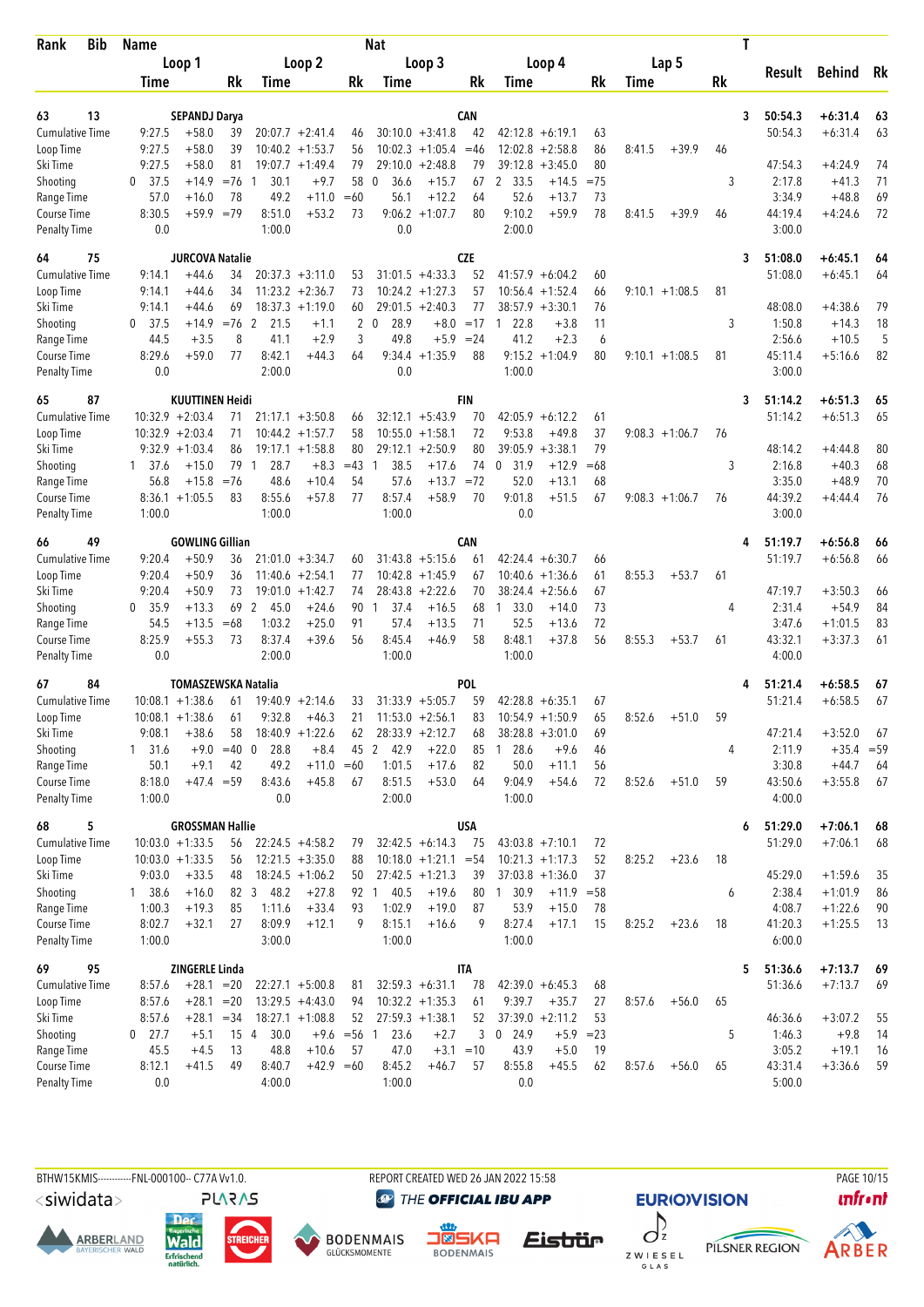| <b>Bib</b><br>Rank                 | <b>Name</b>                                  |                              |                         |                             |               | <b>Nat</b>          |                             |                  |                                       |              |                   | T  |                    |                        |                |
|------------------------------------|----------------------------------------------|------------------------------|-------------------------|-----------------------------|---------------|---------------------|-----------------------------|------------------|---------------------------------------|--------------|-------------------|----|--------------------|------------------------|----------------|
|                                    | Loop 1                                       |                              |                         | Loop 2                      |               |                     | Loop 3                      |                  | Loop 4                                |              | Lap 5             |    |                    |                        |                |
|                                    | Time                                         | Rk                           | Time                    |                             | Rk            | Time                |                             | Rk               | Time                                  | Rk           | Time              | Rk | Result             | Behind                 | Rk             |
|                                    |                                              |                              |                         |                             |               |                     |                             |                  |                                       |              |                   |    |                    |                        |                |
| 70<br>61                           | <b>LEJSEK Klara</b>                          |                              |                         |                             |               |                     |                             | <b>CZE</b>       |                                       |              |                   | 6  | 51:50.1            | $+7:27.2$              | 70             |
| <b>Cumulative Time</b>             | $10:59.6 + 2:30.1$                           | 76<br>76                     |                         | $21:08.6 + 3:42.3$          | 64            |                     | $31:33.6 + 5:05.4$          | 58               | $43:08.0 +7:14.3$<br>11:34.4          | 74           |                   | 49 | 51:50.1            | $+7:27.2$              | 70             |
| Loop Time<br>Ski Time              | $10:59.6 + 2:30.1$<br>8:59.6<br>$+30.1$      | $=42$                        | 10:09.0<br>18:08.6      | $+1:22.5$<br>$+50.3$        | 39<br>35      | 10:25.0<br>27:33.6  | $+1:28.1$<br>$+1:12.4$      | 58<br>35         | $+2:30.4$<br>37:08.0<br>$+1:40.2$     | 80<br>39     | 8:42.1<br>$+40.5$ |    | 45:50.1            | $+2:20.7$              | 44             |
| Shooting                           | 38.8<br>$+16.2$<br>2                         | 83                           | 29.1<br>-1              | $+8.7$                      | 49            | 36.5<br>1           | $+15.6$                     | 66               | 2 28.8<br>$+9.8$                      | 47           |                   | 6  | 2:13.4             | $+36.9$                | 63             |
| Range Time                         | 56.7<br>$+15.7$                              | 75                           | 48.2                    | $+10.0$                     | $=49$         | 54.1                | $+10.2 = 56$                |                  | $+7.8$<br>46.7                        | 38           |                   |    | 3:25.7             | $+39.6$                | 58             |
| Course Time                        | 8:02.9<br>$+32.3$                            | 28                           | 8:20.8                  | $+23.0$                     | 30            | 8:30.9              | $+32.4 = 36$                |                  | 8:47.7<br>$+37.4$                     | 54           | 8:42.1<br>$+40.5$ | 49 | 42:24.4            | $+2:29.6$              | 42             |
| <b>Penalty Time</b>                | 2:00.0                                       |                              | 1:00.0                  |                             |               | 1:00.0              |                             |                  | 2:00.0                                |              |                   |    | 6:00.0             |                        |                |
| 71<br>83                           |                                              | <b>VOLKEN Flurina</b>        |                         |                             |               |                     |                             | SUI              |                                       |              |                   | 6  | 51:57.9            | $+7:35.0$              | 71             |
| <b>Cumulative Time</b>             | $9:46.3 +1:16.8$                             | 46                           |                         | $19:47.9 + 2:21.6$          | 36            |                     | $29:23.0 + 2:54.8$          | 32               | $43:00.7 +7:07.0$                     | 71           |                   |    | 51:57.9            | $+7:35.0$              | 71             |
| Loop Time                          | $9:46.3 +1:16.8$                             | 46                           | 10:01.6                 | $+1:15.1$                   | 30            | 9:35.1              | $+38.2$                     | 33               | $+4:33.7$<br>13:37.7                  | 93           | 8:57.2<br>$+55.6$ | 64 |                    |                        |                |
| Ski Time                           | 8:46.3<br>$+16.8$                            | 19                           | 17:47.9                 | $+29.6$                     | 15            | 27:23.0             | $+1:01.8$                   | 29               | 37:00.7<br>$+1:32.9$                  | 36           |                   |    | 45:57.9            | $+2:28.5$              | 45             |
| Shooting                           | 29.1<br>$+6.5$<br>1                          | $=20$                        | 48.3<br>-1              | $+27.9$                     | 93            | 30.8<br>$\mathbf 0$ | $+9.9$                      | 29               | 31.3<br>$+12.3$<br>$\overline{4}$     | 63           |                   | 6  | 2:19.6             | $+43.1$                | 73             |
| Range Time                         | 48.0<br>$+7.0$                               | $= 25$                       | 46.3                    | $+8.1$                      | 31            | 51.3                | $+7.4$                      | $=40$            | 50.5<br>$+11.6$                       | $=60$        |                   |    | 3:16.1             | $+30.0$                | 43             |
| <b>Course Time</b>                 | $+27.7$<br>7:58.3                            | 19                           | 8:15.3                  | $+17.5$                     | 18            | 8:43.8              | $+45.3$                     | 55               | 8:47.2<br>$+36.9$                     | 53           | 8:57.2<br>$+55.6$ | 64 | 42:41.8            | $+2:47.0$              | 46             |
| <b>Penalty Time</b>                | 1:00.0                                       |                              | 1:00.0                  |                             |               | 0.0                 |                             |                  | 4:00.0                                |              |                   |    | 6:00.0             |                        |                |
| 38<br>72                           |                                              | LINDQVIST Felicia            |                         |                             |               |                     |                             | <b>SWE</b>       |                                       |              |                   | 4  | 52:04.5            | $+7:41.6$              | 72             |
| <b>Cumulative Time</b>             | $10:11.7 + 1:42.2$                           | 66                           |                         | $20:52.4 + 3:26.1$          | 56            |                     | $31:50.6 + 5:22.4$          | 65               | $42:55.7 + 7:02.0$                    | 70           |                   |    | 52:04.5            | $+7:41.6$              | 72             |
| Loop Time                          | $10:11.7 + 1:42.2$                           | 66                           |                         | $10:40.7 + 1:54.2$          | 57            |                     | $10:58.2 + 2:01.3$          | 73               | 11:05.1<br>$+2:01.1$                  | 70           | $9:08.8 + 1:07.2$ | 77 |                    |                        |                |
| Ski Time                           | 9:11.7<br>$+42.2$                            | 65                           |                         | $18:52.4 + 1:34.1$          | 69            |                     | $28:50.6 + 2:29.4$          | 73               | $38:55.7 + 3:27.9$                    | 75           |                   |    | 48:04.5            | $+4:35.1$              | 76             |
| Shooting<br>Range Time             | $1 \quad 34.3$<br>$+11.7$<br>53.7<br>$+12.7$ | $=61$ 1<br>$=63$             | 26.4<br>44.7            | $+6.0$<br>$+6.5$            | $=26$<br>18   | 35.8<br>-1<br>54.1  | $+14.9$<br>$+10.2 = 56$     | $=64$            | 27.5<br>$+8.5$<br>1<br>47.5<br>$+8.6$ | 38<br>$=43$  |                   | 4  | 2:04.2<br>3:20.0   | $+27.7$<br>$+33.9$     | 50<br>49       |
| Course Time                        | 8:18.0<br>$+47.4$                            | $= 59$                       | 8:56.0                  | $+58.2$                     | 78            | 9:04.1              | $+1:05.6$                   | 75               | 9:17.6<br>$+1:07.3$                   | $= 82$       | $9:08.8 + 1:07.2$ | 77 | 44:44.5            | $+4:49.7 = 78$         |                |
| <b>Penalty Time</b>                | 1:00.0                                       |                              | 1:00.0                  |                             |               | 1:00.0              |                             |                  | 1:00.0                                |              |                   |    | 4:00.0             |                        |                |
|                                    |                                              |                              |                         |                             |               |                     |                             |                  |                                       |              |                   |    |                    |                        |                |
| 47<br>73<br><b>Cumulative Time</b> | $10:00.2 + 1:30.7$                           | <b>REMENOVA Zuzana</b><br>55 |                         | $21:01.2 +3:34.9$           | 61            |                     | $33:30.7 +7:02.5$           | <b>SVK</b><br>82 | $43:36.7 +7:43.0$                     | 77           |                   | 7  | 52:08.9<br>52:08.9 | $+7:46.0$<br>$+7:46.0$ | 73<br>73       |
| Loop Time                          | $10:00.2 + 1:30.7$                           | 55                           |                         | $11:01.0 + 2:14.5$          | 61            |                     | $12:29.5 + 3:32.6$          | 92               | 10:06.0<br>$+1:02.0$                  | 43           | 8:32.2<br>$+30.6$ | 33 |                    |                        |                |
| Ski Time                           | 9:00.2<br>$+30.7$                            | 46                           | 18:01.2                 | $+42.9$                     | 25            |                     | $27:30.7 + 1:09.5$          | 33               | $36:36.7 + 1:08.9$                    | 24           |                   |    | 45:08.9            | $+1:39.5$              | 26             |
| Shooting                           | 30.0<br>$+7.4$<br>1                          |                              | 27 <sub>2</sub><br>25.1 | $+4.7$                      | 20            | 3<br>41.8           | $+20.9$                     | 83               | $1 \t23.1$<br>$+4.1$                  | 12           |                   | 7  | 2:00.2             | $+23.7$                | 40             |
| Range Time                         | 48.0<br>$+7.0$                               | $= 25$                       | 41.5                    | $+3.3$                      | 6             | 1:00.0              | $+16.1$                     | 78               | 41.0<br>$+2.1$                        | 5            |                   |    | 3:10.5             | $+24.4$                | 30             |
| Course Time                        | 8:12.2<br>$+41.6$                            | 50                           | 8:19.5                  | $+21.7$                     | 24            | 8:29.5              | $+31.0 = 31$                |                  | 8:25.0<br>$+14.7$                     | 10           | 8:32.2<br>$+30.6$ | 33 | 41:58.4            | $+2:03.6$              | 29             |
| <b>Penalty Time</b>                | 1:00.0                                       |                              | 2:00.0                  |                             |               | 3:00.0              |                             |                  | 1:00.0                                |              |                   |    | 7:00.0             |                        |                |
| 74<br>18                           |                                              | <b>DE MAEYER Rieke</b>       |                         |                             |               |                     |                             | BEL              |                                       |              |                   | 3  | 52:10.3            | $+7:47.4$              | 74             |
| <b>Cumulative Time</b>             | $9:34.6 +1:05.1$                             | 42                           |                         | $21:36.3 +4:10.0$           | 70            |                     | $31:44.4 + 5:16.2$          | 62               | $42:46.5 + 6:52.8$                    | 69           |                   |    | 52:10.3            | $+7:47.4$              | 74             |
| Loop Time                          | $9:34.6 +1:05.1$                             | 42                           |                         | $12:01.7 + 3:15.2$          | 84            |                     | $10:08.1 + 1:11.2$          | 49               | $11:02.1 + 1:58.1$                    | 68           | $9:23.8 +1:22.2$  | 85 |                    |                        |                |
| Ski Time                           | $9:34.6 + 1:05.1$                            | 88                           |                         | $19:36.3 +2:18.0$           | 84            |                     | $29:44.4 + 3:23.2$          | 83               | $39:46.5 + 4:18.7$                    | 82           |                   |    | 49:10.3            | $+5:40.9$              | 82             |
| Shooting                           | 31.5<br>0                                    | $+8.9 = 38$ 2                | 34.8                    | $+14.4 = 76$ 0              |               | 32.3                | $+11.4$                     | 37               | 34.2<br>$+15.2$<br>$\mathbf{1}$       | 80           |                   | 3  | 2:12.8             | $+36.3$                | 62             |
| Range Time<br>Course Time          | 52.3                                         | $+11.3 = 57$                 | 55.2                    | $+17.0$<br>$9:06.5 +1:08.7$ | 82<br>82      | 54.9                | $+11.0$<br>$9:13.2 +1:14.7$ | 60<br>81         | 55.5<br>$+16.6$<br>9:06.6             | $= 83$       |                   |    | 3:37.9<br>45:32.4  | $+51.8$<br>$+5:37.6$   | 75<br>83       |
| Penalty Time                       | $8:42.3 +1:11.7$<br>0.0                      | 87                           | 2:00.0                  |                             |               | 0.0                 |                             |                  | $+56.3$<br>1:00.0                     | 75           | $9:23.8 + 1:22.2$ | 85 | 3:00.0             |                        |                |
|                                    |                                              |                              |                         |                             |               |                     |                             | <b>SLO</b>       |                                       |              |                   |    |                    |                        |                |
| 75<br>10<br><b>Cumulative Time</b> | <b>VOZELJ Tais</b><br>$10:33.7 + 2:04.2$     | 72                           |                         | $21:37.2 +4:10.9$           | 71            |                     | $31:51.1 + 5:22.9$          | 66               | $43:05.4 +7:11.7$                     | 73           |                   | 3  | 52:23.9<br>52:23.9 | $+8:01.0$<br>$+8:01.0$ | -75<br>75      |
| Loop Time                          | $10:33.7 + 2:04.2$                           | 72                           |                         | $11:03.5 +2:17.0$           | 62            |                     | $10:13.9 + 1:17.0$          | 53               | $11:14.3 + 2:10.3$                    | 71           | $9:18.5 +1:16.9$  | 84 |                    |                        |                |
| Ski Time                           | $9:33.7 +1:04.2$                             | 87                           |                         | $19:37.2 +2:18.9$           | 85            |                     | $29:51.1 + 3:29.9$          | 84               | $40:05.4 +4:37.6$                     | 85           |                   |    | 49:23.9            | $+5:54.5$              | 85             |
| Shooting                           | 1, 31.9                                      | $+9.3 = 44$ 1                | 29.3                    | $+8.9$                      | $=52$ 0       | 30.1                | $+9.2$                      | 23               | 28.9<br>$\overline{1}$                | $+9.9 = 48$  |                   | 3  | 2:00.4             | $+23.9$                | 41             |
| Range Time                         | 49.8<br>$+8.8$                               | 39                           | 48.1                    | $+9.9$                      | 48            | 50.1                | $+6.2 = 27$                 |                  | 47.6<br>$+8.7$                        | $=45$        |                   |    | 3:15.6             | $+29.5$                | 41             |
| Course Time                        | $8:43.9 +1:13.3 = 88$                        |                              |                         | $9:15.4 +1:17.6$            | 86            |                     | $9:23.8 +1:25.3$            | 85               | $9:26.7 +1:16.4$                      | 85           | $9:18.5 +1:16.9$  | 84 | 46:08.3            | $+6:13.5$              | 86             |
| <b>Penalty Time</b>                | 1:00.0                                       |                              | 1:00.0                  |                             |               | 0.0                 |                             |                  | 1:00.0                                |              |                   |    | 3:00.0             |                        |                |
| 74<br>76                           |                                              | LINDQVIST Nicolina           |                         |                             |               |                     |                             | <b>SWE</b>       |                                       |              |                   | 5  | 52:25.9            | $+8:03.0$              | 76             |
| <b>Cumulative Time</b>             | $11:20.3 + 2:50.8$                           | 82                           |                         | $22:51.1 + 5:24.8$          | 85            |                     | $33:23.7 + 6:55.5$          | 80               | $43:10.1 + 7:16.4$                    | 75           |                   |    | 52:25.9            | $+8:03.0$              | 76             |
| Loop Time                          | $11:20.3 + 2:50.8$                           | 82                           |                         | $11:30.8 + 2:44.3$          | 75            |                     | $10:32.6 + 1:35.7$          | 62               | 9:46.4<br>$+42.4$                     | 32           | $9:15.8 + 1:14.2$ | 83 |                    |                        |                |
| Ski Time                           | 9:20.3<br>$+50.8$                            | 72                           |                         | $18:51.1 + 1:32.8$          | 68            |                     | $28:23.7 + 2:02.5$          | 62               | $38:10.1 + 2:42.3$                    | 64           |                   |    | 47:25.9            | $+3:56.5$              | 69             |
| Shooting                           | 2, 30.3                                      | $+7.7 = 30$ 2                | 24.2                    |                             | $+3.8$ = 11 1 | 27.7                |                             | $+6.8 = 11$      | $0$ 19.0<br>0.0                       | 1            |                   | 5  | 1:41.3             | $+4.8$                 | 7              |
| Range Time                         | 48.7<br>$+7.7$                               | 34                           | 44.2                    | $+6.0$                      | 17            | 47.0                | $+3.1 = 10$                 |                  | 38.9<br>0.0                           | $\mathbf{1}$ |                   |    | 2:58.8             | $+12.7$                | $\overline{7}$ |
| Course Time                        | $8:31.6 +1:01.0$                             | 82                           | 8:46.6                  | $+48.8$                     | 70            | 8:45.6              | $+47.1$                     | 59               | 9:07.5<br>$+57.2$                     | 77           | $9:15.8 + 1:14.2$ | 83 | 44:27.1            | $+4:32.3$              | -73            |
| <b>Penalty Time</b>                | 2:00.0                                       |                              | 2:00.0                  |                             |               | 1:00.0              |                             |                  | 0.0                                   |              |                   |    | 5:00.0             |                        |                |

<siwidata>

**ARBERLAND** 







REPORT CREATED WED 26 JAN 2022 15:58

**@** THE OFFICIAL IBU APP

Eistrür





PAGE 11/15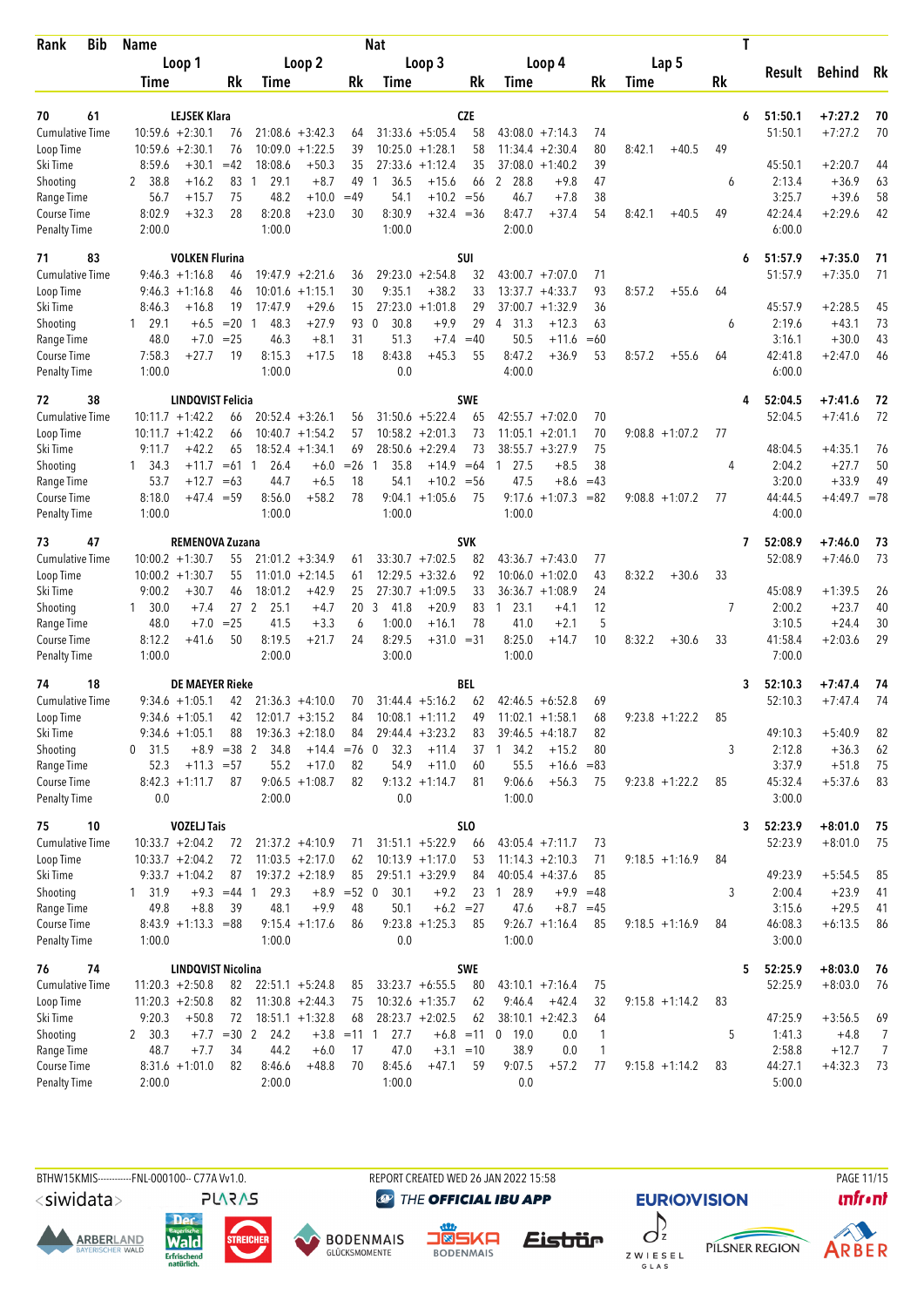| Bib<br>Rank                        | Name           |                               |             |                                  |                                          |              | Nat                    |                                        |            |                    |                      |          |        |                   |           | Τ            |                    |                        |          |
|------------------------------------|----------------|-------------------------------|-------------|----------------------------------|------------------------------------------|--------------|------------------------|----------------------------------------|------------|--------------------|----------------------|----------|--------|-------------------|-----------|--------------|--------------------|------------------------|----------|
|                                    |                | Loop 1                        |             |                                  | Loop 2                                   |              |                        | Loop 3                                 |            |                    | Loop 4               |          |        | Lap <sub>5</sub>  |           |              |                    |                        |          |
|                                    | Time           |                               | <b>Rk</b>   | Time                             |                                          | Rk           | Time                   |                                        | Rk         | Time               |                      | Rk       | Time   |                   | <b>Rk</b> |              | Result             | Behind                 | Rk       |
|                                    |                |                               |             |                                  |                                          |              |                        |                                        |            |                    |                      |          |        |                   |           |              |                    |                        |          |
| 21<br>77                           |                | <b>TEPLA Eliska</b>           |             |                                  |                                          |              |                        |                                        | <b>CZE</b> |                    |                      |          |        |                   |           | 6            | 52:38.0            | $+8:15.1$              | 77       |
| <b>Cumulative Time</b>             |                | $12:16.0 + 3:46.5$            | 91<br>91    |                                  | $22:41.2 +5:14.9$                        | 84           |                        | $34:15.7 +7:47.5$<br>$11:34.5 +2:37.6$ | 86<br>80   | 43:57.1<br>9:41.4  | $+8:03.4$<br>$+37.4$ | 78<br>30 |        |                   |           |              | 52:38.0            | $+8:15.1$              | 77       |
| Loop Time<br>Ski Time              | 9:16.0         | $12:16.0 + 3:46.5$<br>$+46.5$ | 70          |                                  | $10:25.2 + 1:38.7$<br>$18:41.2 + 1:22.9$ | 49<br>63     |                        | $28:15.7 + 1:54.5$                     | 56         | 37:57.1            | $+2:29.3$            | 57       | 8:40.9 | $+39.3$           | 45        |              | 46:38.0            | $+3:08.6$              | 56       |
| Shooting                           | 3 34.3         | $+11.7$                       | $=61$       | 31.4<br>$\overline{\phantom{0}}$ | $+11.0$                                  | $=64$        | 2<br>33.8              | $+12.9$                                | $=49$      | 36.0<br>0          | $+17.0$              | 85       |        |                   | 6         |              | 2:15.7             | $+39.2$                | 65       |
| Range Time                         | 54.2           | $+13.2$                       | $=66$       | 50.4                             | $+12.2$                                  | 66           | 56.2                   | $+12.3$                                | 65         | 54.3               | $+15.4$              | 79       |        |                   |           |              | 3:35.1             | $+49.0$                | 71       |
| Course Time                        | 8:21.8         | $+51.2$                       | 66          | 8:34.8                           | $+37.0$                                  | $=50$        | 8:38.3                 | $+39.8$                                | 44         | 8:47.1             | $+36.8$              | 52       | 8:40.9 | $+39.3$           | 45        |              | 43:02.9            | $+3:08.1$              | 51       |
| <b>Penalty Time</b>                | 3:00.0         |                               |             | 1:00.0                           |                                          |              | 2:00.0                 |                                        |            | 0.0                |                      |          |        |                   |           |              | 6:00.0             |                        |          |
| 79<br>78                           |                | <b>GERAGHTY-MOATS Tara</b>    |             |                                  |                                          |              |                        |                                        | <b>USA</b> |                    |                      |          |        |                   |           | 7            | 52:48.3            | $+8:25.4$              | 78       |
| <b>Cumulative Time</b>             | 8:43.2         | $+13.7$                       | 12          |                                  | $21:04.3 + 3:38.0$                       | 62           |                        | $32:42.6 + 6:14.4$                     | 76         | $44:18.2 + 8:24.5$ |                      | 81       |        |                   |           |              | 52:48.3            | $+8:25.4$              | 78       |
| Loop Time                          | 8:43.2         | $+13.7$                       | 12          |                                  | $12:21.1 + 3:34.6$                       | 87           |                        | $11:38.3 +2:41.4$                      | 81         | 11:35.6            | $+2:31.6$            | 81       | 8:30.1 | $+28.5$           | 29        |              |                    |                        |          |
| Ski Time                           | 8:43.2         | $+13.7$                       | 16          | 18:04.3                          | $+46.0$                                  | 29           |                        | $27:42.6 + 1:21.4$                     | 40         | 37:18.2            | $+1:50.4$            | 45       |        |                   |           |              | 45:48.3            | $+2:18.9$              | 42       |
| Shooting                           | - 37.9<br>0    | $+15.3$                       | 81          | 3<br>40.7                        | $+20.3$                                  | 88           | $\overline{2}$<br>47.3 | $+26.4$                                | 91         | 2 34.1             | $+15.1$              | 79       |        |                   | 7         |              | 2:40.1             | $+1:03.6$              | 88       |
| Range Time                         | 57.4           | $+16.4$                       | 80          | 1:01.4                           | $+23.2$                                  | 89           | 1:07.1                 | $+23.2$                                | 91         | 55.5               | $+16.6$              | $=83$    |        |                   |           |              | 4:01.4             | $+1:15.3$              | 87       |
| Course Time                        | 7:45.8         | $+15.2$                       | 8           | 8:19.7                           | $+21.9$ = 25                             |              | 8:31.2                 | $+32.7 = 38$                           |            | 8:40.1             | $+29.8$              | 39       | 8:30.1 | $+28.5$           | 29        |              | 41:46.9            | $+1:52.1$              | 25       |
| <b>Penalty Time</b>                | 0.0            |                               |             | 3:00.0                           |                                          |              | 2:00.0                 |                                        |            | 2:00.0             |                      |          |        |                   |           |              | 7:00.0             |                        |          |
| 79<br>63                           |                | <b>DICKINSON Kelsey Joan</b>  |             |                                  |                                          |              |                        |                                        | USA        |                    |                      |          |        |                   |           | 6            | 52:55.5            | $+8:32.6$              | 79       |
| <b>Cumulative Time</b>             |                | $11:04.9 + 2:35.4$            | 78          |                                  | $21:27.7 + 4:01.4$                       | 68           |                        | $32:10.6 + 5:42.4$                     | 69         | $43:57.7 + 8:04.0$ |                      | 79       |        |                   |           |              | 52:55.5            | $+8:32.6$              | 79       |
| Loop Time                          |                | $11:04.9 + 2:35.4$            | 78          | 10:22.8                          | $+1:36.3$                                | 48           |                        | $10:42.9 + 1:46.0$                     | 68         | 11:47.1            | $+2:43.1$            | 82       | 8:57.8 | $+56.2 = 66$      |           |              |                    |                        |          |
| Ski Time                           | 9:04.9         | $+35.4$                       | 51          |                                  | $18:27.7 + 1:09.4$                       | 54           |                        | $28:10.6 + 1:49.4$                     | 54         | $37:57.7 + 2:29.9$ |                      | 58       |        |                   |           |              | 46:55.5            | $+3:26.1$              | 61       |
| Shooting                           | 2, 32.5        | $+9.9$                        | $=50$       | 22.7<br>-1                       | $+2.3$                                   | 6            | 34.1<br>1              | $+13.2$                                | $=52$      | 2<br>24.6          | $+5.6$               | $=19$    |        |                   | 6         |              | 1:54.2             | $+17.7$                | 25       |
| Range Time                         | 50.8           | $+9.8$                        | $=47$       | 42.1                             | $+3.9$                                   | $=7$         | 54.3                   | $+10.4$                                | 58         | 45.1               | $+6.2$               | $= 26$   |        |                   |           |              | 3:12.3             | $+26.2$                | 35       |
| Course Time                        | 8:14.1         | $+43.5$                       | 53          | 8:40.7                           | +42.9                                    | $=60$        | 8:48.6                 | $+50.1$                                | 62         | 9:02.0             | $+51.7$              | 68       | 8:57.8 | $+56.2 = 66$      |           |              | 43:43.2            | $+3:48.4$              | 62       |
| <b>Penalty Time</b>                | 2:00.0         |                               |             | 1:00.0                           |                                          |              | 1:00.0                 |                                        |            | 2:00.0             |                      |          |        |                   |           |              | 6:00.0             |                        |          |
| 27<br>80                           |                | <b>FUKUDA Hikaru</b>          |             |                                  |                                          |              |                        |                                        | <b>JPN</b> |                    |                      |          |        |                   |           | 5            | 53:07.9            | $+8:45.0$              | 80       |
| Cumulative Time                    |                | $11:25.6 + 2:56.1$            | 86          |                                  | $23:07.0 + 5:40.7$                       | 87           |                        | $34:08.2 +7:40.0$                      | 85         | 44:04.7            | $+8:11.0$            | 80       |        |                   |           |              | 53:07.9            | $+8:45.0$              | 80       |
| Loop Time                          |                | $11:25.6 + 2:56.1$            | 86          |                                  | $11:41.4 + 2:54.9$                       | 78           |                        | $11:01.2 +2:04.3$                      | 74         | 9:56.5             | $+52.5$              | 39       |        | $9:03.2 +1:01.6$  | 73        |              |                    |                        |          |
| Ski Time                           | 9:25.6         | $+56.1$                       | 78          |                                  | $19:07.0 + 1:48.7$                       | 78           |                        | $29:08.2 + 2:47.0$                     | 78         | 39:04.7            | $+3:36.9$            | 78       |        |                   |           |              | 48:07.9            | $+4:38.5$              | 78       |
| Shooting                           | 2 35.6         | $+13.0$                       | 67          | 2<br>29.0                        | $+8.6$                                   | $=47$        | 35.5<br>$\mathbf{1}$   | $+14.6$                                | 59         | 0, 31.6            | $+12.6$              | $=64$    |        |                   | 5         |              | 2:11.9             | $+35.4$                | $= 59$   |
| Range Time                         | 54.2           | $+13.2$<br>$8:31.4 +1:00.8$   | $=66$<br>81 | 48.3<br>8:53.1                   | $+10.1$<br>$+55.3$                       | $= 51$<br>74 | 55.3<br>9:05.9         | $+11.4$<br>$+1:07.4$                   | 62<br>78   | 51.3<br>9:05.2     | $+12.4$<br>+54.9     | 62<br>73 |        | $9:03.2 +1:01.6$  | 73        |              | 3:29.1<br>44:38.8  | $+43.0$<br>$+4:44.0$   | 61<br>75 |
| Course Time<br><b>Penalty Time</b> | 2:00.0         |                               |             | 2:00.0                           |                                          |              | 1:00.0                 |                                        |            | 0.0                |                      |          |        |                   |           |              | 5:00.0             |                        |          |
| 90<br>81                           |                | <b>JORONEN Sofia</b>          |             |                                  |                                          |              |                        |                                        | <b>FIN</b> |                    |                      |          |        |                   |           |              |                    |                        |          |
| <b>Cumulative Time</b>             | 9:26.9         | $+57.4$                       | 38          |                                  | $21:59.6 + 4:33.3$                       | 76           |                        | $32:35.2 + 6:07.0$                     | 74         | $43:18.1 + 7:24.4$ |                      | 76       |        |                   |           | $\mathbf{2}$ | 53:17.9<br>53:17.9 | $+8:55.0$<br>$+8:55.0$ | 81<br>81 |
| Loop Time                          | 9:26.9         | $+57.4$                       | 38          |                                  | $12:32.7 + 3:46.2$                       | 90           |                        | $10:35.6 + 1:38.7$                     | 64         | $10:42.9 + 1:38.9$ |                      | 62       |        | $9:59.8 + 1:58.2$ | 91        |              |                    |                        |          |
| Ski Time                           | 9:26.9         | $+57.4$                       | 80          |                                  | $19:59.6 + 2:41.3$                       | 88           |                        | $30:35.2 +4:14.0$                      | 89         | $41:18.1 + 5:50.3$ |                      | 89       |        |                   |           |              | 51:17.9            | $+7:48.5$              | 90       |
| Shooting                           | 0, 37.7        | $+15.1$                       |             | 80 2 45.6                        | $+25.2$                                  | 91           | 42.0<br>$\mathbf{0}$   | $+21.1$                                | 84         | $0$ 41.1           | $+22.1$              | 89       |        |                   | 2         |              | 2:46.5             | $+1:10.0$              | 90       |
| Range Time                         | 56.8           | $+15.8$                       | $= 76$      | 1:06.3                           | $+28.1$                                  | 92           | 1:02.7                 | $+18.8$                                | 86         | 1:01.8             | $+22.9$              | 89       |        |                   |           |              | 4:07.6             | $+1:21.5$              | 89       |
| Course Time                        | 8:30.1         | $+59.5$                       | 78          |                                  | $9:26.4 +1:28.6$                         | 90           |                        | $9:32.9 +1:34.4$                       | 86         | $9:41.1 + 1:30.8$  |                      | 88       |        | $9:59.8 + 1:58.2$ | 91        |              | 47:10.3            | $+7:15.5$              | 89       |
| <b>Penalty Time</b>                | 0.0            |                               |             | 2:00.0                           |                                          |              | 0.0                    |                                        |            | 0.0                |                      |          |        |                   |           |              | 2:00.0             |                        |          |
| 82<br>41                           |                | <b>TANAKA Kirari</b>          |             |                                  |                                          |              |                        |                                        | <b>JPN</b> |                    |                      |          |        |                   |           | 7            | 53:46.8            | $+9:23.9$              | 82       |
| <b>Cumulative Time</b>             |                | $10:06.1 + 1:36.6$            | 58          |                                  | $21:38.5 +4:12.2$                        | 73           |                        | $32:19.0 + 5:50.8$                     | 73         | $44:59.7 +9:06.0$  |                      | 84       |        |                   |           |              | 53:46.8            | $+9:23.9$              | 82       |
| Loop Time                          |                | $10:06.1 + 1:36.6$            | 58          |                                  | $11:32.4 +2:45.9$                        | 76           |                        | $10:40.5 + 1:43.6$                     | 66         | $12:40.7 + 3:36.7$ |                      | 88       | 8:47.1 | $+45.5$           | 54        |              |                    |                        |          |
| Ski Time                           | 9:06.1         | $+36.6$                       | 55          |                                  | $18:38.5 + 1:20.2$                       | 61           |                        | $28:19.0 + 1:57.8$                     | 59         | $37:59.7 +2:31.9$  |                      | 59       |        |                   |           |              | 46:46.8            | $+3:17.4$              | 58       |
| Shooting                           | $1 \quad 35.7$ | $+13.1$                       | 68 2        | 35.1                             | $+14.7$                                  |              | 39.6<br>80 1           | $+18.7$                                |            | 77 3 30.4          | $+11.4$              | 57       |        |                   | 7         |              | 2:21.0             | $+44.5$                | 75       |
| Range Time                         | 55.2           | $+14.2 = 72$                  |             | 56.1                             | $+17.9$                                  | 83           | 57.6                   | $+13.7 = 72$                           |            | 51.6               | $+12.7$              | 65       |        |                   |           |              | 3:40.5             | $+54.4$                | 78       |
| Course Time                        | 8:10.9         | $+40.3$                       | 44          | 8:36.3                           | $+38.5$                                  | 54           | 8:42.9                 | $+44.4$                                | 53         | 8:49.1             | $+38.8$              | 57       | 8:47.1 | $+45.5$           | 54        |              | 43:06.3            | $+3:11.5$              | 52       |
| <b>Penalty Time</b>                | 1:00.0         |                               |             | 2:00.0                           |                                          |              | 1:00.0                 |                                        |            | 3:00.0             |                      |          |        |                   |           |              | 7:00.0             |                        |          |
| 40<br>83                           |                |                               |             | <b>COLEBOURN Jillian Wei-Lin</b> |                                          |              |                        |                                        | AUS        |                    |                      |          |        |                   |           | 3            | 53:54.9            | $+9:32.0$              | 83       |
| Cumulative Time                    | 9:18.6         | $+49.1$                       | 35          |                                  | $22:26.2 + 4:59.9$                       | 80           |                        | $33:03.6 + 6:35.4$                     | 79         | $44:28.9 + 8:35.2$ |                      | 83       |        |                   |           |              | 53:54.9            | $+9:32.0$              | 83       |
| Loop Time                          | 9:18.6         | $+49.1$                       | 35          |                                  | $13:07.6 +4:21.1$                        | 93           |                        | $10:37.4 +1:40.5$                      | 65         | $11:25.3 + 2:21.3$ |                      | 77       |        | $9:26.0 + 1:24.4$ | 86        |              |                    |                        |          |
| Ski Time                           | 9:18.6         | $+49.1$                       | 71          |                                  | $20:26.2 + 3:07.9$                       | 90           |                        | $31:03.6 +4:42.4$                      | 90         | $41:28.9 + 6:01.1$ |                      | 90       |        |                   |           |              | 50:54.9            | $+7:25.5$              | 89       |
| Shooting                           | $0$ 32.6       | $+10.0 = 53$ 2                |             | 35.5                             | $+15.1$                                  | 81           | 40.4<br>$\mathbf{0}$   | $+19.5 = 78$ 1                         |            | 35.8               | $+16.8$              | 84       |        |                   | 3         |              | 2:24.5             | $+48.0$                | 81       |
| Range Time                         | 51.3           | $+10.3 = 53$                  |             | 57.5                             | $+19.3$                                  | 86           | 1:00.2                 | $+16.3$                                | 79         | 57.1               | $+18.2$              | 87       |        |                   |           |              | 3:46.1             | $+1:00.0$              | 82       |
| Course Time                        | 8:27.3         | $+56.7$                       | 75          |                                  | $10:10.1 + 2:12.3$                       | 94           |                        | $9:37.2 +1:38.7$                       | 90         | $9:28.2 +1:17.9$   |                      | 86       |        | $9:26.0 + 1:24.4$ | 86        |              | 47:08.8            | $+7:14.0$              | 88       |
| <b>Penalty Time</b>                | 0.0            |                               |             | 2:00.0                           |                                          |              | 0.0                    |                                        |            | 1:00.0             |                      |          |        |                   |           |              | 3:00.0             |                        |          |

<siwidata>

**ARBERLAND** 







REPORT CREATED WED 26 JAN 2022 15:58

**@** THE OFFICIAL IBU APP

Eistrür





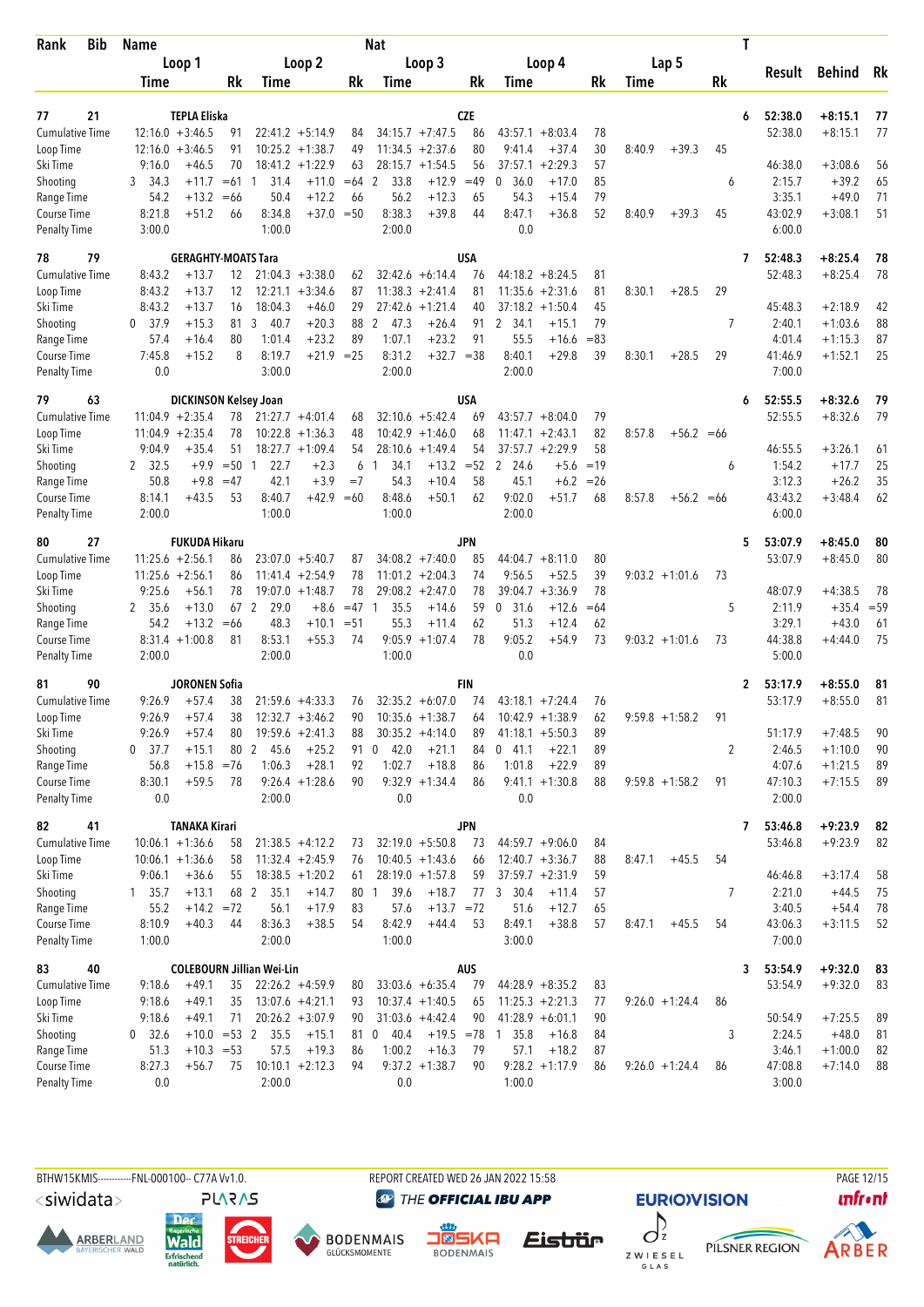| Bib<br>Rank               | <b>Name</b>                  |                                   |                                  |          | Nat                                                |              |                                       | T           |                   |           |                  |                        |          |
|---------------------------|------------------------------|-----------------------------------|----------------------------------|----------|----------------------------------------------------|--------------|---------------------------------------|-------------|-------------------|-----------|------------------|------------------------|----------|
|                           | Loop 1                       |                                   | Loop 2                           |          | Loop 3                                             |              | Loop 4                                |             | Lap <sub>5</sub>  |           |                  |                        |          |
|                           | Time                         | <b>Rk</b>                         | Time                             | Rk       | Time                                               | Rk           | Time                                  | <b>Rk</b>   | Time              | <b>Rk</b> | Result           | <b>Behind</b>          | Rk       |
|                           |                              |                                   |                                  |          |                                                    |              |                                       |             |                   |           |                  |                        |          |
| 84<br>45                  | <b>VINDISAR Klara</b>        |                                   |                                  |          |                                                    | SLO          |                                       |             |                   | 4         | 53:55.9          | $+9:33.0$              | 84       |
| <b>Cumulative Time</b>    | $11:24.9 + 2:55.4$           | 85                                | $21:30.4 +4:04.1$                | 69       | $33:54.5 +7:26.3$                                  | 83           | $44:24.2 + 8:30.5$                    | 82          |                   |           | 53:55.9          | $+9:33.0$              | 84       |
| Loop Time                 | $11:24.9 + 2:55.4$           | 85                                | $10:05.5 + 1:19.0$               | 35       | $12:24.1 + 3:27.2$                                 | 88           | $10:29.7 + 1:25.7$                    | 59          | $9:31.7 +1:30.1$  | 88        |                  |                        |          |
| Ski Time                  | 9:24.9<br>$+55.4$            | 77                                | $19:30.4 +2:12.1$                | 83       | $29:54.5 + 3:33.3$                                 | 85           | 40:24.2<br>$+4:56.4$                  | 86          |                   |           | 49:55.9          | $+6:26.5$              | 87       |
| Shooting                  | 2, 22.6<br>0.0<br>0.0        | $\mathbf{0}$<br>1<br>$\mathbf{1}$ | 22.1<br>$+1.7$<br>42.2<br>$+4.0$ | 3<br>9   | $\overline{2}$<br>25.9<br>$+5.0$<br>45.8<br>$+1.9$ | 7            | 0, 26.4<br>$+7.4$<br>45.3             | 28<br>$=29$ |                   | 4         | 1:37.2<br>2:54.3 | $+0.7$<br>$+8.2$       | 2<br>3   |
| Range Time<br>Course Time | 41.0<br>$8:43.9 +1:13.3$     | $= 88$                            | $9:23.3 +1:25.5$                 | 89       | $9:38.3 +1:39.8$                                   | 6<br>91      | $+6.4$<br>$9:44.4 + 1:34.1$           | 89          | $9:31.7 +1:30.1$  | 88        | 47:01.6          | $+7:06.8$              | 87       |
| <b>Penalty Time</b>       | 2:00.0                       |                                   | 0.0                              |          | 2:00.0                                             |              | 0.0                                   |             |                   |           | 4:00.0           |                        |          |
| 85<br>36                  | <b>SABULE Annija</b>         |                                   |                                  |          |                                                    | LAT          |                                       |             |                   |           | 54:44.9          | $+10:22.0$             | 85       |
| <b>Cumulative Time</b>    | $10:53.9 + 2:24.4$           | 73                                | $22:01.9 +4:35.6$                | 77       | $34:30.5 + 8:02.3$                                 | 87           | $45:06.1 + 9:12.4$                    | 85          |                   |           | 54:44.9          | $+10:22.0$             | 85       |
| Loop Time                 | $10:53.9 + 2:24.4$           | 73                                | 11:08.0<br>$+2:21.5$             | 67       | $12:28.6 + 3:31.7$                                 | 90           | 10:35.6<br>$+1:31.6$                  | 60          | $9:38.8 + 1:37.2$ | 89        |                  |                        |          |
| Ski Time                  | $9:53.9 + 1:24.4$            | 90                                | $20:01.9 + 2:43.6$               | 89       | $30:30.5 + 4:09.3$                                 | 88           | $41:06.1 + 5:38.3$                    | 88          |                   |           | 50:44.9          | $+7:15.5$              | 88       |
| Shooting                  | 1, 30.5<br>$+7.9$            | 33<br>1                           | 24.9<br>$+4.5$                   | $=16$    | 2<br>32.7<br>$+11.8$                               | $=40$        | 28.9<br>0<br>$+9.9$                   | $=48$       |                   | 4         | 1:57.1           | $+20.6$                | 30       |
| Range Time                | 52.0<br>$+11.0$              | 55                                | 46.6<br>$+8.4$                   | 33       | 54.5<br>$+10.6$                                    | 59           | 50.2<br>$+11.3$                       | $= 57$      |                   |           | 3:23.3           | $+37.2$                | 56       |
| Course Time               | $9:01.9 +1:31.3$             | 91                                | $9:21.4 +1:23.6$                 | 88       | 9:34.1<br>$+1:35.6$                                | 87           | $9:45.4 + 1:35.1$                     | 90          | $9:38.8 + 1:37.2$ | 89        | 47:21.6          | $+7:26.8$              | 90       |
| <b>Penalty Time</b>       | 1:00.0                       |                                   | 1:00.0                           |          | 2:00.0                                             |              | 0.0                                   |             |                   |           | 4:00.0           |                        |          |
| 86<br>14                  |                              | <b>KAUTZER Amanda</b>             |                                  |          |                                                    | <b>USA</b>   |                                       |             |                   | 6         | 55:12.0          | $+10:49.1$             | 86       |
| <b>Cumulative Time</b>    | $10:25.9 + 1:56.4$           | 67                                | $21:38.1 + 4:11.8$               | 72       | $33:59.3 +7:31.1$                                  | 84           | $46:02.4 + 10:08$                     | 86          |                   |           | 55:12.0          | $+10:49.1$             | 86       |
| Loop Time                 | $10:25.9 + 1:56.4$           | 67                                | $11:12.2 + 2:25.7$               | 68       | $12:21.2 + 3:24.3$                                 | 87           | $12:03.1 + 2:59.1$                    | 87          | $9:09.6 +1:08.0$  | 79        |                  |                        |          |
| Ski Time                  | 9:25.9<br>$+56.4$            | 79                                | $19:38.1 + 2:19.8$               | 86       | $29:59.3 + 3:38.1$                                 | 86           | $40:02.4 +4:34.6$                     | 84          |                   |           | 49:12.0          | $+5:42.6$              | 83       |
| Shooting                  | 140.6<br>$+18.0$             | 86<br>1                           | 41.8<br>$+21.4$                  | 89       | $\mathbf{2}$<br>43.4<br>$+22.5$                    | 88           | 2 36.6<br>$+17.6$                     | 87          |                   | 6         | 2:42.5           | $+1:06.0$              | 89       |
| Range Time                | 1:00.8<br>$+19.8$            | 86                                | $+23.5$<br>1:01.7                | 90       | $+20.1$<br>1:04.0                                  | 88           | 56.0<br>$+17.1$                       | 85          |                   |           | 4:02.5           | $+1:16.4$              | 88       |
| Course Time               | 8:25.1<br>$+54.5$            | 72                                | $9:10.5 +1:12.7$                 | 84       | $9:17.2 +1:18.7$                                   | 82           | 9:07.1<br>$+56.8$                     | 76          | $9:09.6 +1:08.0$  | 79        | 45:09.5          | $+5:14.7$              | 80       |
| <b>Penalty Time</b>       | 1:00.0                       |                                   | 1:00.0                           |          | 2:00.0                                             |              | 2:00.0                                |             |                   |           | 6:00.0           |                        |          |
| 78<br>87                  |                              | <b>HOCHSCHARTNER Lucy</b>         |                                  |          |                                                    | <b>USA</b>   |                                       |             |                   | 7         | 55:55.7          | $+11:32.8$             | 87       |
| <b>Cumulative Time</b>    | $10:27.7 + 1:58.2$           | 69                                | $22:19.7 + 4:53.4$               | 78       | $33:30.4 +7:02.2$                                  | 81           | $46:48.8 + 10:55$ .                   | 87          |                   |           | 55:55.7          | $+11:32.8$             | 87       |
| Loop Time                 | $10:27.7 + 1:58.2$           | 69                                | 11:52.0<br>$+3:05.5$             | 80       | $11:10.7 + 2:13.8$                                 | 78           | $13:18.4 + 4:14.4$                    | 92          | $9:06.9 +1:05.3$  | 75        |                  |                        |          |
| Ski Time                  | $+58.2$<br>9:27.7            | 83                                | $19:19.7 + 2:01.4$               | 81       | $29:30.4 + 3:09.2$                                 | 81           | $39:48.8 + 4:21.0$                    | 83          |                   |           | 48:55.7          | $+5:26.3$              | 81       |
| Shooting                  | $+23.4$<br>146.0             | 91 2                              | 37.9<br>$+17.5$                  | 86       | 44.0<br>$+23.1$<br>$\mathbf{1}$                    | 89           | 343.6<br>$+24.6$                      | 93          |                   | 7         | 2:51.7           | $+1:15.2$              | 92       |
| Range Time                | 1:07.6<br>$+26.6$            | 91                                | 57.6<br>$+19.4$                  | 87       | 1:06.0<br>$+22.1$                                  | 90           | 1:05.0<br>$+26.1$                     | 92          |                   |           | 4:16.2           | $+1:30.1$              | 92       |
| Course Time               | 8:20.1<br>$+49.5$            | 62                                | 8:54.4<br>+56.6                  | 75       | $9:04.7 +1:06.2$                                   | 77           | $9:13.4 +1:03.1$                      | 79          | $9:06.9 +1:05.3$  | 75        | 44:39.5          | $+4:44.7$              | 77       |
| <b>Penalty Time</b>       | 1:00.0                       |                                   | 2:00.0                           |          | 1:00.0                                             |              | 3:00.0                                |             |                   |           | 7:00.0           |                        |          |
| 88<br>94                  |                              | <b>ANDRAS Vivien-Bernadett</b>    |                                  |          |                                                    | <b>ROU</b>   |                                       |             |                   | 7         | 56:46.1          | $+12:23.2$             | 88       |
| <b>Cumulative Time</b>    | $13:45.7 + 5:16.2$           | 95                                | $24:49.3 +7:23.0$                | 94       | $37:16.1 + 10:47$ .                                | 92           | $47:37.1 + 11:43$ .                   | 88          |                   |           | 56:46.1          | $+12:23.2$             | 88       |
| Loop Time                 | $13:45.7 + 5:16.2$           | 95                                | $11:03.6 +2:17.1$                | 63       | $12:26.8 + 3:29.9$                                 | 89           | $10:21.0 + 1:17.0$                    | 51          | $9:09.0 + 1:07.4$ | 78        |                  |                        |          |
| Ski Time                  | $9:45.7 +1:16.2$             | 89                                | $19:49.3 + 2:31.0$               | 87       | $30:16.1 + 3:54.9$                                 | 87           | $40:37.1 + 5:09.3$                    | 87          |                   |           | 49:46.1          | $+6:16.7$              | 86       |
| Shooting                  | 4 49.8<br>$+27.2$<br>$+26.9$ | 93 1                              | 33.3<br>$+12.9$<br>52.7          | 71       | $\overline{2}$<br>44.1<br>$+23.2$<br>$+20.6$       | 90           | 0, 31.8<br>$+12.8$<br>52.1<br>$+13.2$ | 67          |                   | 7         | 2:39.2<br>3:57.2 | $+1:02.7$              | 87       |
| Range Time<br>Course Time | 1:07.9<br>$8:37.8 +1:07.2$   | 92<br>84                          | $+14.5$<br>$9:10.9 +1:13.1$      | 74<br>85 | 1:04.5<br>$9:22.3 +1:23.8$                         | 89<br>84     | $9:28.9 +1:18.6$                      | 69<br>87    | $9:09.0 + 1:07.4$ | 78        | 45:48.9          | $+1:11.1$<br>$+5:54.1$ | 86<br>84 |
| <b>Penalty Time</b>       | 4:00.0                       |                                   | 1:00.0                           |          | 2:00.0                                             |              | 0.0                                   |             |                   |           | 7:00.0           |                        |          |
| 99<br>89                  | <b>STANEK Patrycja</b>       |                                   |                                  |          |                                                    | POL          |                                       |             |                   | 9         | 57:07.3          | $+12:44.4$             | 89       |
| <b>Cumulative Time</b>    | $11:22.6 + 2:53.1$           | 84                                | $24:02.2 + 6:35.9$               | 90       | $35:51.7 + 9:23.5$                                 | 90           | $47:54.2 + 12:00$ .                   | 90          |                   |           | 57:07.3          | $+12:44.4$             | 89       |
| Loop Time                 | $11:22.6 + 2:53.1$           | 84                                | $12:39.6 + 3:53.1$               | 91       | $11:49.5 + 2:52.6$                                 | 82           | $12:02.5 + 2:58.5$                    | 85          | $9:13.1 + 1:11.5$ | 82        |                  |                        |          |
| Ski Time                  | 9:22.6<br>$+53.1$            | 76                                | 19:02.2 +1:43.9                  | 75       | $28:51.7 + 2:30.5$                                 | 74           | $38:54.2 + 3:26.4$                    | 74          |                   |           | 48:07.3          | $+4:37.9$              | 77       |
| Shooting                  | 2 25.8<br>$+3.2$             | $=6$ 3                            | 24.2<br>$+3.8 = 11$ 2            |          | 27.2<br>$+6.3$                                     | 9            | 2 26.6<br>$+7.6 = 29$                 |             |                   | 9         | 1:44.0           | $+7.5$                 | 11       |
| Range Time                | 44.7<br>$+3.7$               | $=9$                              | 42.6<br>$+4.4$                   | 10       | 45.2<br>$+1.3$                                     | 4            | 44.9<br>$+6.0 = 23$                   |             |                   |           | 2:57.4           | $+11.3$                | 6        |
| Course Time               | $8:37.9 +1:07.3$             | 85                                | 8:57.0<br>$+59.2$                | 80       | $9:04.3 +1:05.8$                                   | 76           | $9:17.6 +1:07.3 = 82$                 |             | $9:13.1 + 1:11.5$ | 82        | 45:09.9          | $+5:15.1$              | 81       |
| Penalty Time              | 2:00.0                       |                                   | 3:00.0                           |          | 2:00.0                                             |              | 2:00.0                                |             |                   |           | 9:00.0           |                        |          |
| 55<br>90                  | <b>GAIM Grete</b>            |                                   |                                  |          |                                                    | EST          |                                       |             |                   | 8         | 57:14.1          | $+12:51.2$             | 90       |
| <b>Cumulative Time</b>    | $11:31.3 + 3:01.8$           | 87                                | $23:28.5 + 6:02.2$               | 89       | $34:34.4 + 8:06.2$                                 | 88           | $47:43.6 +11:49$ .                    | 89          |                   |           | 57:14.1          | $+12:51.2$             | 90       |
| Loop Time                 | $11:31.3 + 3:01.8$           | 87                                | $11:57.2 +3:10.7$                | 81       | $11:05.9 + 2:09.0$                                 | 77           | $13:09.2 +4:05.2$                     | 90          | $9:30.5 +1:28.9$  | 87        |                  |                        |          |
| Ski Time                  | $9:31.3 +1:01.8$             | 85                                | $19:28.5 + 2:10.2$               | 82       | $29:34.4 + 3:13.2$                                 | 82           | $39:43.6 +4:15.8$                     | 81          |                   |           | 49:14.1          | $+5:44.7$              | 84       |
| Shooting                  | 2 32.5                       | $+9.9 = 50$ 2                     | 27.9<br>$+7.5$                   | 37 1     | 21.6<br>$+0.7$                                     | $\mathbf{2}$ | 3 23.5<br>$+4.5$                      | 13          |                   | 8         | 1:45.7           | $+9.2$                 | 13       |
| Range Time                | 52.2<br>$+11.2$              | 56                                | 48.2<br>$+10.0 = 49$             |          | 46.2<br>$+2.3$                                     | 7            | 44.0<br>$+5.1 = 20$                   |             |                   |           | 3:10.6           | $+24.5$                | 31       |
| Course Time               | $8:39.1 + 1:08.5$            | 86                                | $9:09.0 +1:11.2$                 | 83       | $9:19.7 + 1:21.2$                                  | 83           | $9:25.2 +1:14.9$                      | 84          | $9:30.5 +1:28.9$  | 87        | 46:03.5          | $+6:08.7$              | 85       |
| <b>Penalty Time</b>       | 2:00.0                       |                                   | 2:00.0                           |          | 1:00.0                                             |              | 3:00.0                                |             |                   |           | 8:00.0           |                        |          |

<siwidata>







**BODENMAIS** 

**DENMAIS** 

REPORT CREATED WED 26 JAN 2022 15:58

**@** THE OFFICIAL IBU APP









Z W I E S E L<br>G L A S

**EURIO)VISION**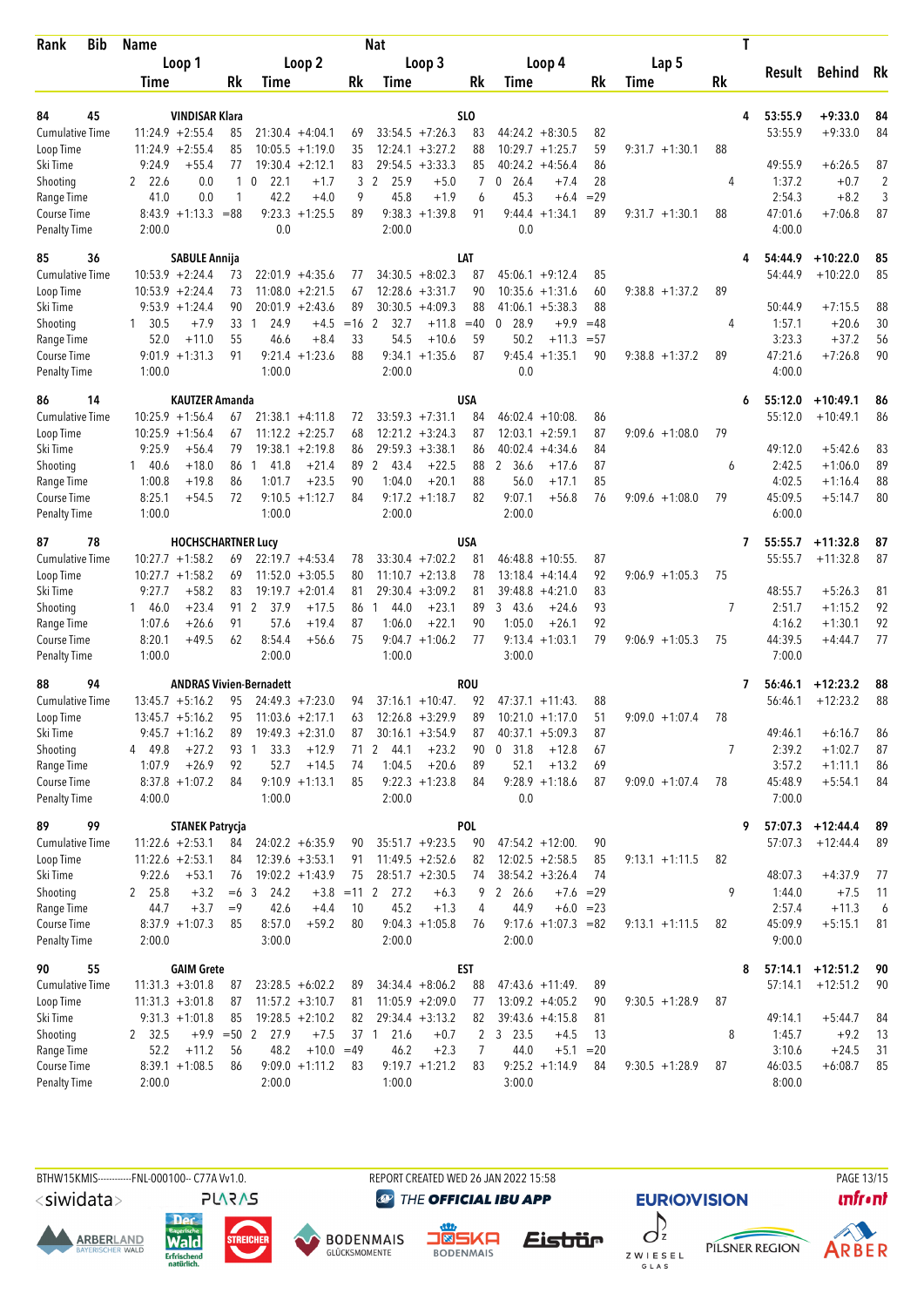| Bib<br>Rank                        | <b>Name</b>    |                         | Nat             |                                |                    |      |                             |                   |            |                           |        | T                  |    |                        |            |    |  |
|------------------------------------|----------------|-------------------------|-----------------|--------------------------------|--------------------|------|-----------------------------|-------------------|------------|---------------------------|--------|--------------------|----|------------------------|------------|----|--|
|                                    |                | Loop 1                  |                 |                                | Loop 2             |      |                             | Loop 3            |            | Loop 4                    |        | Lap 5              |    |                        |            |    |  |
|                                    | Time           |                         | Rk              | Time                           |                    | Rk   | Time                        |                   | Rk         | Time                      | Rk     | Time               | Rk | Result                 | Behind Rk  |    |  |
| 85<br>91                           |                | <b>URUMOVA Sara</b>     |                 |                                |                    |      |                             |                   | LTU        |                           |        |                    |    | 58:54.3<br>5           | $+14:31.4$ | 91 |  |
| <b>Cumulative Time</b>             |                | $11:11.6 + 2:42.1$      | 79              |                                | $23:11.2 +5:44.9$  | 88   | $35:26.9 + 8:58.7$          |                   | 89         | $48:42.8 + 12:49$         | 91     |                    |    | 58:54.3                | $+14:31.4$ | 91 |  |
| Loop Time                          |                | $11:11.6 + 2:42.1$      | 79              |                                | $11:59.6 + 3:13.1$ | 83   | $12:15.7 + 3:18.8$          |                   | 85         | $13:15.9 +4:11.9$         | 91     | $10:11.5 + 2:09.9$ | 93 |                        |            |    |  |
| Ski Time                           |                | $10:11.6 + 1:42.1$      | 91              |                                | $21:11.2 + 3:52.9$ | 92   | $32:26.9 + 6:05.7$          |                   | 92         | 43:42.8<br>$+8:15.0$      | 92     |                    |    | 53:54.3                | $+10:24.9$ | 92 |  |
| Shooting                           | $1\quad 35.0$  | $+12.4$                 | 65              | 33.8<br>$\mathbf{1}$           | $+13.4$            | 73   | 35.8<br>$\mathbf{1}$        | $+14.9$           | $=64$      | 2 33.9<br>$+14.9$         | 77     |                    | 5  | 2:18.7                 | $+42.2$    | 72 |  |
| Range Time                         | 54.1           | $+13.1$                 | 65              | 54.8                           | $+16.6$            | 80   | 56.3                        | $+12.4 = 66$      |            | 53.1<br>$+14.2$           | $= 74$ |                    |    | 3:38.3                 | $+52.2$    | 76 |  |
| Course Time                        |                | $9:17.5 + 1:46.9$       | 93              |                                | $10:04.8 + 2:07.0$ | 93   | $10:19.4 + 2:20.9$          |                   | 94         | $10:22.8 + 2:12.5$        | 94     | $10:11.5 + 2:09.9$ | 93 | 50:16.0                | $+10:21.2$ | 93 |  |
| <b>Penalty Time</b>                | 1:00.0         |                         |                 | 1:00.0                         |                    |      | 1:00.0                      |                   |            | 2:00.0                    |        |                    |    | 5:00.0                 |            |    |  |
| 92<br>82                           |                | <b>MITCHELL Ciara</b>   |                 |                                |                    |      |                             |                   | <b>GBR</b> |                           |        |                    | 4  | 59:55.7                | $+15:32.8$ | 92 |  |
| <b>Cumulative Time</b>             |                | $12:30.4 +4:00.9$       | 92              |                                | $24:42.9 +7:16.6$  | 93   | $37:23.9 + 10:55$ .         |                   | 93         | $49:16.5 + 13:22$         | 92     |                    |    | 59:55.7                | $+15:32.8$ | 92 |  |
| Loop Time                          |                | $12:30.4 +4:00.9$       | 92              |                                | $12:12.5 + 3:26.0$ | 86   | $12:41.0 + 3:44.1$          |                   | 93         | $+2:48.6$<br>11:52.6      | 84     | $10:39.2 +2:37.6$  | 95 |                        |            |    |  |
| Ski Time                           |                | $10:30.4 + 2:00.9$      | 93              |                                | $21:42.9 + 4:24.6$ | 94   | $33:23.9 +7:02.7$           |                   | 94         | $+9:48.7$<br>45:16.5      | 94     |                    |    | 55:55.7                | $+12:26.3$ | 95 |  |
| Shooting                           | 2 42.2         | $+19.6$                 | 89              | 35.0<br>$\mathbf{1}$           | $+14.6$            | 79   | 47.7<br>$\mathbf{1}$        | $+26.8$           | 92         | 043.4<br>$+24.4$          | 92     |                    | 4  | 2:48.4                 | $+1:11.9$  | 91 |  |
| Range Time                         | 1:03.1         | $+22.1$                 | 89              | 56.5                           | $+18.3$            | 85   | 1:10.7                      | $+26.8$           | 92         | 1:05.6<br>$+26.7$         | 93     |                    |    | 4:15.9                 | $+1:29.8$  | 91 |  |
| Course Time                        |                | $9:27.3 +1:56.7$        | 94              |                                | $10:16.0 + 2:18.2$ | 95   | $10:30.3 + 2:31.8$          |                   | 95         | $10:47.0 + 2:36.7$        | 95     | $10:39.2 +2:37.6$  | 95 | 51:39.8                | $+11:45.0$ | 95 |  |
| <b>Penalty Time</b>                | 2:00.0         |                         |                 | 1:00.0                         |                    |      | 1:00.0                      |                   |            | 0.0                       |        |                    |    | 4:00.0                 |            |    |  |
| 96<br>93                           |                | <b>GARSO Jaquelyn</b>   |                 |                                |                    |      |                             |                   | USA        |                           |        |                    |    | 8 1:00:19.8            | $+15:56.9$ | 93 |  |
| <b>Cumulative Time</b>             |                | $13:14.9 + 4:45.4$      | 94              |                                | $24:37.2 +7:10.9$  | 92   | $39:36.6 + 13:08$           |                   | 94         | $50:29.1 + 14:35$ .       | 93     |                    |    | 1:00:19.8              | $+15:56.9$ | 93 |  |
| Loop Time                          |                | $13:14.9 + 4:45.4$      | 94              |                                | $11:22.3 +2:35.8$  | 72   | $14:59.4 + 6:02.5$          |                   | 95         | $10:52.5 + 1:48.5$        | 64     | $9:50.7 +1:49.1$   | 90 |                        |            |    |  |
| Ski Time                           |                | $10:14.9 + 1:45.4$      | 92              |                                | $20:37.2 +3:18.9$  | 91   | $31:36.6 + 5:15.4$          |                   | 91         | $42:29.1 + 7:01.3$        | 91     |                    |    | 52:19.8                | $+8:50.4$  | 91 |  |
| Shooting                           | 52.2<br>3      | $+29.6$                 | 94              | 40.5<br>1                      | $+20.1$            | 87 4 | 55.3                        | $+34.4$           | 93         | $0$ 41.7<br>$+22.7$       | 90     |                    | 8  | 3:09.9                 | $+1:33.4$  | 93 |  |
| Range Time                         | 1:16.0         | $+35.0$                 | 93              | 1:01.1                         | $+22.9$            | 88   | 1:23.8                      | $+39.9$           | 93         | 1:02.6<br>$+23.7$         | 91     |                    |    | 4:43.5                 | $+1:57.4$  | 93 |  |
| Course Time                        |                | $8:58.9 + 1:28.3$       | 90              |                                | $9:21.2 +1:23.4$   | 87   | 9:35.6                      | $+1:37.1$         | 89         | $9:49.9 +1:39.6$          | 91     | $9:50.7 + 1:49.1$  | 90 | 47:36.3                | $+7:41.5$  | 91 |  |
| <b>Penalty Time</b>                | 3:00.0         |                         |                 | 1:00.0                         |                    |      | 4:00.0                      |                   |            | 0.0                       |        |                    |    | 8:00.0                 |            |    |  |
| 94<br>76                           |                |                         |                 | <b>DOMINGUEZ Maria Cecilia</b> |                    |      |                             |                   | ARG        |                           |        |                    |    | 7 1:00:59.8            | $+16:36.9$ | 94 |  |
| <b>Cumulative Time</b>             |                | $11:38.6 + 3:09.1$      | 88              |                                | $24:26.9 +7:00.6$  | 91   | $36:43.5 + 10:15$ .         |                   | 91         | $50:52.9 + 14:59$         | 94     |                    |    | 1:00:59.8              | $+16:36.9$ | 94 |  |
| Loop Time                          |                | $11:38.6 + 3:09.1$      | 88              |                                | $12:48.3 +4:01.8$  | 92   | $12:16.6 + 3:19.7$          |                   | 86         | 14:09.4<br>$+5:05.4$      | 95     | $10:06.9 + 2:05.3$ | 92 |                        |            |    |  |
| Ski Time                           |                | $10:38.6 + 2:09.1$      | 94              |                                | $21:26.9 + 4:08.6$ | 93   | $32:43.5 + 6:22.3$          |                   | 93         | $43:52.9 + 8:25.1$        | 93     |                    |    | 53:59.8                | $+10:30.4$ | 93 |  |
| Shooting                           | $1 \quad 26.4$ | $+3.8$                  | 10 <sub>2</sub> | 57.1                           | $+36.7$            | 96   | 1:06.<br>$\mathbf{1}$       | $+45.7$           | 96         | 345.5<br>$+26.5$          | 94     |                    | 7  | 3:15.7                 | $+1:39.2$  | 94 |  |
| Range Time                         | 1:23.0         | $+42.0$                 | 95              | 1:12.7                         | $+34.5$            | 94   | 1:29.7                      | $+45.8$           | 96         | 1:11.3<br>$+32.4$         | 94     |                    |    | 5:16.7                 | $+2:30.6$  | 95 |  |
| Course Time                        |                | $9:15.6 + 1:45.0$       | 92              |                                | $9:35.6 + 1:37.8$  | 91   |                             | $9:46.9 + 1:48.4$ | 92         | $9:58.1 + 1:47.8$         | 92     | $10:06.9 + 2:05.3$ | 92 | 48:43.1                | $+8:48.3$  | 92 |  |
| <b>Penalty Time</b>                | 1:00.0         |                         |                 | 2:00.0                         |                    |      | 1:00.0                      |                   |            | 3:00.0                    |        |                    |    | 7:00.0                 |            |    |  |
| 95<br>66                           |                | <b>PICIN Mirlene</b>    |                 |                                |                    |      |                             |                   | BRA        |                           |        |                    |    | 11 1:06:54.0           | $+22:31.1$ | 95 |  |
| <b>Cumulative Time</b>             |                | $13:08.7 + 4:39.2$      | 93              |                                | $27:23.1 + 9:56.8$ | 95   | $42:00.6 + 15:32$ .         |                   | 95         | $56:28.0 + 20:34$         | 95     |                    |    | 1:06:54.0              | $+22:31.1$ | 95 |  |
| Loop Time                          |                | $13:08.7 + 4:39.2$      | 93              |                                | $14:14.4 + 5:27.9$ | 95   | $14:37.5 + 5:40.6$          |                   | 94         | $14:27.4 + 5:23.4$        | 96     | $10:26.0 + 2:24.4$ | 94 |                        |            |    |  |
| Ski Time                           |                | $11:08.7 + 2:39.2$      | 95              |                                | $22:23.1 + 5:04.8$ | 95   | $34:00.6 +7:39.4$           |                   | 95         | $45:28.0 + 10:00$ .       | 95     |                    |    | 55:54.0                | $+12:24.6$ | 94 |  |
| Shooting                           | 2 54.9         | $+32.3$                 | 95 3            | 50.2                           | $+29.8$            | 94   | $3 - 1:03$ .                | $+42.8$           | 95         | $+27.4$<br>3 46.4         | 95     |                    | 11 | 3:35.3                 | $+1:58.8$  | 95 |  |
| Range Time                         | 1:19.4         | $+38.4$                 | 94              | 1:15.2                         | $+37.0$            | 95   | 1:29.2                      | $+45.3$           | 95         | 1:12.2<br>$+33.3$         | 95     |                    |    | 5:16.0                 | $+2:29.9$  | 94 |  |
| Course Time                        |                | $9:49.3 + 2:18.7$       | 95              |                                | $9:59.2 +2:01.4$   | 92   | $10:08.3 + 2:09.8$          |                   | 93         | $10:15.2 + 2:04.9$        | 93     | $10:26.0 + 2:24.4$ | 94 | 50:38.0                | $+10:43.2$ | 94 |  |
| <b>Penalty Time</b>                | 2:00.0         |                         |                 | 3:00.0                         |                    |      | 3:00.0                      |                   |            | 3:00.0                    |        |                    |    | 11:00.0                |            |    |  |
| 96<br>70                           |                | PEREIRA HERRADA Marcela |                 |                                |                    |      |                             |                   | <b>CHI</b> |                           |        |                    |    | $9 1:15:33.5 +31:10.6$ |            | 96 |  |
| <b>Cumulative Time</b>             |                | $16:54.1 + 8:24.6$      | 96              |                                | $32:04.8 + 14:38$  | 96   | $49:02.3 +22:34.$           |                   |            | 96 1:02:59.1 +27:05.      | 96     |                    |    | 1:15:33.5              | $+31:10.6$ | 96 |  |
| Loop Time                          |                | $16:54.1 + 8:24.6$      |                 |                                | $15:10.7 + 6:24.2$ | 96   | $16:57.5 + 8:00.6$          |                   | 96         | $13:56.8 + 4:52.8$        | 94     | $12:34.4 +4:32.8$  | 96 |                        |            |    |  |
| Ski Time                           |                | $12:54.1 + 4:24.6$      | 96              |                                | $26:04.8 + 8:46.5$ | 96   | $40:02.3 +13:41$ .          |                   | 96         | $53:59.1 + 18:31$         | 96     |                    |    | 1:06:33.5              | $+23:04.1$ | 96 |  |
|                                    |                |                         | 96              |                                |                    |      |                             |                   |            |                           |        |                    | 9  |                        |            |    |  |
| Shooting                           | 4 1:13.        | $+51.1$                 |                 | 96 2 56.6                      | $+36.2$            | 95   | $3 - 1:01$ .                | $+40.6$           | 94         | 0 52.2<br>$+33.2$         | 96     |                    |    | 4:04.2                 | $+2:27.7$  | 96 |  |
| Range Time                         | 1:35.9         | $+54.9$                 | 96              | 1:22.6                         | $+44.4$            | 96   | 1:24.8                      | $+40.9$           | 94         | 1:18.0<br>$+39.1$         | 96     |                    |    | 5:41.3                 | $+2:55.2$  | 96 |  |
| Course Time<br><b>Penalty Time</b> | 4:00.0         | $11:18.2 + 3:47.6$      | 96              | 2:00.0                         | $11:48.1 + 3:50.3$ | 96   | $12:32.7 +4:34.2$<br>3:00.0 |                   | 96         | $12:38.8 + 4:28.5$<br>0.0 | 96     | $12:34.4 +4:32.8$  | 96 | 1:00:52.2<br>9:00.0    | $+20:57.4$ | 96 |  |

## Did not start

| 16 | SKOTTHEIM Johanna          | SWF. |
|----|----------------------------|------|
| 69 | <b>IVANOVA Aliona</b>      | MDA  |
| 97 | CEBOTARI Antonia-Alexandra | MDA  |
| 98 | KRYVONOS Anna              | UKR  |
|    |                            |      |



<siwidata>











REPORT CREATED WED 26 JAN 2022 15:58

**<sup>***<sup><i>O</sup>* THE OFFICIAL IBU APP</sup></sup>







PAGE 14/15

Z W I E S E L<br>G L A S